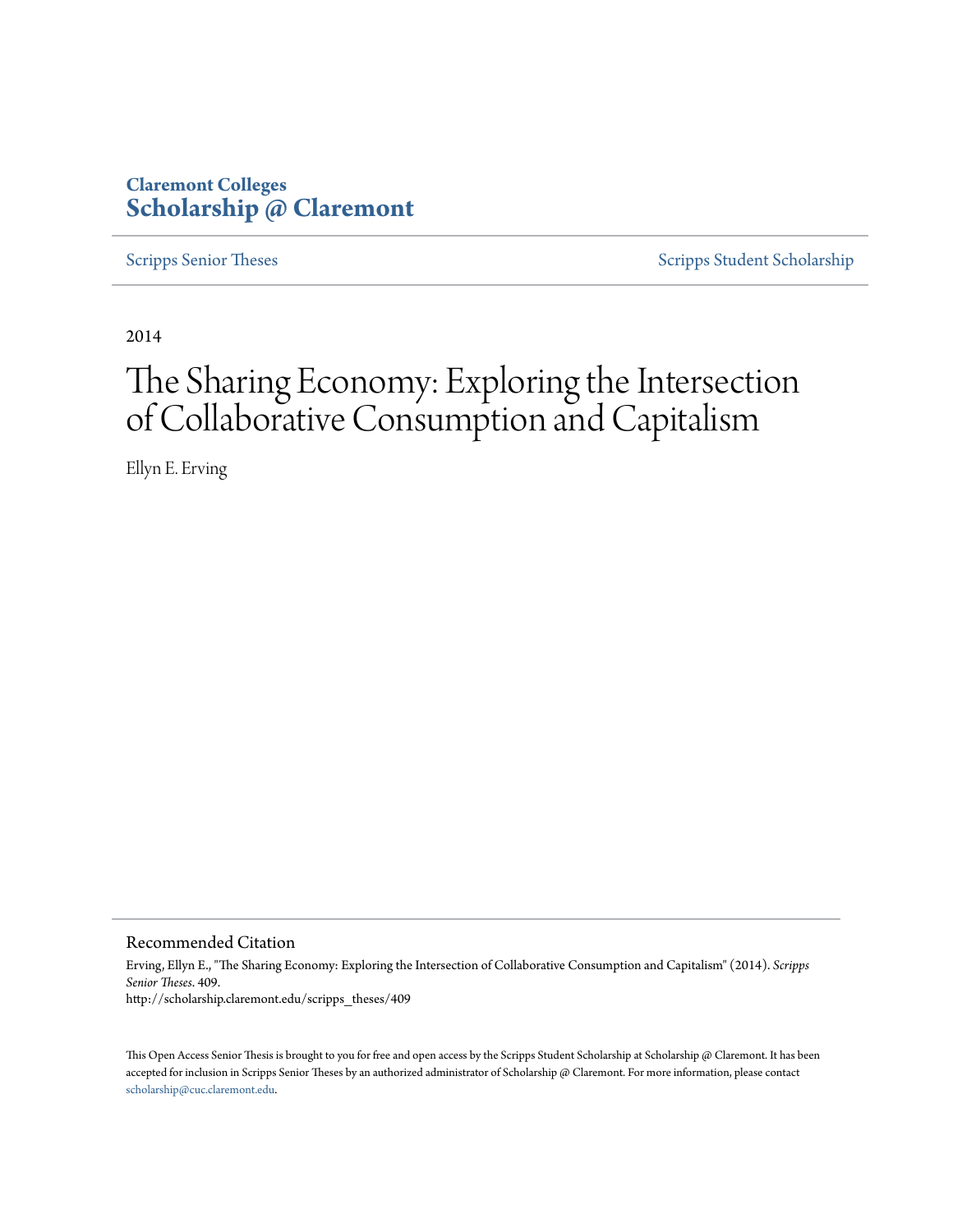## **The Sharing Economy: Exploring the Intersection of Collaborative Consumption and Capitalism**

By Ellyn Elizabeth Erving

### Submitted to Scripps College in Partial Fulfillment of the Degree of Bachelor of Arts

Professor Park, Scripps College Professor Strauss, Pitzer College

April 25th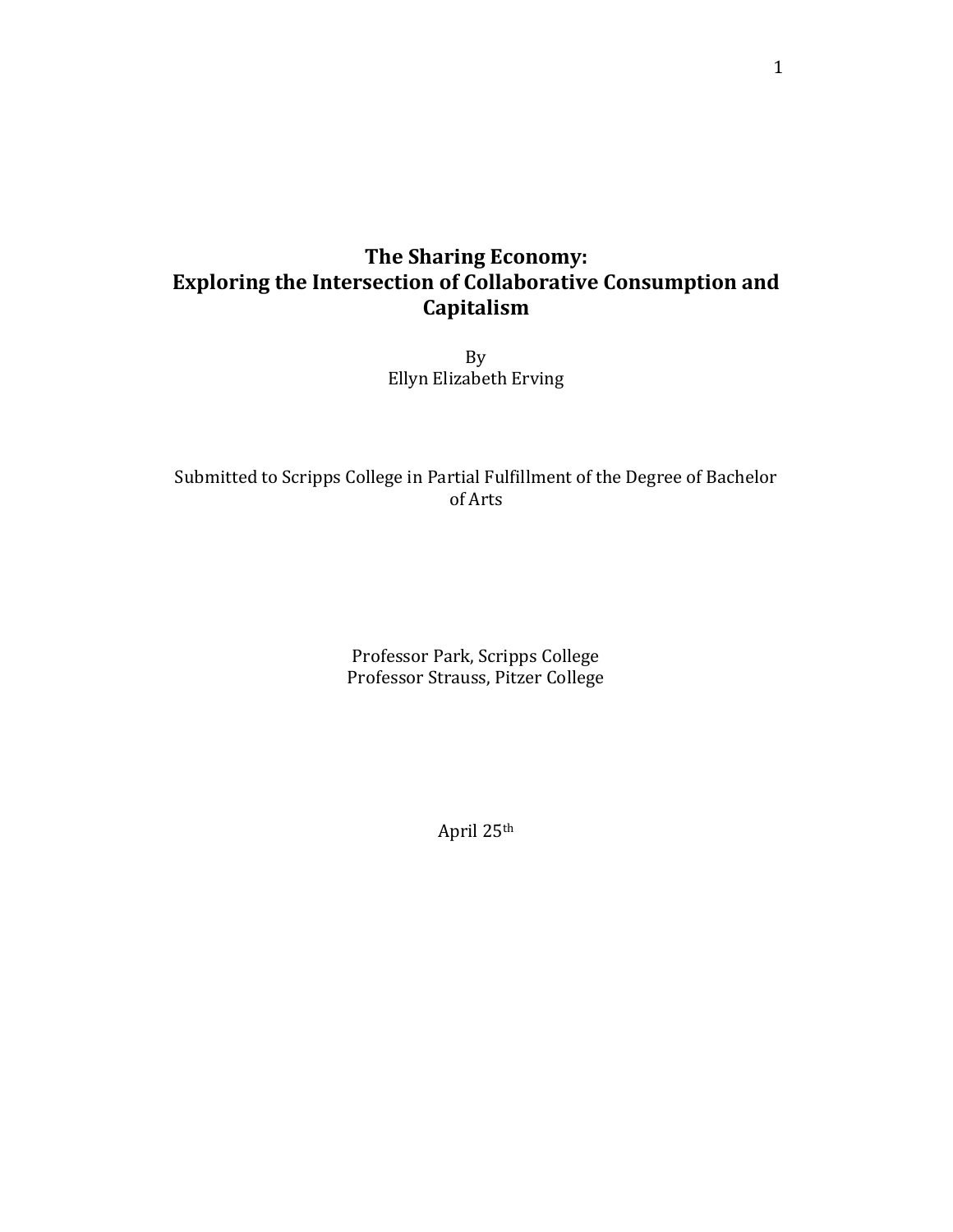## **Table of Contents**

| <b>Acknowledgements</b>                                           | 3  |
|-------------------------------------------------------------------|----|
| <b>Introduction</b>                                               | 4  |
| Why the Sharing Economy?                                          |    |
| Framework                                                         |    |
| Why Lyft and Peers?                                               |    |
| <b>Methods</b>                                                    |    |
| Personal Opinion and Study Limitations                            |    |
| <b>Chapter 1: The Sharing Economy</b>                             | 12 |
| <b>Sharing Economy: Terms and Companies</b>                       |    |
| Sarajevo                                                          |    |
| How is the Sharing Economy New?                                   |    |
| <b>Generation Y</b>                                               |    |
| The History of Ebay and Craigslist: What is the Two-Sided Market? |    |
| Collaborative Consumption and the Sharing Economy                 |    |
| <b>What is the Sharing Economy?</b>                               |    |
| Peers                                                             |    |
| Lyft                                                              |    |
| Critique of the Sharing Economy                                   |    |
| <b>What's Next?</b>                                               |    |
| <b>Chapter 2: Conceptualizing Economy</b>                         | 47 |
| <b>Back to Basics</b>                                             |    |
| <b>Adam Smith on Economic Motivation</b>                          |    |
| Formalism and Substantivism in Economic Anthropology              |    |
| <b>Bronislaw Malinowski and Marcel Mauss</b>                      |    |
| Dynamic Understandings of Economies                               |    |
| What's Next?                                                      |    |
| <b>Chapter 3: Analyzing Motives</b>                               | 65 |
| Hitchhiking                                                       |    |
| The Company Side                                                  |    |
| Trust and Identity                                                |    |
| The Consumer                                                      |    |
| <b>Final Thoughts</b>                                             | 91 |
| <b>References</b>                                                 | 94 |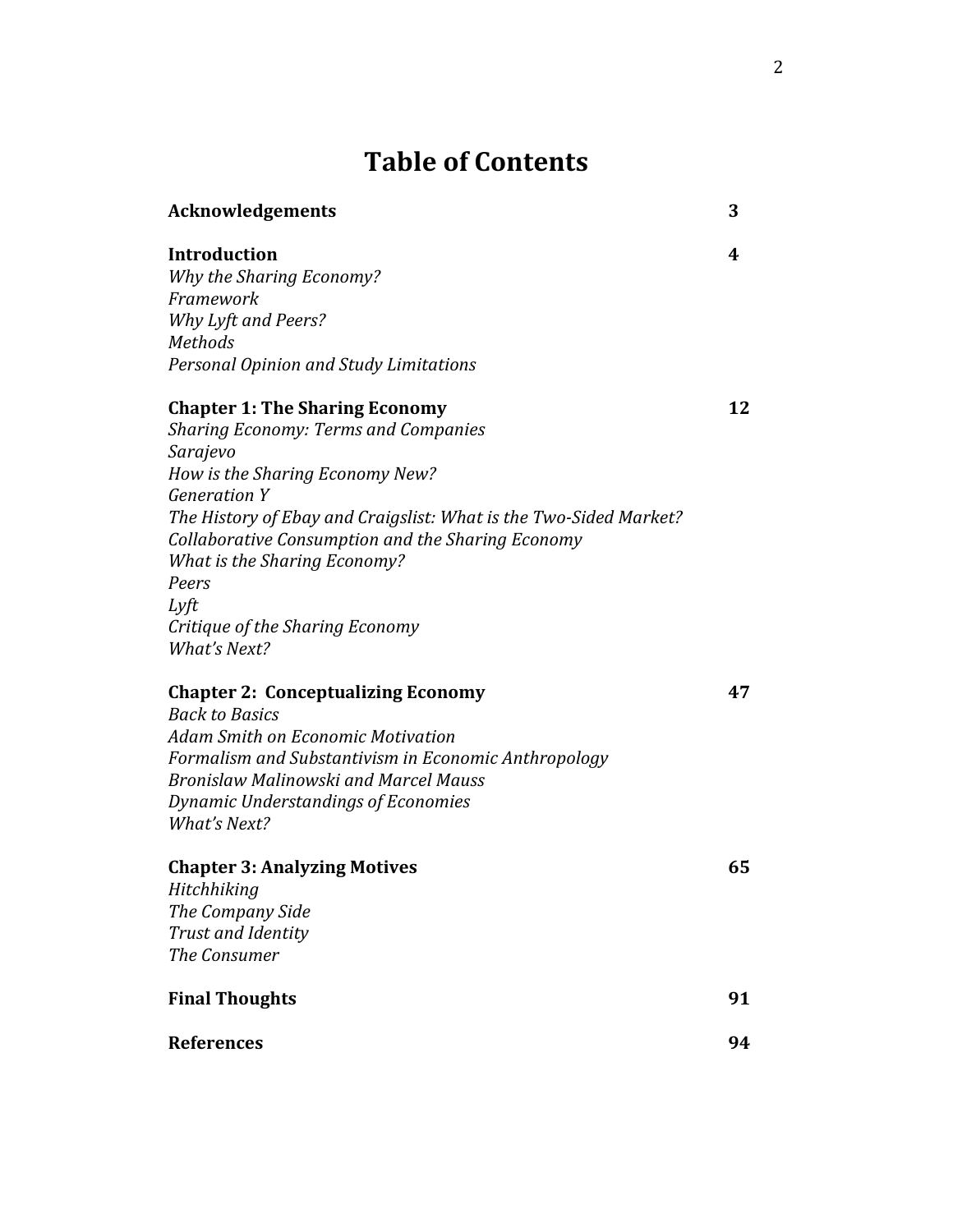## **Acknowledgements:**

This thesis would not have been possible without the endless support and assistance of several people.

Firstly, I thank my two readers who put up with my ever-changing ideas and allowed me to explore the sub-discipline of economic anthropology. Professor Park not only acted as a reader who held me to a high academic standard and pushed my intellectual boundaries, but she also provided perspective and valuable life lessons. I am incredibly thankful for her dedication and tireless work in pushing her students to be their best selves both in academia and in life. Professor Strauss provided important feedback and engaged in long, critical discussions that helped me clarify my ideas. I have learned so much from her about writing and ethnography, and I am thankful for her unending support.

My mother is my heroine and role model. She taught me to be strong and never to doubt myself; teachings that were valuable for the duration of this thesis. Thank you for the early morning chats, (we both love to read and drink coffee before anyone else is awake) and for your loving and blunt advice that never fails to motivate me.

To my father, your kindness, wisdom, and intellectual curiosity have guided my academic career. Receiving advice from a father with a handful of Master's degrees and an honors PhD was both helpful and quite entertaining. I am glad to know that no one comes out of academia without a few intellectual battle scars.

Both my parents sacrificed a lot to get me to where I am today, and although I will eternally try, I will never be able to express the depths of my gratitude.

Finally, a big thank you goes out to my friends. My fellow anthropology majors were supportive and kind. My friend Laura, in particular, provided the straight-foreword feedback I needed to proceed and was always willing to vent about school, sports, and life. Thank you Sam for reminding me that I am a capable person and offering unyielding support in my most challenging academic endeavor to date, and my most intense track season. Madi you have provided the humor, perspective, and coffee one needs in life. Thank you for understanding why I love anthropology and for being a loving friend. Alex, even from abroad you manage to give me Motley flex and the inspiration to work harder and continue feeling positive.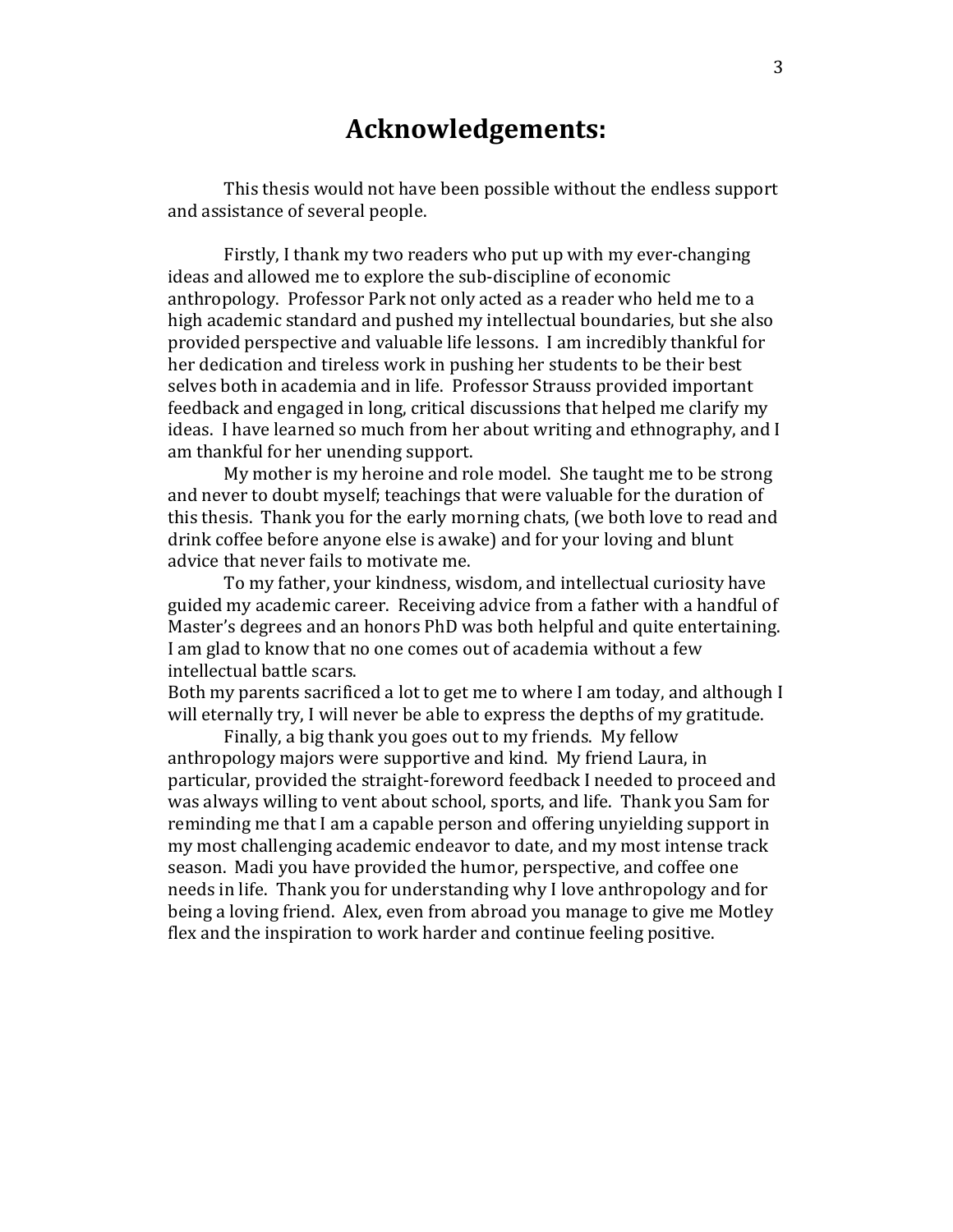## **Introduction**

#### **Why The Sharing Economy?**

This project began when I looked around my home city of Seattle and noticed that there were cars with pink moustaches on them. Seattle is a rather alternative city so I thought this car décor was a new hipster fashion trend sweeping the metropolis. After reading an article in the newspaper, I started to learn about ridesharing services and Lyft in particular. The same week I first heard about ridesharing, I received an email from Peers, the group I will discuss extensively in chapter one, asking me to become a founding member to support the sharing economy.

After preliminary reading trying to figure out what the sharing economy was, I discovered that I had stumbled into a complicated subject that could not be explained by a quick and easy answer. I was confused because Lyft, a ridesharing company that turns a profit for every ride given, was identifying itself under the same category as Peers, an organization that does not ask anything besides an open mind and active participation. How could these two companies possibly fit under the same, rather undefined category of the sharing economy?

That was the other dilemma; everywhere I researched people seemed to have a different idea of what the sharing economy actually was. How does Collaborative Consumption fit in? Rachel Botsman and Roo Rodgers (2010) attempt to answer this questions in their book *What's Mine is Yours*, but I ended up more confused when in online articles these same authors define

4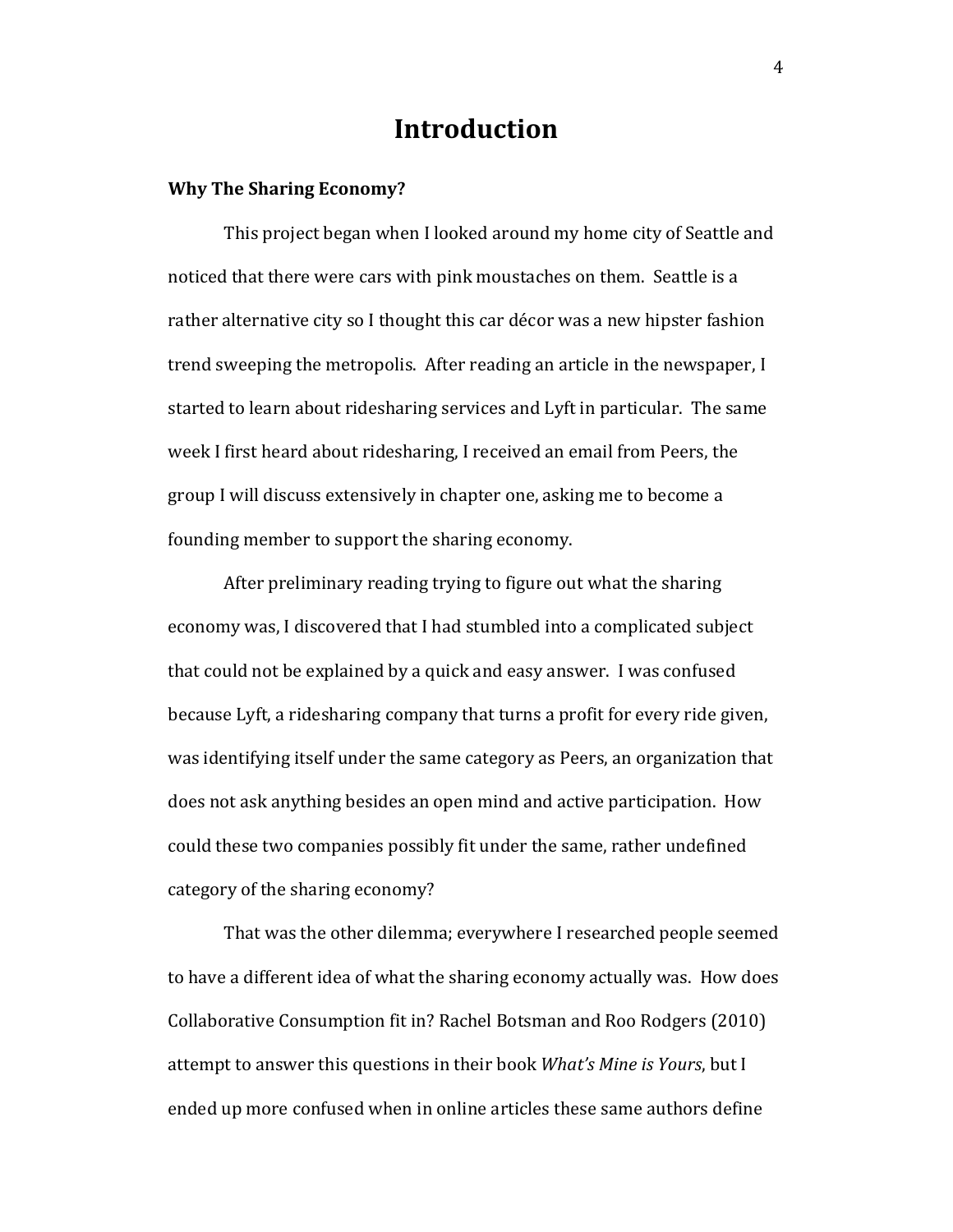terms in completely different ways. This thesis asks, in what ways do people (both company employees and consumers) participate in the sharing economy and how do people make sense of, promote, and also challenge the idea of what an economy is and the meaning of "sharing"?

#### **Framework**

I show how the current American sharing economy emerged in the context of heightened criticism against the brutal forces of the capitalist economy as a sustainable and practical 'alternative' economy. I analyze current discourse on the sharing economy, how sharing has operated both in other cultures and in theoretical contexts, and company and customer motivations. I argue that the social values of friendship and community enable and also unsettle the sharing economy's position as an 'alternative' economy. This means that sharing economy companies are occupying a complex position that falls between an alternative economy and a capitalist economy. Sharing economy customers are motivated to use the companies precisely because they embody this gray area, which is important because it illuminates issues, critiques, and a new form of consumerism associated with the sharing economy model and the use of 'alternative economy' ideas in capitalist America.

Chapter one puts the sharing economy in place and time, and presents the two companies, Peers and Lyft, that I will discuss throught the thesis. I analyze terms associated with the sharing economy in depth and I highlight

5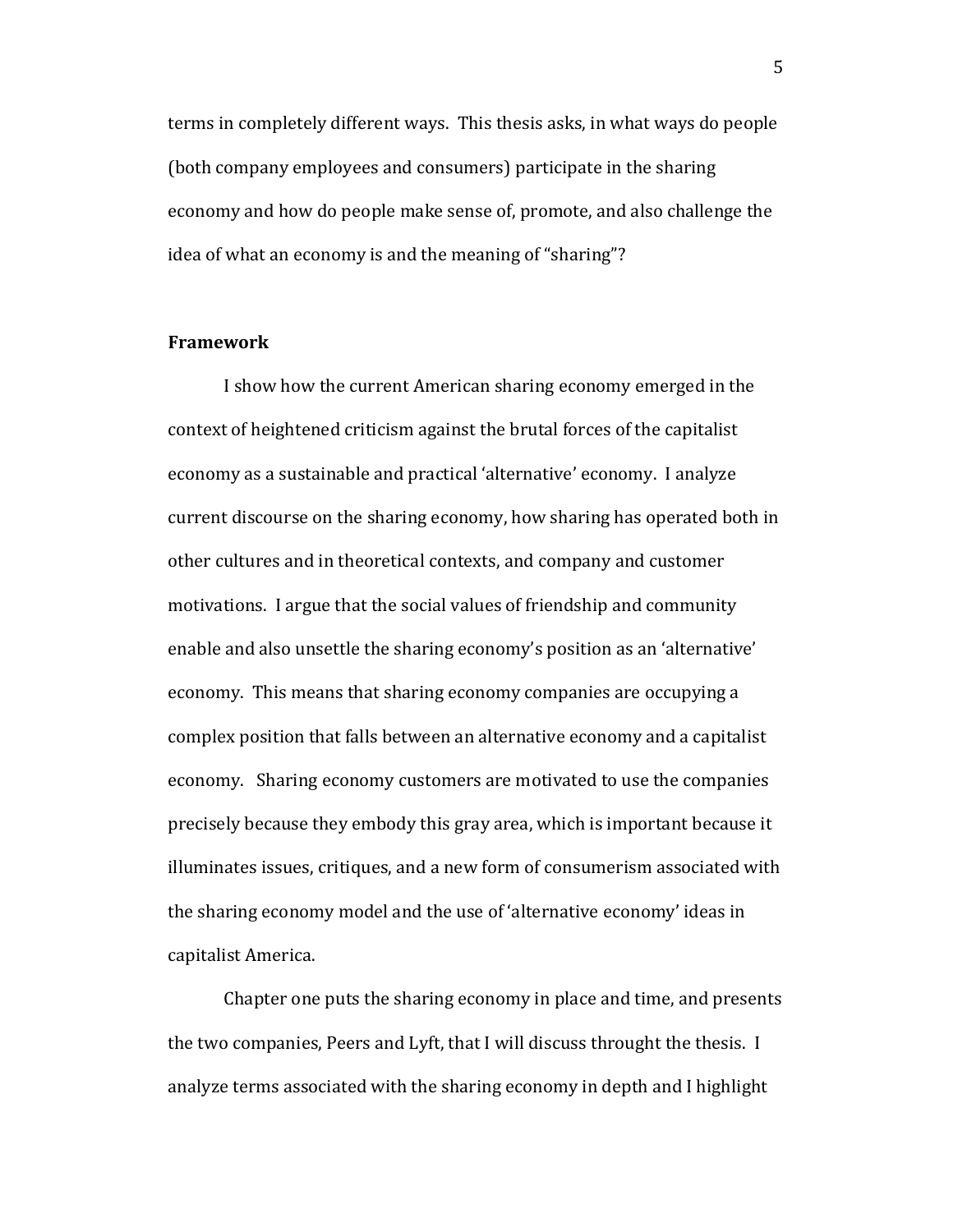the complexities that arise from not having a shared definition of these terms. I conclude this chapter by showing current critique on the sharing economy, which touches on how it is intertwined with capitalism. It is important to note that when my research began in September of 2013, Lyft had different policies and procedures that dictated how the company functioned; and therefore subtly changed how capitalist or 'alternative' Lyft was as a company. While I will discuss how Lyft and other sharing economy companies are moving towards a capitalist model of business while sharing economy ideals seem to remain the same, by the time this thesis goes to print more shifts will inevitable have happened in the fast-changing economic environment. For this reason, I will keep the critique on Lyft brief, and focus on addressing the sharing economy as a whole, rather than analyzing how many individual companies interact with sharing economy ideas and capitalism.

The second chapter uses anthropological theory to explore my questions: how are ideas of sharing and collaboration combined with profit seeking? What is an economy and how does the sharing economy fit into this puzzle of collaboration and capitalism? I analyze two classical economic theorists, Marcel Mauss and Adam Smith. Their ideas tie into Bronislaw Malinowski's study of Kula trade and the formalist and substantivist debate, which has persisted since around 1950. All these things combine major economic theories with ideas about human nature and motivation. This chapter unpacks the complex relationships between conceptions and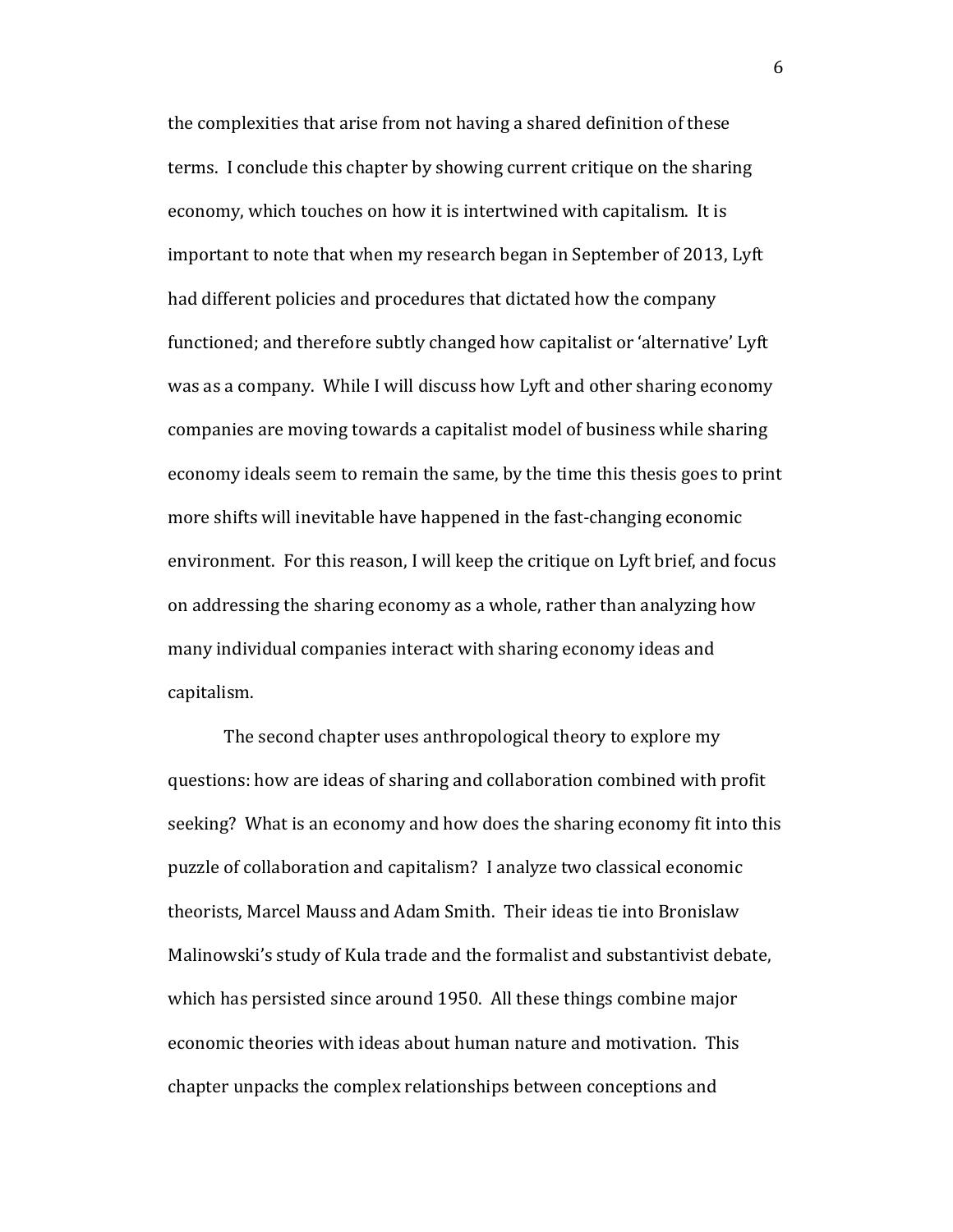definitions of 'sharing' and 'economy'. I will explore different ideas of sharing and economy to illuminate how these ideologies are used in conjunction to motivate consumerism within the sharing economy economic model. I argue that the sharing economy is practicing the American market economy in an innovative way based on the fusion of 'sharing' and market economy ideologies.

The third and final chapter answers the questions of why companies and consumers participate in the sharing economy; Lyft and Carsurfing in particular. I argue that Collaborative Consumption ideas are used in marketing to motivate people to use sharing economy companies while capitalist motives are left unacknowledged. Through ethnography I show how Collaborative Consumption ideas unite consumers who then participate in the sharing economy because it is 'more convenient', thus creating a new form of consumerism.

#### **Why Lyft and Peers?**

This brings me to discussing why I use Lyft and Peers as examples rather than other sharing economy companies. These two companies were the most prominent sharing economy organizations on the Internet when my research began and also were the two organizations that stimulated my critique and questioning of the sharing economy. Peers has been beneficial because of their strong online presence and their firm pro-sharing economy stance. Their organized meet-ups; first the potluck dinner in October 2013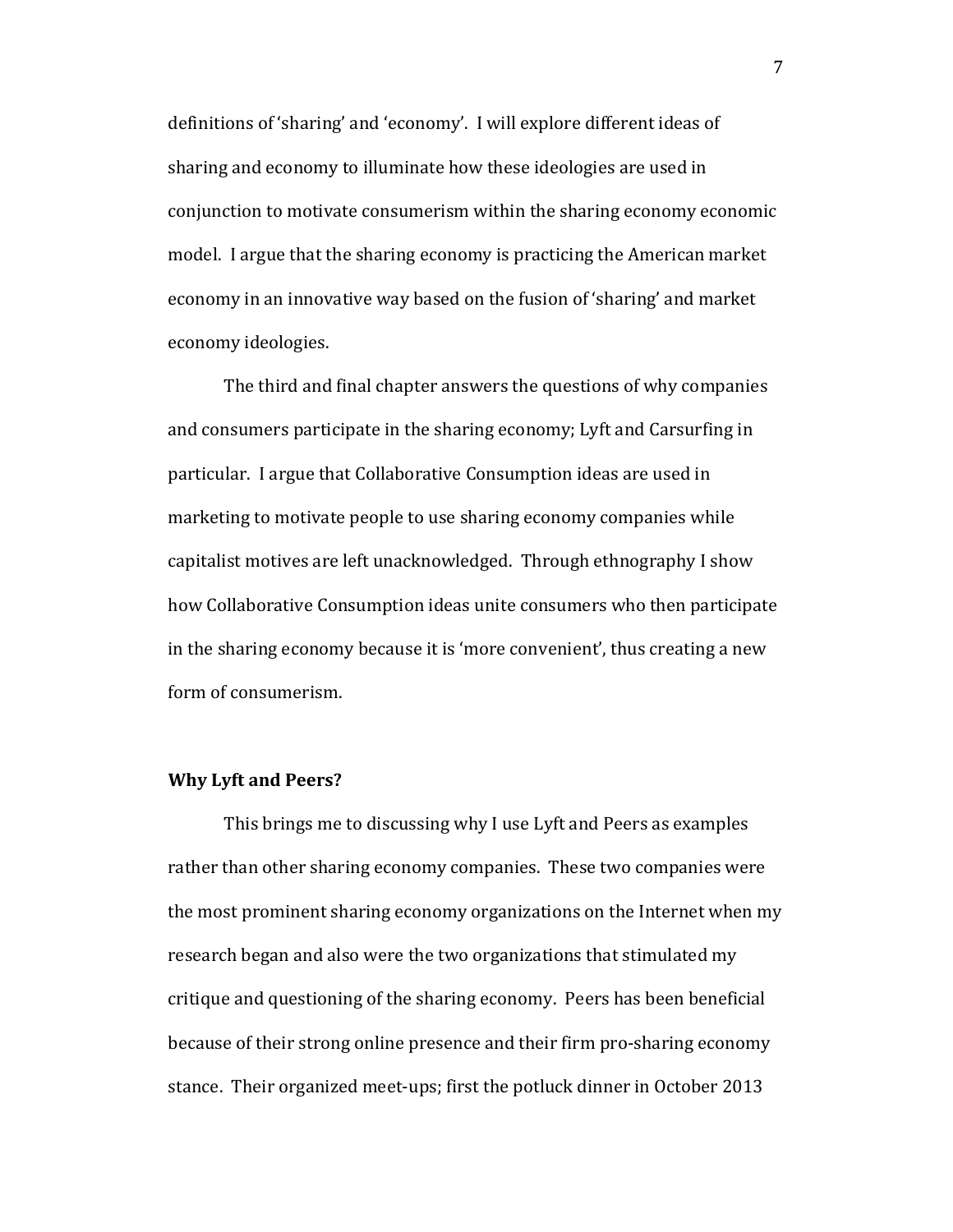and then the clothing swap in February 2014, opened the door for me to find interlocutors. Choosing Lyft fell into place because many people I met at the Peers get-togethers were Lyft users and drivers. The people I met were incredibly kind and welcoming of my inquiries and desire to interview them about their place in the sharing economy. When my research began in September, 2013 Lyft had a strong following and was showing up in the news frequently. The Lyft blog was also under way at this time and has proved to be a helpful source in supplementing my interviews.

#### **Methods**

Through participant observation I was able to take many Lyft rides and attend the two Peers meet-ups. I conducted interviews, both over the phone and in person, with Lyft drivers, Lyft users, community garden organizers, Taskrabbit users, Peers hosts, the CEO of Carsurfing, and many individuals who identify as active participants in the sharing economy. Interviews lasted anywhere from fifteen minutes to an hour with the average length being 42 minutes. My interviewees are from all over the United States, but my Lyft and Peers interlocutors are from either the Seattle area or Los Angeles County. One of my Lyft interlocutors was my Lyft driver one afternoon, and this person connected me to other Lyft drivers and users. Peers created Facebook groups for Seattle and Los Angeles. I requested to become a member and once I was included I posted a message asking people to volunteer their time for an interview. This method was quite successful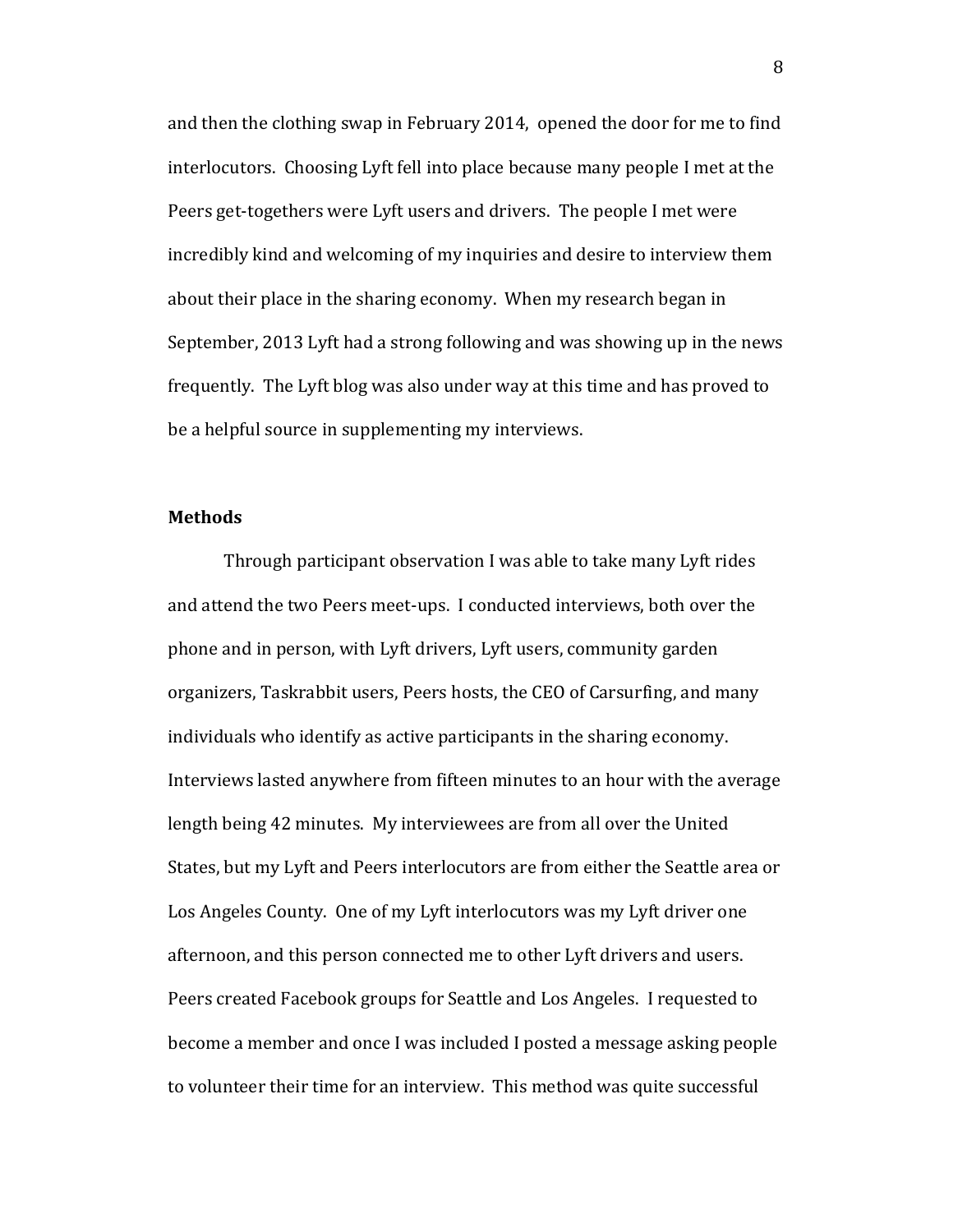and was how I met my interlocutors Freddie, Jessica, and John. I include five interviews in chapter three when analyzing company and consumer motives in the sharing economy.

The book *What's Mine is Yours* by Rachel Botsman and Roo Rodgers (2010) provided extensive groundwork and contextualization of pro-sharing economy ideas. The Lyft blog, (blog.lyft.com) was useful for examining the company's identity, current events, and marketing techniques. The vignettes of my personal experience are from countries in Western and Eastern Europe, but my research is centered on analyzing the sharing economy within the United States.

#### **Personal Opinion and Study Limitations**

I have tried to stay as neutral as possible with my opinion on the matters of ridesharing and the sharing economy. However I am part of the cohort that most uses the sharing economy and therefore am at great risk for 'going native' or getting too close to the topic at hand, which some argue makes anthropological scholarship untrustworthy or irrelevant. I do not have an outsider's perspective because I am part of the cohort that is active in the sharing economy. My hands-on experience with companies that promote Collaborative Consumption before I began this project was an immeasurable asset. I have been able to delve deeper into the topic and stretch my ideas further because I began with a preliminary base of knowledge. My struggles with removing myself from the research and

9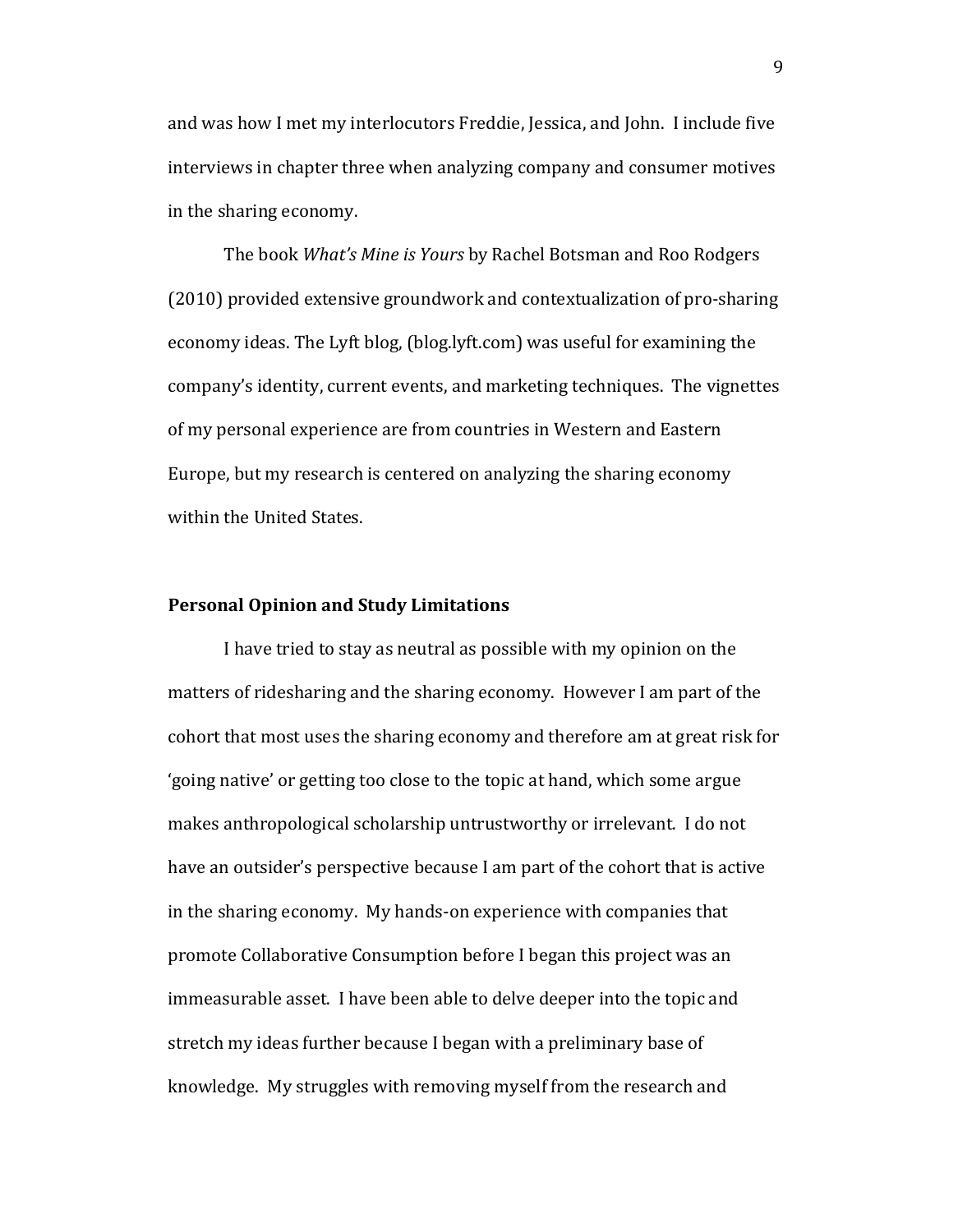looking at the ideas with a critical and scholarly mind, rather than analyzing them as an internal organism that operates within the sharing economy, has increased the strength of my thesis because I have been on both sides of the fence.

The sharing economy is an incredibly hot topic in the news and on the Internet. This has been both beneficial and challenging. Multiple new articles are published everyday about sharing economy companies and about the sharing economy as a whole. With each of these new articles are blogs full of dissenting opinions and forums pulsating with new statistics. With the overflow of new information that I woke up to everyday while writing this thesis, I had to wisely pick and choose which sources I would use to best represent my argument and ideas. It was beneficial to have many sources to choose from, but a challenge to stay up to date with my topic without getting sidetracked from my main ideas.

I believe that sharing economy organizations should not be taken at face value. They are more than what they advertise themselves to be, and the public needs to realize this. The sharing economy has the potential to mainstream temp jobs, which would be incredibly detrimental and regressive to both the economy and the American public. The sharing economy is a valuable asset to America's capitalist economy, but it would destroy our economic climate even further if it were installed as the primary means of transaction and exchange. Proving this point would require me to have a PhD, but I bring it up here to allow the reader insight to possible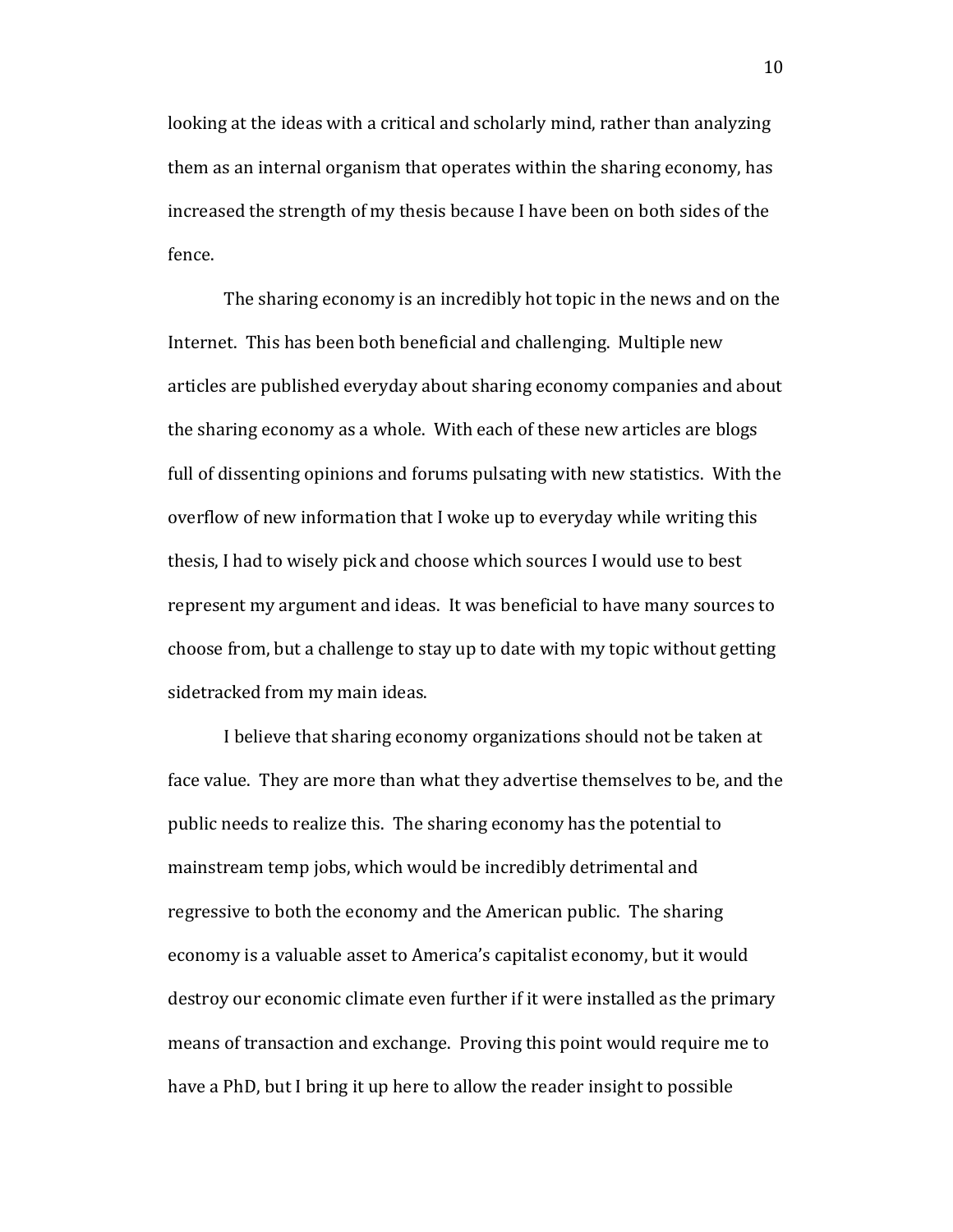biases that may arise in this work. My opinion is not formed on a whim. Rather, it has resulted from the last 8 months of research where I have read articles, blogs, theoretical works, op-ed pieces, company websites, and discussed the matter with many friends, professors, and interlocutors. Without further ado, let us turn to the contextualization of the sharing economy, the cogs that make it function, and the current critique on the economic model.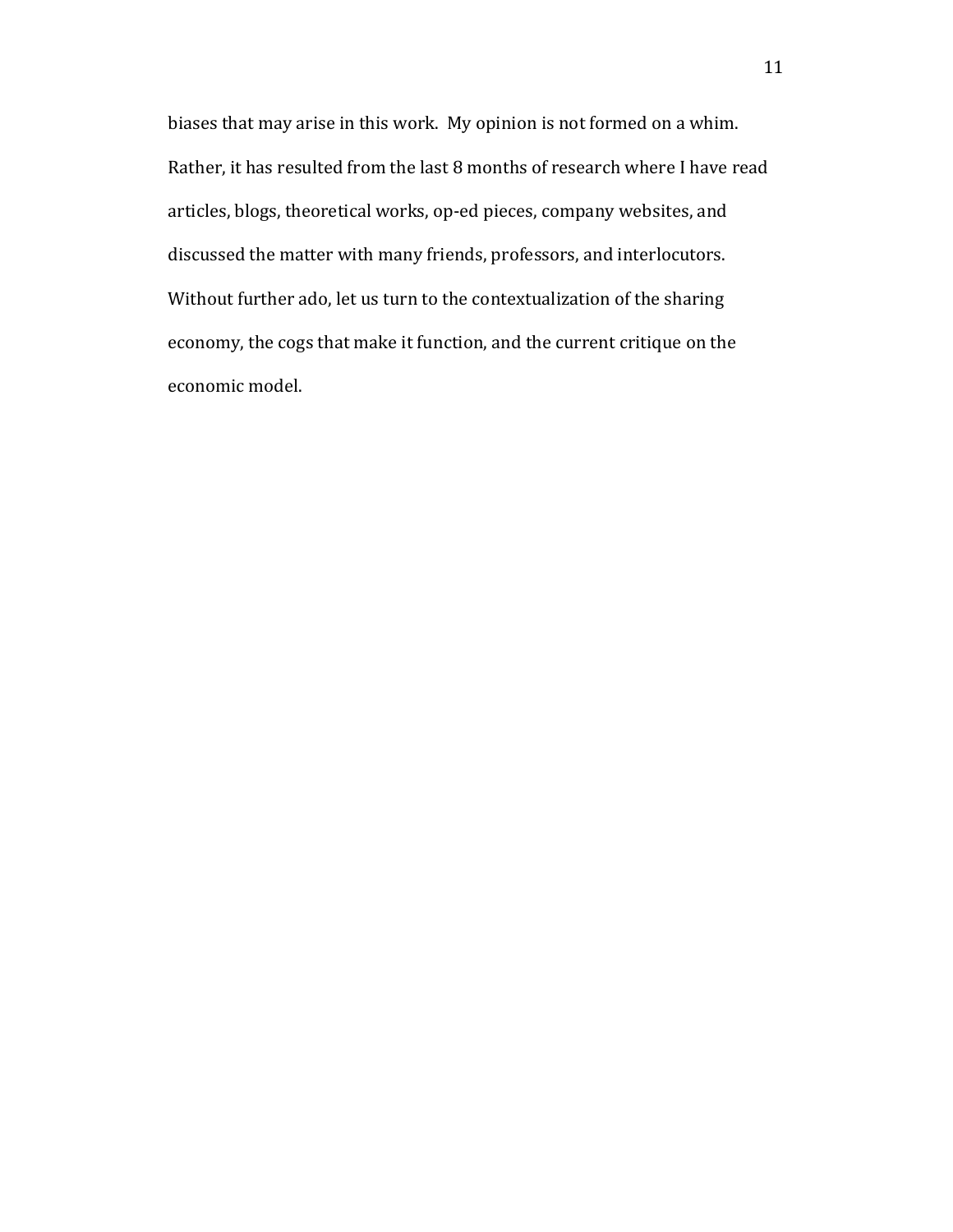## **Chapter 1: The Sharing Economy**

This chapter will define major terms associated with the sharing economy and Collaborative Consumption and contextualize my analysis of this peer-to-peer economic phenomenon in time and place. By defining these terms and looking at how the sharing economy thought leader Rachel Botsman sees this movement working in America, I will argue that there is a disconnect between the ideal operation of Collaborative Consumption, which involves equality of resources for all, and how companies are using these sharing ideas for the capitalist goal of economic gain.

I will present the company Lyft, a self-identified member of the sharing economy, while also discussing the organization Peers. Peers is an online platform that was founded to bring like-minded people together in support of the sharing economy. By looking at these two organizations I aim to emphasize how complicated it is to concretely define the sharing economy, which begs the question that will be explored in chapter two; how can we define and understand the sharing economy in America's current economic climate?

This chapter concludes by presenting the current critique of the sharing economy movement with my own qualms woven in. It is important to examine the current discourse surrounding the sharing economy because this economic phenomenon seems straightforward at first, but it embodies a complex space in America's economy. First, let us look at an overview of the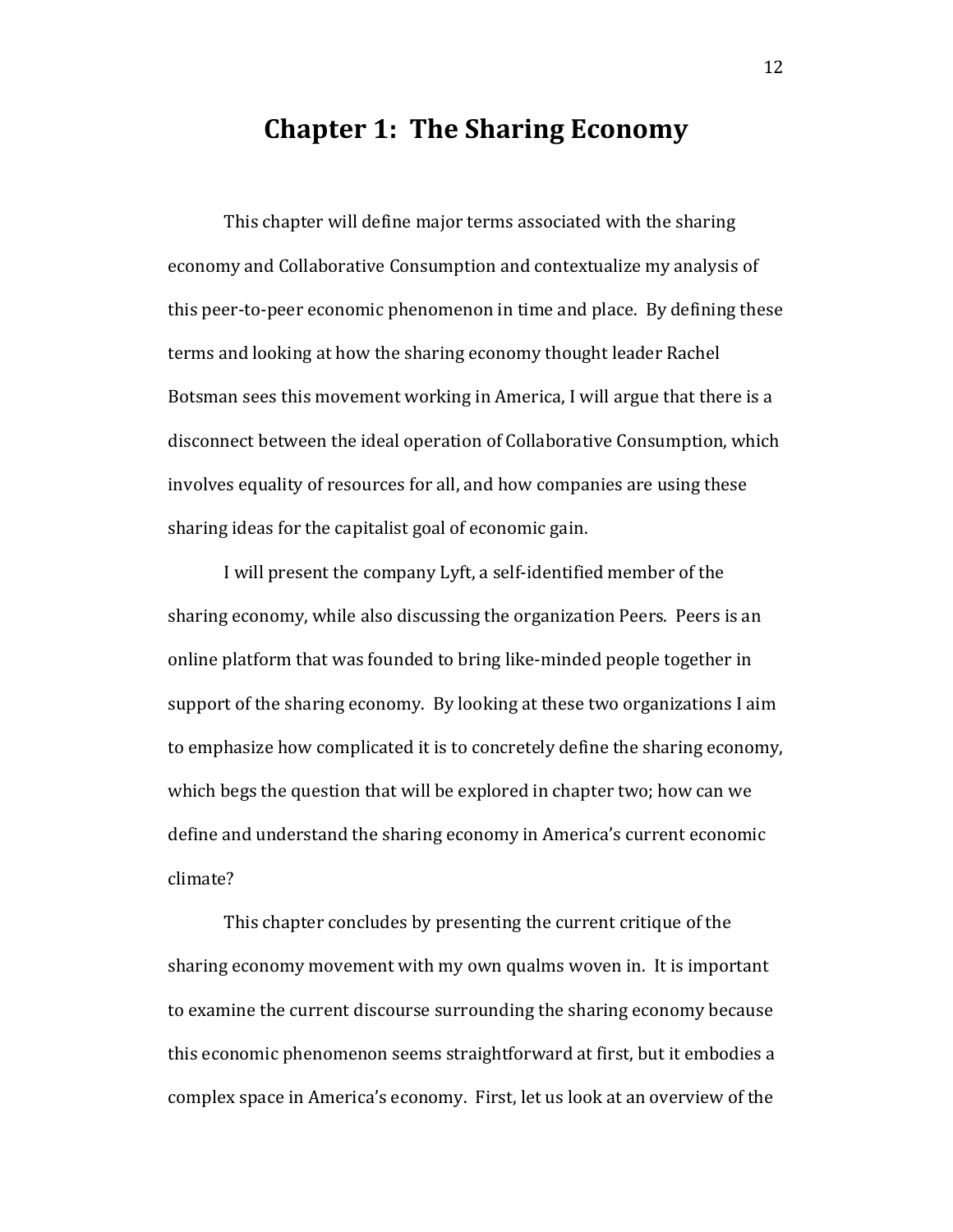terms and companies used in this thesis; then turn to a personal story where resources were shared without the use of commercialization. This example exposes an interaction that many sharing economy organizations are trying to stimulate through technology.

#### **Sharing Economy: Terms and Companies**

Despite the fogginess and disagreements of the meaning of the sharing economy and words associated with it, to write academically about the subject one must have working definitions. Chapter one relies heavily on sharing economy terminology so I open this chapter with an overview of the terms and companies I will discuss in depth.

The sharing economy is an economic model that has massified and commoditized ideas of collaboration and sharing to redistribute underutilized assets. Collaborative Consumption is a mechanism that places emphasis on one's access to resources rather than ownership and carries its own ideology or set of ideas. When I use the phrase 'Collaborative Consumption ideas' I mean a set of broader ideas that embody qualities and practices such as sharing, community, togetherness, helping others, taking only what you need, and kindness. Many of my interlocutors refer to Collaborative Consumption ideas as 'hippie ideas' or 'alternative ideas'. While there are many different approaches to thinking about Collaborative Consumption, I mainly discuss the ideas of Rachel Botsman and Roo Rodgers (2010) in chapter one. The sharing economy strives to incorporate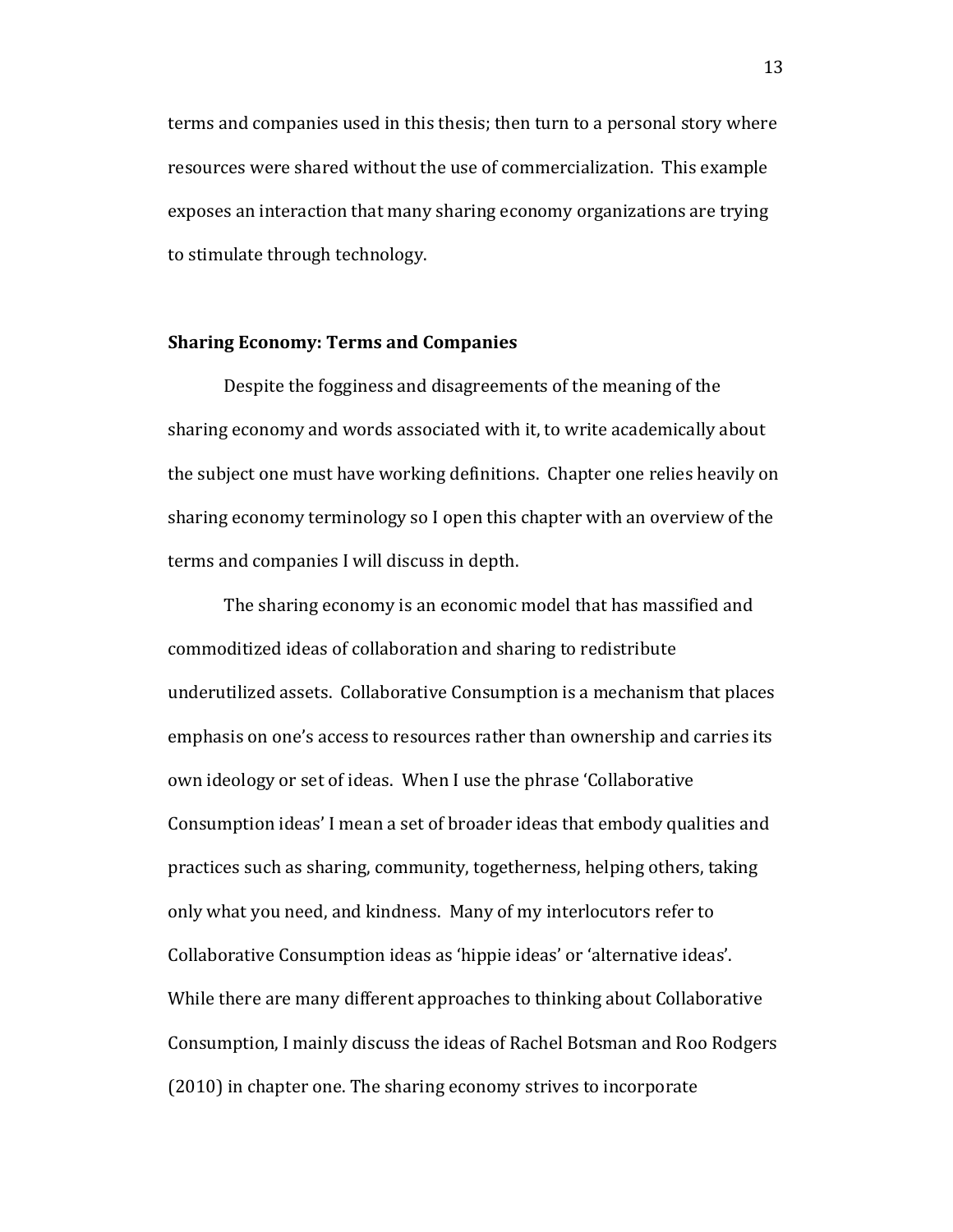Collaborative Consumption in capitalist America; exactly how and why it does this is explored in chapters two and three. The two-sided market is what facilitates the sharing economy and is where two people join together through a third party to complete an exchange. In the case of the sharing economy, the third party is technology such as an application on a smartphone or a website. For example, with the ridesharing service Lyft, the two-sided market involves the driver, the passenger, and the mobile Lyft phone application. The phone application is the third-party facilitator because it connects the passenger to the driver for the rideshare to take place. People use the two-sided market to partake in peer-to-peer consumption, which is the actual exchange of personal goods or services that happens within the sharing economy among individuals.

Although I mainly discuss the organizations Lyft and Peers in my research, a few other sharing economy companies come up. Uber is another ridesharing service that like Lyft, one accesses through a smartphone. Ridesharing loyalists could argue for pages about the similarities and differences between Lyft and Uber and which one is better. However, for our purposes it is only important to know that Lyft and Uber are both ridesharing services accessed through a smartphone app. Carsurfing is the third ridesharing service that I will discuss. Right now Carsurfing connects people who are attending the same large-scale events, like concerts or festivals, and creates carpools. However, Carsurfing hopes to become a social ridesharing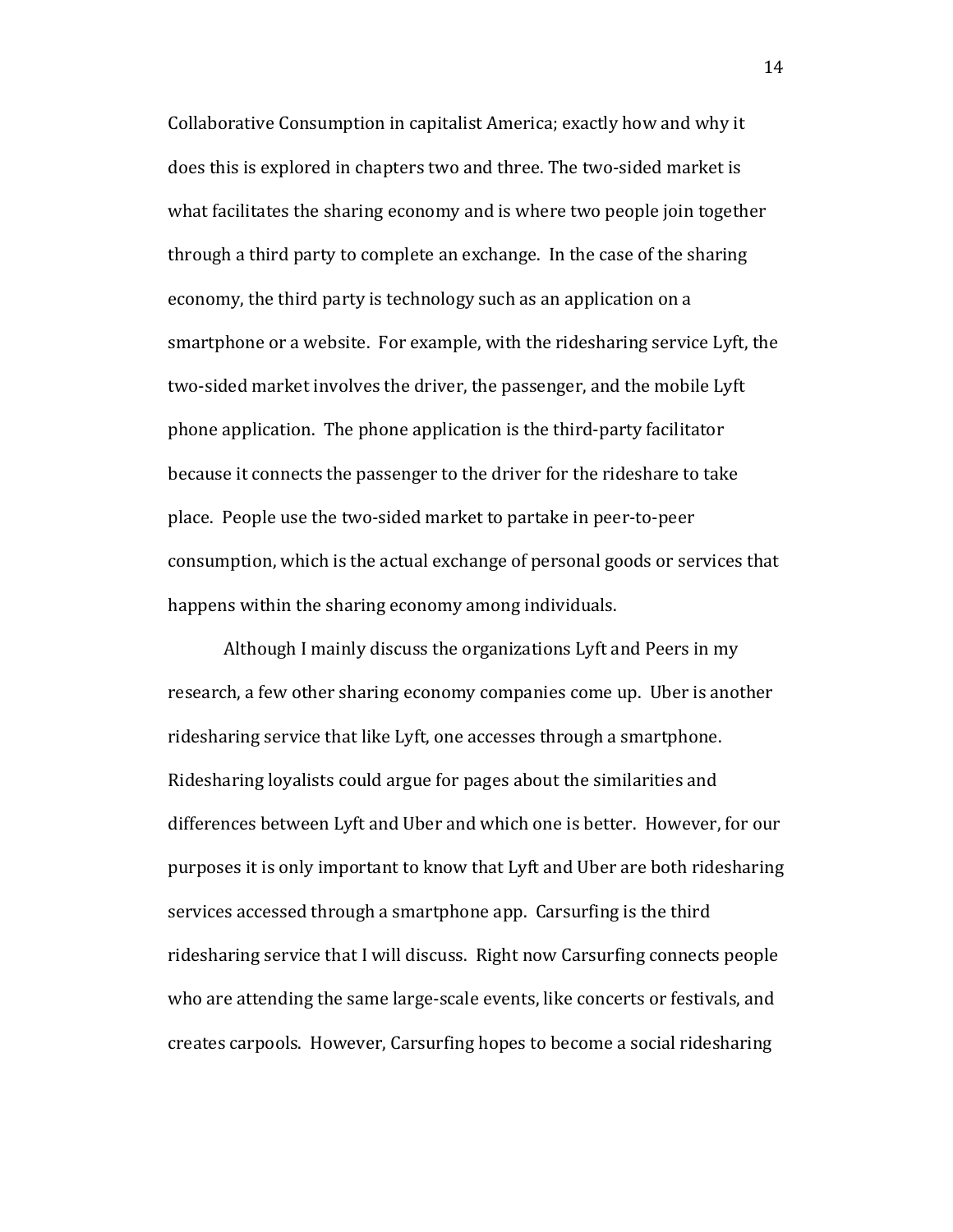service that connects drivers and riders who have similar interests. The fees for this service depend on location and time of the event.

I discuss two hospitality organizations: Couchsurfing and Airbnb. Couchsurfing is a company that allows users to create an online profile; similar to Facebook. Through Couchsurfing, one can either become a host to travellers who need a place to stay, or a traveller can reach out to hosts and ask to stay with them. It does not cost money to use Couchsurfing and people use this service to have a more personal, less commercialized interaction with the destination they are traveling to. Airbnb is a similar organization that operates through online profiles. With this organization participants do have to pay their hosts, but it is often cheaper than a hotel. One can also find apartment listings for extended stays on Airbnb. The main differences between Couchsurfing and Airbnb are that Couchsuring is free and the host acts as more of a friend and tour guide, while Airbnb costs money and the hosts are generally removed from their guests. Finally, Taskrabbit is an online platform that employs 'micro-entrepreneurs' who are people ready to do errands. Simply put, a person logs onto Taskrabbit and describes the errand they need done, the timeframe it needs to be completed in, and the price range they are willing to pay. Then a 'micro-entrepreneur' can see the task and decide to do it or not for somewhere in the range of the listed payment. With these terms and companies in mind, let us examine and contextualize them on a deeper level. First, here is an example of the sharing economy operating without the use of the two-sided market.

15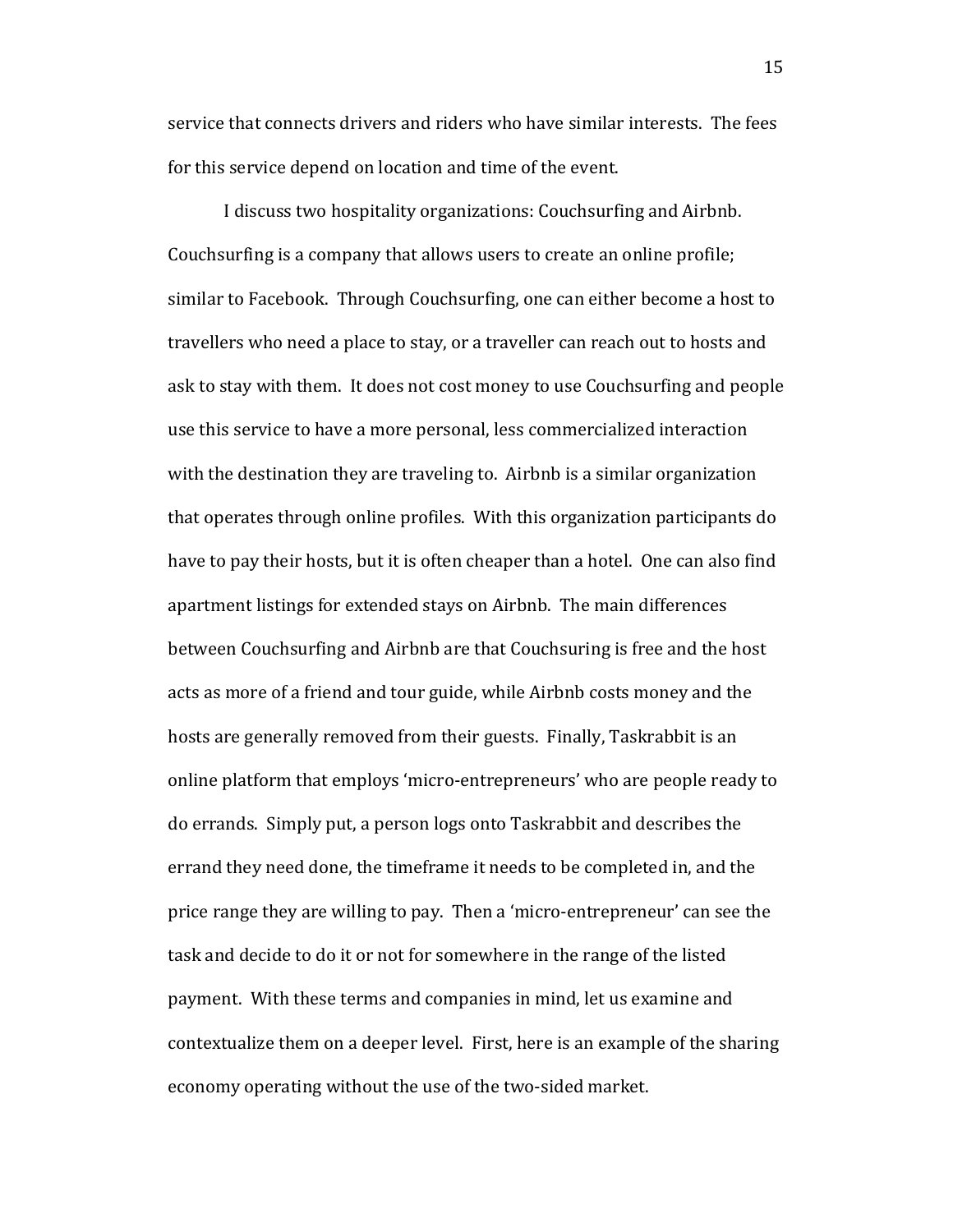#### **Sarajevo**

After having spent the last ten hours on a stop-and-go train from Zagreb, Croatia to Sarajevo, Bosnia and Herzegovina I was startled to have broken English yelled in my face by a short, elderly man. Mickey, who I would soon become friends with, had a small picture book in his hands of his house and all the spaces he was ready to share with me for the small price of 10 Euro a night. Perhaps I was still delusional from the long train ride and lack of sleep, or maybe I was enticed by what seemed to be a great adventure ahead, but I said, "Sure, I will see your home and meet your family and then decide if I will stay there." This was the summer of 2012 and if my parents knew that their 20 year-old daughter was getting into a barely functioning car with an elderly Bosnian man they would have had a heart attack. I have been taught, like many other Americans, that getting into an unfamiliar person's car is one of the most dangerous things one can do. However after a short conversation at the train station, I had decided that Mickey was trustworthy and I should give him a chance. Getting into Mickey's car was unlike using the public transportation that I had been taking for granted because he was not a taxi driver employed by Yellow Cab; a company I trusted. Mickey was a lone entity, and trust was established solely through our interactions.

Mickey drove me around Sarajevo and showed me how the city at first glance looked scarred by war, desolate, and even depressing, but when you look closer you see that the people are alive and happy. When we arrived at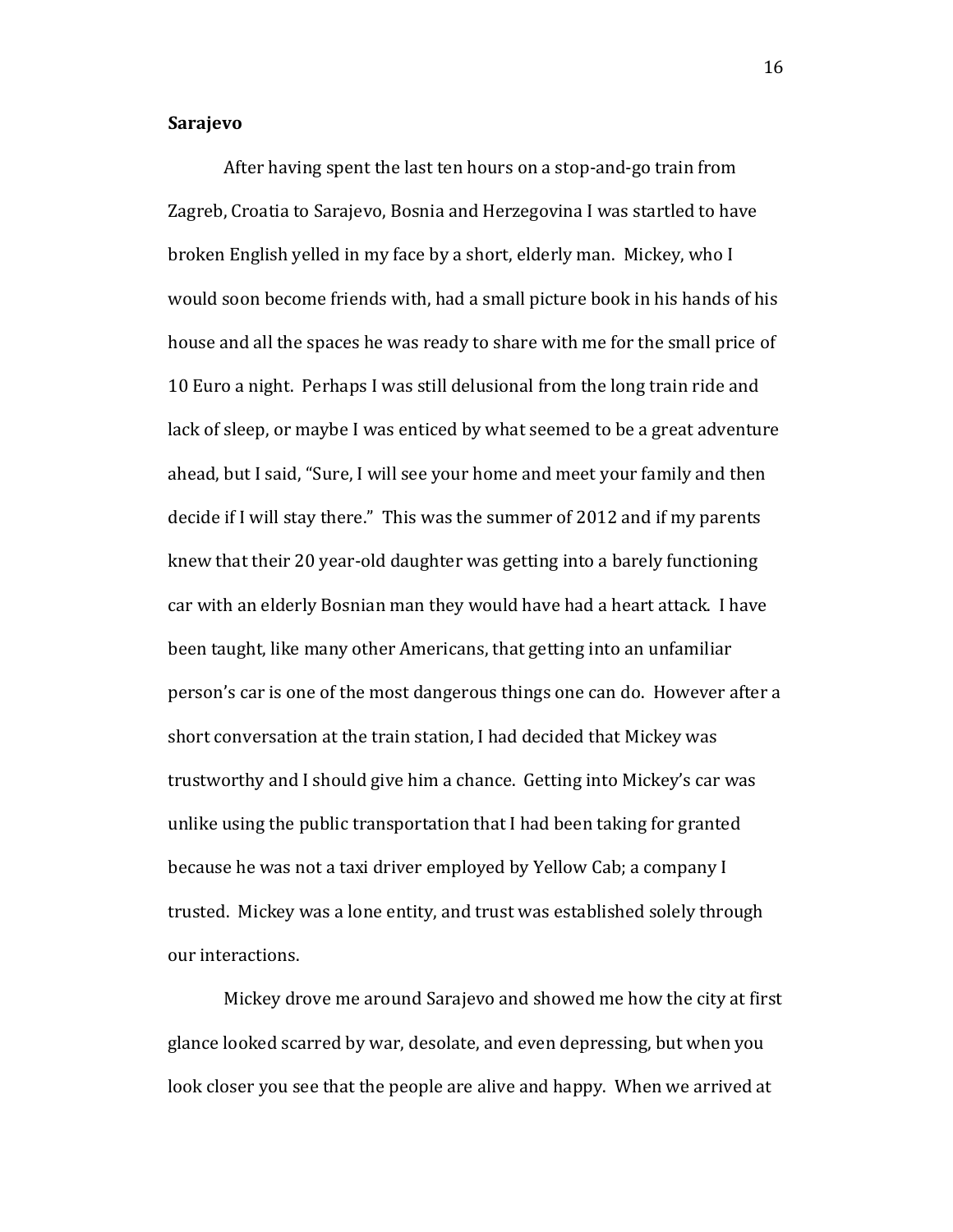Mickey's house, the first to greet me was the stray dog that lived outside the house and ate the family's leftovers. Soon to follow were Mickey's wife and daughter and two sons who ran up to me and asked to take my backpack and my shoes and if they could get a bath ready for me and cook me a meal. I have never felt more welcomed in my life. Mickey said, "Miss Ellyn, I make you a bed and you can sleep and I make you food so you can eat and I make you coffee so you can see city. You meet the other travellers here. We have three France people in my house now. And you our one American!" After meeting all the people who were sharing Mickey's house and his space I realized I had just accidentally Couchsurfed, but without the use of the Internet. Couchsurfing is an online social platform that is part of the sharing economy. This service allows travelers and hosts to connect with each other via the web. Travellers can request to stay at a host's place and both parties can communicate before the visit to establish trust. With Couchsurfing there is no monetary transaction. For the situation in Sarajevo, I had a face-to-face interaction at the train station, which instilled a sense of trust, and further trust was established once Mickey and I conversed and I learned more about him and his family. Furthermore, like reading the reviews on Couchsurfing, talking to the other travellers and hearing how wonderful Mickey was at cooking and how everything was very clean made me want to stay at the house and even extend my trip. When I left Mickey's I moved onto Mostar, a city in Southern Bosnia and Herzegovina where Mickey happened to have a friend. He called that friend for me and the moment I got off the train an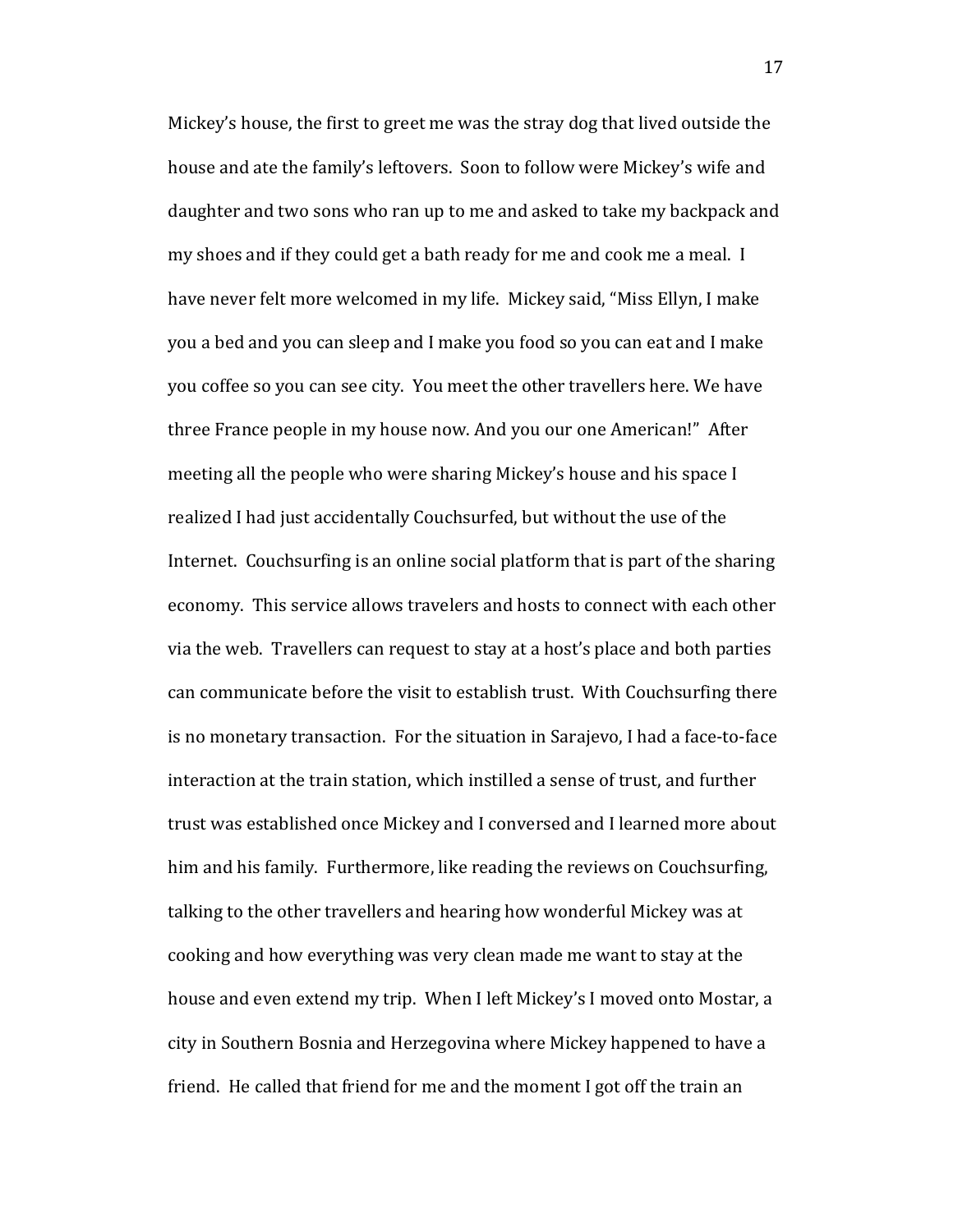older woman was calling my name. Without knowing it I had stepped into a social network of hospitality without using the Internet.

The amount of money I paid over my four-day stint in Sarajevo paled in comparison to my experience. Mickey cooked for me, told me the best museums to go to, where all the locals ate, and what parts of the city I should avoid at night. While I may have been able to learn all this from a guidebook, I felt more connected to the city and to my experience when I talked to Mickey. He also happened to have extensive knowledge about the history of the city and told me about his experience with the war that ended about 18 years before I arrived. Mickey's daughter was named Natalie and she and I bonded over the fact that our favorite actress, Angelina Jolie, had been to Sarajevo the year before and Natalie got a picture with her. Both Natalie and Mickey's personal narratives about the city and his relationship with it are something I will treasure forever, and I discovered that when I travel I am not just looking to get from place to place and simply see the sights.

I, like many others, am looking for connections, communications, emotions, and to forge relationships through learning and experiencing. Later in this chapter I define these motivations as part of the ideology of Collaborative Consumption. For now, it is only important to know that these motivations are recognized and used by many sharing economy companies and combined with capitalist ideologies and business models in order to turn a profit.

18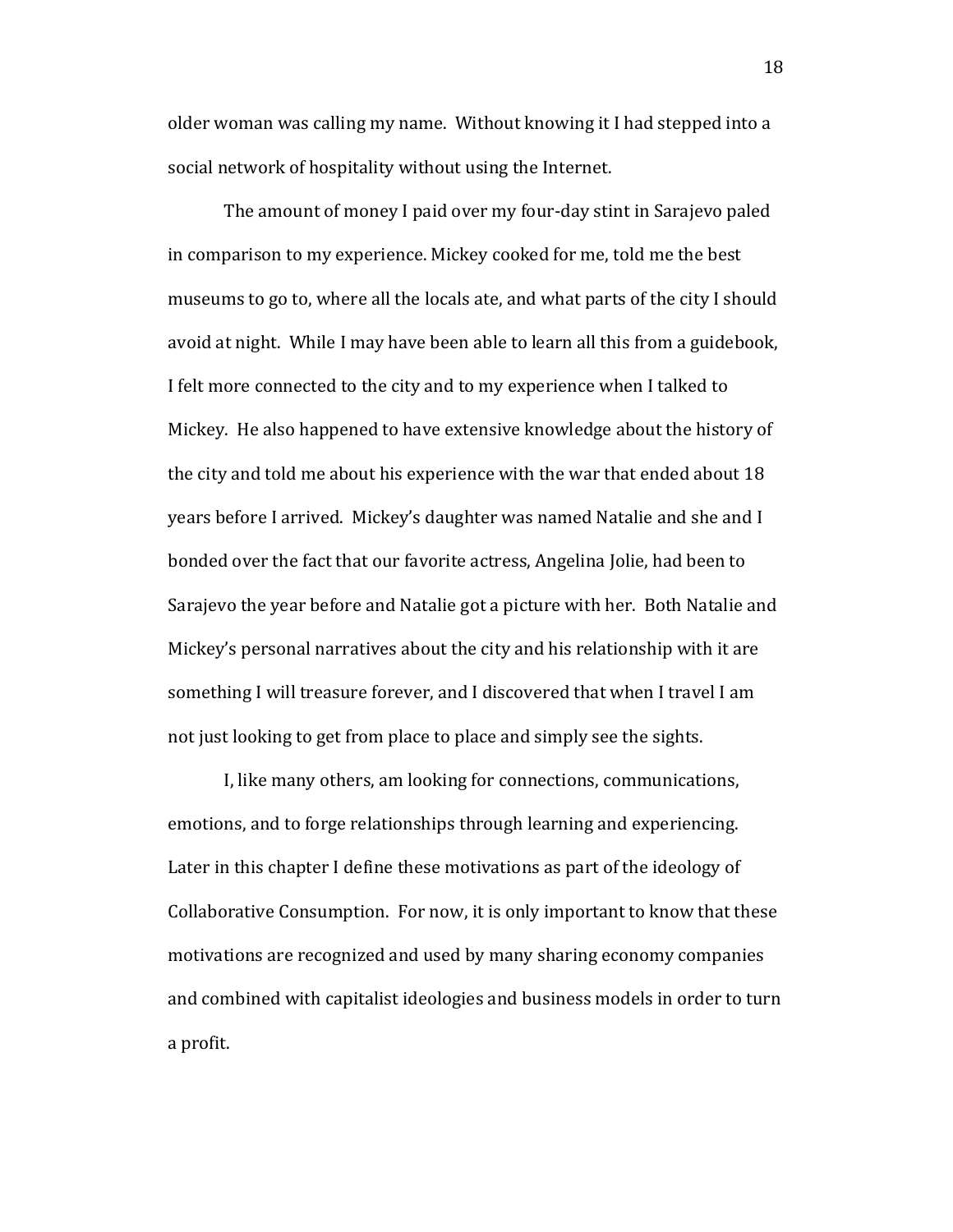#### **How is the Sharing Economy New?**

One cannot discuss the sharing economy without acknowledging the economic crisis that unfolded in 2008 and greatly affected the United States. When the economy crashed and left America's wealth disparity looking eerily reminiscent of the country around the time of the Great Depression, many Americans began to question capitalism (Maurer, 2012, p.454). Three years later in the autumn of 2011, the Occupy movement began where citizens began reclaiming civic and private spaces to speak out against the troubled economic climate. Occupy protesters were criticized for not having any solutions to the problems they were protesting, and in fact, protesters themselves were frustrated by the lack of plausible economic alternatives. Was America supposed to abandon capitalism, and if so, what would be the replacement? (Maurer, 2012, p. 455). Turning to anti-federalism, described by Bill Maurer (2012) as, "a tendency that has alternately fostered progressive change and white supremacy [and] the drive against central authority"(p. 455) could be an option. However Maurer also points out that actions and theories in motion never play out as their designers intended or as one imagines they might (Maurer, 2012, p. 454). This seemingly provides a static situation; one does not want to continue on with capitalism but is left with no plausible alternative. Thinking in these black and white terms forces one to ignore the fact that Occupy protesters were not wasting their efforts. The Occupy movement stirred up much conversation and research about the economic and social climate of America and no, it never reached a concrete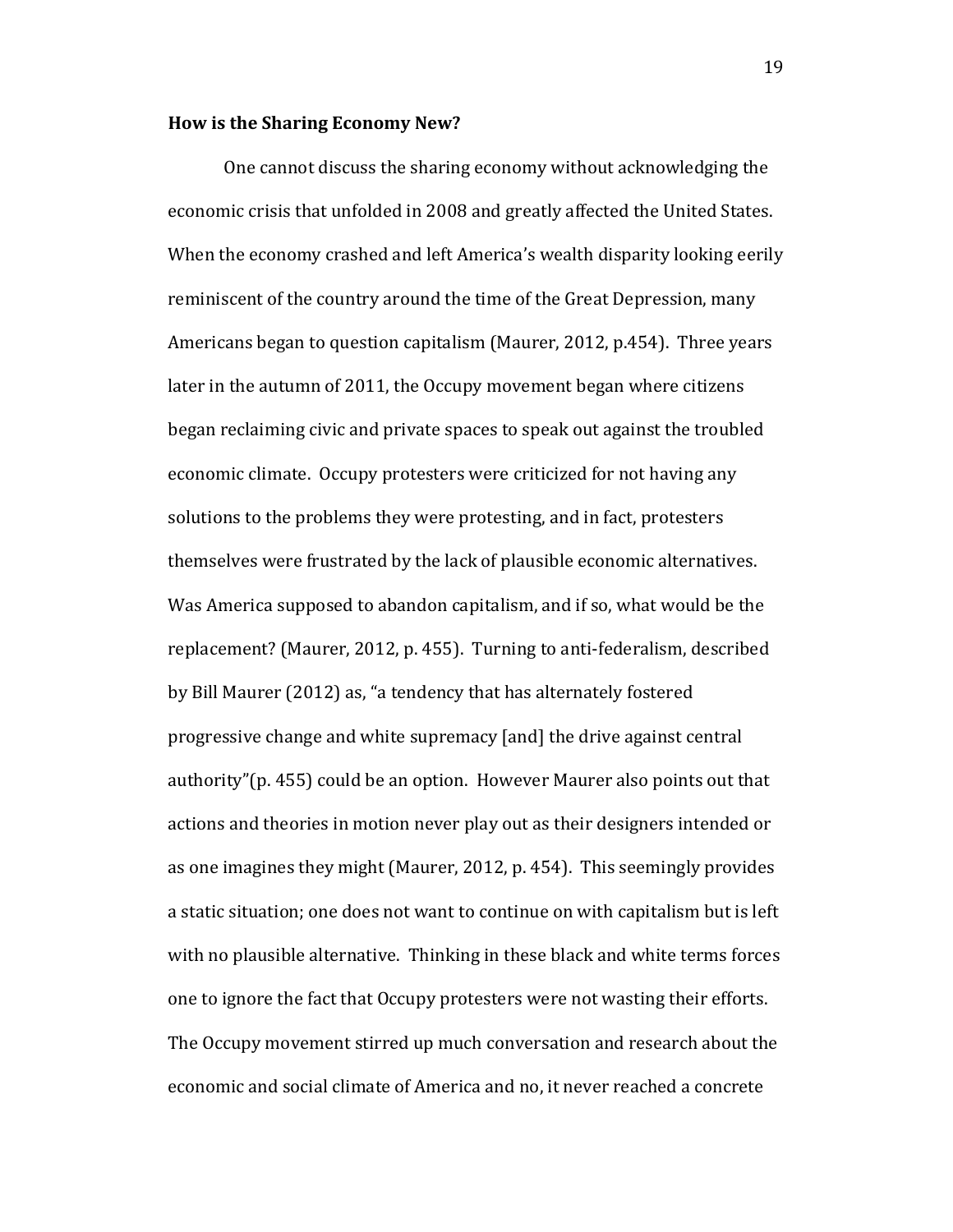solution. Nonetheless, this is what one must do when analyzing the sharing economy; occupy the conversation, "rather than arrive at a final answer, or [attempt] to force one unified perspective on things"(Mueller, 2012, p. 459). This thesis does not aim to argue whether the sharing economy will solve America's economic afflictions, but it occupies the topic of the sharing economy and explores how it interacts with the current American economic climate from a company, consumer, and theoretical standpoint.

Authors of *Economic Anthropology* Chris Hann and Keith Hart (2012) point out that, "there is confusion over economy because people's experiences of it belie the idea that it is any one thing or one process or set of processes"(p. 459). The word 'economy' is insufficient in portraying the complexities of economic activity and that there are multiple types of economies. For example, the Kula trade involves extensive travel over treacherous oceans to exchange bracelets and necklaces with other islanders. When Western missionaries first saw the Kula trade they thought the Trobriand Islanders were acting in a ridiculous manner. However, when anthropologist Bronislaw Malinowski lived among the Trobriand Islanders and learned about the Kula trade he was able to gain insight. The Kula trade happens for three main reasons: it establishes and enhances peaceful and friendly relationships among different islands, it provides an occasion for the exchange of utilitarian goods, and it reinforces status and positions of authority (Malinowski, 1922). In chapter two I analyze the Kula trade in greater depth, but for now one must realize that the word 'economy' defines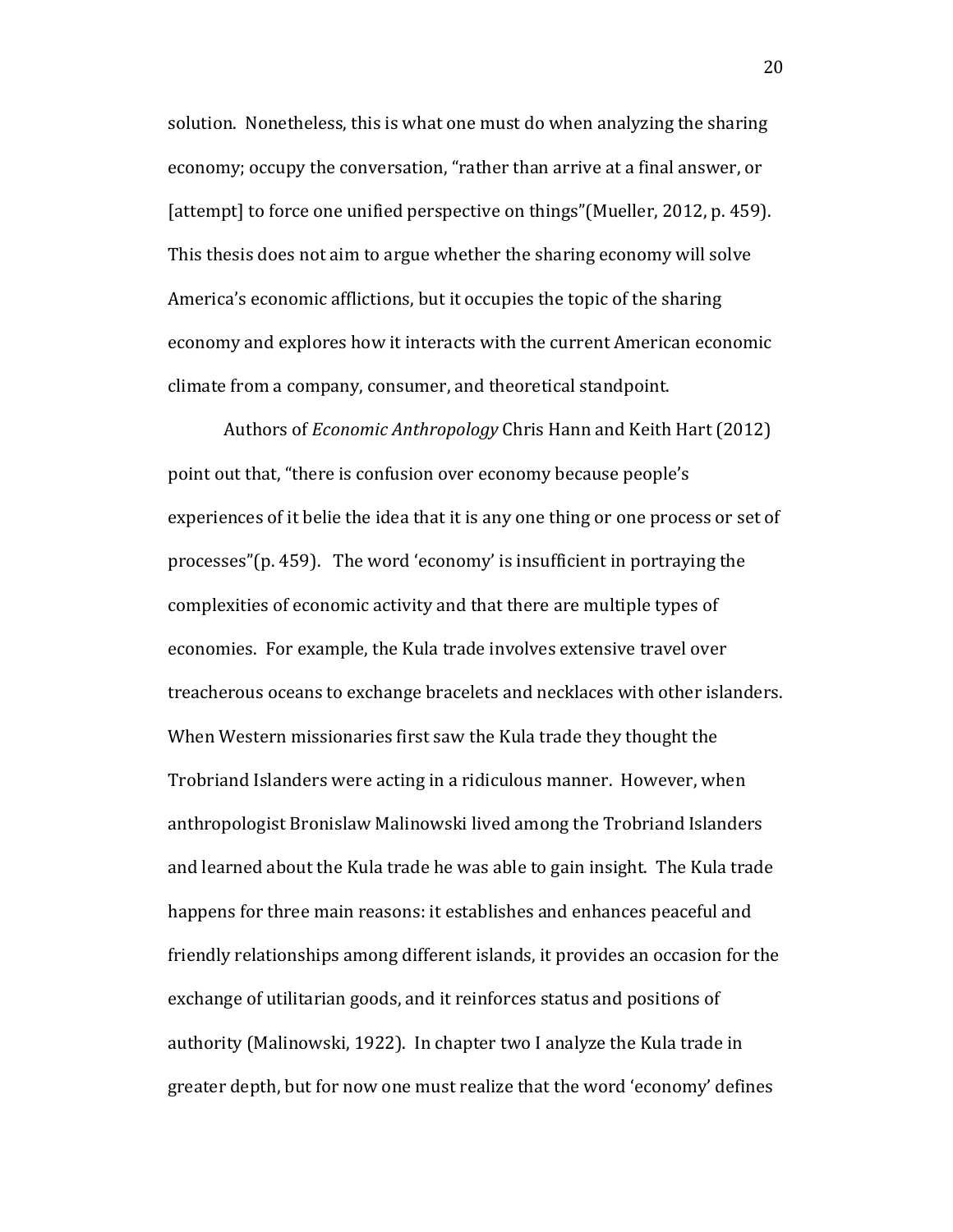much more than just one kind of exchange. There is gift exchange, monetary exchange, and many other kinds of exchange that take place in different economies in a variety of cultural contexts; and it is easy to find economies that utilize more than one method of exchange.

Christmas season in America is a busy time for the retail industry. The month of December is filled with people purchasing commodities for loved ones. These commodities are purchased through an impersonal transaction; which is the exchange of money for an object. Then once the gift is purchased it carries a small part of the purchaser's identity because they put their time and effort into choosing an object that the receiver will appreciate. In his article, *The Rituals of Christmas Giving,* James Carrier (1993) notes that gifts have a duality, "on the one hand, it is a commodity purchased for money in an impersonal transaction, and on the other it is a gift given to express affection in a personal relationship"(p. 55). When a gift is purchased it is an impersonal commodity, and when it is given it also embodies an expression of affection and other personal social values (Carrier, 1993, p. 55). The sharing economy is new because it incorporates ideas of exchange and social values that have been identified in both the Kula trade and in the ritual of Christmas giving, and fosters these transactions through the use of new technologies.

When I first heard about the sharing economy, I did not understand what made it different. Economic anthropologists are fascinated by how people transact resources and, perhaps more importantly, why people

21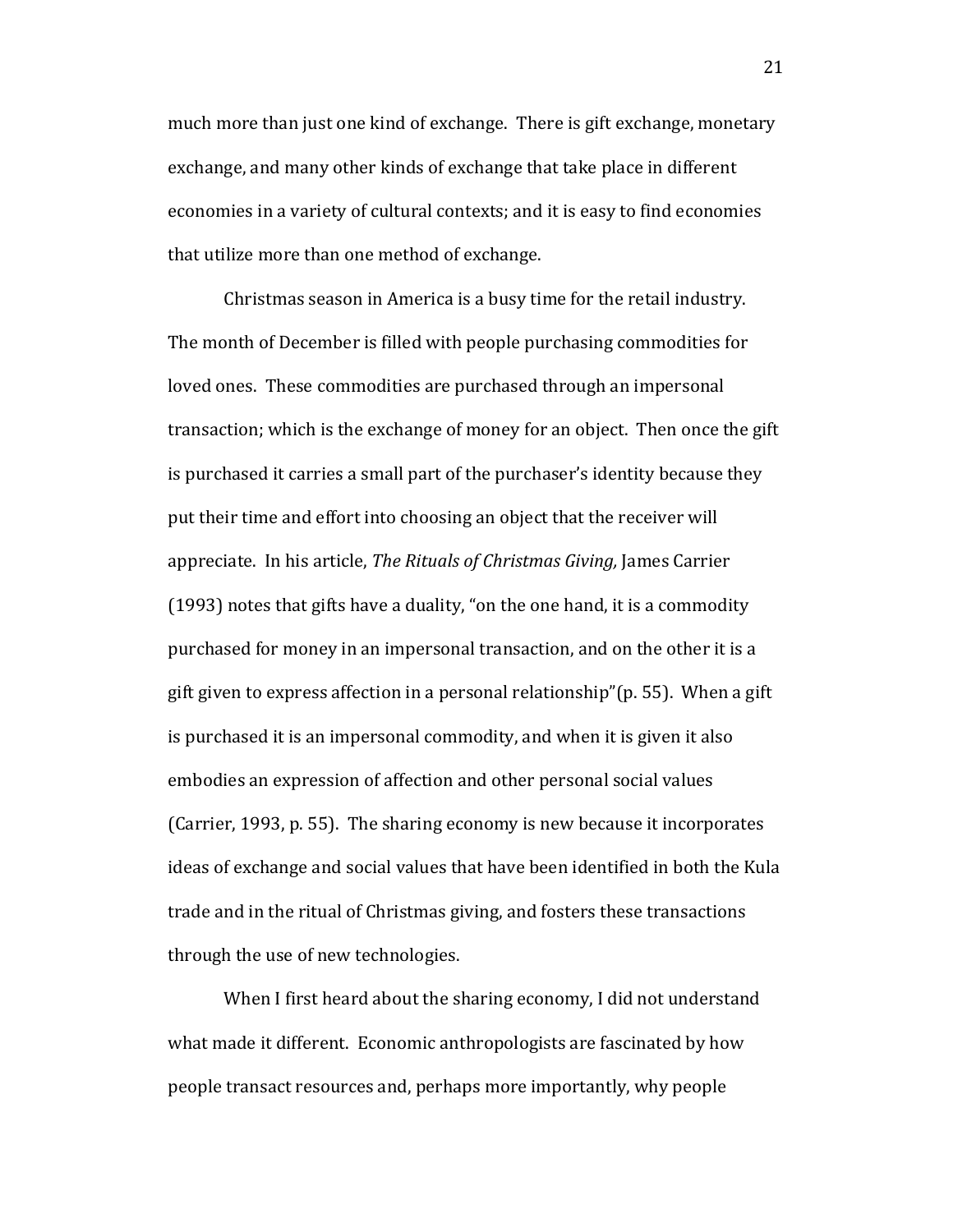choose to exchange resources in particular ways. Are people primarily motivated by customs within their cultures? For example, do people participate in market exchange because their culture supports exchange through markets? Or are individuals motivated to partake in certain forms of exchange over another because of their own human nature, self-interest and rational thinking? These questions are complicated to the point that there was a great debate in the 1950's between those who believed the primary influence was culture, and those who believed human nature was the greater authority. I shall conduct an in-depth discussion of these theories and the debate, known as the formalist-substantivist debate, in chapter two.

I discuss the idea of the American sharing economy as outlined by Rachel Botsman and Roo Rodgers in their book *What's Mine is Yours* (2010) and as discussed in a Ted Talk given by Rachel Botsman (2010). While I provide my own definitions for the sharing economy and other terms involved that apply to my thesis, note that the terms deal with complex ideas that are ever changing in a fast paced environment.

Sharing has been incorporated in economies in many forms both historically and culturally, and now, technology is what separates the sharing economy from other forms of sharing. Smartphones and computers have reinstalled the sharing of resources and services on a large scale in the United States. Before discussing the new massification of sharing that is being called the sharing economy, let us look at what the Collaborative

22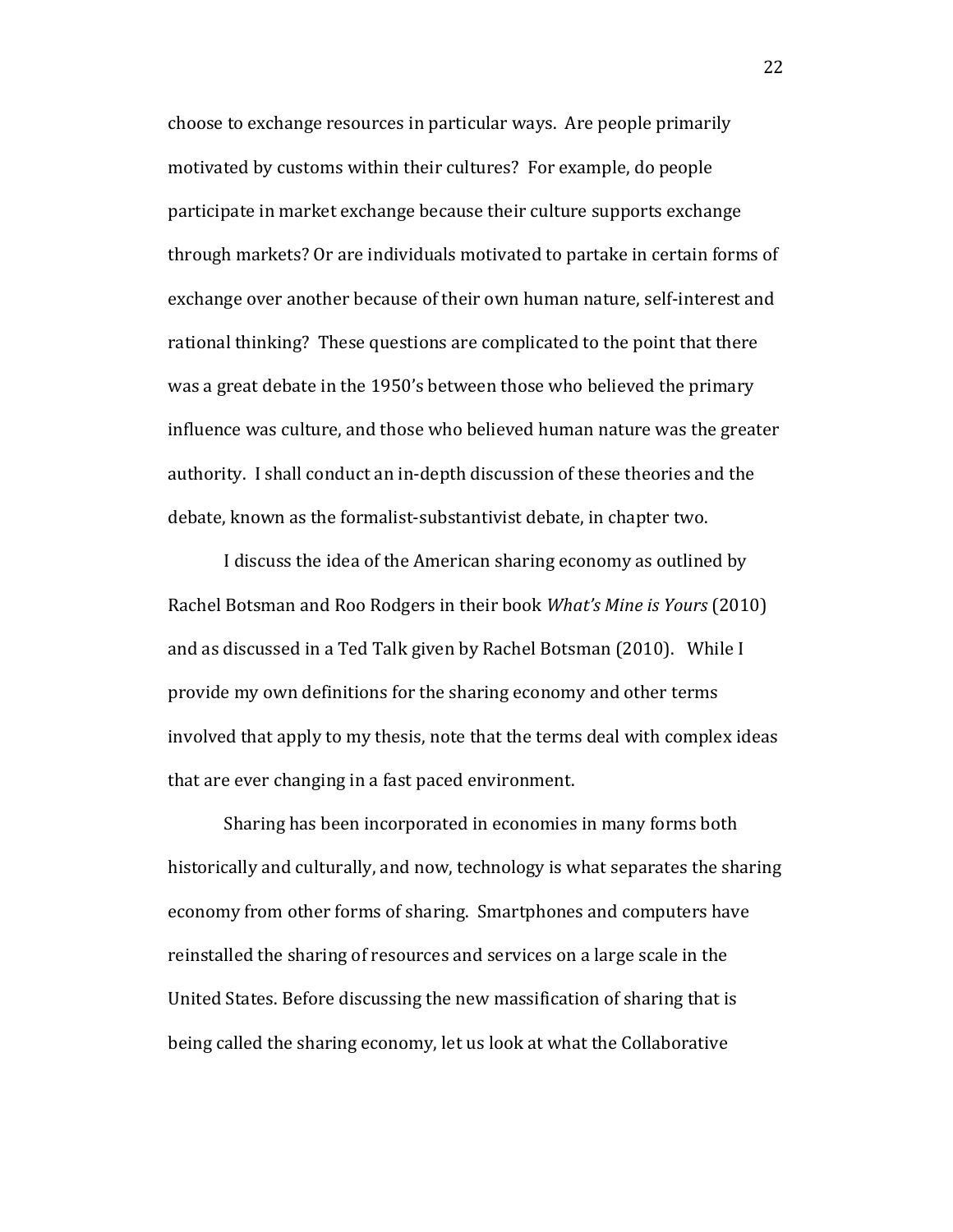Consumption activist and thought leaders Botsman and Rodgers (2010) call "hyper-consumption" (p. 20).

The famous economist and sociologist Thorstein Veblen coined the term "conspicuous consumption" in 1899 (Botsman & Rodgers, 2010, p. 20). This term is used to describe a class of people that arose in the 19<sup>th</sup> century who displayed their wealth by purchasing many expensive things. The lavish spending set conspicuous consumers apart from the masses and by appearances, they looked like part of the elite upper class (Botsman & Rodgers, 2010, p. 20). While Veblen emphasizes how consuming certain items in a particular way can change the way one is perceived in society, what is most pertinent for my thesis is the excessive consumption. In post World War II America, the economy was improving and men were returning from war with government money. For many, the American Dream meant owning a nice house in a suburb and being able to purchase all the things a family could want. The emphasis that was placed on ownership was overwhelming and was encouraged by the ability to buy things on credit so one could pay for them later (Botsman & Rodgers, 2010, p. 27). Televisions became incredibly popular in households and the stream of advertisements fed the idea that one 'had to have more to be happy'. Today, there are more shopping malls than high schools in the United States (Botsman & Rodgers, 2010, p. 20). These factors add to the endless acquisition and accumulation of stuff: a phenomenon Botsman calls "hyper consumption" (Botsman & Rodgers, 2010, p. 20).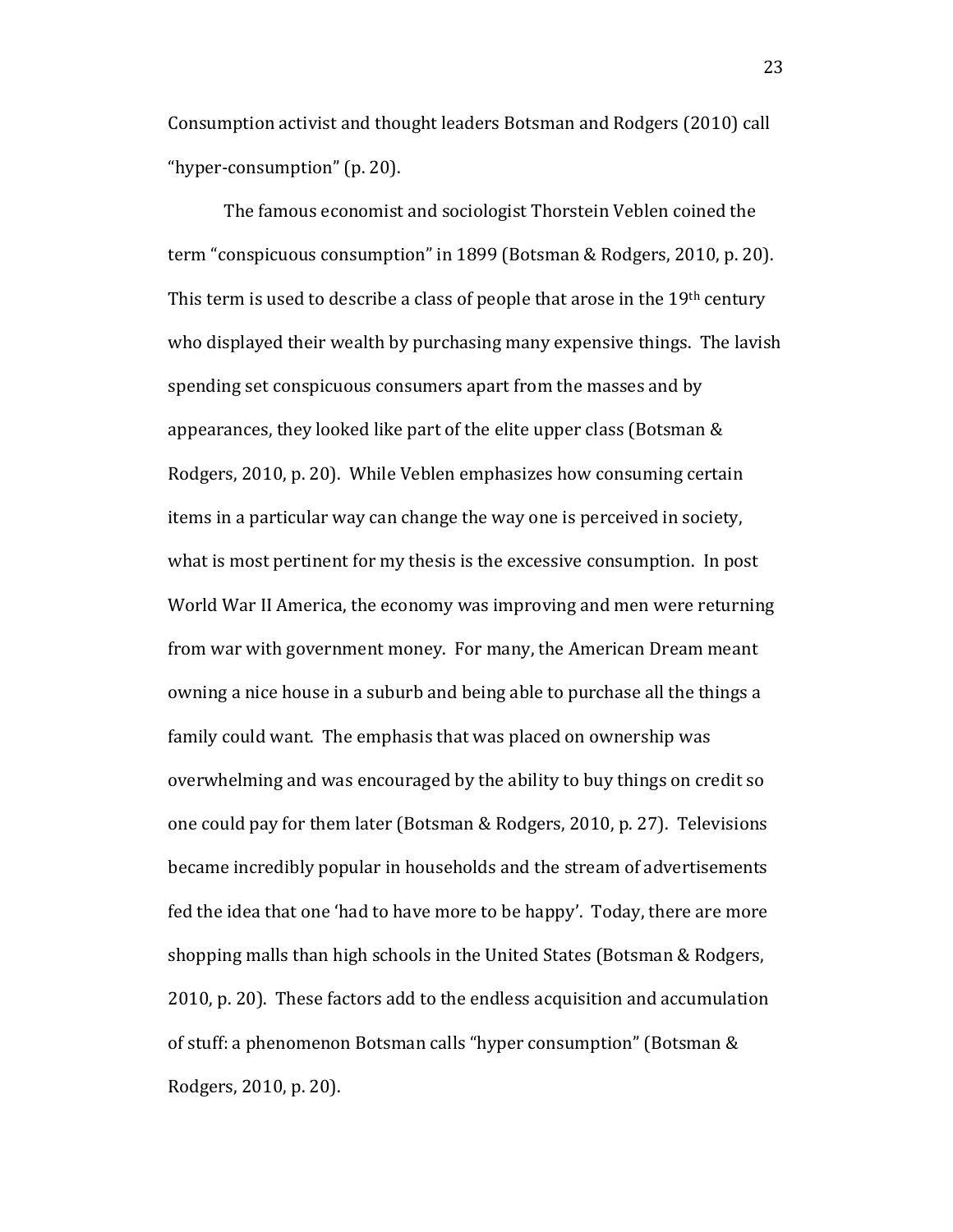There has been a resurgence in the notion of sharing because peer-topeer consumption places emphasis on one's access to resources rather than ownership. The sharing economy is attempting to use Collaborative Consumption to be the economic backlash to hyper consumption. The fundamentally new aspect now is that technology is being used as the platform for enabling consumption among peers. The intersection of technology and sharing is beginning a revolution in the way we consume and it is called the two-sided marketplace. This concept is discussed later in this chapter and is important because it highlights the infusion of the sharing of resources and the use of new technologies. The person-to-person interactions seen in gift exchange and Kula trade and the cultural and social meanings they carry are relevant now more than ever because of the massive scale and speed with which the sharing economy is pervading society. Understanding Generation Y and the generalizations researchers are making about their personalities and their use of technology is key to fully comprehending the sharing economy and how this economic model has become prevalent.

#### **Generation Y**

In order to look closely at the Sharing Economy, one must understand the people who are both creating and participating in Collaborative Consumption. These people are mainly part of Generation Y; a generation that is growing up quickly and loudly. Gen Y, or the Millennials, terms coined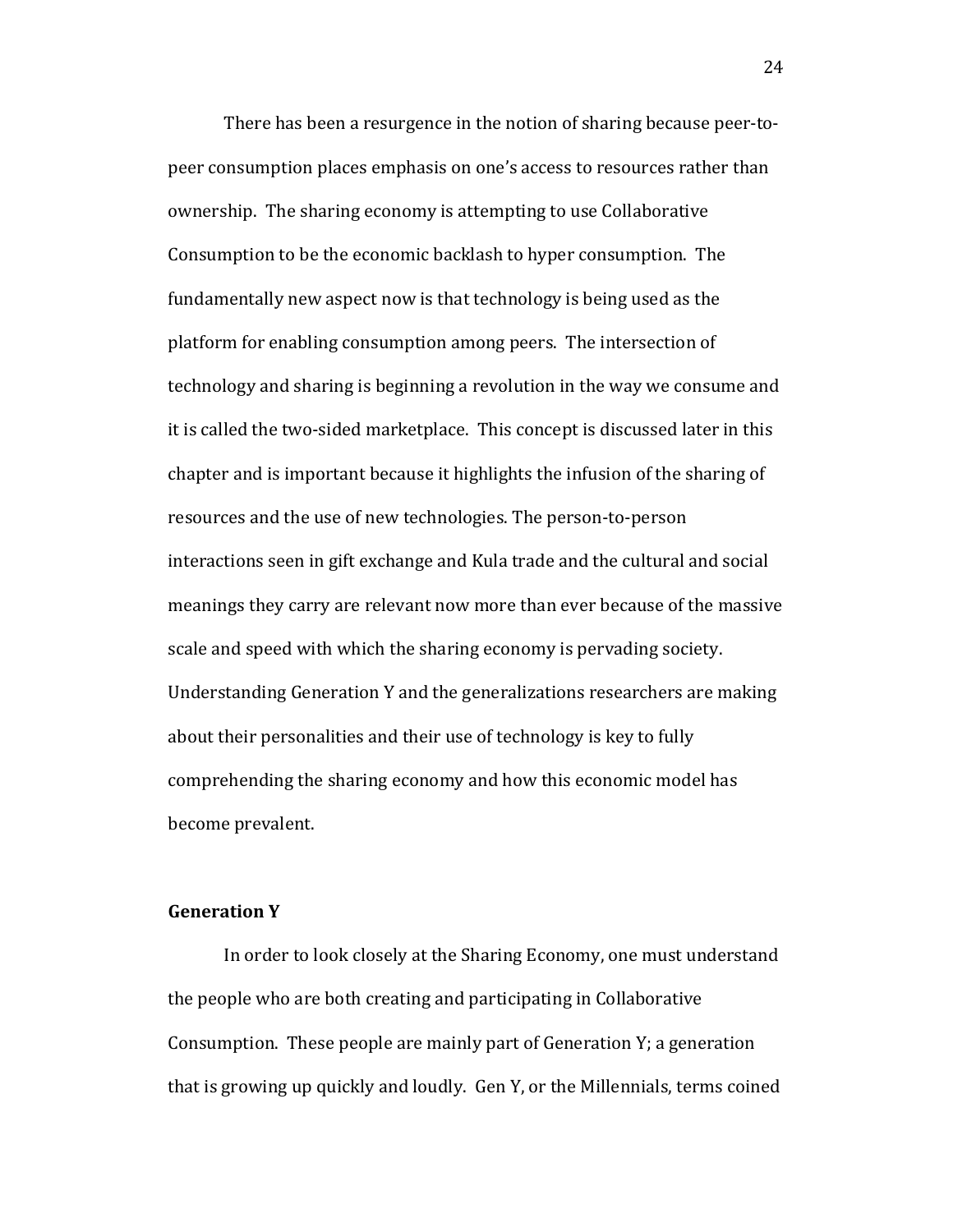by generational researchers William Strauss and Neil Howe (1991), were born in the early 1980's to the early 2000's; into a world of clunky computers and giant cell phones. Then, as these children grew up, so did the technology. Dial-up modems disappeared, special bags for cell phones were no longer sold because who needs a special bag for a compact and sleek flip-phone or iPhone? As this generation developed, more and more technology seeped seamlessly into their lives and now it is rare for an American in Gen Y to not own a cell phone, let alone a Smartphone; or to not have working knowledge of computers and the Internet.

This generation, like others before it, has distinct characteristics, according to Strauss and Howe. They believe that over time, qualities from past generations repeat in present generations. Strauss and Howe declare that the Millennials will be more like the G.I. generation in their civil mindedness and a strong sense of community both locally and globally (Strauss & Howe, 1991). While there are some harsh critics of Strauss and Howe, there is real-life evidence to support their claim. On November 6th, 2013 there was a worldwide protest called the Million Mask March. Protesters came together wearing Guy Fawks masks in 477 locations in more than 150 countries. The vast majority of the protesters were part of Generation Y and in Cape Town, South Africa many participants held signs that read 'My Generation Will Change the World'. What cause was strong enough to get so many young people together on this global scale? There are three main things: first, people want an end to the monetary system in favor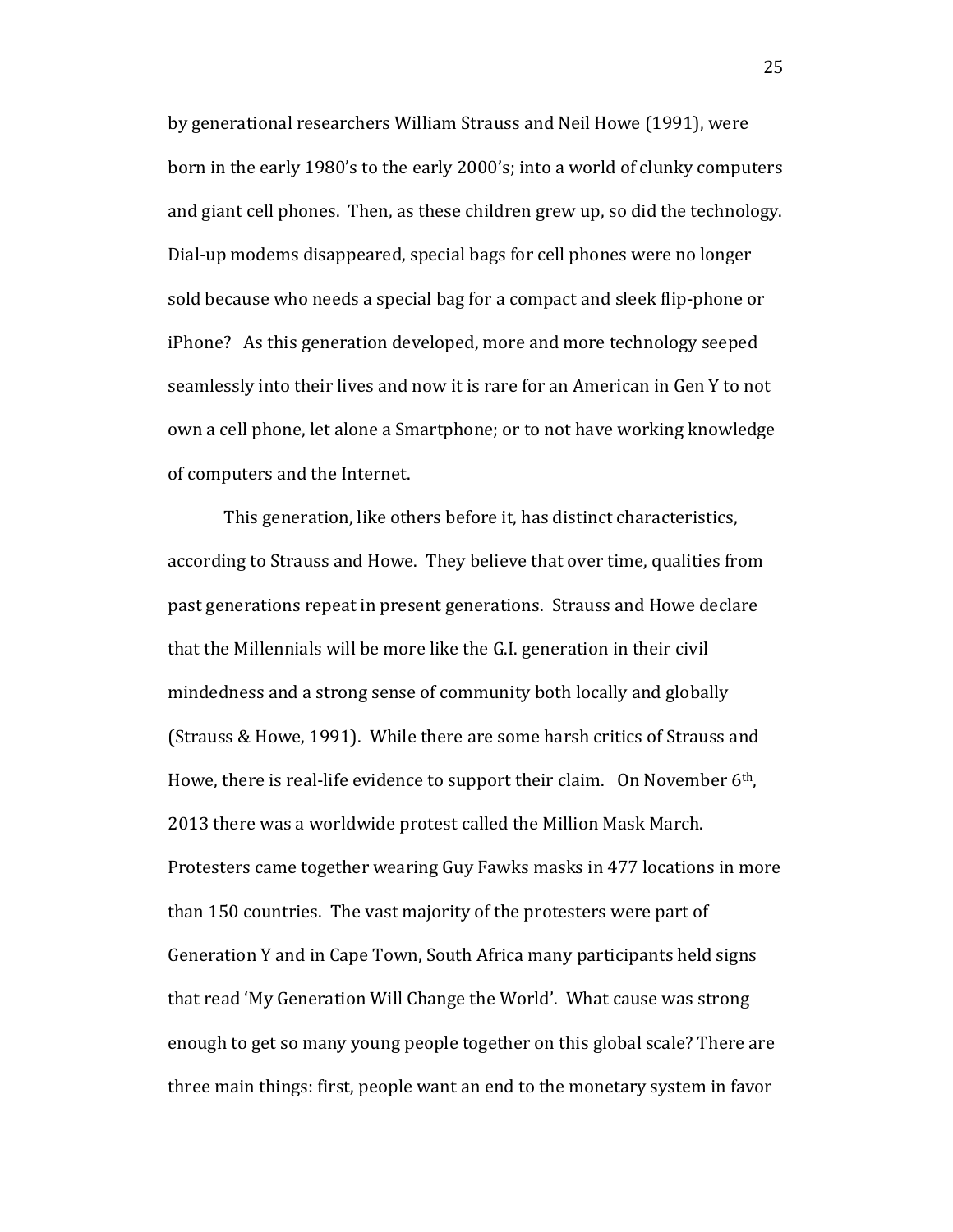of a Resource Based Economy (where goods are exchanged for other goods without the use of money), secondly, an end to repressive democracy in favor of direct democracy, and finally, the replacement of corporations with democratic, cooperative forms of dividing labor (Scriptonite Daily, 2013). Two of these ideas are indicative to the sharing economy and are therefore further proof that not only is Generation Y lively and not going away soon, but they are trying to make true changes.

#### **The History of eBay and Craigslist: What is the Two-Sided Market?**

With the idea of sharing in mind, let us now discuss the term twosided market and it's relationship to eBay and Craigslist. It is vital to be familiar with these two companies to understand the sharing economy because these are the first two-sided marketplaces that act as predecessors to the sharing economy we have today.

Craigslist was not the first online platform for the sharing of resources, but it is one of the first to be utilized and popularized by the masses. Founder Craig Newmark had noticed people interacting in communal ways on the internet from websites such as WELL, MindVox, and Usenet, and decided to create a similar online platform for local events (Boulton, 2013). As many of us know, Craigslist is a website devoted to classified advertisements devoted to personals, housing, jobs, gigs, resumes, for sale, items wanted, services, and discussion forums, but it started out as a small email list by Newmark who had just moved to San Francisco. As a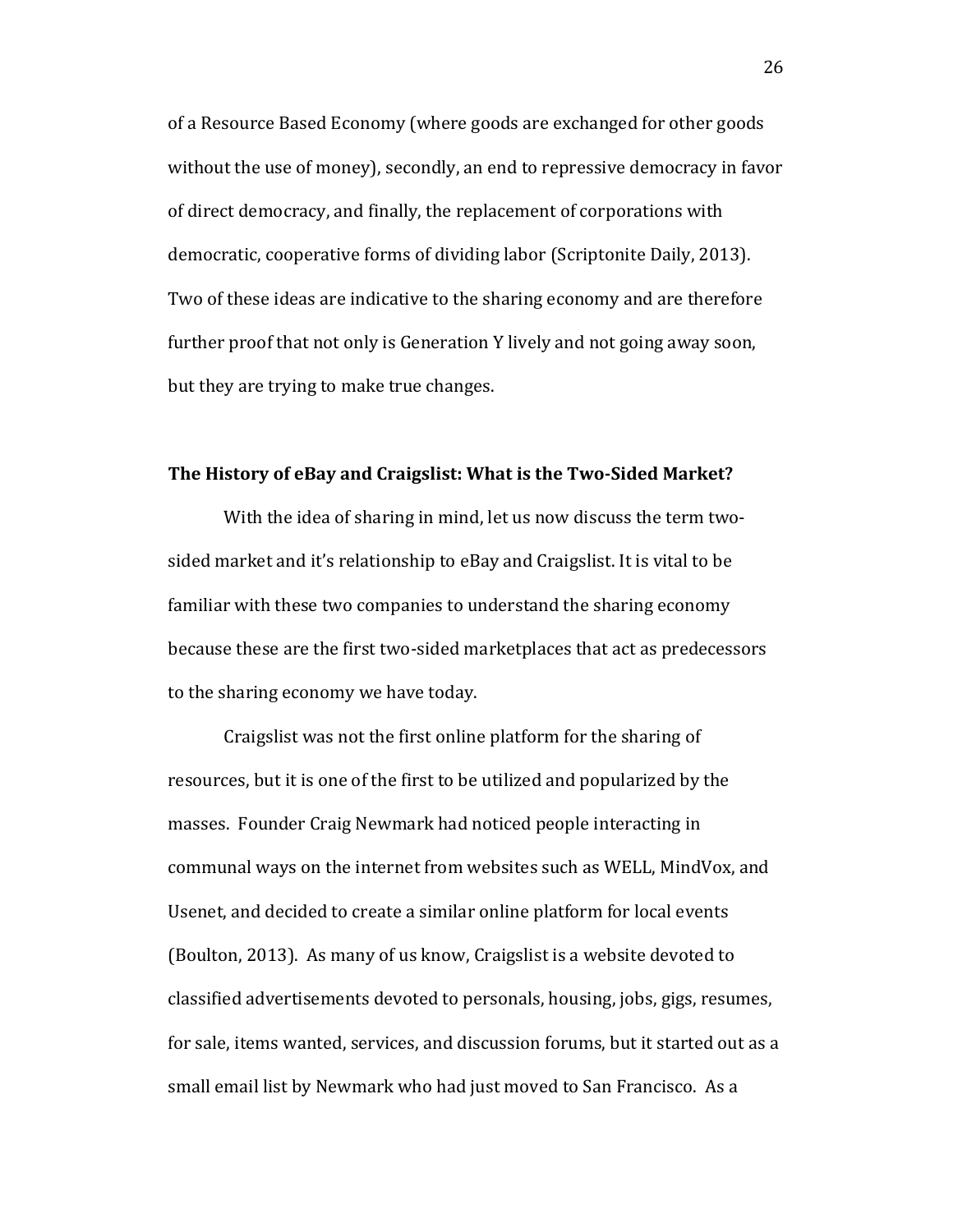newcomer to the city, he wanted an easy way to trade information about events so he started the mailing list between his friends in 1995. By 1996 the email list had taken on a life of its own and Craig's friends, who were mostly employed as software developers, were using the online connection for all sorts of sharing purposes. Through word of mouth, the number of subscribers and postings grew rapidly. Newmark decided not to moderate this growth and to let the forum take on a life of its own. By 1998, Newmark quit his job as a java programmer and Craigslist became his full time occupation. By the year 2000 he had nine other employees working for him and the website expanded to nine more cities in the United States. By 2003, 22 more cities began using Craigslist and in 2004 it went international. As of 2012, Craigslist is used in over 700 cities and 70 countries and acquires over 20 billion page views per month. Craigslist is ranked in 37th place overall among websites in the world. It is also the leading classified service in any medium with over 80 million new classifieds each month (Boulton, 2013).

Pierre Omidyar founded EBay in 1995 and up until 1997 it operated under the name AuctionWeb (Mullen, 2009). EBay is a site that allows for peer-to-peer consumption of goods and services. The first thing to sell on the site was a broken laser pointer for \$14.83. Shocked, Omidyar contacted the buyer to make sure he knew what he had purchased, and the buyer responded by saying he indeed knew what he was purchasing because he was a collector of broken laser pointers (Mullen, 2009). .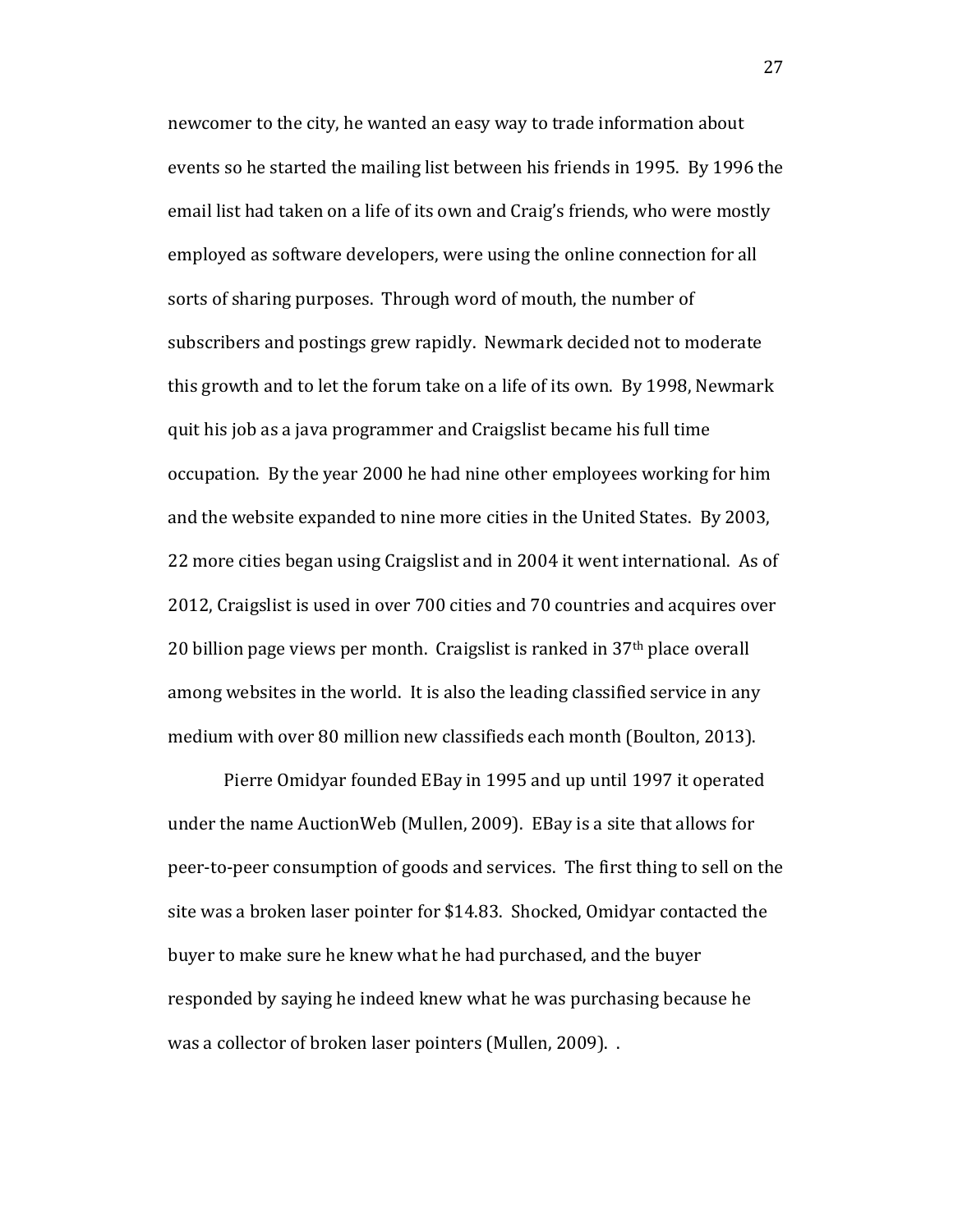Omidyar's site began gaining so much popularity that his internet provider told him he had to upgrade to a business account in order to accommodate the heavy internet traffic. This turned eBay from a hobby into a career because Omidyar began charging eBay users, which surprisingly did not turn them away. Then eBay's first employee was hired to manage all of the incoming checks and in 1996 eBay made another huge leap in popularity by entering into a third-party deal that allowed the retail of plane tickets. The growth curve was exemplary; in 1996 there were a total of 250,000 auctions and in January of 1997 there were 2,000,000 auctions. By March of 1998 the company had 30 employees and half a million users and by 2008 the company had expanded worldwide and acquired hundreds of millions of registered users (Mullen, 2009).

EBay and Craigslist are examples of companies that operate as twosided markets. This is where two people join together through a third party to accomplish a task. For example, one person needs to sell their lawnmower so they turn to the third party website eBay and post the listing. The second person needs to purchase a lawnmower so they also turn to the third party website eBay where they find the lawnmower and purchase it. A peer-topeer model of consumption is performed because in this two-sided market both the seller and customer get what they want directly from each other with the help of eBay as the third party. Ebay and Craigslist are two prominent examples of online platforms that enable peer-to-peer consumption. When these businesses were founded in the 1990's, there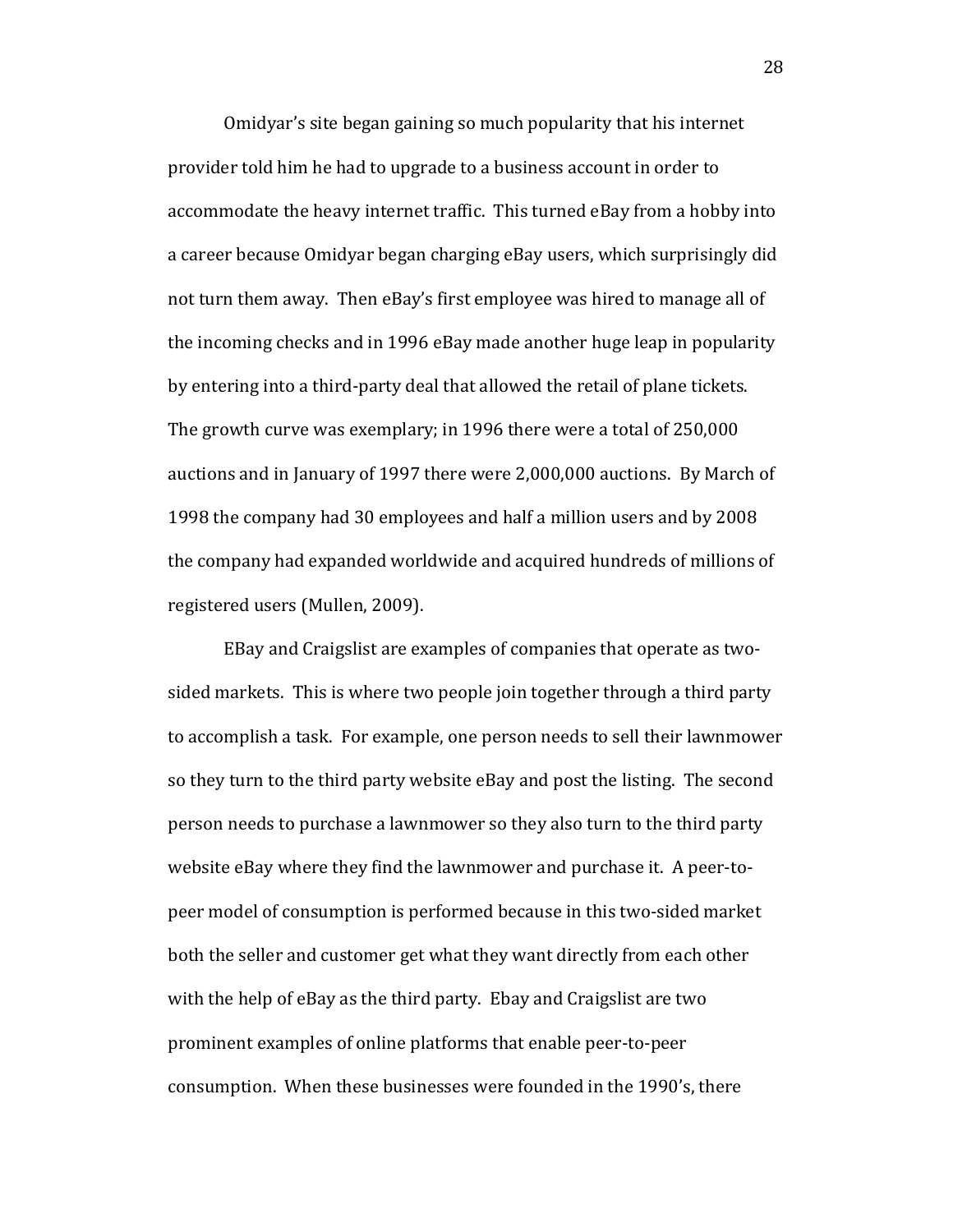were not common terms or categories available to describe them. Today, there are terms in development for discussing such companies and now I turn to discussing the two key phrases, 'Collaborative Consumption' and 'sharing economy'.

#### **Collaborative Consumption and the Sharing Economy**

A key component of the sharing economy's identity I have yet to fully discuss is the phenomenon of Collaborative Consumption. Botsman and Rodgers (2010) define Collaborative Consumption in two ways: it is a mechanism that balances the needs of individuals with the needs of the community (p. 63) and it also embodies traditional sharing, bartering, lending, trading, renting, gifting, and swapping, and then redefines these exchanges through technology (Botsman, 2013). These two different definitions are an example of the confusion there is around these terms; even the scholar who has made them popular has inconsistent definitions. However, what is more important for purposes of my research is not to create a concrete definition, but rather, to recognize that not having a solid definition provides people with a freedom to create their own definitions based on the buzzwords 'sharing economy' and 'Collaborative Consumption'. Just because anyone can interpret the sharing economy and Collaborative Consumption however they like does not mean these terms do not have boundaries. The words 'sharing' and 'collaborative' embody ideas of togetherness, helpfulness, and community; making every definition I have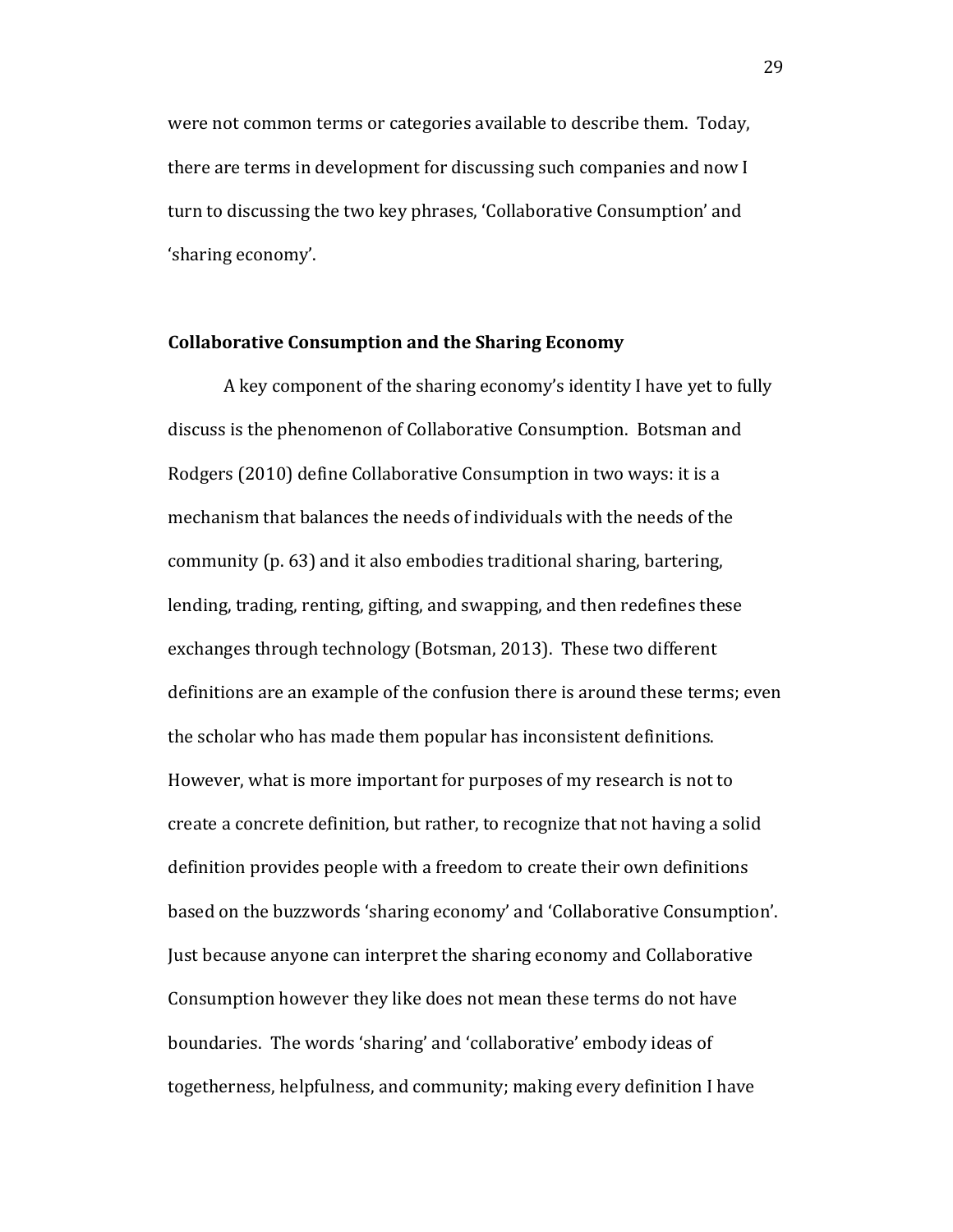come across riddled with such themes. This thesis identifies these themes under the umbrella term 'Collaborative Consumption ideas'.

Rather than define Collaborative Consumption, I conclude that we conceptualize it not as an economic model; but as a mechanism and a finish line that the sharing economy paces towards. Collaborative Consumption is the driving force behind the sharing economy, and the ideal it strives to reach. If the sharing economy were a garden, Collaborative Consumption would be the plants and flowers that made this garden more than just a plot of land. In a society where Collaborative Consumption was the main economic model, each individual would have access to what they need therefore creating a better community to live in as there would be no poverty. It is unclear as to whether class structures would exist in a Collaborative Consumption society, but one can conclude that this strong and giving community would work to give every individual access to what he or she needs; thus completing the cycle of a reciprocally beneficial society.

The combination of using new technologies and the promotion of certain social values that embody Collaborative Consumption are being used to stimulate the circulation of resources within the sharing economy platform. This is revolutionizing and mainstreaming the way people consume and share. Like the term Collaborative Consumption, defining the sharing economy is complicated. Current writers on the topic define it differently from each other and also use the term differently depending on the context in which they are utilizing it. The sharing economy is a term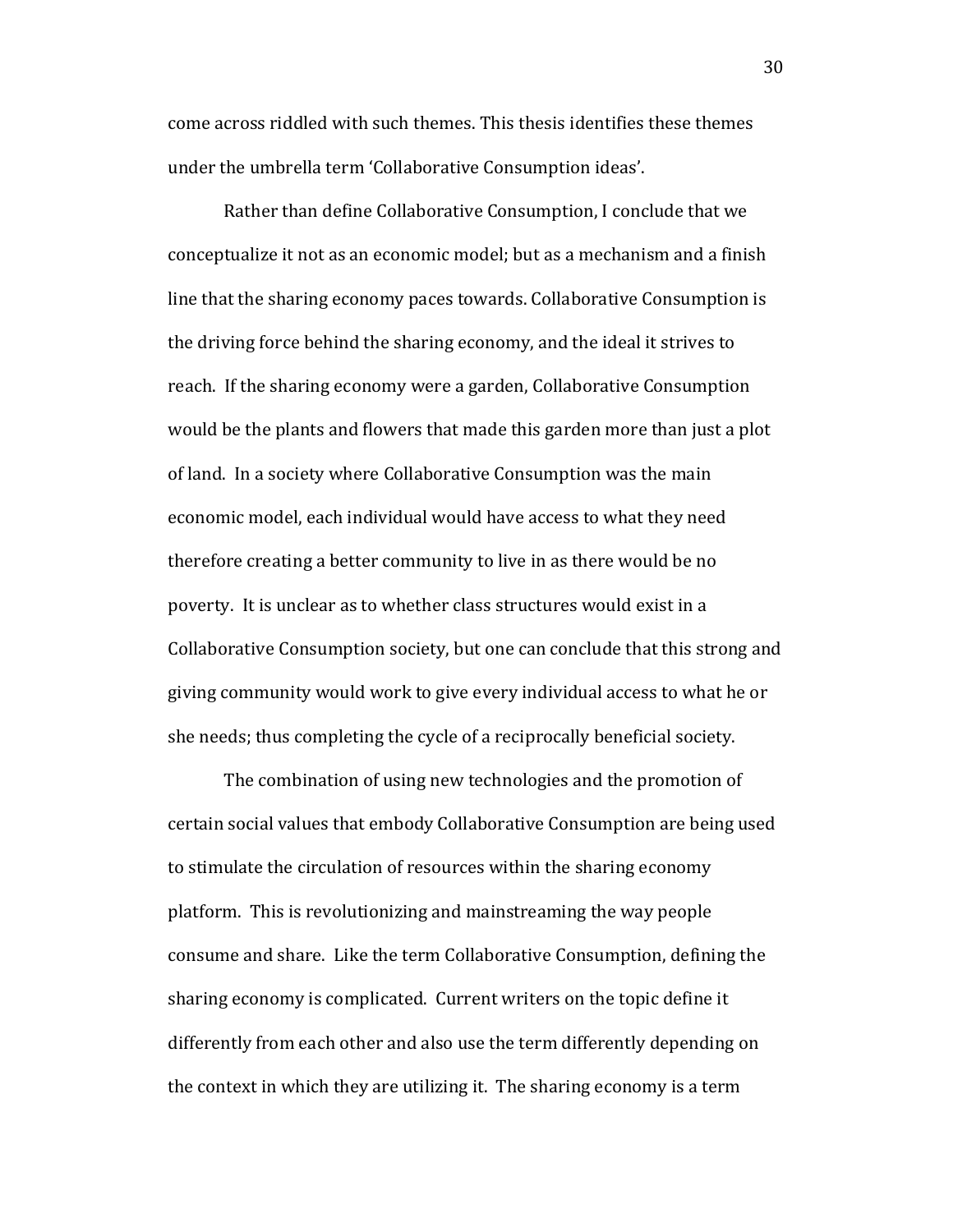being tossed around on the Internet and used in daily conversations, but everyone has a different idea as to what it truly means. This is a central problem of the movement: there is no shared definition or set standard of what the sharing economy is or what companies can be classified as part of this economy. In this thesis I will focus on how sharing economy companies combine ideas of Collaborative Consumption with capitalist business models to create profitable companies. To further discuss and review both the sharing economy and Collaborative Consumption, I will use the website Peers and the car sharing service Lyft as case studies.

#### **What is the Sharing Economy?**

Collaboration Consumption thought leader Rachel Botsman (2010), defines the sharing economy in her Ted Talk as follows, "An economic model based on sharing underutilized assets from spaces to skills to stuff for monetary or non-monetary benefits"(Botsman, 2010). Since the early 2000's new companies have been founded on the basis of what is now called the sharing economy. As Botsman says, the sharing economy is an economic model. This model runs on the premise that sharing resources such as time, space, and skills, is better for everyone involved. Instead of purchasing new skies in order to take on the slopes for a week long vacation, through a sharing economy organization you could rent someone else's skies for the week at a much lower price than if you were to rent them from a corporation such as a ski resort. Or perhaps you are a lawyer and need help with your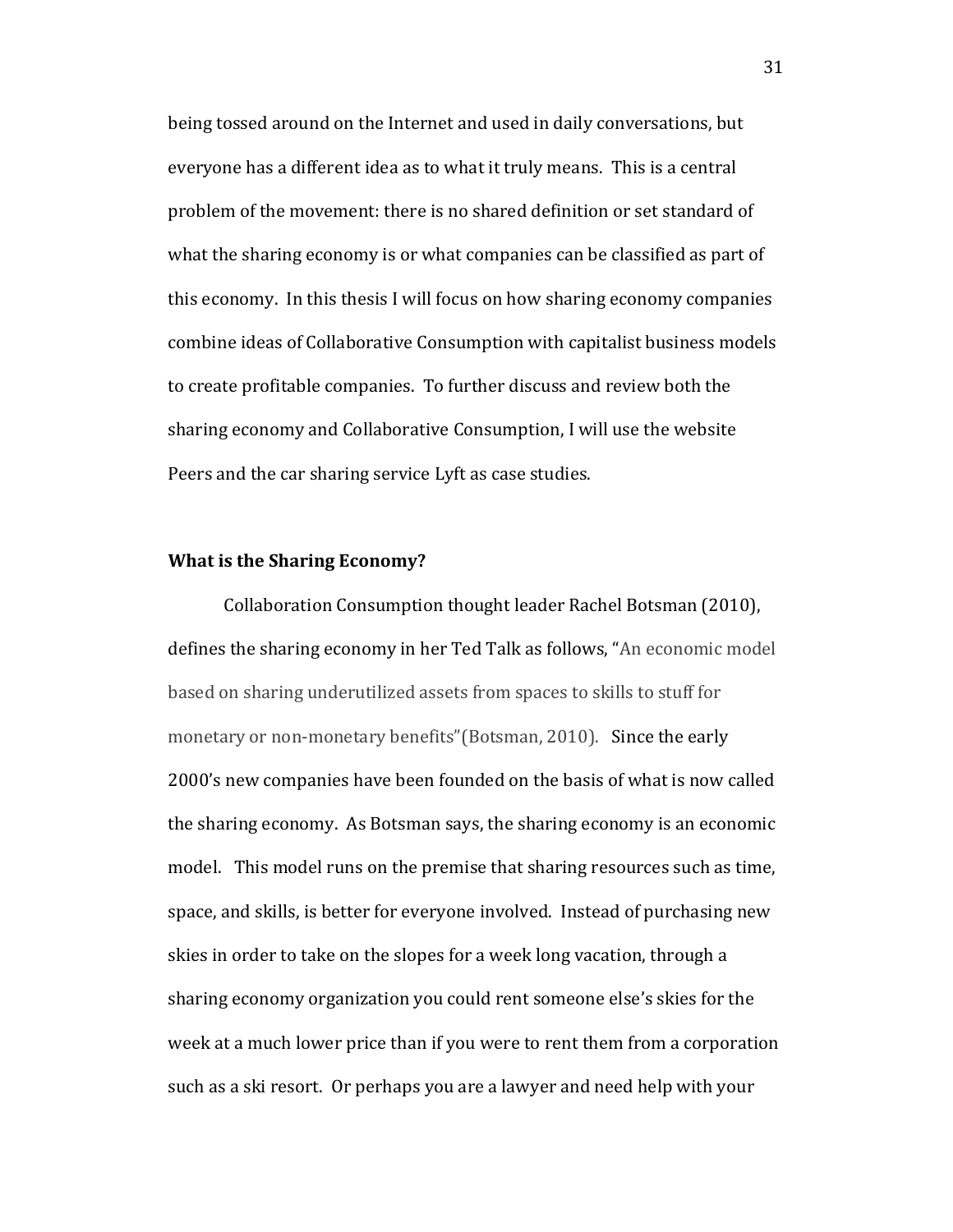taxes so you go to a website and find an accountant who needs legal advice. The two of you exchange resources and through this exchange you both get what you want. Similarly, Airbnb is a website that allows people to put their living spaces up for rent much like a hotel. Airbnb makes it possible for users to communicate before any monetary transaction has been made, thus building relationships among people before a purchase is made. As one can see, the sharing economy is a dynamic economic model that is based on sharing underutilized assets. To efficiently function, it uses the two-sided market to enable peer-to-peer consumption. As defined previously, the twosided market uses a third party to facilitate the exchange of goods among peers, thus making peer-to-peer consumption and the two-sided market interdependent. While this is not true for all definitions of the two-sided market, in this thesis the third party that facilitates exchange is strictly limited to technology. The sharing economy is a complex model that is bigger than peer-to-peer consumption and the two-sided market, but it could not survive without these structures.

Now that I have established the complex relationship between the sharing economy and peer-to-peer consumption, let us take a closer look at the vital themes of trust and relationship building within peer-to-peer consumption. Building trust by forming relationships between people and communities is the fuel of peer-to-peer consumption. How is this possible in mainstream American society where neighbors seem to barely know each other and every other stranger on the street is assumed to be dangerous?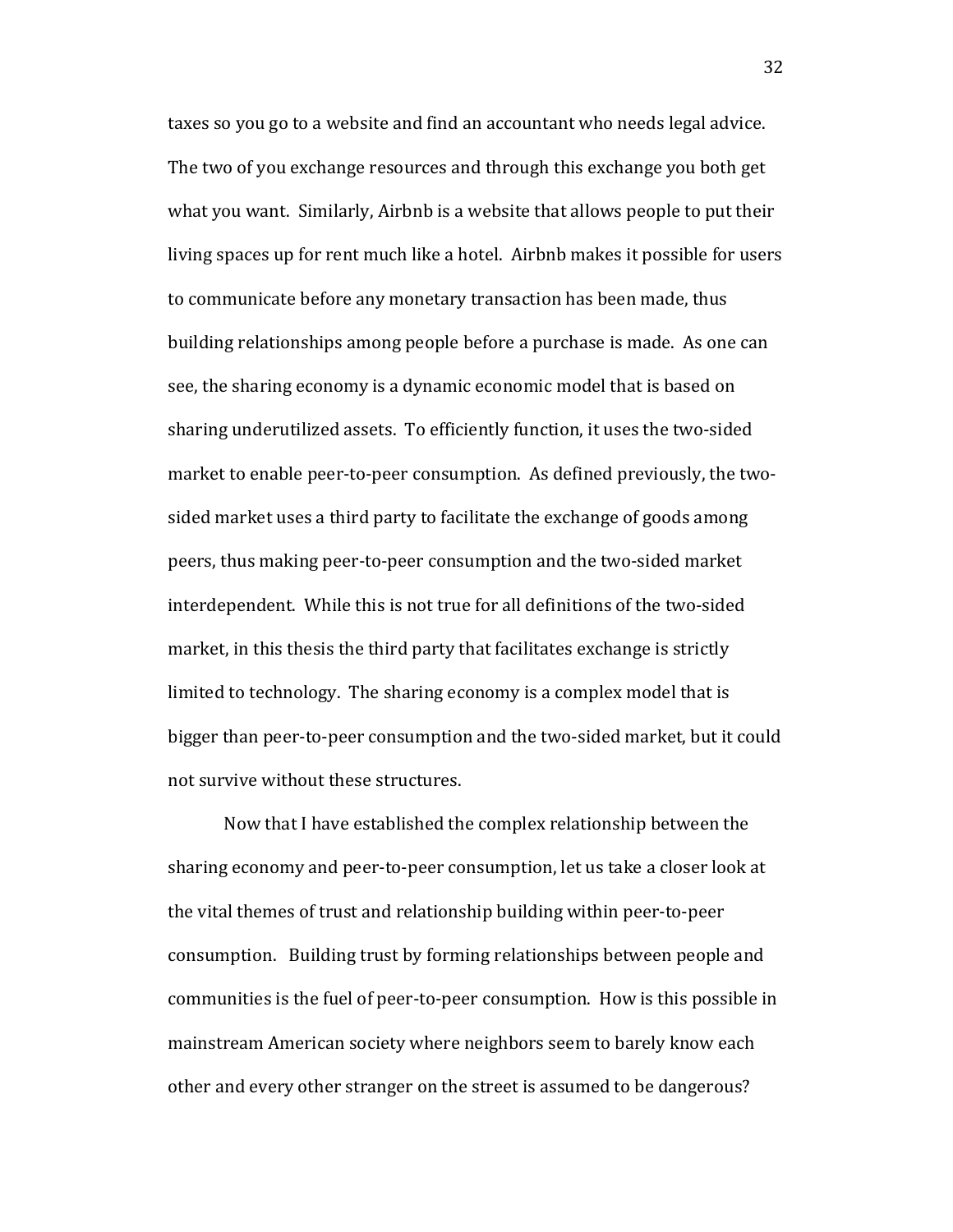The use of technology, primarily the Internet and smartphones, is more abundant than ever before and instead of isolating people as has been argued in the past, the sharing economy utilizes technology to build trust between strangers and promote the sharing of resources. Looking at the Sarajevo example with Mickey, if technology had been involved in the interaction, he would have simply arrived at the train station and I would have already decided if I trusted him or not through our online interactions. The use of technology in sharing interactions has complicated this type of economic exchange because it has mainstreamed it causing companies like Lyft and Peers to become popular in a short amount of time. This massification and commodification of sharing resources has turned side jobs and temp work into a common practice, which makes financial gain from sharing more prevalent. Sharing economy companies have become successful so quickly because of the use of the two-sided market due to the development of newer technology, and because of the way Collaborative Consumption ideas, rather than concrete and universal definitions, are combined with capitalist business models. To look at the complexities of the sharing economy and understand how this combination of collaboration and capitalism is taking place, I will discuss the organizations Peers and Lyft.

#### **Peers**

In June 2013, Peers was founded as an online grassroots organization to help promote the sharing economy and to bring like-minded peer-to-peer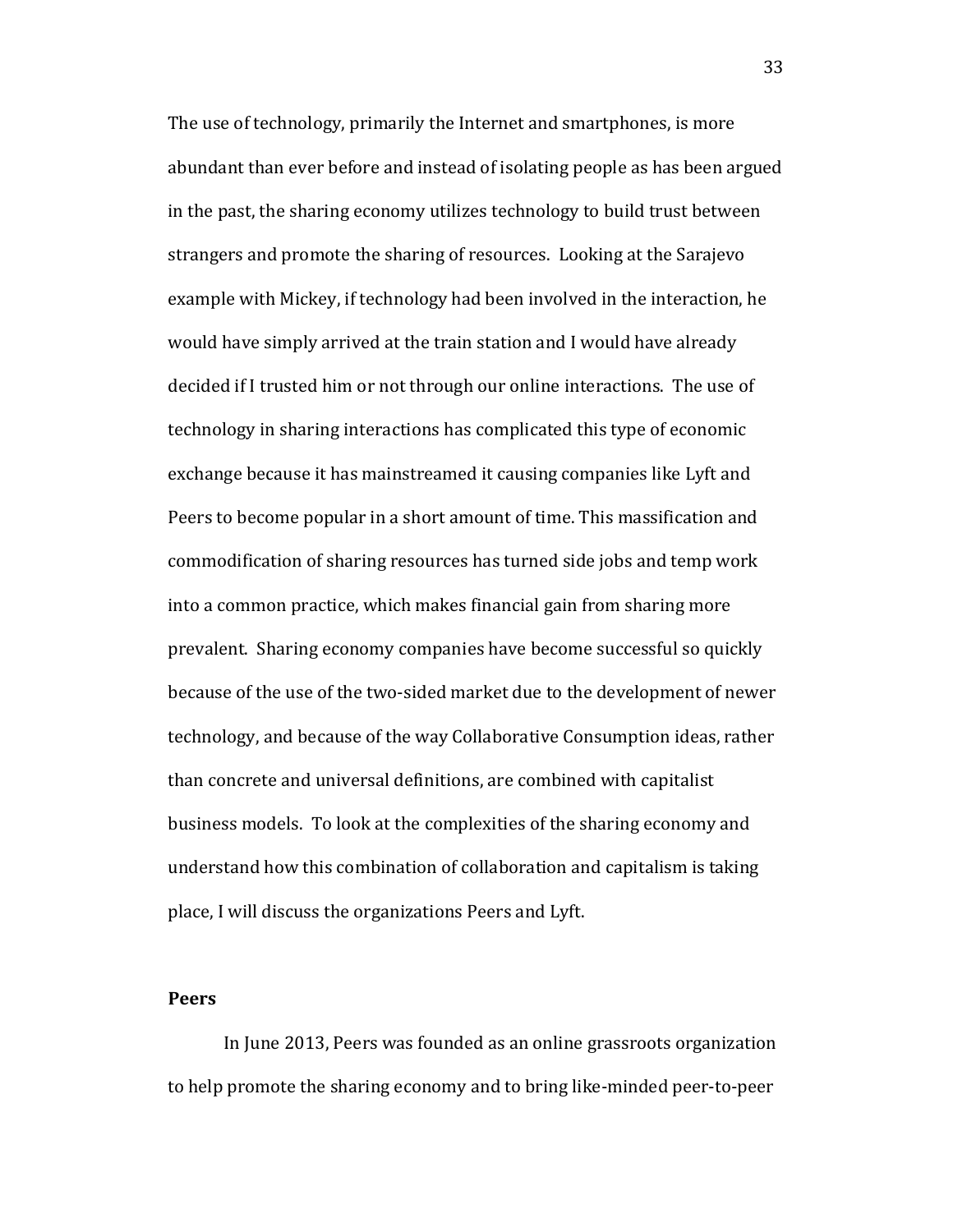consumers together. It is attempting to act as a platform of support for both the sharing economy economic model, and the Collaborative Consumption ideal. Peers has been especially useful when sharing economy organizations are faced with adversity. It is also being used as a virtual meeting ground intended to strengthen the sharing economy by bringing current participants, or peers, together and further promoting the sharing ideas. The first big event put on by Peers was a global potluck dinner that took place in October 2013. The way this worked was Peers asked their members if they would allow their homes or spaces to be open to other Peers members for an evening of food and discussion. Once the hosts were set up, invitations were emailed to the Peers community again saying you could register online using your email and zip code to find a host near you. Once the guest RSVP'd, all they had to do was arrive with a dish to share with other guests and an open mind ready to discuss the Sharing Economy. When I arrived at the potluck Peers dinner I decided to attend in Pasadena, California, I was surprised to find that not all the guests even knew what Peers was; they were just enticed by the idea of the sharing economy. This allowed for the meet up to be a social gathering, an information session, and also a brainstorming time. These three aspects combined created a sense of community and began relationships among people who otherwise would have been unlikely to cross paths in the big city of Los Angeles. Some of my interlocutors throughout this research are people who I met at my first Peers meet up and who kindly and enthusiastically volunteered their time and energy for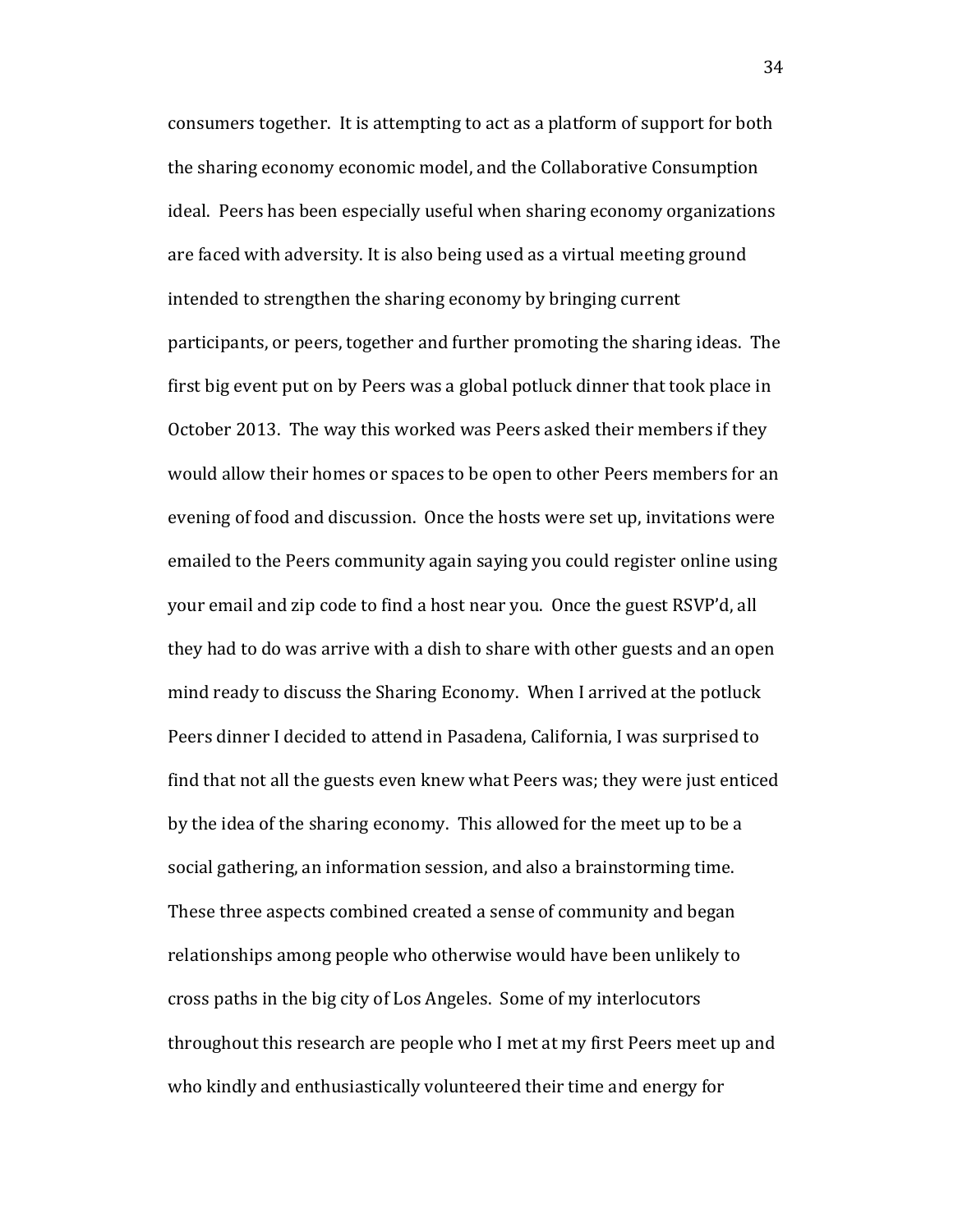extensive interviews.

I am using Peers as my primary example because of the strong emphasis and practice in bringing people together and the identity they have ascribed to the sharing economy. Peers describes itself as:

A grassroots organization that supports the sharing economy movement. We believe that by sharing what we already have — like cars, homes, skills and time — everyone benefits in the process. The sharing economy is helping us pay the bills, work flexible hours, meet new people or spend more time with our families. We think it's how the 21st century economy should work, so we're coming together to grow, mainstream and protect the sharing economy. [\[www.peers.org,](http://www.peers.org/) 2014]

This statement; the first thing one sees when visiting [www.peers.org,](http://www.peers.org/) states strongly what the sharing economy is, how it works, and what Peers believes in and is trying to accomplish. Yet, the phrase 'sharing economy' is used here in two different ways. Peers is referring to both the sharing economy as the economic model to share underutilized assets for monetary or non-monetary gain (Botsman and Rodgers, 2010) and the idea that the sharing economy is a movement towards a collaborative economy. This is yet another example of how discourse around the sharing economy can get confusing. When reading about the sharing economy, especially online, one must be hyper aware of the context because the phrase can represent both the economic model, or it can be a category for certain types of organizations and companies, or it can be a word for the movement towards a Collaborative Consumption economy. Above, when Peers talks about the 'sharing economy movement' they are referring to the movement towards a society where the main economic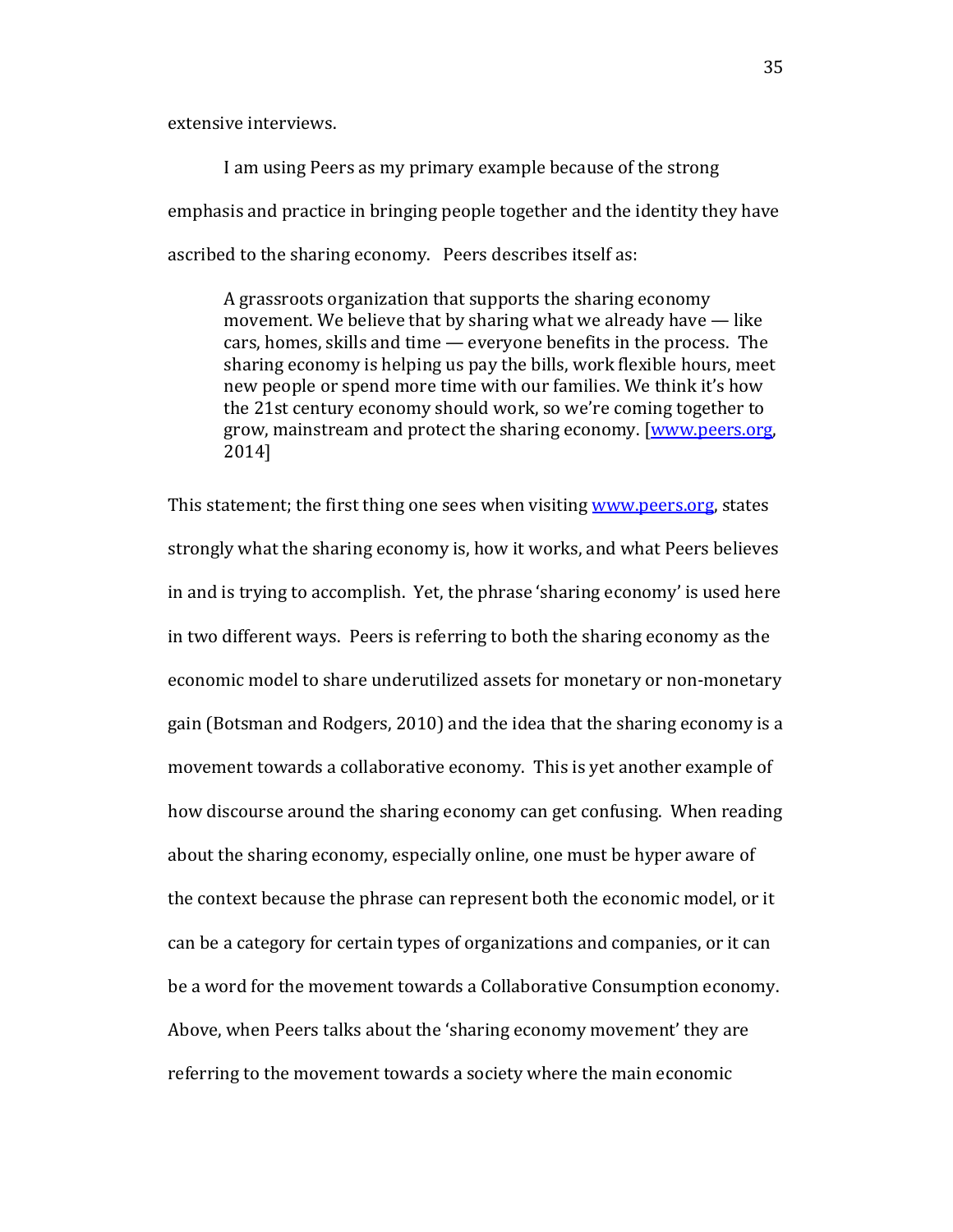model is Collaborative Consumption. I do not believe the ideal goal of the sharing economy, as the economic model, is to fully change the American economy from capitalism to Collaborative Consumption, something I have heard others mistakenly call 'socialist' or 'communist'. Rather, the goal of striving towards Collaborative Consumption is to provide a harmonic balance between what people need and what society needs. The relationship between people and society should be reciprocal with every person getting what he or she needs from each other and from society. In a Collaborative Consumption model, society provides industries and items that individuals need while also allowing and facilitating the two-sided market for easy peerto-peer consumption. This society promotes sharing and access to resources while realizing that ownership of commodities is important for sharing to even take place. It is a delicate balance and the sharing economy is an economic force that is paving a way towards a more collaborative economy. As sharing economy companies such as Lyft have embodied Collaborative Consumption ideas in their business models, it has been challenging to balance these ideas with the capitalist American economy. Let us now turn to look at Lyft as it is the organization I am using to demonstrate how Collaborative Consumption ideas have become commoditized and used for capitalist interests.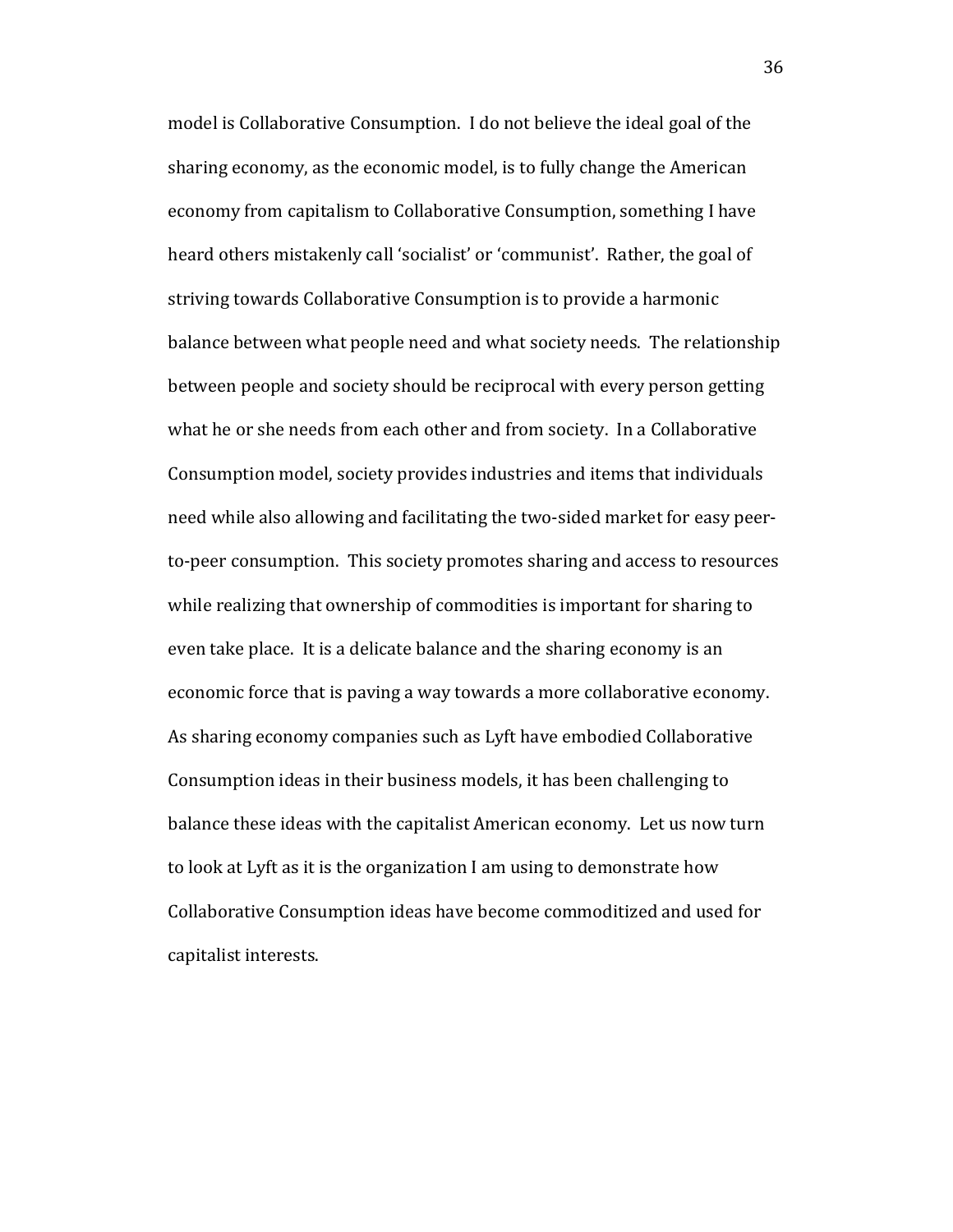**Lyft**

Lyft is a ridesharing service that is a sharing economy organization. Logan Green and John Zimmer founded Lyft in 2012 as a way to help people get around cities by car. This ride sharing system is different from a taxi service for a few reasons. Firstly, Lyft is accessed through an app on a smartphone. If a rider wants a ride, they open the app and hit the only button available: 'request lyft'. Then the nearest drivers are located via GPS and the ride requester can choose which driver they want to come pick them up. Secondly, the rider is not obligated to pay by law, but rather, the fee that pops up on their phone screed at the end of the ride is a suggested donation (Carlson, 2013).

The driver and passenger ratings are vital to Lyft and are displayed as a scale of stars with zero being the lowest and five the highest. When a passenger is choosing a driver, they are more likely to choose a 'trustworthy' driver as defined by having as close to a five star rating as possible . Similarly, a driver can deny a ride request based on the Lyft requester's rating, which is based on the same five star scale previously described. For the driver, ratings are based on how friendly he or she was, how prompt they were, how well they got you from point A to point B, and the cleanliness of their car. When the driver rates the passenger, there is similar criteria, but also factored in is how much money the passenger pays. This ensures that if a passenger continually donates zero dollars or very low donations to drivers, his or her rating will plummet and he or she will hypothetically be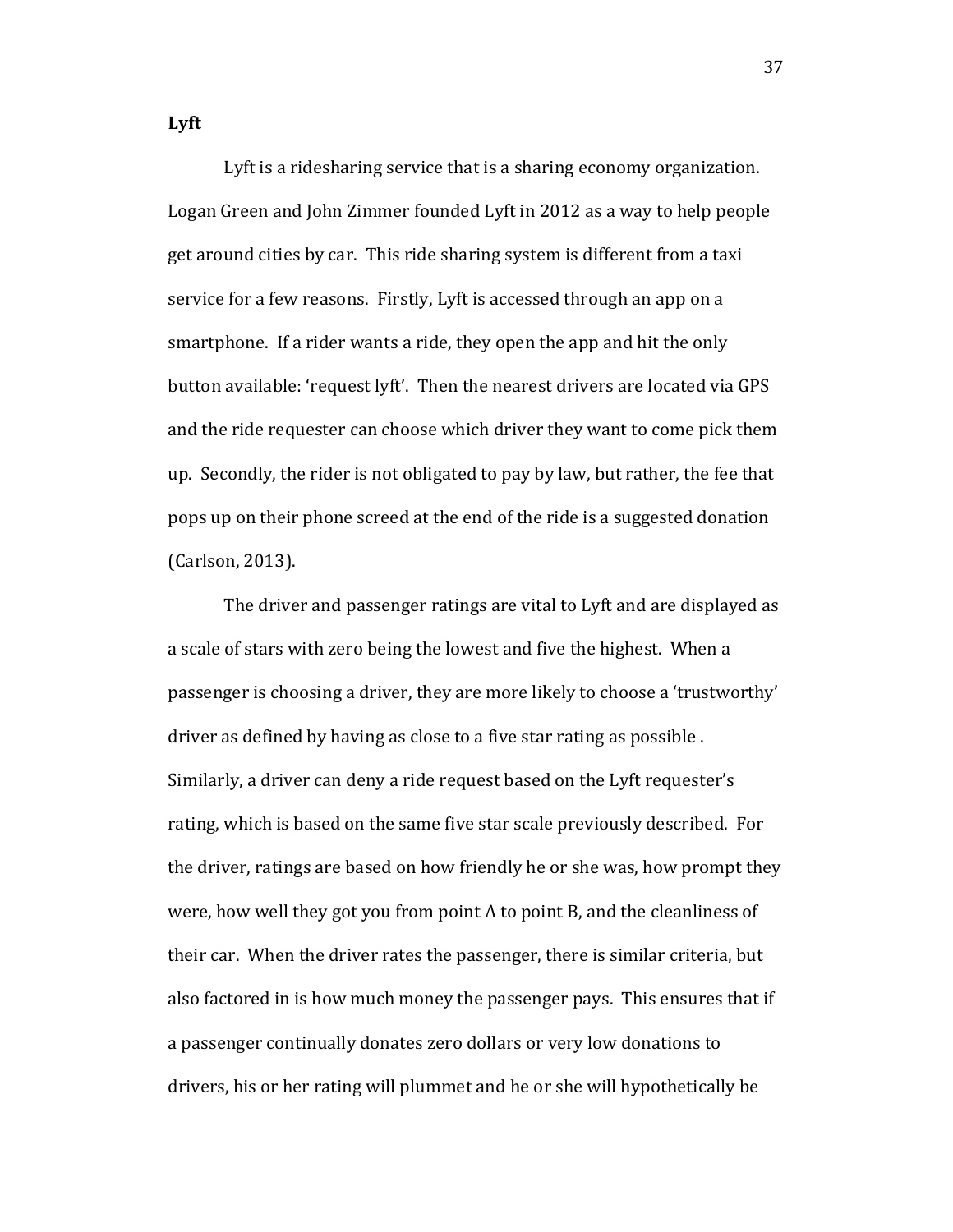phased out of Lyft as a whole because no driver will pick them up. Therefore, the ratings are not only based on trust, but are also based on how 'well' someone uses the system of Lyft.

The idea for Lyft was born out of another company that Green and Zimmer founded in 2007 called Zimride. Zimride was focused on longdistance car travel. Rather than travel around individual cities, Zimride was dedicated to getting travelers from city to city. Three primary goals this organization had when it began besides creating cheaper, reliable long distance transportation were to reduce carbon dioxide emissions, bring communities together, and provide a space for friendships to form thus making travelling a more social endeavor. These three goals are reflections of Collaborative Consumption ideas and will be discussed in chapter three. Once Zimride was off the ground, Green and Zimmer realized that 80% of space in cars was not being used. Thus the idea for Lyft was born: a service that enables people with extra space in their cars to share their extra seats and earn some money while they share. Since Lyft's founding in the summer of 2012 it has become immensely popular. The San Francisco based company has 300 drivers and counting in the Bay Area alone. In its first year, Lyft has accumulated over 100,000 users and provides approximately 30,000 rides a week. In July 2013 Zimride was sold to Enterprise Holdings so that Green and Zimmer could focus on the development and growth of Lyft (Carlson, 2013).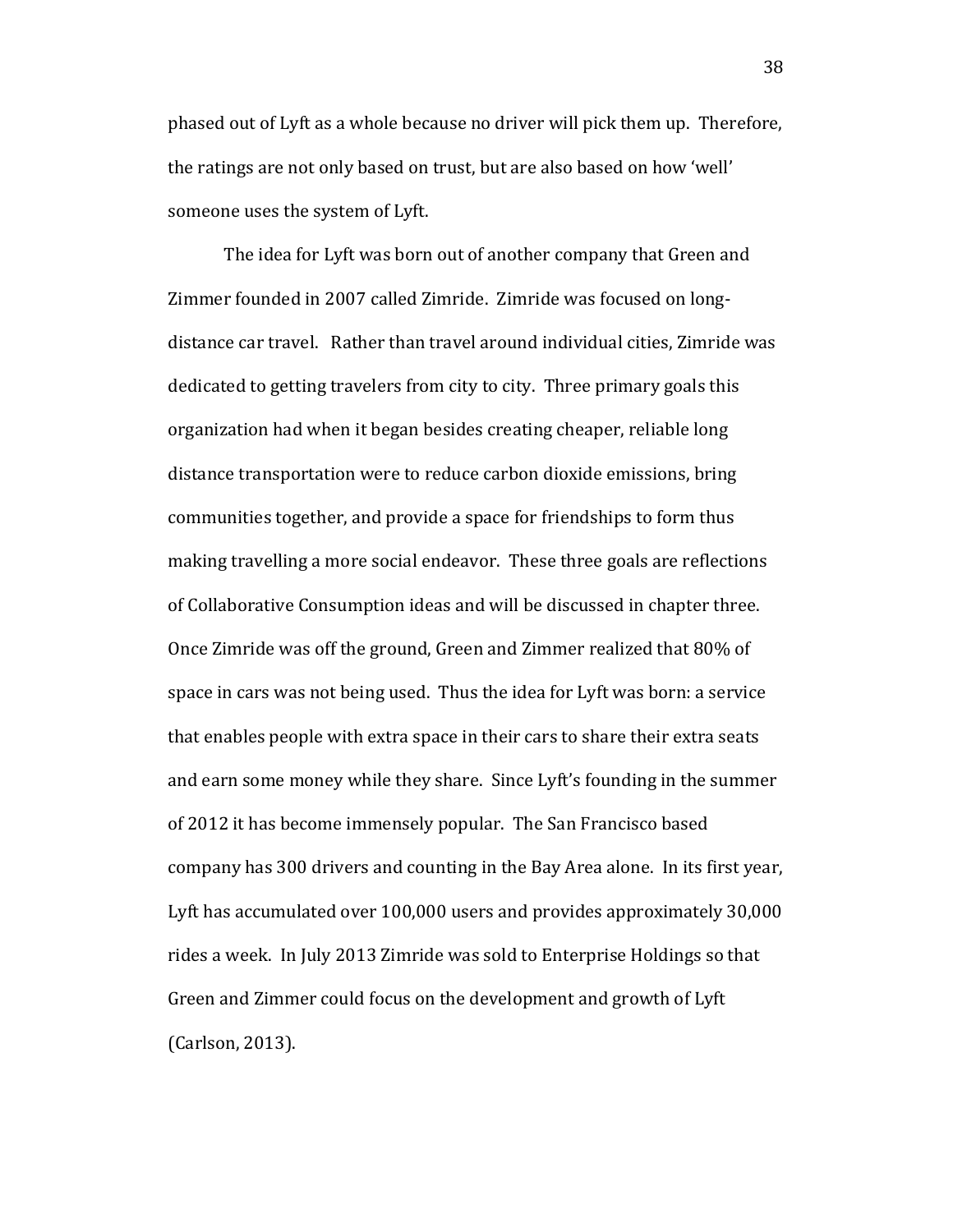#### **Critique of the Sharing Economy**

The following critique was drawn from online bloggers and periodicals such as The Wall Street Journal, Salon, and Jacobin. All of these sources are well versed in the technology used to facilitate the sharing economy and are up to date with the happenings of the sharing economy community.

The book *What's Mine is Yours* by Rachel Botsman and Roo Rodgers (2010) promotes the idea that the sharing economy is the new economy that will create a positive and hopeful future for all by utilizing Collaborative Consumption. The sharing economy will improve lives by redistributing resources more evenly and at a cheaper price. Botsman and Rodgers encourage us to join in this revolution with them and change the world for the better:

We believe Collaborative Consumption is part of an even bigger shift from a production-oriented measurement system that just gauges the amount we sell to a multidimensional notion of value that also takes into consideration the well-being of current and future generations. [Botsman & Rodgers, 2010, p. 221]

But what if it is all too good to be true? After all, how can the American economy be improved when people are urged to share and utilize existing resources rather than produce and purchase new items? An opinion piece against the sharing economy in *The Guardian*, notes that the making of new commodities provides many jobs in America and if less people are purchasing items, job stability gets put into question (Herbst, 2014). There are currently many issues with the sharing economy in terms of regulations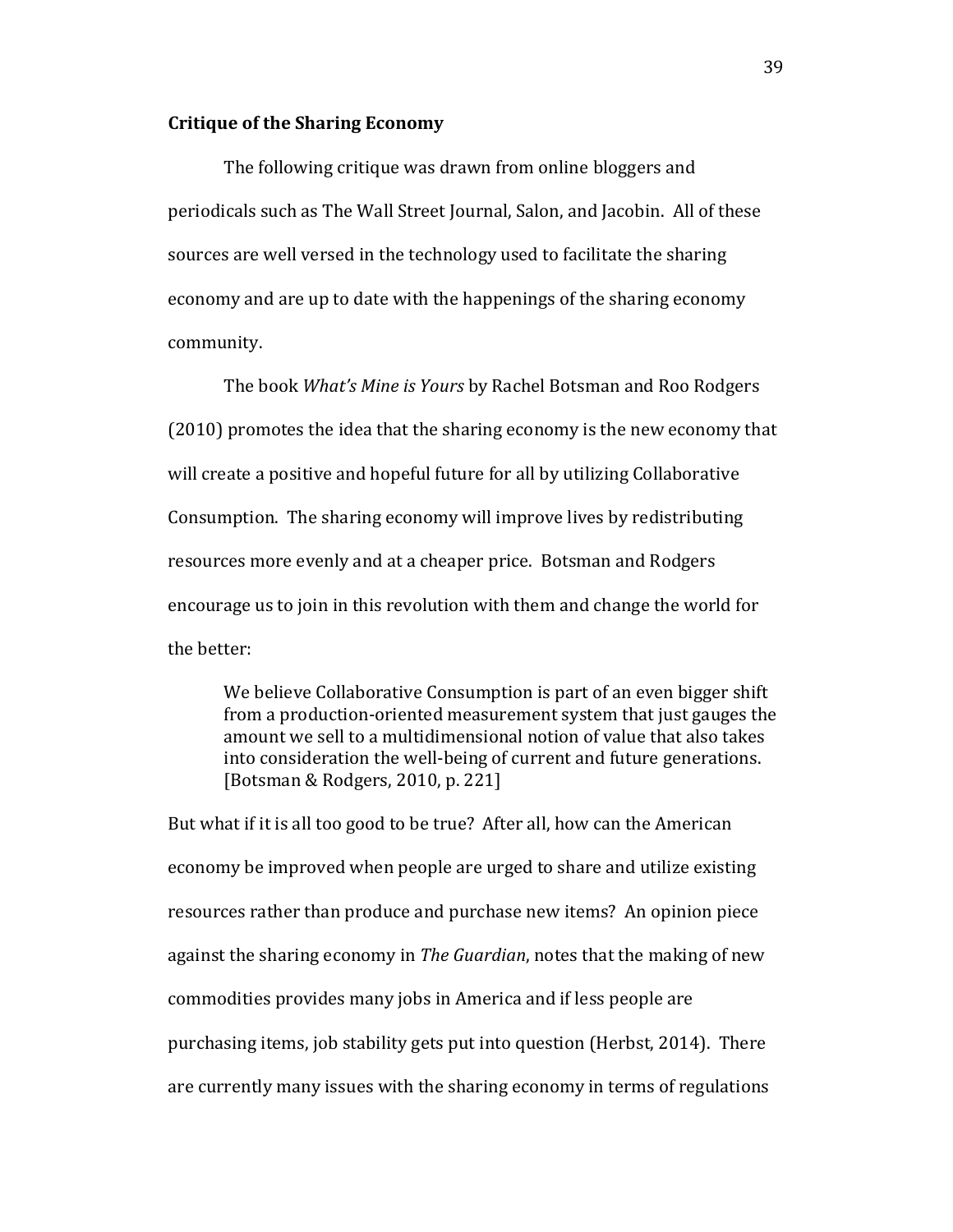and taxes, but my critique will only focus on public perceptions and logistics of the sharing economy, rather than the issues it has with the American government.

Many opinion bloggers such as Andrew Leonard and Tom Slee argue that the greatest tragedy of the sharing economy is that people who participate in and promote the movement have their hearts in the right place, but are actually creating a worse economy by promoting injustice (Leonard, 2014). Lyft can be qualified as temporary work generally used to supplement household income. Each user that chooses Lyft instead of a taxi is taking money away from a taxi driver who works full time with a taxidriving career as their primary source of income (Slee, 2014). This could be justifiable if Lyft's employment criteria were different. However, to be a Lyft driver one must own his or her car, which must be a model later than 2000, and have a smartphone. These three criteria along with background checks and the requirement of being an American citizen exclude a huge amount of workers that would benefit from employment with Lyft.

Another problem is that the sharing economy has no clear direction; there is no sharing manifesto or set of standards for a sharing economy company to abide by. Without any standards, what is to keep the sharing economy from becoming the ultimate form of capitalism? The tech blogger Tom Slee (2014) argues that, "the sharing economy is the end point of capitalism." Lyft drivers are temporary workers who labor without benefits, insurance, job security, or any real prospect of upward mobility. If everyone

40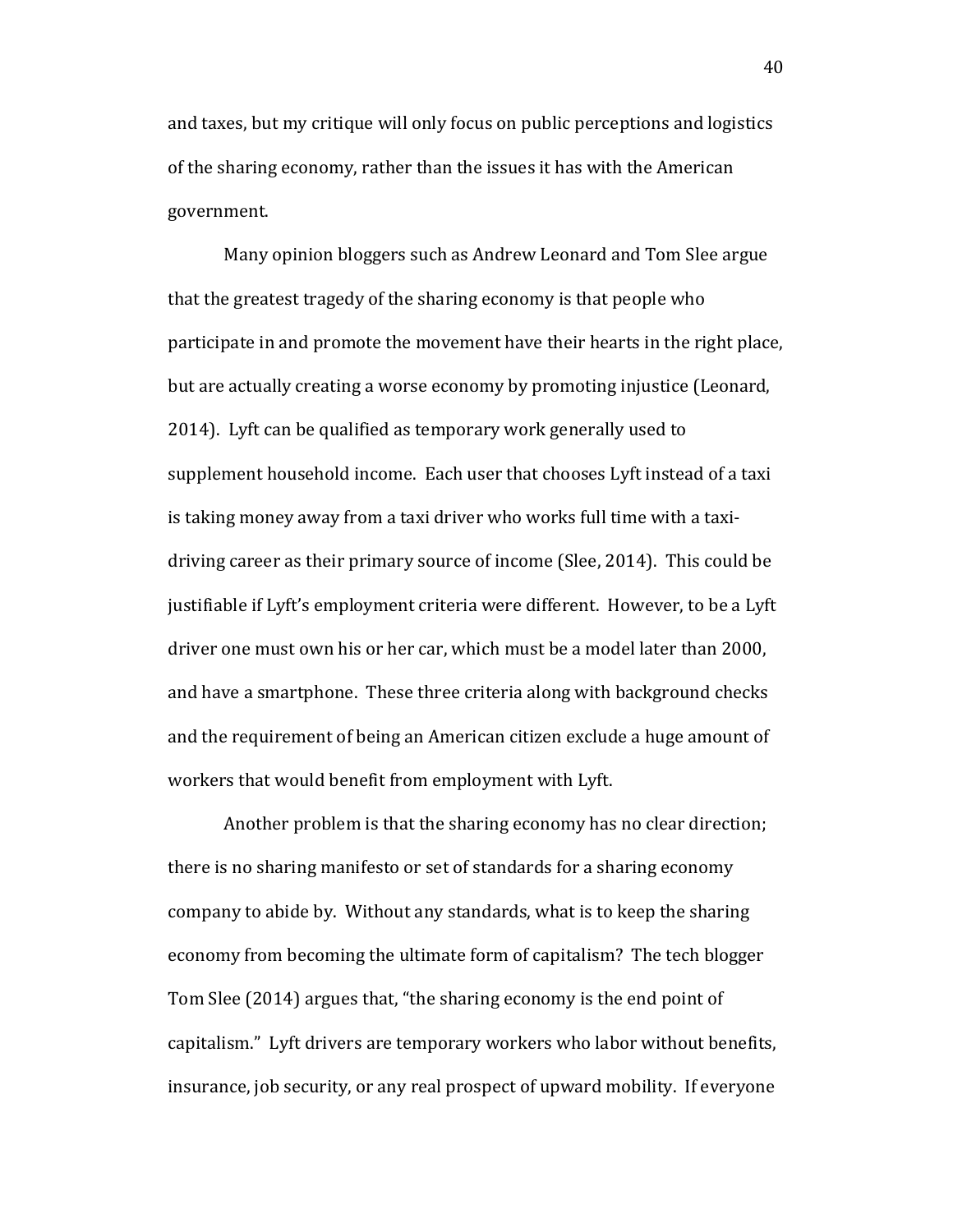converts over to the sharing economy model, then we are all reduced to temporary laborers answering to the tech-driven companies as our bosses. These companies then take a percentage of our money and we have no say over how much money they can take because we are just the lowly workers (Herbst, 2014).

The tech blogger Tom Slee, who also writes for the culture periodical called *Jacobin* has many opinions about Peers. Peers was founded because the sharing economy needed a platform to help connect people who share similar ideas about the economy and where it is headed. The high-profile speaker, author, and 'thought leader' Rachel Botsman sits at the head of Peers and since it's founding in the summer of 2013, it has garnered about 250,000 signatures of participants. But what does it do with these signatures? It turns out, not a whole lot. This grassroots organization seems to be mostly grass; no roots to grow and create real change. There have been two organized functions; the Peers Potluck Dinner and the Peers Clothing Swap (Slee, 2014). There have been petitions circulated to support Airbnb and Lyft's operation, but when I attended the Peers meet ups I found that most people just wanted to chat about life outside of the sharing economy and mainly chose to ignore the Peers petition emails. Peers does not have multiple offices or a large physical presence, but it does have a significant amount of financial backing. Tom Slee claims that Peers is running on funds from wealthy backers who invested in the company because they have financial interest in the sharing economy; not because they want the sharing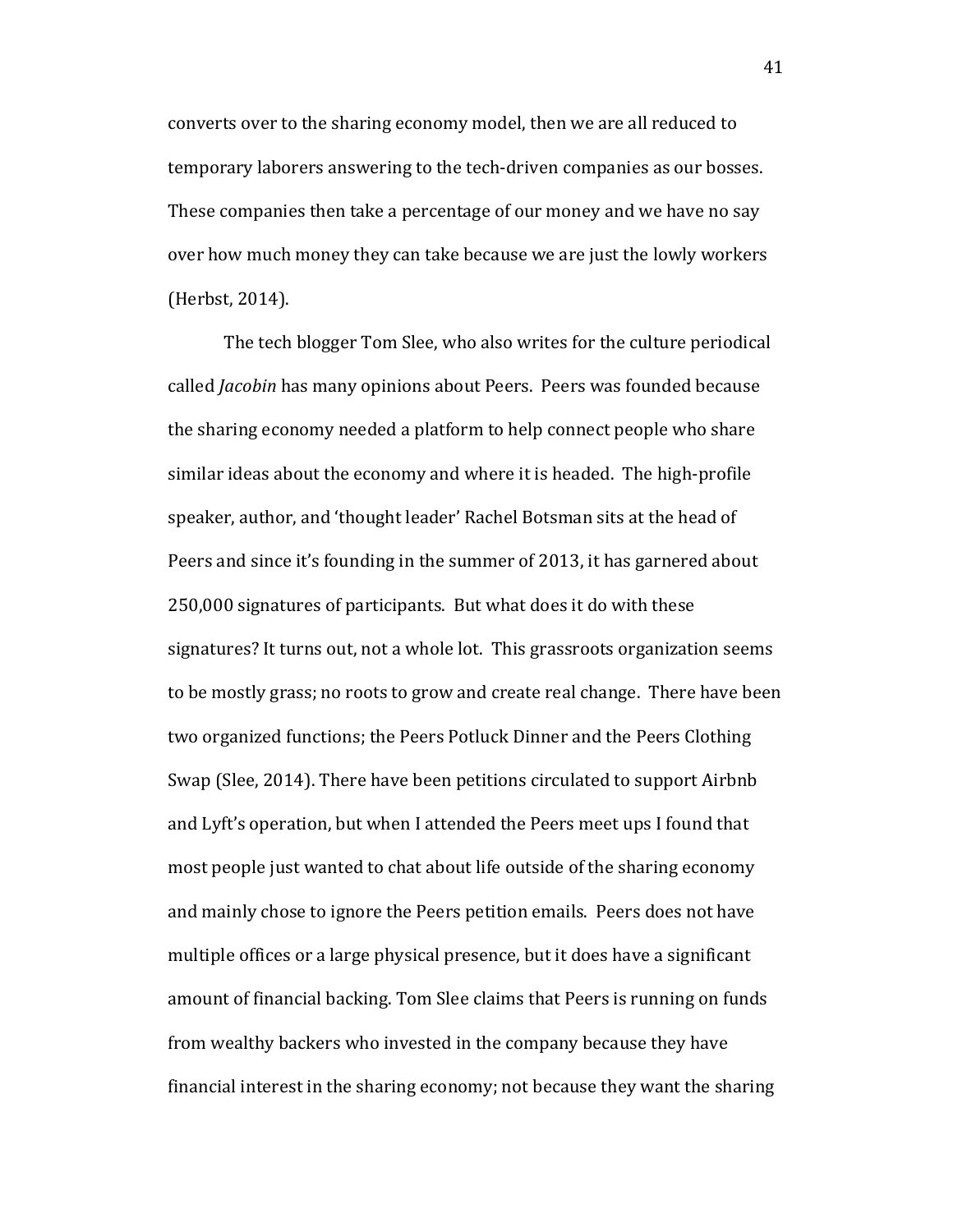of resources to make the world a better place (Slee, 2014). This means that people interested in getting the best return for their investments are the backers of the voice of the sharing economy. They are profiting off of the notions of sharing and collaboration. As of April, 2014 there has been no rebuttal from the pro-sharing economy side to Tom Slee's claims.

The way these companies mask the fact that they are creating injustice by exploiting temporary labor without benefits is by using specific language. Sharing economy companies say that their employers—drivers for Lyft, hosts for Airbnb—are "micro-entrepreneurs". This puts a positive spin on the fact that sharing economy employees are not employed in real jobs. They are employed in jobs that are fickle and meant to supplement a job that is part of America's capitalist economy; not replace it. Furthermore, by using words like 'sharing' and 'collaborative' the sharing economy poses as a leftleaning economic model focused on community building, face-to-face interactions, sustainability, green-living, and anti-consumer sentiments.

For example, when Lyft started out it was advertised as a carpooling service. Now it is a ridesharing service. Lyft drivers are called 'your friend with a car' and Lyft users are called Lyfters, not what they really are: customers. Airbnb was founded on the premise that users would share the empty spaces in their houses and earn a little money for the upkeep and utilities of these places. Both Lyft and Airbnb have changed their economic models from the sharing side, to more of a corporate capitalist model. Lyft now has 'surge pricing' for when the weather is bad, or when it is rush hour.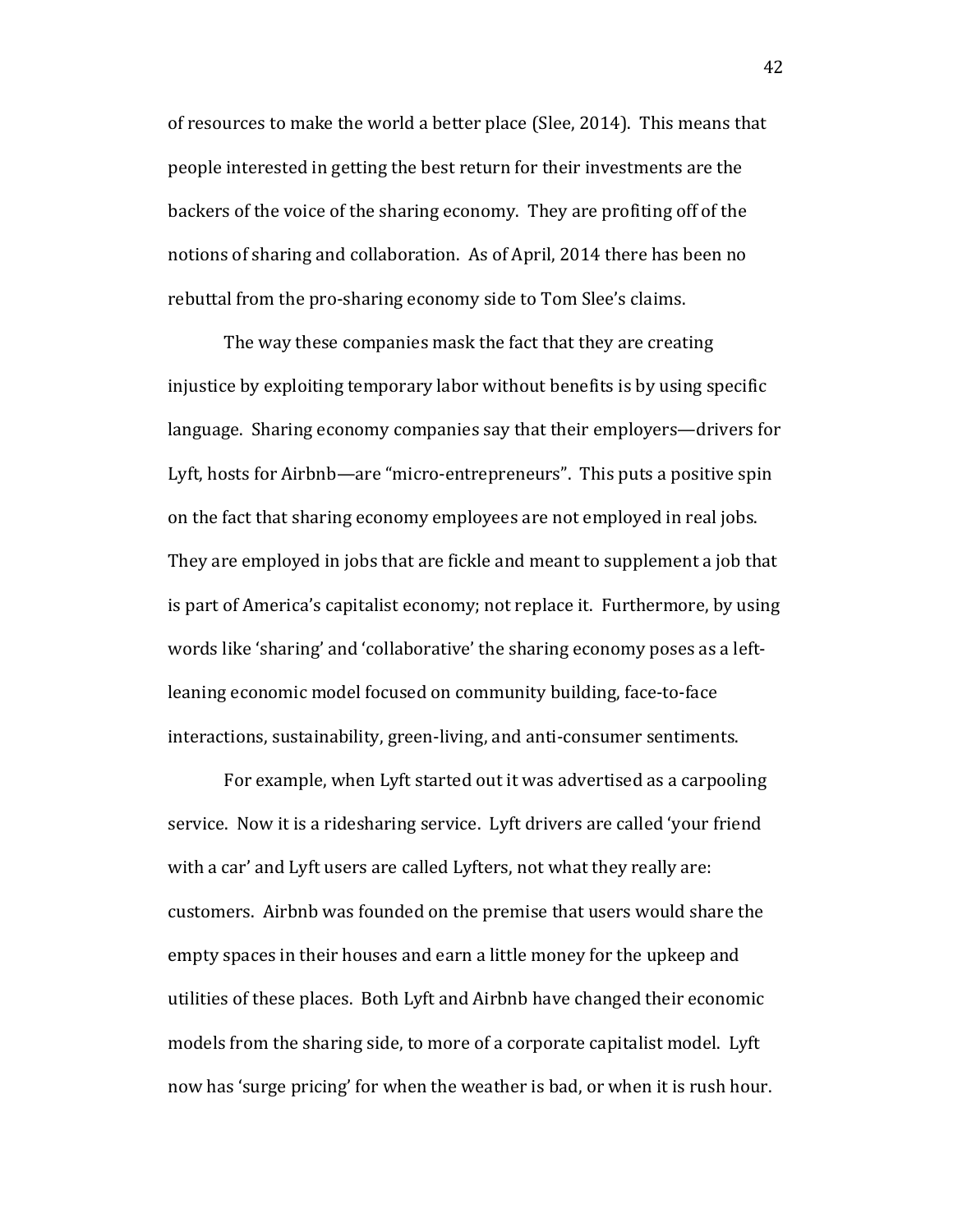This means that the prices of a Lyft ride will change to encourage more drivers to get on the road and more customers to use Lyft depending on the conditions that alter transportation. In simple terms, Lyft is using tactical marketing to make the service cheaper during slow hours and more expensive during hot hours so they get the most money for not the drivers, but the company. One thing Lyft could do to change from this profit-seeking model that does not promote the idea of sharing, is to cap the amount of money a driver can make in a designated amount of time, making their income change from profit maximization to cost sharing.

There has been much controversy between ridesharing companies and taxi services in large cities where ridesharing is popular. Seattle and New York have already taken extreme actions with legislation to stop or slow down the ridesharing industry. The largest complaint is that taxi companies and drivers need to be certified and follow specific laws while ridesharing services and drivers evade all legislation. Lyft's response to the angry taxi companies is that Lyft will actually improve the popularity of the taxi industry. By having more ridesharing services available, less people will want to own cars so more of the population will use public transportation, taxis, and ridesharing services (Lyft, 2014). Does Lyft not know that they opened up a conversation about negative experiences with taxi drivers? That is incredibly difficult to believe. Their advertising is geared towards showcasing Lyft's friendly and social atmosphere. Perhaps some taxi drivers are not talkative and just want to get from point A to point B without a social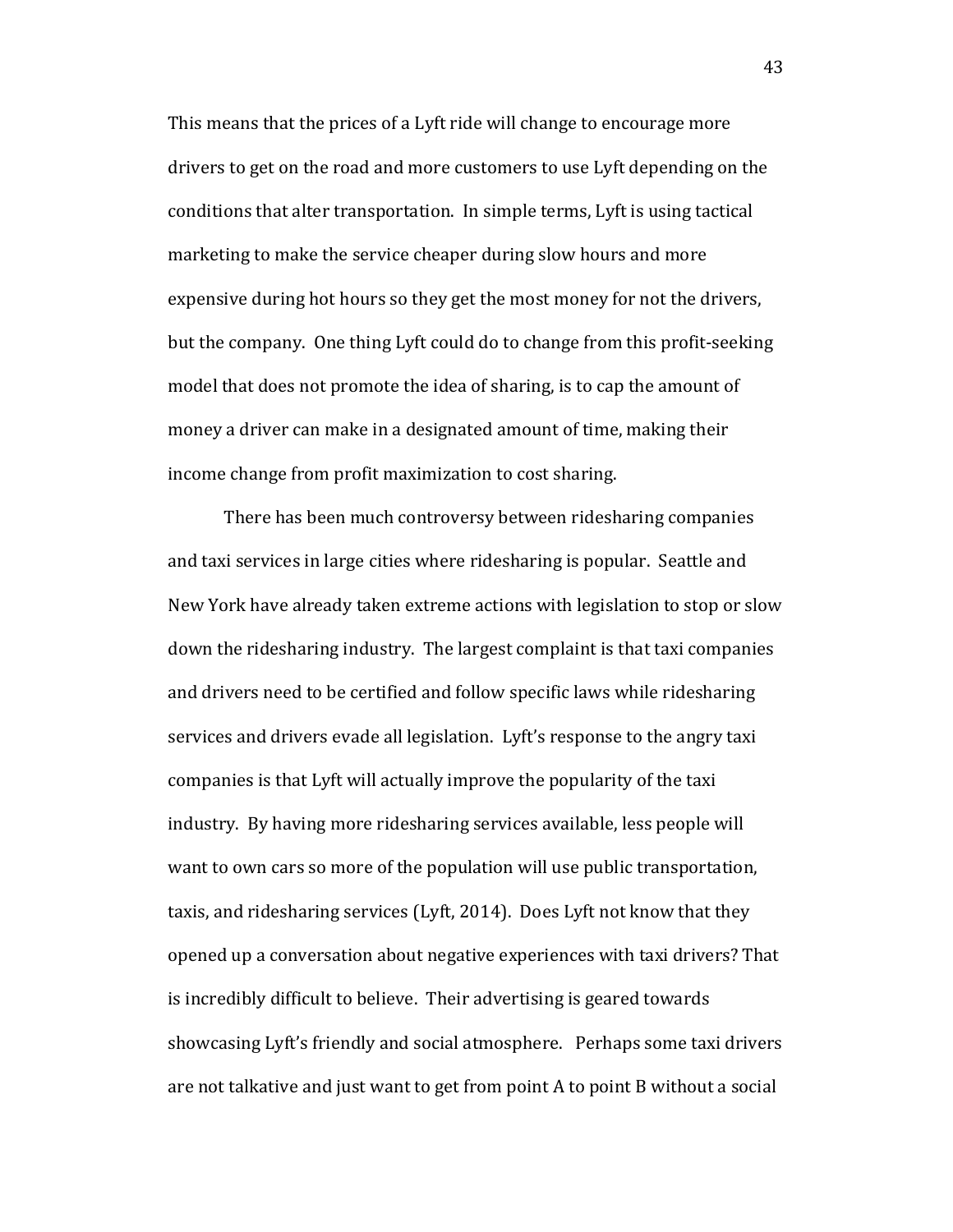interaction. When Lyft brags about how social and friendly their drivers are, they show that this is the correct way to act and participate in transportation. They vilify the taxi driver based on the negative interactions of a few. If Lyft were so interested in collaboration, why not engage with the taxi unions and work on new policies that benefit taxis and ridesharing companies? Apparently the sharing economy is only welcoming to those who agree to play by its rules.

This brings up my critique of the sharing economy involving exclusion. In order to be a part of the sharing economy one must have technology: a smartphone, a computer, or a laptop. Furthermore, one must have social media like Facebook in order to build trust and verify human identity with companies such as Lyft and Airbnb. If a person cannot afford a smartphone or computer, then this sharing movement leaves him behind. Additionally, in many cities Lyft operates in restricted areas. In Seattle, before the legislation by City Council was passed to limit Lyft, it only operated in central, eastern, and northern Seattle neighborhoods. South Seattle is an area known for its poverty. South Seattle encompasses the area south of the I-90 Bridge and north of Renton. My zip code, 98144, is in the heart of south Seattle and is the most diverse zip code in the nation with groups of Ethiopians, Norwegians, Russians, African Americans, Mexicans, Irish, and many more immigrants. The public school near my house is continually listed as one of the worst in Seattle and you can be sure that any new public housing projects or proposals for neighborhood improvement are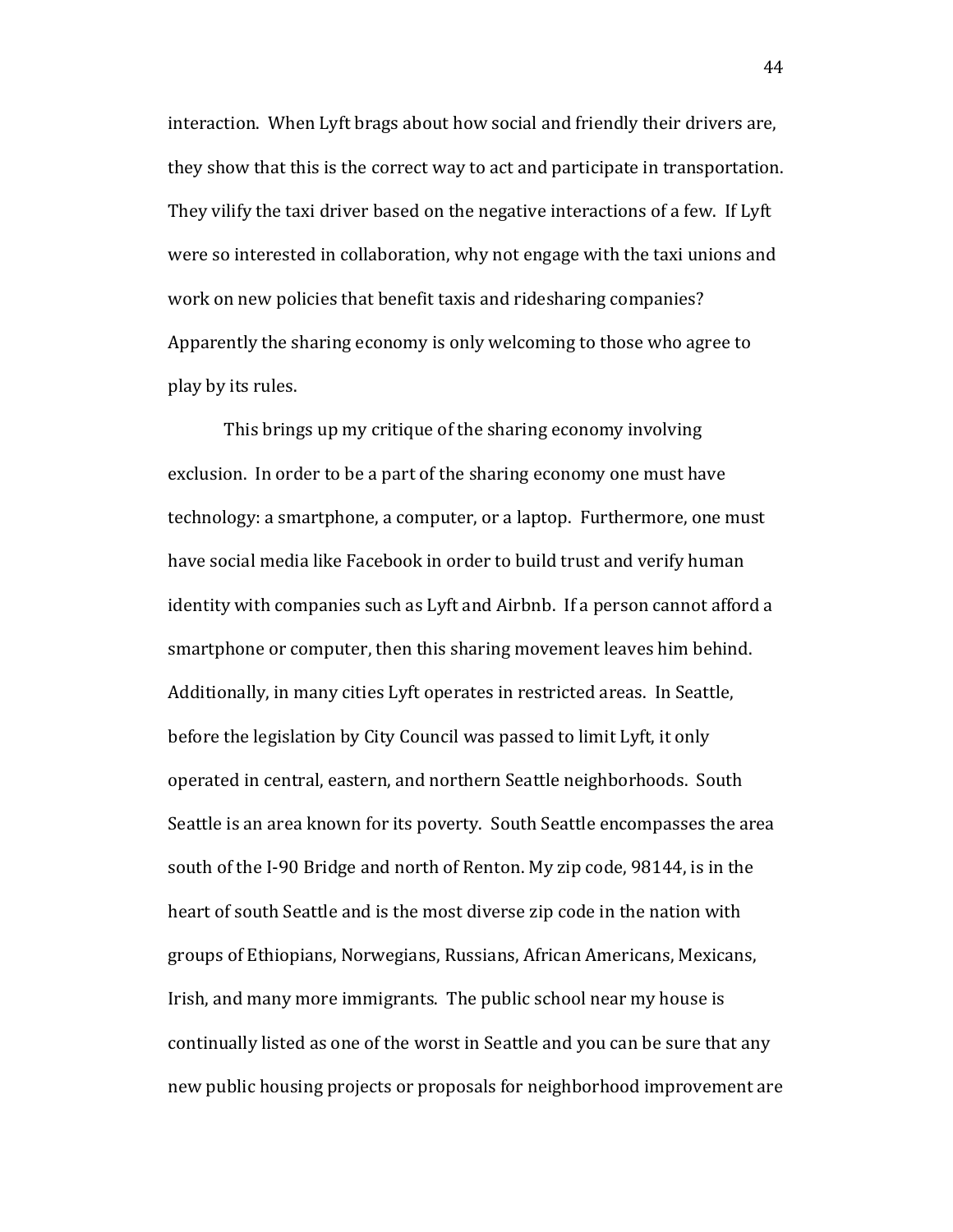all aimed at cleaning up south Seattle. Lyft does not access this part of Seattle that is south of the I-90 Bridge. If this was an accident, then the Lyft expansion team made a huge mistake considering that public transportation is sparse in south Seattle so Lyft probably would have been popular among the young adults in the area who own the correct technology. However, if the development and expansion team at Lyft conducted research in the community, then they knew that south Seattle was where the most impoverished neighborhoods are so this demographic was less likely to participate in Lyft, considering that the middle and upper class Generation Y are the most frequent customers.

This exclusion is a structural problem with Lyft and other sharing economy companies. If they are so concerned with everyone's well being and improving the lives of all by sharing resources, then why are they relying solely on the sparse and expensive resource of technology to spread and grow the sharing movement? If the lower class, on average, does not have as much access to the relevant technology as the upper and middle class in America, and the sharing economy does make participants more affluent, then the gap between the lower class and the other classes will expand radically.

#### **What's Next?**

Despite the wide range of critique on the sharing economy, it is worth exploring the topic because the sharing economy is becoming increasingly

45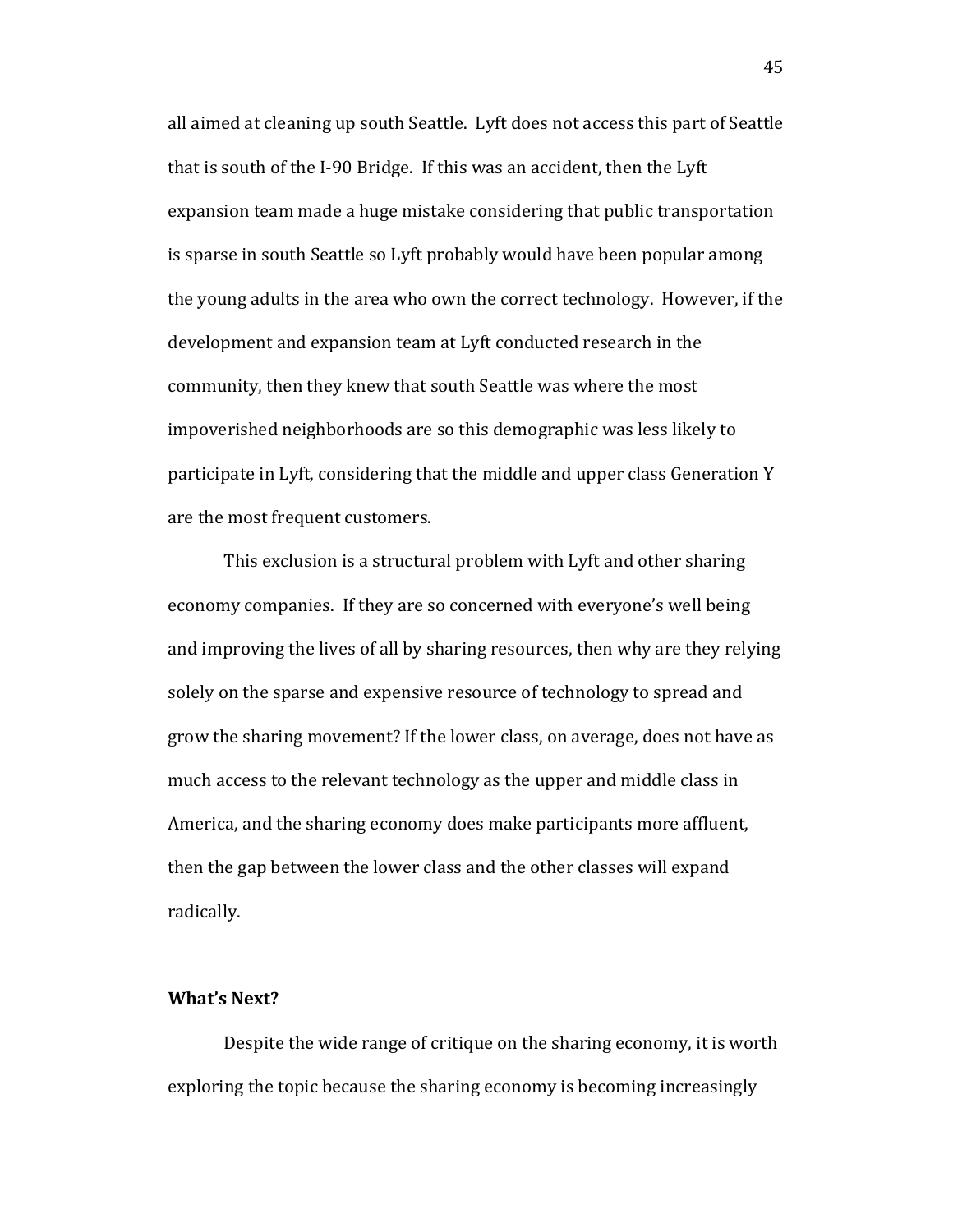more popular in America. In chapter two I will explore other forms of exchange and how they are related to the economic nature of the sharing economy. I will also examine how classical scholars Adam Smith and Marcel Mauss saw human nature as intrinsic to economic motivation. By looking at the formalist-substantivist debate, the study of the Kula trade, and the phenomenon of Christmas giving as described by James Carrier, I will argue that it is incomplete to categorize an economy as strictly capitalist or exclusively gift exchange. Through economic anthropological theories I will illuminate the economic gray area that the sharing economy occupies. Then, in chapter three I will discuss how Lyft and Peers motivate people to use the services and compare that to ethnographic fieldwork on why users are actually participating in the sharing economy. The next two chapters disclose a complex relationship between the desires for social interaction and personalization in the economy mixed with the desire for the most convenient option and how the sharing economy is grappling with these wants.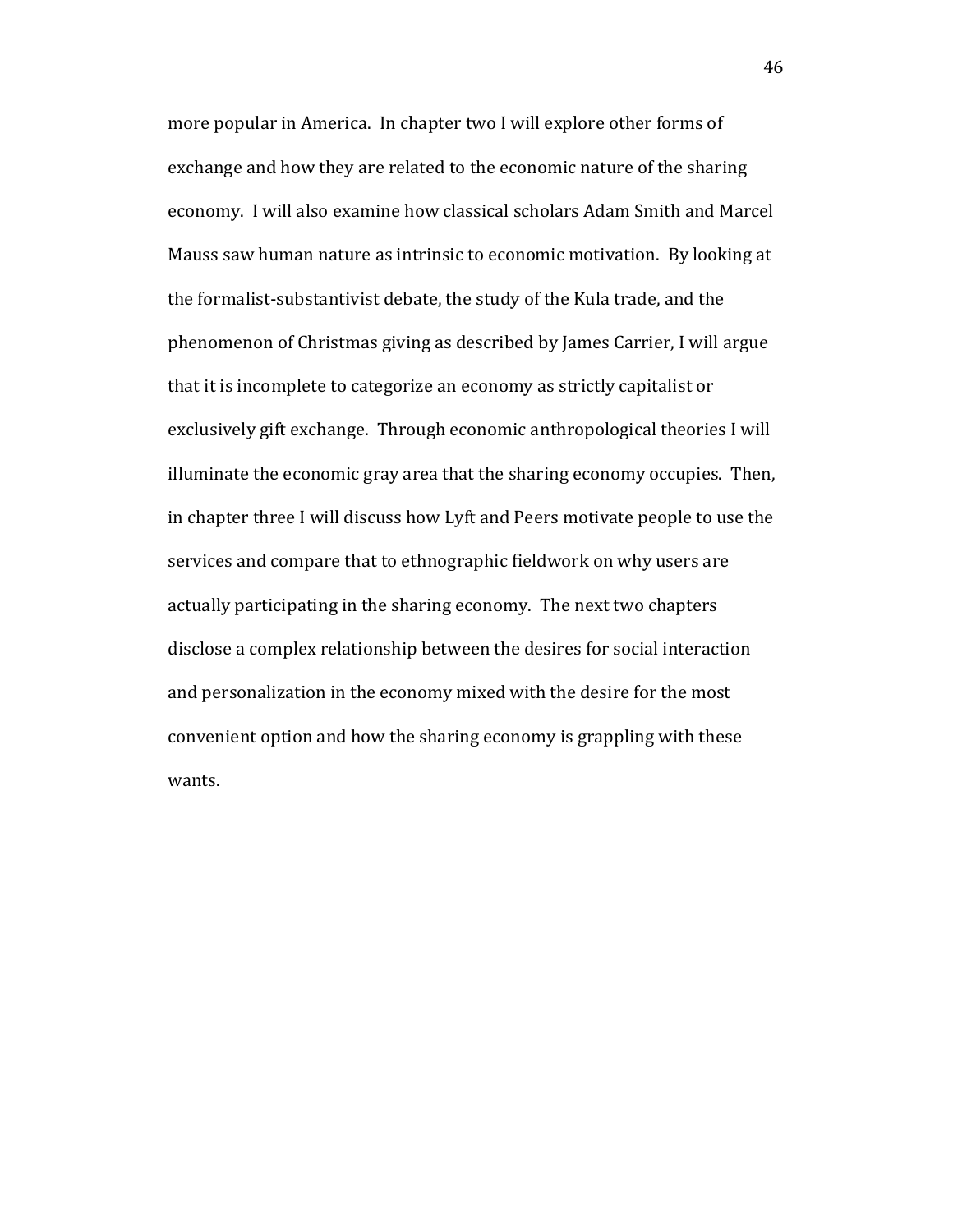## **Chapter 2: Conceptualizing Economy**

## **Back to Basics**

The definition of Collaborative Consumption, as used by this thesis, suggests that everyone gives and receives exactly what they need, therefore eradicating inequality. Sharing economy companies use Collaborative Consumption ideas of community and relationship building in their capitalist business models to make a profit. This chapter explores how it is common to think that an economy must involve a monetary transaction; such as money for an object, but in reality money is not vital to every economy, as will be shown later with the Kula trade. Furthermore, I point out the complexities of labeling a society as exclusively practicing one kind of exchange; such as a 'gift exchange society' or a 'capitalist society'. I argue that the sharing economy is practicing the American capitalist market economy in a new way. By looking first at basic definitions of the words 'economy' and 'sharing' I show how incomplete a basic definition of these words is when discussing market phenomena. I then discuss the classic economic scholars Adam Smith and Marcel Mauss and show how their black and white analysis of capitalism and gift exchange (respectively) are the stepping-stones for analyzing the current American sharing economy. I provide an analysis of Kula trade to show another economy that combines ideas of utility, collaboration and relationship building. These examples support my argument that the sharing economy right now is not an overthrow of capitalism, but rather an act towards practicing the market economy in a new way through the use of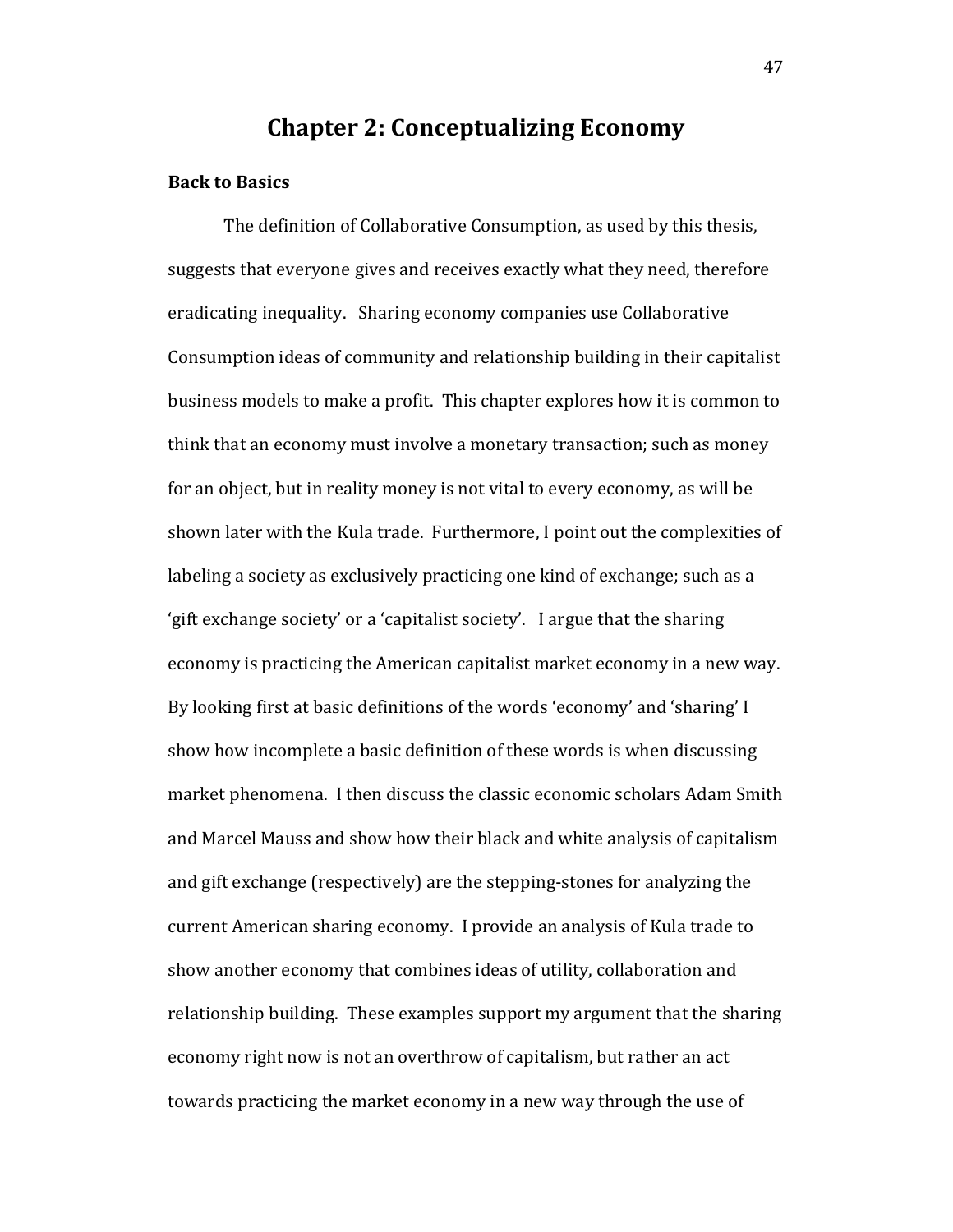Collaborative Consumption ideas. The sharing economy combines ideas of Collaborative Consumption and the culture of sharing it promotes with capitalist models of business and consumerism in America to make a profit.

When searching for a basic definition of the 'economy' on the Internet, here is what one finds:

Google: "Careful management of available resources".

The Merriam-Webster dictionary: "The process or system by which goods and services are produced, sold, and bought in a country or region." Dictionary.com and thefreedictionary.com: "Careful, thrifty management of resources such as money, materials, or labor."

Wikipedia gives a more extensive definition of the word: "An economy…consists of the production, distribution or trade, and consumption of limited goods and services by different agents in a given geographical location."

The Oxford Online Dictionary: "The wealth and resources of a country or region, especially in terms of the production and consumption of goods and services" and the second definition is "Careful management of available resources."

When searching for the definition of 'sharing' in the same way the follow results appear: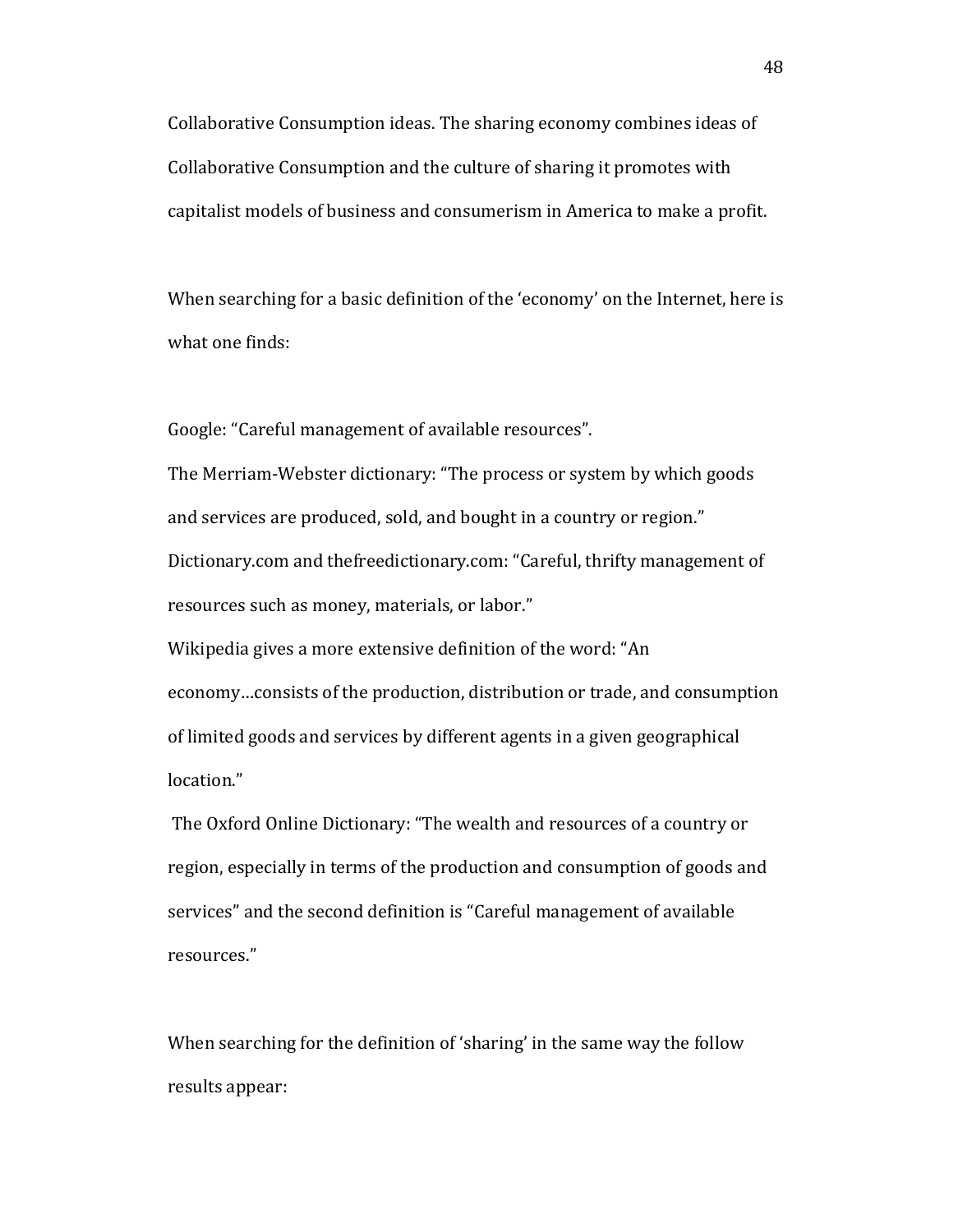Google: "Have a portion of (something) with another or others." Merriam-Webster Dictionary: "To partake of, use, experience, occupy, or enjoy with others."

Dictionary.com and thefreedictionary.com: "To divide and distribute in shares; to use, participate in, enjoy, receive, etc…" Wikipedia: "Sharing is the joint use of a resource or space."

Oxford Online Dictionary: "Have a portion of (something), use, occupy, or enjoy (something) jointly with others, give a portion of (something) to another or others."

The definitions of 'economy' emphasize that resources and transactions are what make up an economy. The definitions of 'sharing' show that the act of sharing is not individual; it must be performed with others. It also does not say that sharing is inherently free. The Collaborative Consumption ideas that sharing economy companies use lead one to think that services are provided out of love and a desire to be social. Many companies, like Lyft, promote these 'hippie' or 'alternative' ideas to such an extent that people wonder how the company is able to make money. In actuality, the company makes a lot of money, in June 2013 Lyft made an estimated \$83 million (Geron, 2013). Sharing economy companies like Lyft make a profit because they have combined an alternative culture with mainstream American capitalism. By 'alternative culture' I mean sentiments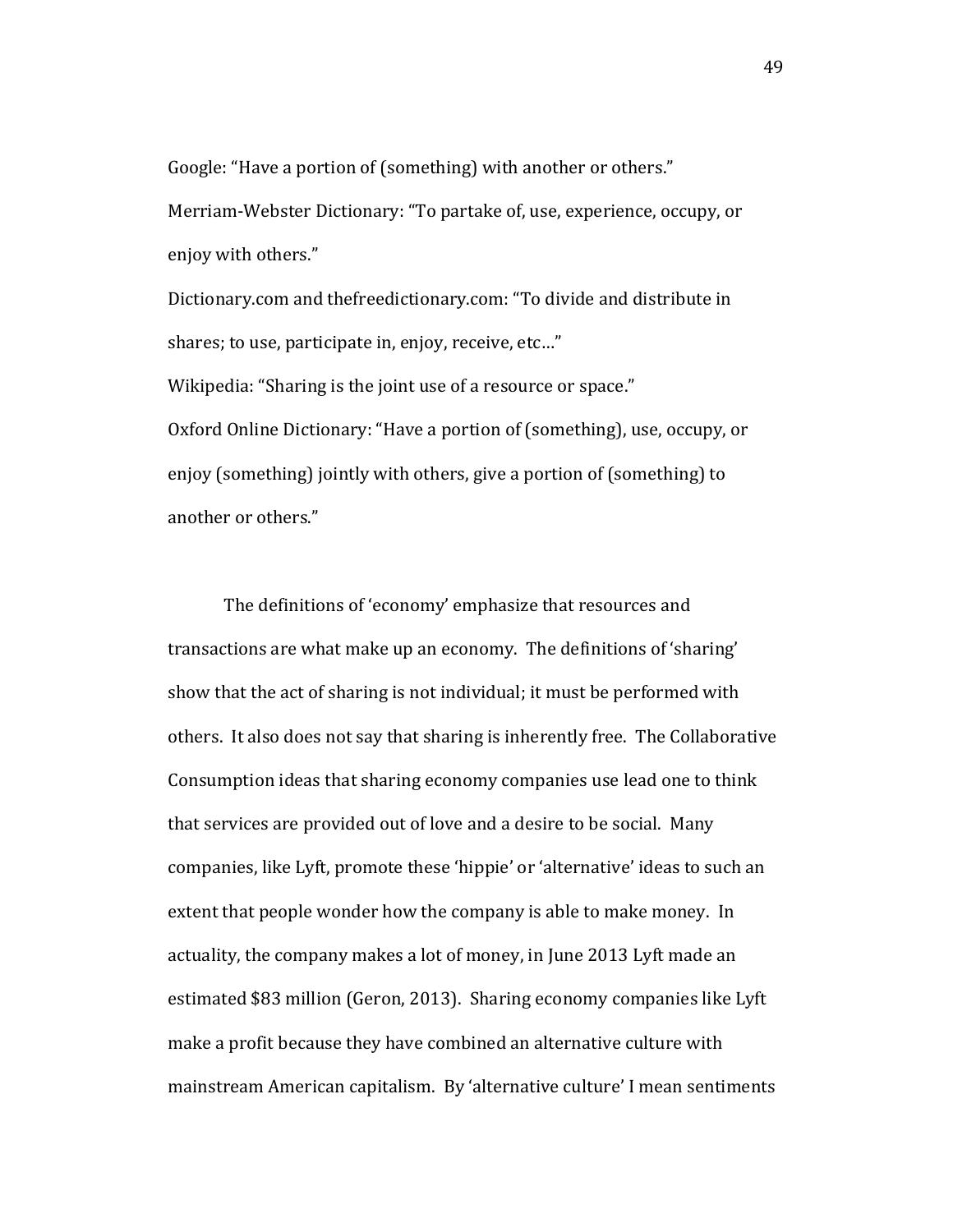that are 'against the man' or against the 'capitalist giant' and big corporations: this 'alternative culture' embodies Collaborative Consumption ideas.

The next chapter discusses sharing economy motivations in a deeper manner from both the company and consumer side. Before one can understand motives in the sharing economy, one must seek an answer to the question: how are ideas of sharing and collaboration combined with the capitalist idea of profit? This chapter looks at other economies that involve sharing to show that collaborative economic models are present in many societies. The utilization of technology in sharing is new, but there are other economies that place high importance on relationship building as well as the exchange of resources. I look at Adam Smith, the formalist and substantivist debate, gift exchange theories of Marcel Mauss, and Bronislaw Malinowski's study of Kula trade to show how collaborative economic models and the sharing economy combine Collaborative Consumption ideas with capitalist ideas of basic human nature to create a new economy that yields a profit. Let us remember from chapter one that in a Collaborative Consumption society, everyone would take what he or she needs and nothing more. The sharing economy uses capitalist ideas because it wants to produce more transactions to turn a profit; but it also wants to build relationships and strengthen communities.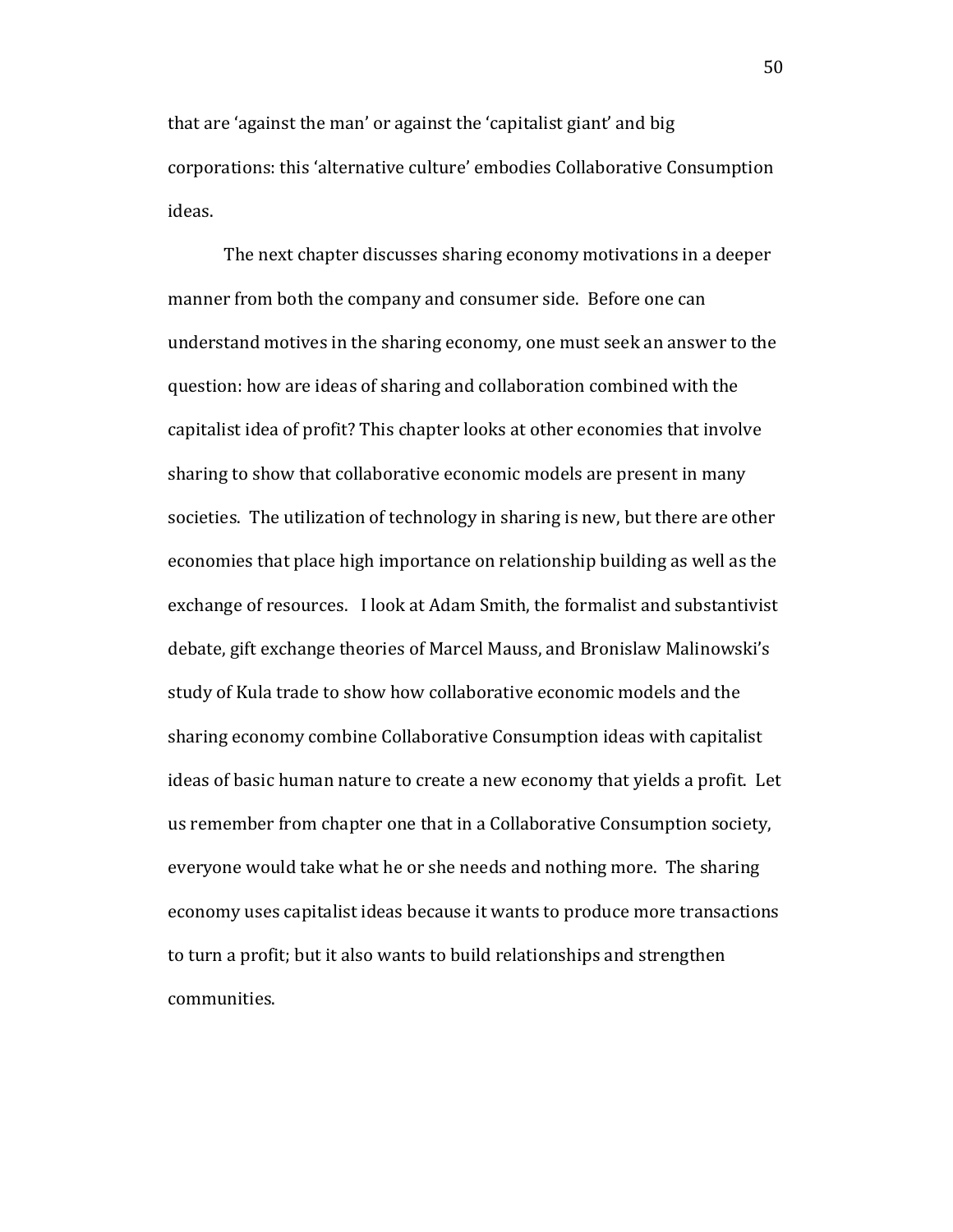#### **Adam Smith on Economic Motivation**

When I discuss capitalism I am referring to Adam Smith's ideas of human economic behavior as depicted in his book *The Wealth of Nations*. Smith's discusses the relationship between an item's value and the labor that goes into it, as well as how rational human nature translates into action. His theories offer an explanation as to why consumers might be motivated to use sharing economy services. Adam Smith proposed that humans have a natural desire for order in the world. Order is defined as making a profit from labor to accumulating riches to acquire education, art, and civilization. When individuals inevitably indulge in their self-interest, they make a profit and also gain the items or services they need to function. This is beneficial for society because there is more competition, exchange, and production (Wilk & Cliggett, 2007, p. 53). Note that in a Collaborative Consumption society there is no competition over resources and therefore there is more sharing exchange and less production. However, Smith believes that as long as individuals are acting in rational and self-interested ways, society and individuals alike will prosper. There is no division between what is good for society and what is good for the individual; gain in wealth and therefore order is in the best interest of both parties.

For Smith, the value of an item comes from the amount of labor that was put into obtaining or making that item (Wilk & Cliggett, 2007, p. 52). This creates two ways of finding value in an item: the first is putting labor into creating the item or service you need and the second is trading or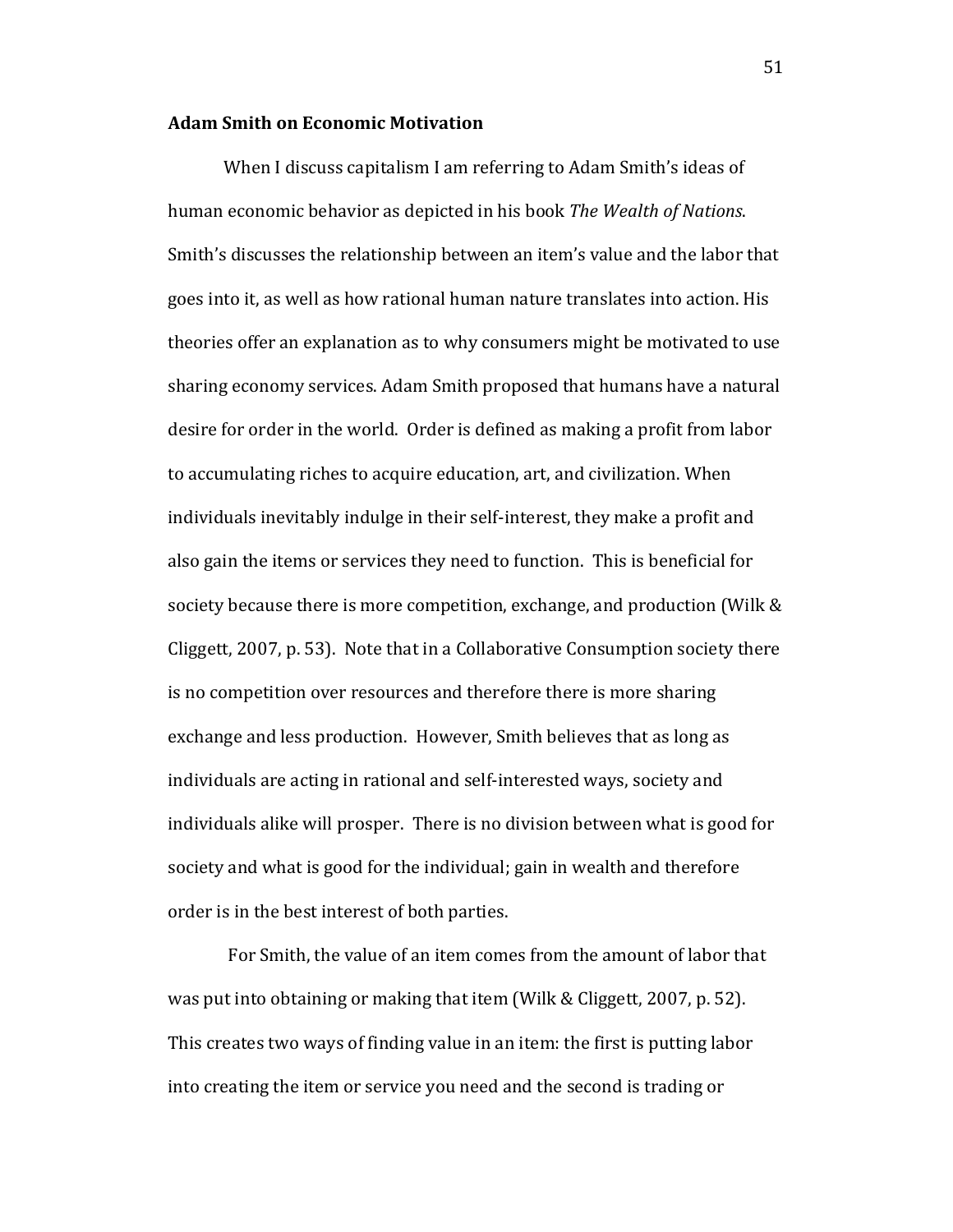exchanging for what you need and therefore saving your own labor time. The first way of defining value rests solely with the individual because he or she is the creator and user of the item or service. The second way involves the public and social interaction in the act of exchanging.

Smith claims that humans participate in markets of exchange because they naturally want the best return for their labor and ideally want to make a profit (Wilk & Cliggett, 2007, p. 52). Smith would say that peer-to-peer consumption happens because the two-sided market enables humans easy access to profit from services and the consumer is able to purchase what they need at a lower price.

Smith's ideas could provide full explanations for every aspect of the sharing economy if one is creative enough. But this leaves a rather bad taste in my mouth. Smith does not acknowledge the use of culture, or alternative culture, as a motivating reason for the individual, which is a huge part of the sharing economy, as I will demonstrate in chapter three.

Adam Smith heavily influenced the formalist side of the debate I will discuss next. The substantivists retaliated against the formal utilitarian claims by discussing how the formal model could never fully explain economies that were not involved in market exchange. The formalistsubstantivist debate that began in the 1950's and continues today. It has been formative for economic anthropology and never reached a conclusion or had a clear winner (Wilk & Cliggett, 2007). One can gain insight nonetheless, because the sharing economy is a combination of alternative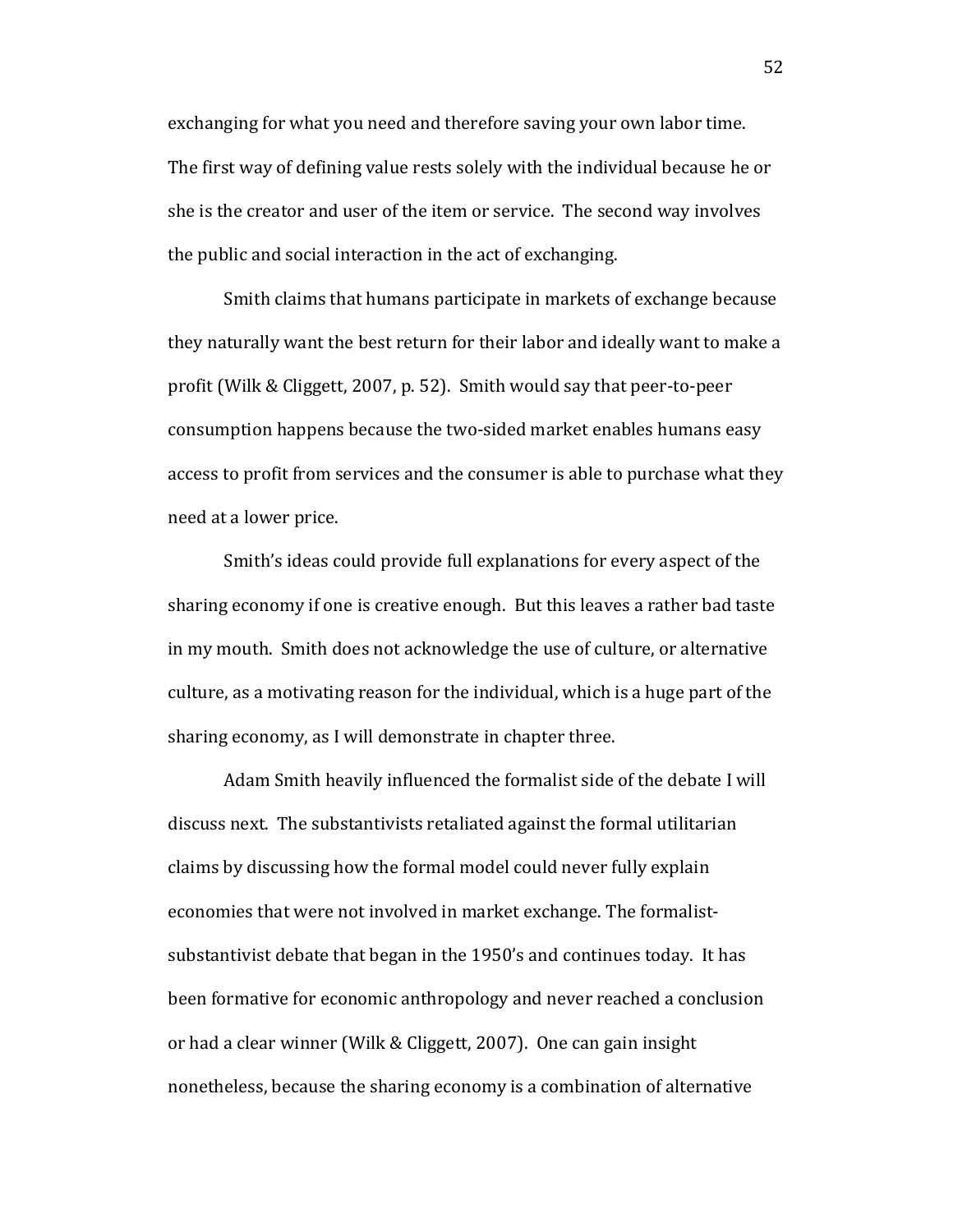culture and capitalist ideas, and both sides of the formalist-substantivist debate acknowledge the interaction of culture and market exchange.

#### **Formalism and Substantivism in Economic Anthropology**

The formalist-substantivist debate is relevant to the sharing economy because it shows the limits of viewing only one side of the argument and defining an economy only as a phenomenon that involves the transaction of money. The debate may never be settled, but that is the beauty of this problem. Both cultural contextualization and utilitarian views of economy are necessary to understand any economic phenomenon; the sharing economy is no exception. This is important because now, more than ever, most economies are not isolated within the societies they originated. They are not isolated by country boarders or the world's oceans, and with the overlap of economies come the overlap of ideas. The cultural context for the sharing economy is Collaborative Consumption ideas, which are then used in a logical and utilitarian way to build profit-making businesses. It would be wrong to say that the sharing economy is black or white, sharing or profit seeking. This economic model is both. It uses sharing to make a profit therefore combining utilitarian economics with ideas that value access to resources rather than ownership. The combination of these ideas is illustrated by the formalism and substantivism debate.

Formalist theory is often associated with the deduction of concrete facts from behavioral observation. It is considered to be the most tangible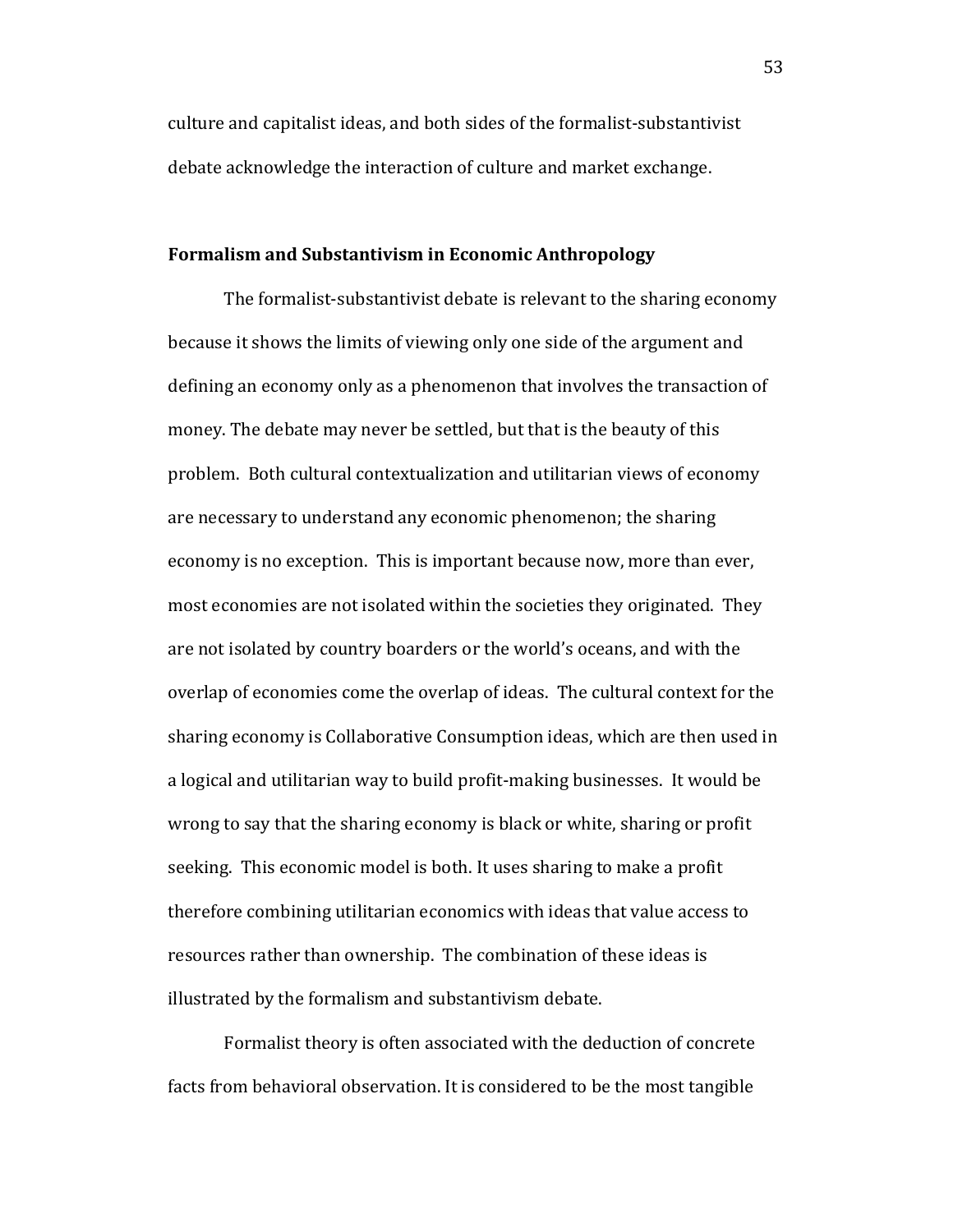and scientific way to understand economic behavior. This side of economic anthropology acknowledges that culture plays an important role in any economy, but is not concerned with explaining *why* culture influences an economy (LeClair, 1962, p. 1182). Rather, formalism argues that human economic behavior can be predicted across cultures based on certain fundamentals. For example, humans partake in logical, rational, and intelligent action when it comes to economic activities.

Formalism revolves around the ideas that humans partake in decision-making and choice based on the maximization of utility of the things they purchase or partake in. For formalists, culture is seen as a factor for economic behavior, such as in Christian countries more fish is consumed than in non-Christian countries. But the formalist would observe this and also see how the person buying the fish is getting the most out of their purchase. The formalist is not concerned with why the consumer is buying fish other than that it satisfies the consumer's needs. Though he realizes the fact that religious reasons are prevalent in the decision to buy fish, the most relevant point is that the person buys the fish in general. Maximization in the economic sense has evolved from strictly applying to material items, to including abstract things such as love and security. As the formalist Edward LeClair (1962) argues:

Economists no longer believe, if they ever did, that human wants are confined, in market societies, to material wants, nor do they assume this to be true of any society. Nor is an assumption of the materialistic nature of human wants a necessary element in contemporary economic theory. [LeClair, 1962, p. 1181]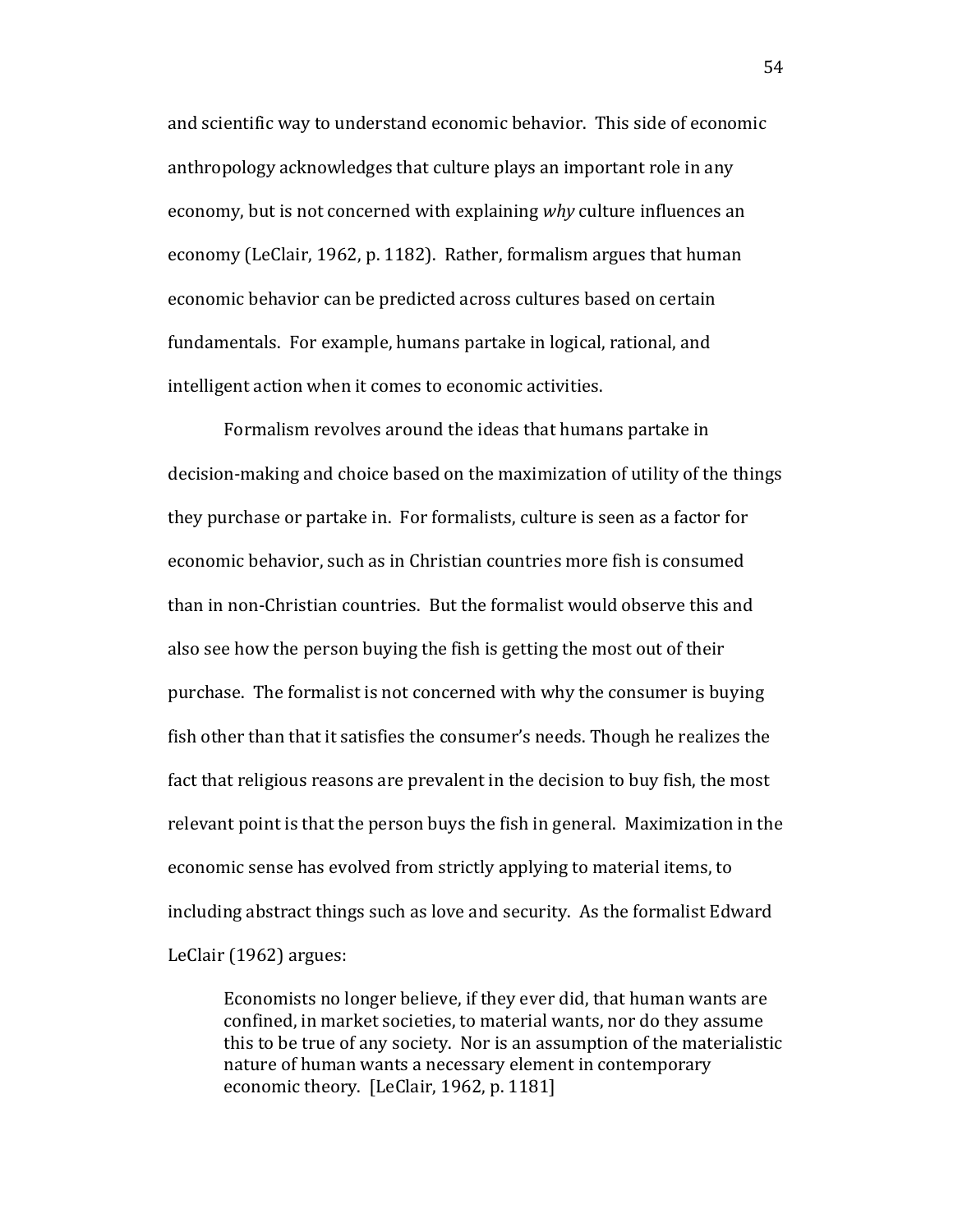Because formalist theory claims that individuals are motivated by selfish gain, it is important to note that the terms 'self-interest' and 'selfish' do not carry a negative connotation. Acting out of self-interest is a natural impulse for desire of better or more positivity (Wilk & Cliggett, 2007, p. 50).

The substantivist argues that one cannot study market economies and non-market economies using the same universal principles, where formalists suggest universal rules of human nature can be applied to all economies. Substantivists think that applying a western perspective of analysis to nonwestern economies does not provide clarity and understanding but rather, it creates false information and misconception. The substantivist George Dalton (1961) argues in his article *Economic Theory in Primitive Society* that formal economic theory was produced by Western society and therefore is not applicable to what he calls 'primitive' society:

Anthropologists concerned with primitive economy sometimes seek preparation by studying the economics of their own society in the hope of acquiring analytical categories, techniques, and useful insights…However, it is not well enough understood that much economic theory is inapplicable to primitive economy. [Dalton, 1961, p. 1]

Modern economic theory has been incredibly effective for understanding market economies and Western economic behavior, but it falls short in explaining other economies for a few reasons. Firstly, the method and content of economic theory were shaped by factory industrialism and market organization (Dalton, 1961, p. 1). It is problematic to analyze economies without industrial roots with Western economic theory because by this logic,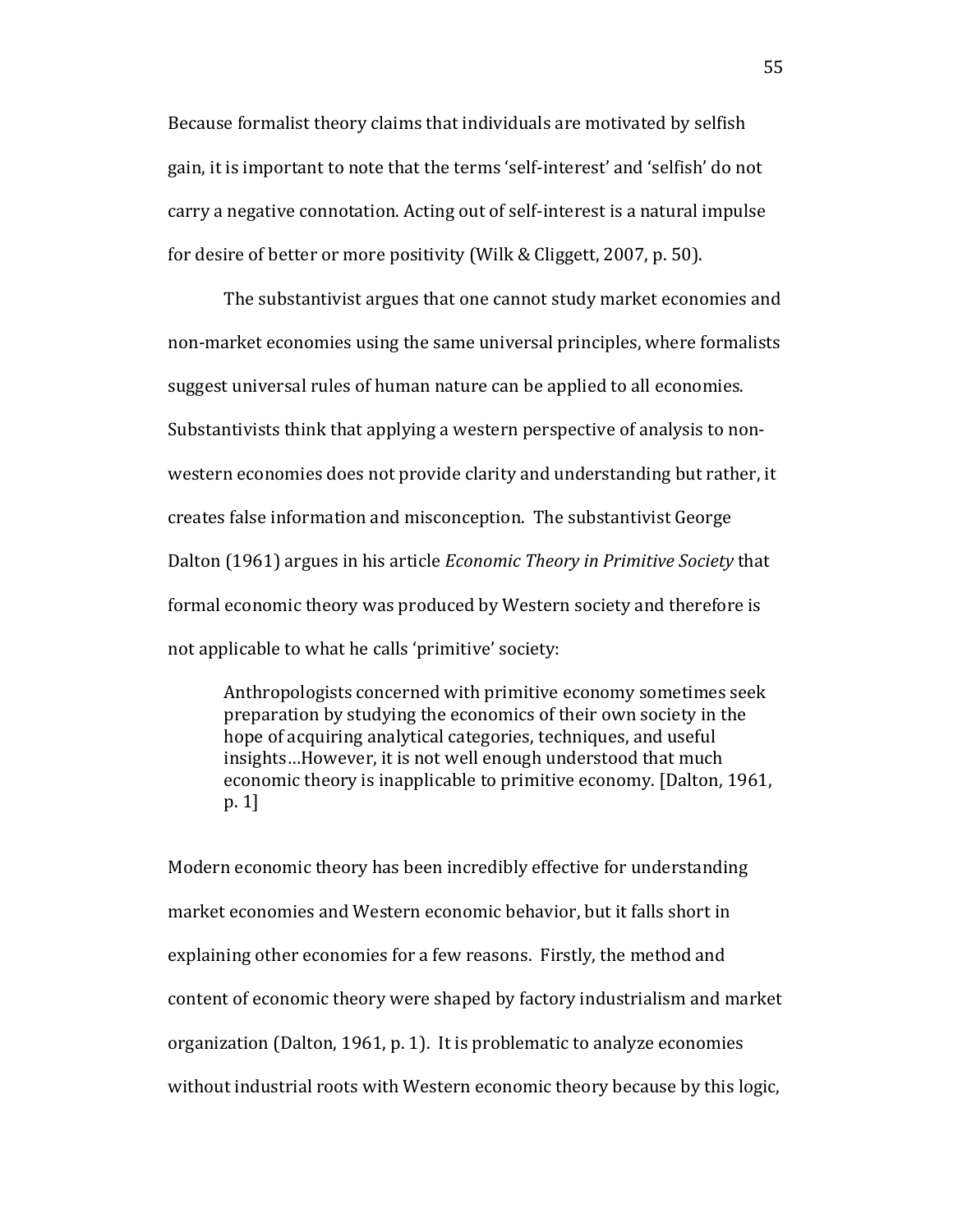market exchange must happen in order for an economy to be considered valid. If one is not making money from selling something then there is no market. The market refers to both the actual site of exchange, such as a store, and the process for the transaction of money for material item. Furthermore, by looking at the phenomenon we call the 'economy' through this Western framework, we end up separating the economy from culture. Dalton suggests that, "to regard economy as having such an inner consistency and autonomy as to allow the derivation of distinct economic laws which seemed to operate independently of social institutions" (Dalton, 1961, p. 3). In other words, by standardizing theories and making assumptions of universal human behavior and applying them to economic activity, is to exclude the fact that economy operates within social and cultural realms. Formalists have been critiqued by substantivists for regarding the economy as a separate entity from culture (Wilk & Cliggett, 2007).

Yet this is where the debate begins to heat up. As I stated earlier, formalists retaliated by saying that their claim that all humans pursue personal gain was taken the wrong way. The fact that gaining items is not restricted to the material realm provides flexibility to the formalist argument. Now, a formalist can argue that universally, humans seek gain within all aspects of their lives. This falls short in one major area. What formalists explain is how this works in terms of economy, but they do not discuss the contributions of culture. Substantivists say that formalists are confusing the universally correct and biologically derived necessity that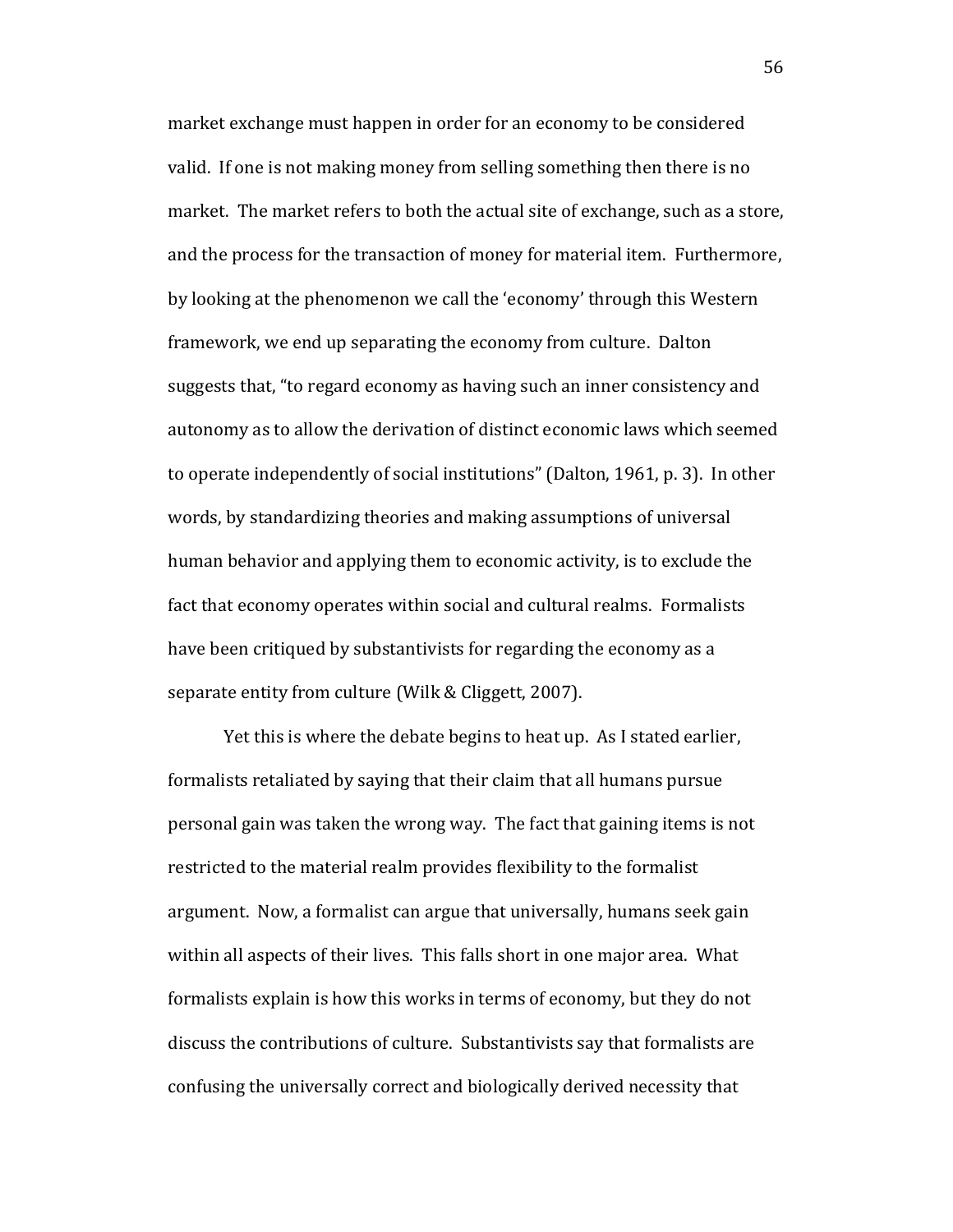man's existence requires continuous material subsistence with the social orientation that the culture a man lives in urges him to want more and more (Dalton, 1961, p. 5). Formalists claim that humans aim to acquire the material goods that satisfy them both biologically and socially, but they do not look at how social structures promote the acquisition of goods. This is problematic for substantivists because the economy is not a separate body from social and cultural normative; it is heavily engrained.

It is not necessary to solve this debate or even to find a middle ground between the two sides. This debate is vital, however, because it illuminates the basic mechanics by which the sharing economy operates and shows two major theories of economic motivation that have been discussed in academia for years. Capitalism and collaboration are combined without discussing which one is a better business model. Instead, with the sharing economy, the two inherently different ideologies are forged together into an economic system that turns a profit. Mauss and Malinowski expand the basic definition of what an economy entails and show the relevance of exchange and collaboration.

## **Bronislaw Malinowski and Marcel Mauss**

The famous anthropologist Bronislaw Malinowski rejected the structural functionalist theory that people do things to maintain the social structure, and instead, asserted that humans were motivated by their individual needs rather than the needs of society. No action can exist unless

57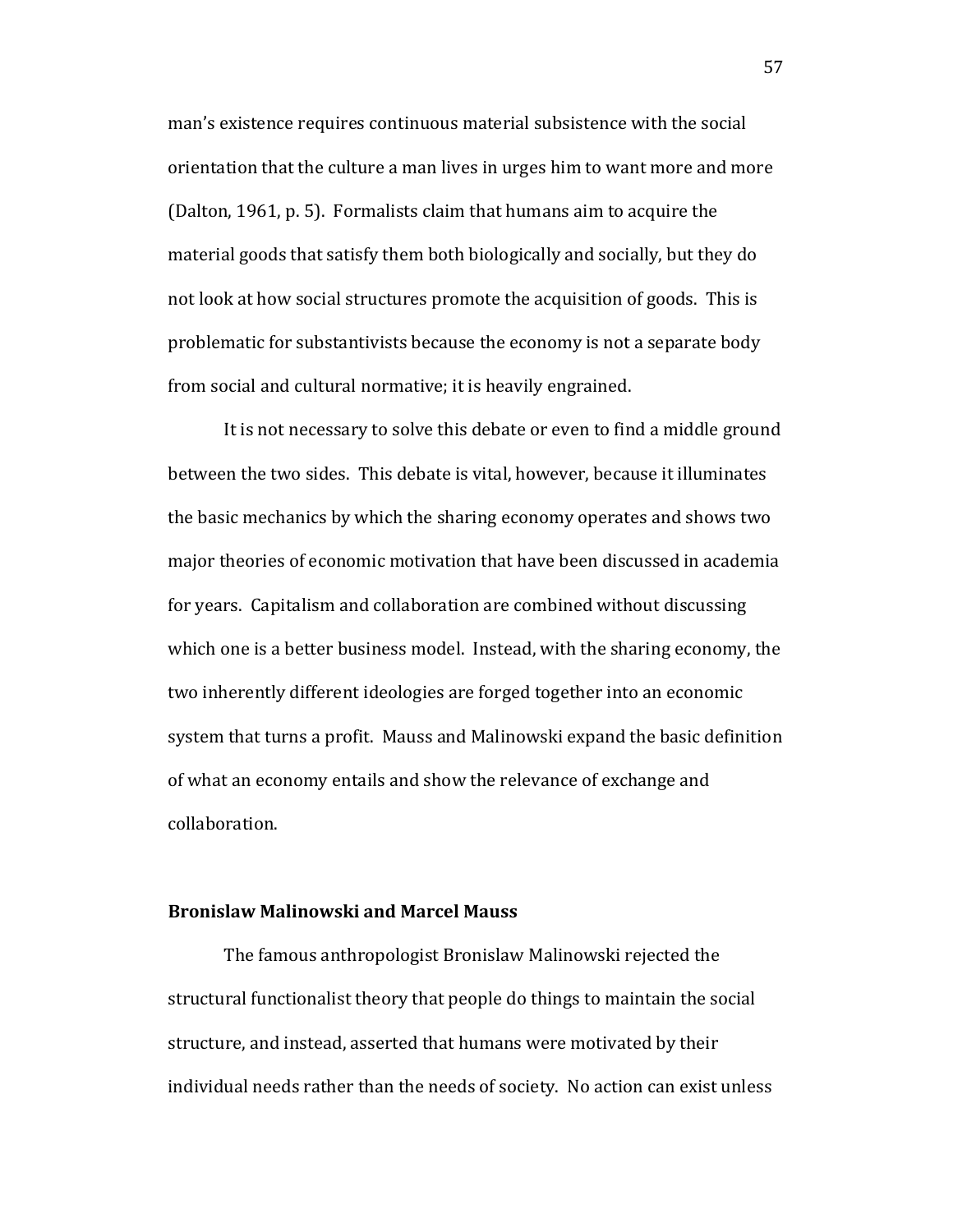it satisfies a human need; nothing is useless. Both Malinowski and structural functionalists claim that people act out of self-interest to satisfy their needs. However, Malinowski argues that humans are rational and driven by reasonable and universal human needs, but the actual form of human needs are culturally variable and the solutions to these needs are dictated by custom (Wilk & Cliggett, 2007, p. 128).

Malinowski's most famous study was that of the Kula trade in the Trobriand Islands. This is where Trobriand Islanders make an annual treacherous journey over hundreds of miles of sea to trade armshells (bracelets) and necklaces with other groups. To missionaries and colonial administrators of the time, this Kula trade seemed nonsensical. To ethnocentric outsiders it was an easy way to claim that the Trobriand Islanders were a 'lesser' race of irrational humans. Determined to prove these assumptions wrong, Malinowski lived among the Islanders and discovered that there was deep meaning behind the Kula trade. He deducted three main reasons humans made the intense voyages year after year: the first reason to trade is to establish and maintain peaceful contact and communication with other groups living on different islands, the second is to also trade utilitarian items when the Kula is exchanged, and the third is to reinforce status and authority of certain people in the each society (Malinowski, 1922).

Through his study of the Trobriand Islanders, Malinowski was able to show that a seemingly ridiculous act to Westerners is actually incredibly

58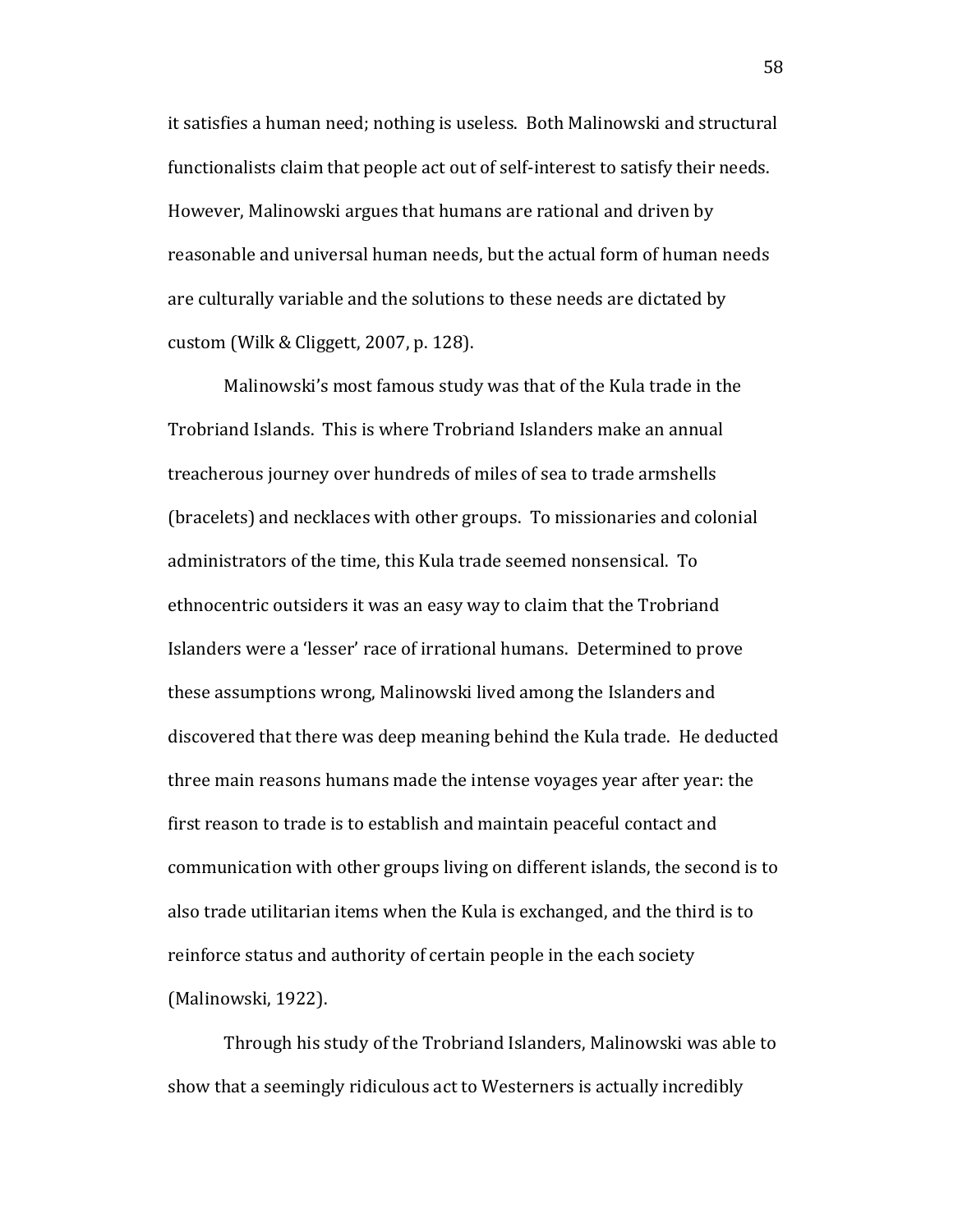logical within the context of the Trobriand culture. The Kula trade is a functional custom that fulfills both social and biological human needs relative to Trobriand tradition. Along this strain of thought, Malinowski claimed that as well as being functional, human action is culturally dictated (Malinowski, 1922). This complicates the claim in formalism that humans are motivated by rational and selfish fulfillment of material needs. The formalists fail to see how culture contributes to why economic exchanges take place, and in Malinowski's case, they miss the root reasons as to why humans exchange items at all. Malinowski went so far as to claim that Western economic theory did not even work for Western societies, especially capitalism, because just like 'primitive' economies, capitalism operated under the premise of symbols, tradition, and desire for prestige and to follow custom (Wilk & Cliggett, 2007). Malinowski combines traits of both formalism and substantivism. For the latter, he clearly believes that culture and customs influence economic exchange. In the formalist manner, he claims that humans operate by universal fundamentals, although what he believes as universal human motivation is different from what traditional formalists believe.

The sharing economy is fundamentally similar to the Kula trade of the Trobriand Islanders. There are no treacherous seas to traverse over in ridesharing, however goods are exchanged for more than just monetary gain; they are also exchanged to strengthen social relationships between communities and individuals. When the classical gift exchange scholar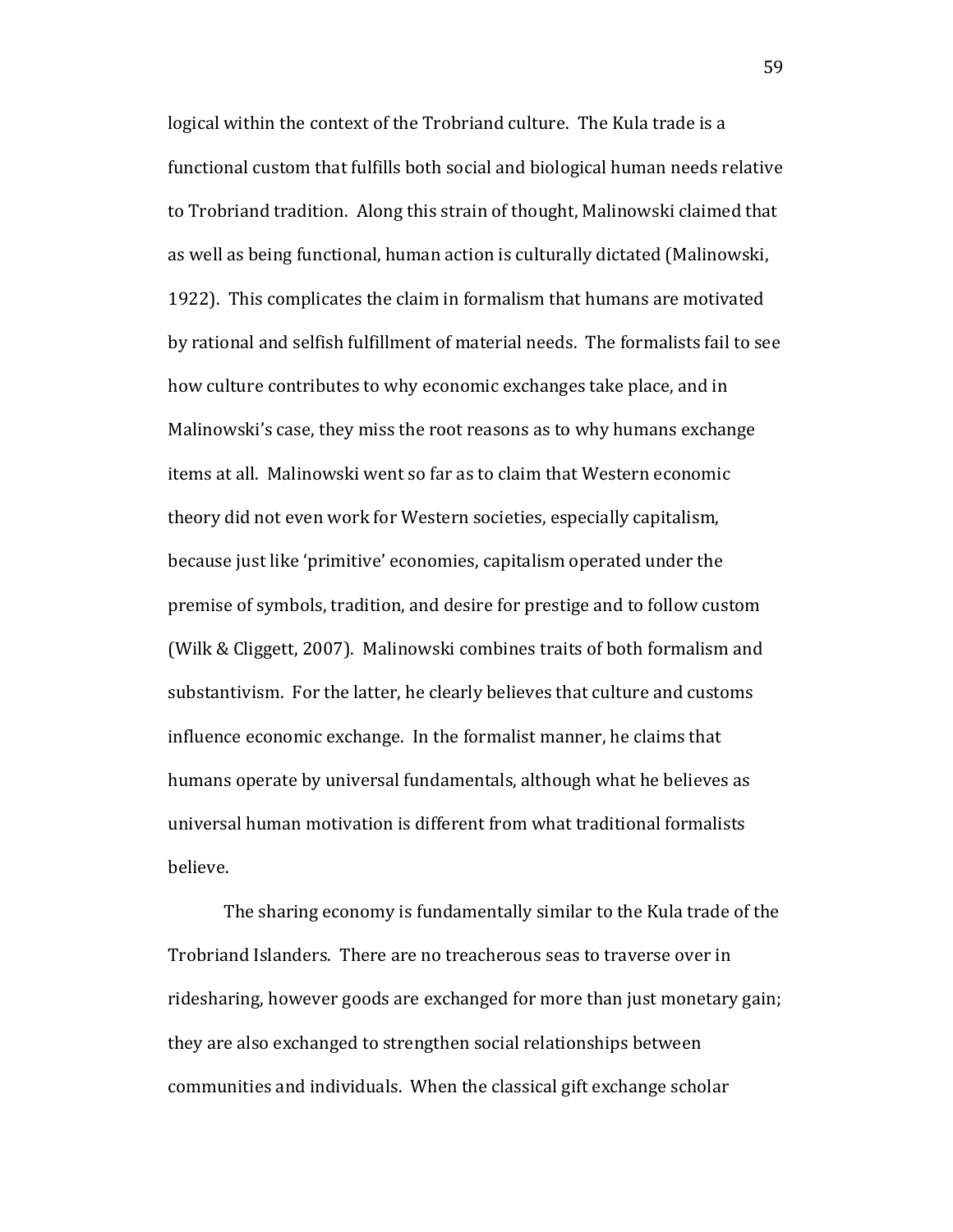Marcel Mauss analyzes Malinowski's findings of the Kula trade he decides that the trade is "neither that of the free, purely gratuitous rendering of total services, nor that of production and exchange purely interested in what is useful" (Mauss, 1950, p. 73) but instead it is a hybrid or combination of both of these concepts. The armshells and necklaces were given as gifts to the recipient, yet had clear symbolic meanings attached that had use. This way in which Mauss sees the Kula trade is indicative of how he sees exchange in general. There is no true gift; meaning one always expects something in return for a gift. The expected return is often thanks, which fortifies a relationship and social values. One could now argue that all humans are selfishly motivated and all exchanges are utilitarian because strong relationships are a useful asset for individuals. However as we have seen from the unresolved formalist-substantivist debate, the important takeaway is not deciphering which side is right, as mentioned in chapter one, it is far more vital to occupy the intellectual space of the debate (Maurer, 2012). Allowing the debate to unfold and analyzing the evidence from both sides gives a broader understanding and far more detailed picture of the economic phenomenon than any one side could provide.

Definitions of 'economy' try to capture human actions and fit them into a category of a particular economy. Smith did this with his notion of a capitalist economy by saying humans are selfishly motivated and this stimulates the capitalist market. Then Mauss looked at gift economies and argued that humans were motivated by social values and reciprocity. The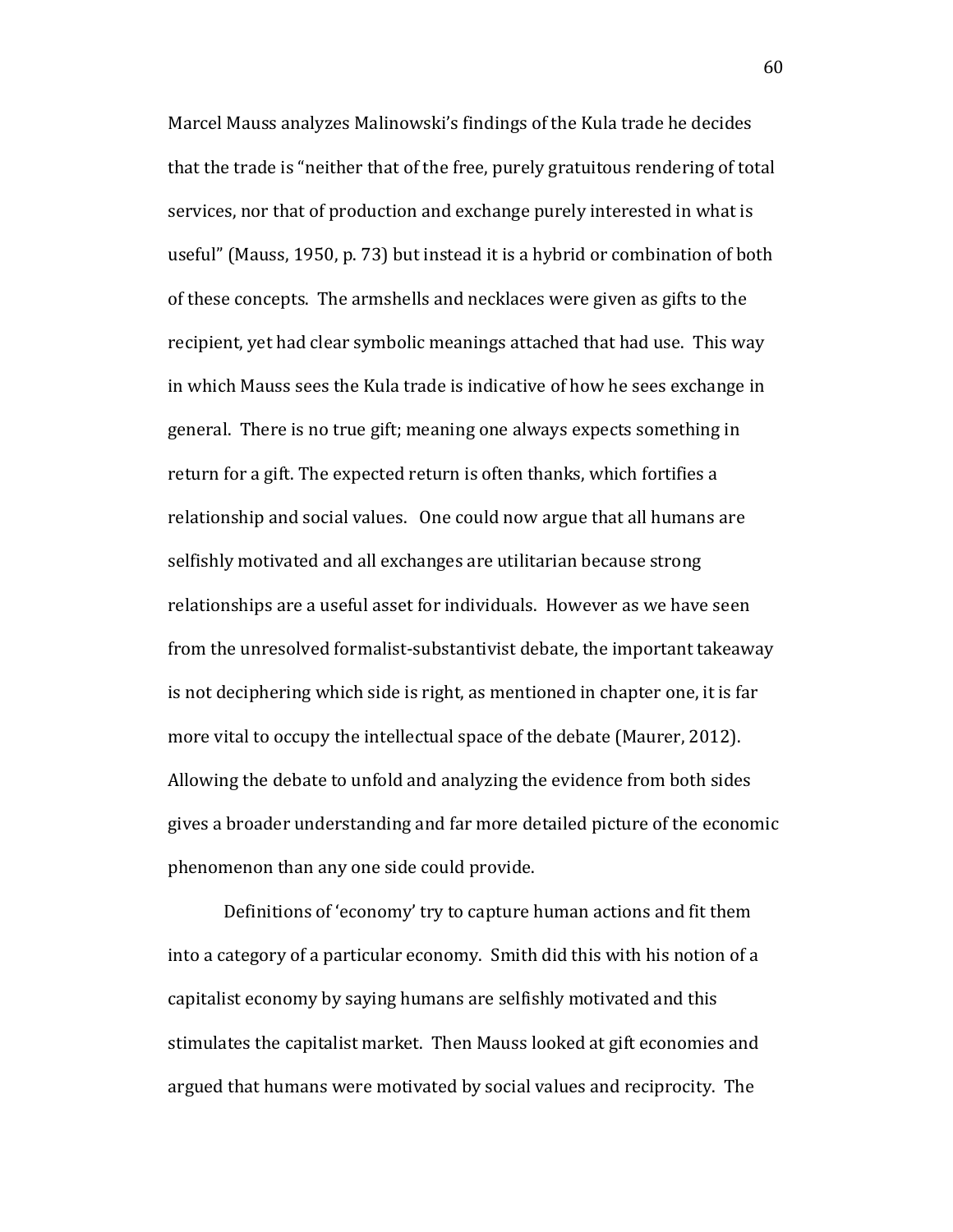ideas represented by Smith and Mauss are the foundations of thinking about economies in terms of human interaction. The formalist and substantivist debate created a transition in thinking about an economy as more than the simple exchange of items. It made people think about how deeply human interactions, social values, and cultural contexts are ingrained (or not ingrained) in forms of exchange.

## **Dynamic Understandings of Economies**

Current economic anthropological study shows how the discipline has moved on from defining societies based on what researchers have stated as the primary mode of exchange within a certain society. This is to say that just because gift exchange happens within a society does not mean that the society can be labeled as a 'gift society'. This is evident in James Carrier's (1993) book *Unwrapping Christmas* that was briefly mentioned in chapter one. Carrier discusses how within the capitalist market of America, the ritual of Christmas giving is stimulated by both commercialism and gift exchange. An item is purchased with money in an impersonal interaction, but once the item is purchased it carries the personal sentiment and identity of the purchaser, therefore turning it into a gift item that expresses and strengthens a personal relationship (Carrier, 1993, p. 55). This example complicates the claim that America is a purely capitalist society because gift exchange happens within the capitalist market. Chris Hann (2010) discusses the idea of a moral economy in his article *Moral Economy* as a mechanism used to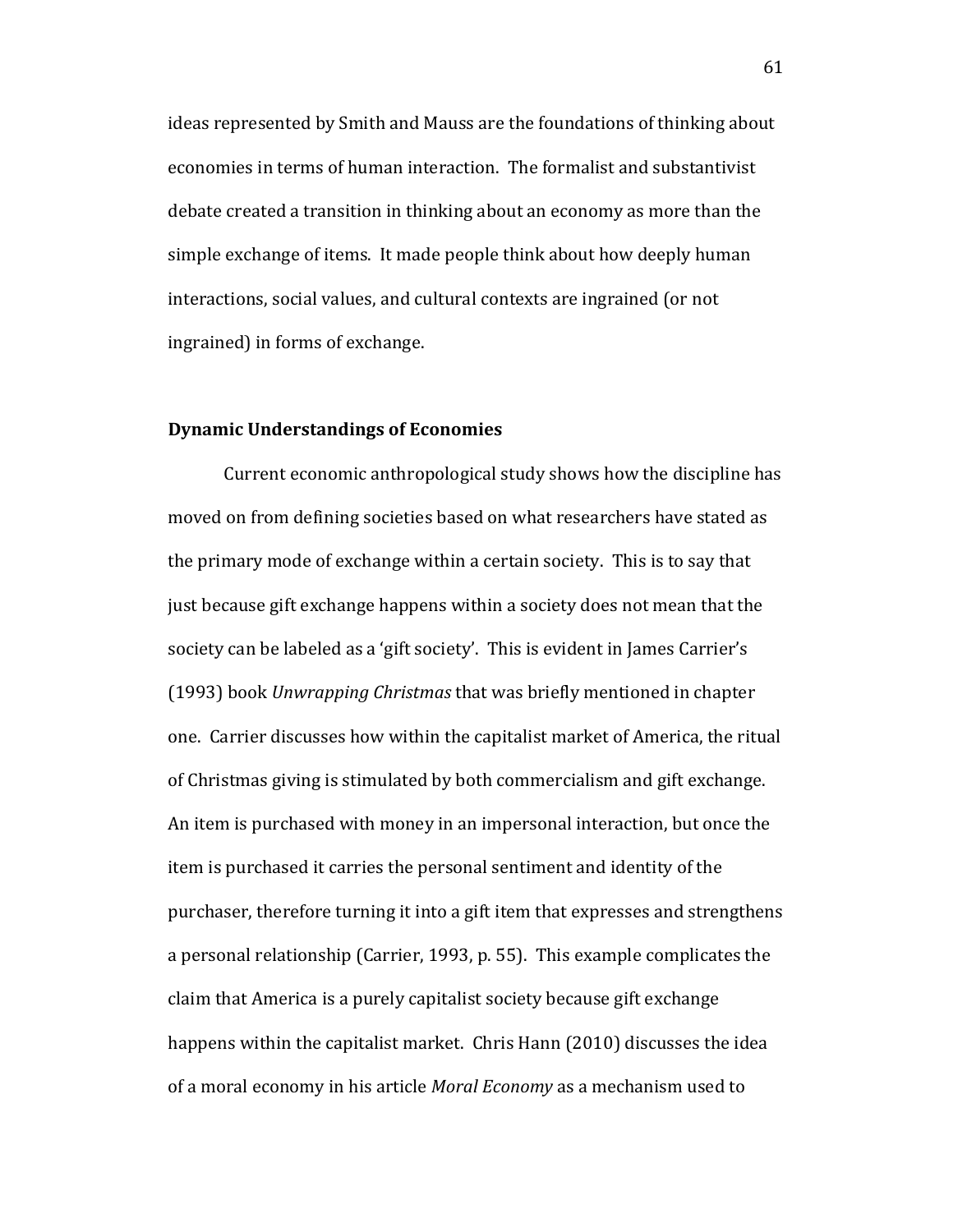"critique economism and highlight the values that have provoked sections of society…to resort to political action and, more generally, behavior which puts the long-term values of community before the short-term maximization of individual utility"(p. 196). Hann also analyzes the work of scholars E. P. Thompson, James Scott, and Polanyi, although with emphasis placed on class structure. The idea these scholars explore that is relevant here, is that collaboration and community are values that have been brought to prominence when critiquing capitalism and work within larger, defined economies (Hann, 2010, p. 196). The classical economic scholars would prefer to define human motivation in economy using black and white terms. However, the current economic climate in America is categorized as a capitalist market, but this market is nuanced with aspects of gift exchange, selfish motivation, and community values. This is reflected in Carrier's Christmas gift example and illuminates how classical studies of capitalism and gift exchange created the platform for studying economy, but the American market has evolved past being defined as one thing; just as the word 'economy' cannot be defined simply.

Rather than swinging to the complete opposite of capitalism, the critique or alternative that is relevant in America now is the sharing economy. Scholars and activists struggle to define the sharing economy because it is attempting to practice the market economy in a new way. As stated before, economies are far broader than transactions that involve money and the sharing economy recognizes that there is a consumer out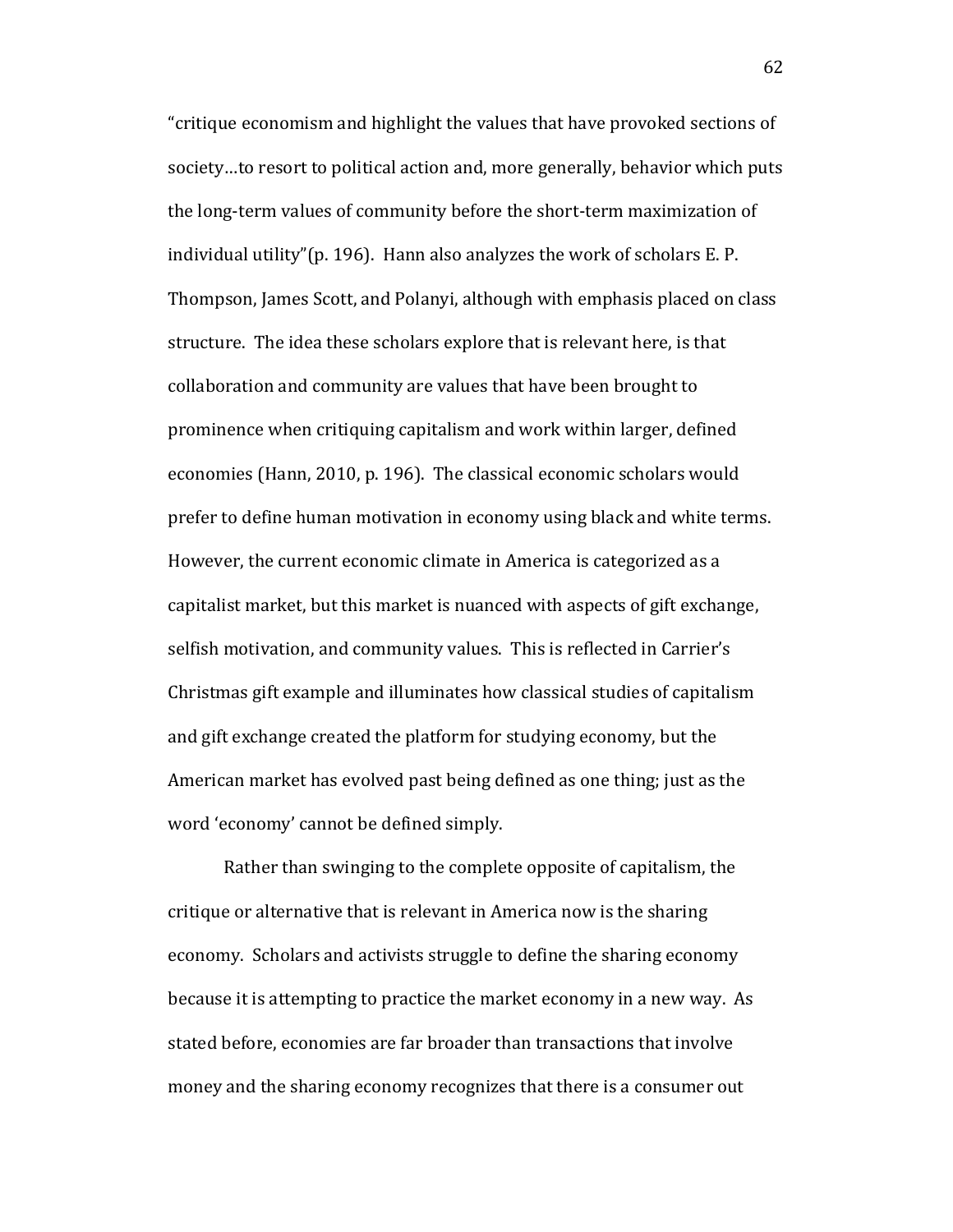there who wants to partake in an economy that involves more than a monetary exchange. In another research project I would likely explore the range of sharing economy companies seeing as some incorporate more capitalist notions while others lean more towards ideas of gift exchange. Despite the fact that different sharing economy companies draw from different classical backgrounds, what they all have in common is that they work along side the current American capitalist market rather than overthrow the market.

In the ridesharing world there is a desire from the customer for a combination of the most convenience and a community building experience. The ridesharing consumer combines the rational human motives of Adam Smith with a desire for community building through exchange. This combination is progressive, but is one of many examples of the complexities of modern markets. Similarly to Carrier's study of Christmas gift exchange, Lyft turns the commodity of ridesharing into a symbol that promotes the social values of relationship building while also still being a commodity that operates within a capitalist market. The formalist-substantivist debate demonstrates that the reason debates exist and subsist is because one side cannot explain everything. Defining 'economy' involves categorizing human interactions, which is incredibly difficult. Human interactions cannot be generalized; just because gift exchange happens within a society does not mean that the society can be labeled as a gift society. Just as discussing the sharing economy in capitalist terms would leave gaping holes in realizing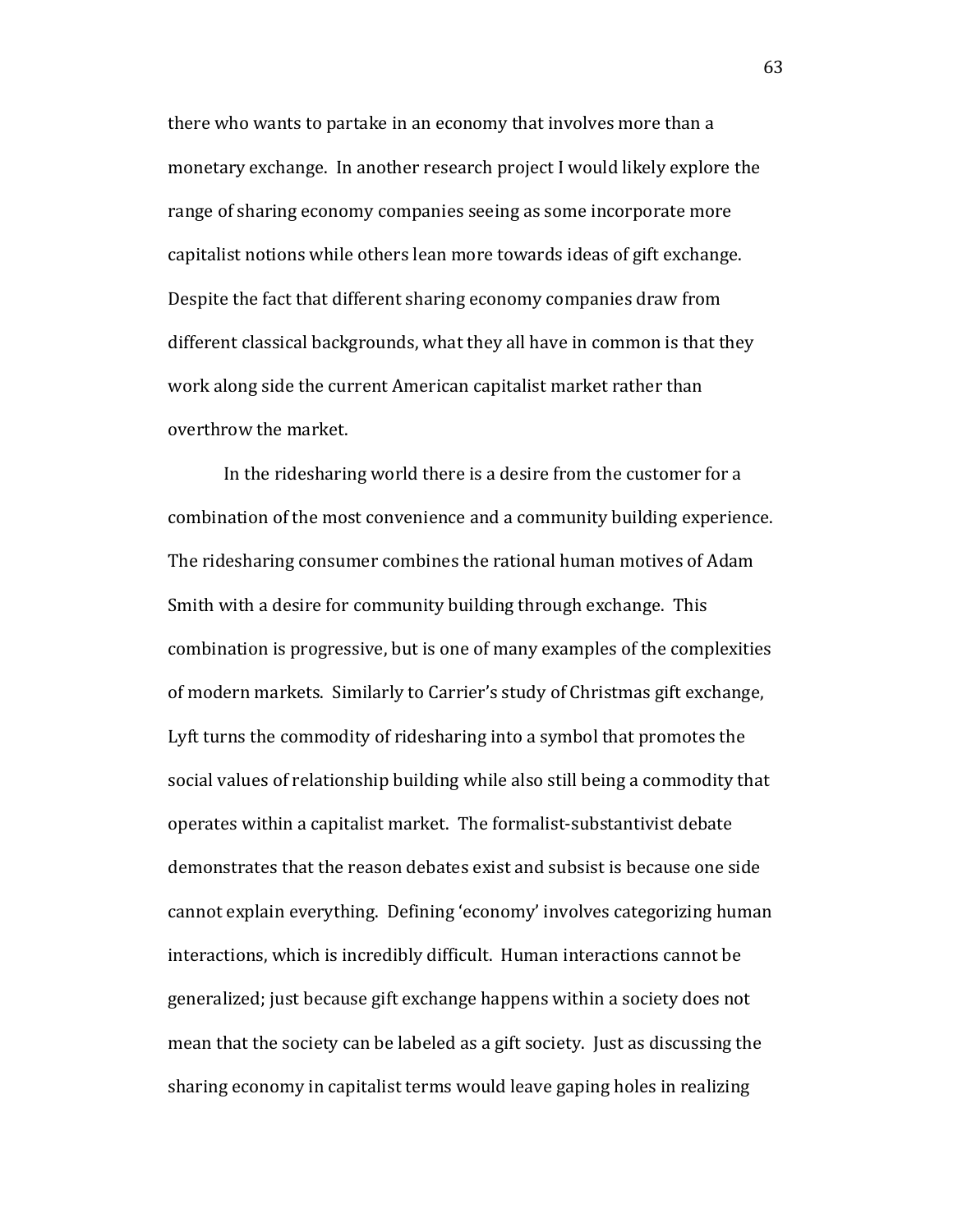what this economic model is and how it works. Analyzing it as just a community building and Collaborative Consumption phenomenon would be neglectful, and leave us ignorant as to the powerhouse economic movement it is becoming because it is practicing the market economy in a new way.

## **What's Next?**

How are companies like Lyft and Carsurfing motivating consumers to use their services? Why are customers partaking in these ridesharing services and other sharing economy companies? By way of ethnographic research I delve into answering these questions throughout the third and final chapter. The motivations of both companies and consumers build on the theories of human nature and motivation that were discussed in chapter two. Combining Collaborative Consumption ideas with capitalist business modes not only creates the gray area that the sharing economy occupies, but it also is what motivates customers to partake in this new form of exchange.

64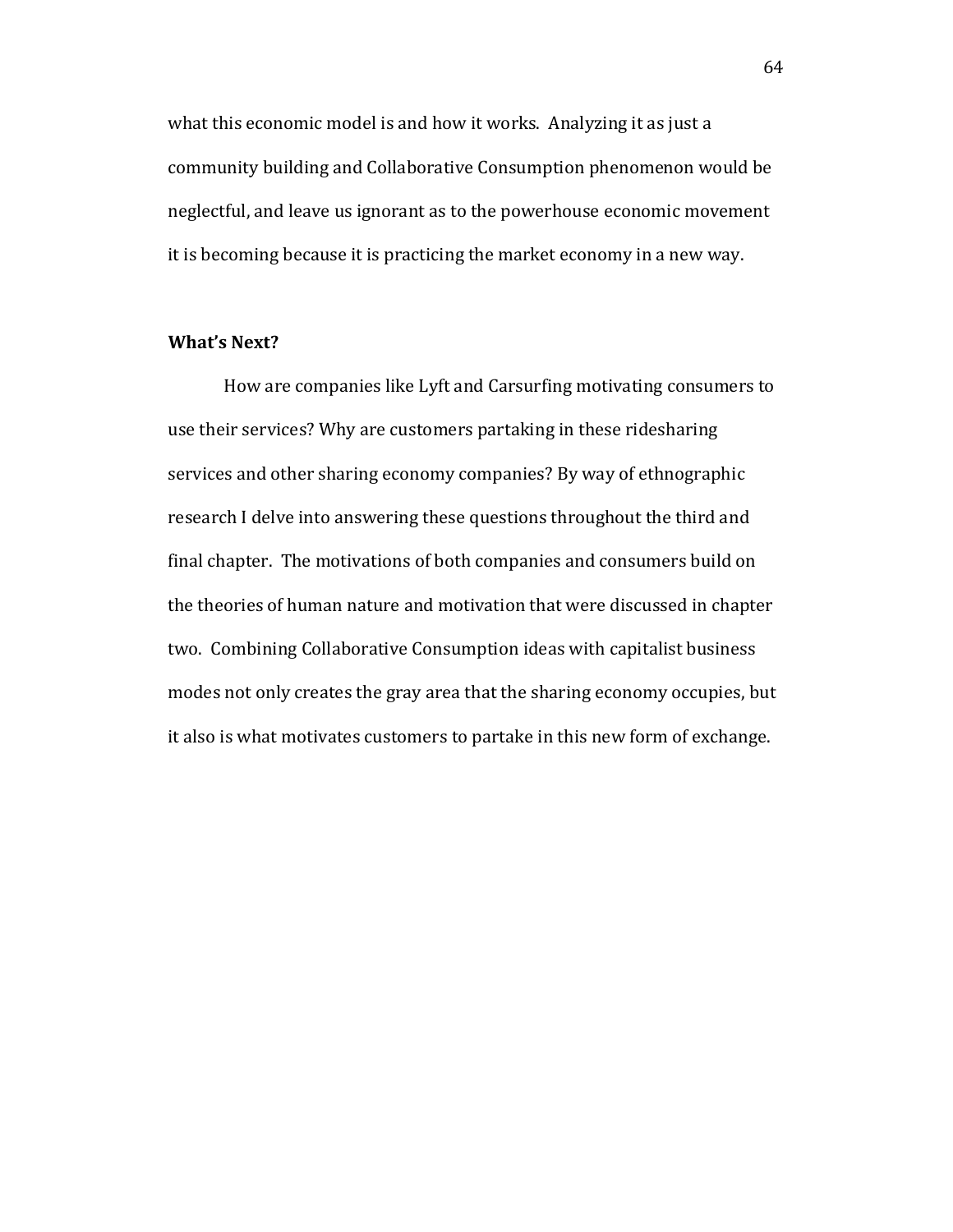# **Chapter 3: Analyzing Motives**

In chapter one, concepts and terms that are integral to the sharing economy were contextualized and defined. Then the current critique and problems of the sharing economy were discussed. Chapter two occupied the theoretical space for a deeper understanding of the complexities of economies and explaining how sharing economy organizations are considering their place in the United States capitalist economy. Now, in chapter three I will showcase the influential and insightful interviews I had with my interlocutors and show how and why people and companies are motivated to use and partake in the sharing economy. I will also look at the marketing and public face of Lyft and Peers to further show how these companies are motivating people to partake in their services. I argue that the way in which sharing economy companies are remaking market exchange is precisely what motivates consumers to partake in the sharing economy. I also argue that sharing economy companies market the Collaborative Consumption aspects of their business model while masking their capitalist motives to make a profit.

When it came to the interviewing process, I asked my interviewees about their motives for using sharing economy services and found that there is a complex relationship between what the companies think customers want, and the reality of what they want. Customers primarily want convenience and are secondarily motivated by Collaborative Consumption ideologies while companies promote these ideologies and ignore the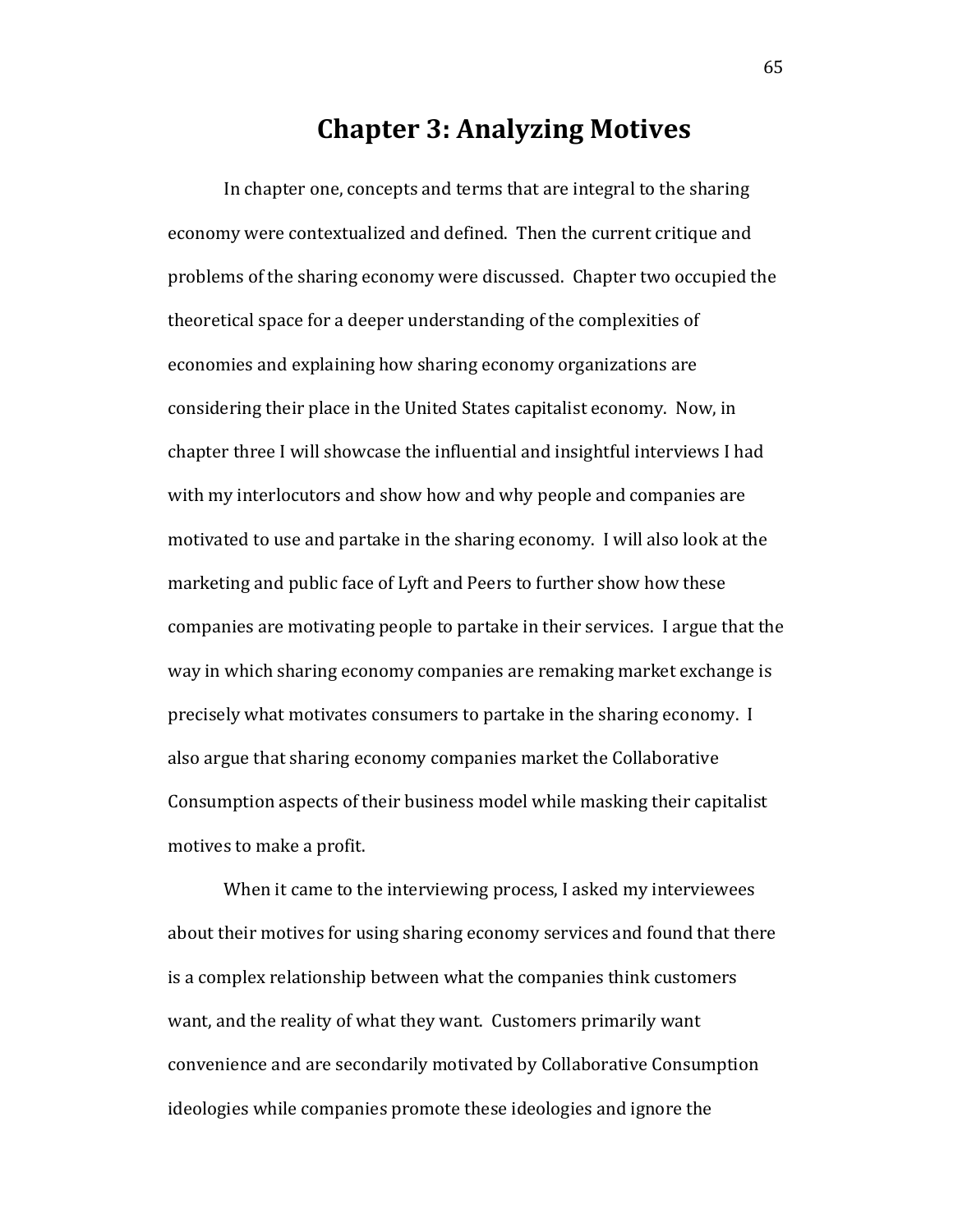convenience and capitalistic aspects of their businesses. Before delving into the ethnography, let us look at two different experiences with hitchhiking. Below are two examples or ridesharing; my personal story is a successful attempt, and Freddie's story (Freddie is the CEO or Carsurfing; a company I will expand on later in this chapter) shows one difficult aspect of hitchhiking.

## **Hitchhiking**

After a very long plane delay on my way back to Italy after a trip to Spain, I found myself stuck in the Pisa airport at 1:00am with no public transportation in service to take me back to my residence in Siena. Reluctantly, I stayed the night in a cheap hotel and the next day took the bus into the city of Pisa where I was hoping to catch a train home. Once in central Pisa, I discovered that my wallet had disappeared. I had no idea when this happened or how, but I did know that I was stuck without a penny to my name in the middle of a foreign city. When the reality of the situation set in, I couldn't help but laugh uncontrollably. Once I contained myself I sat on a curb a block away from the train station and thought about my next move. Right in front of me was a huge round about with a sign pointing the way towards Siena. Thus commenced my first foray into hitchhiking. It took a while for a car to stop, and when one did an older woman was the driver. She asked me where I was going and since both of us were headed to Siena, she allowed me in her car. Once we began talking, in a mix of Italian and English, she told me that she hitchhiked all the time when she was younger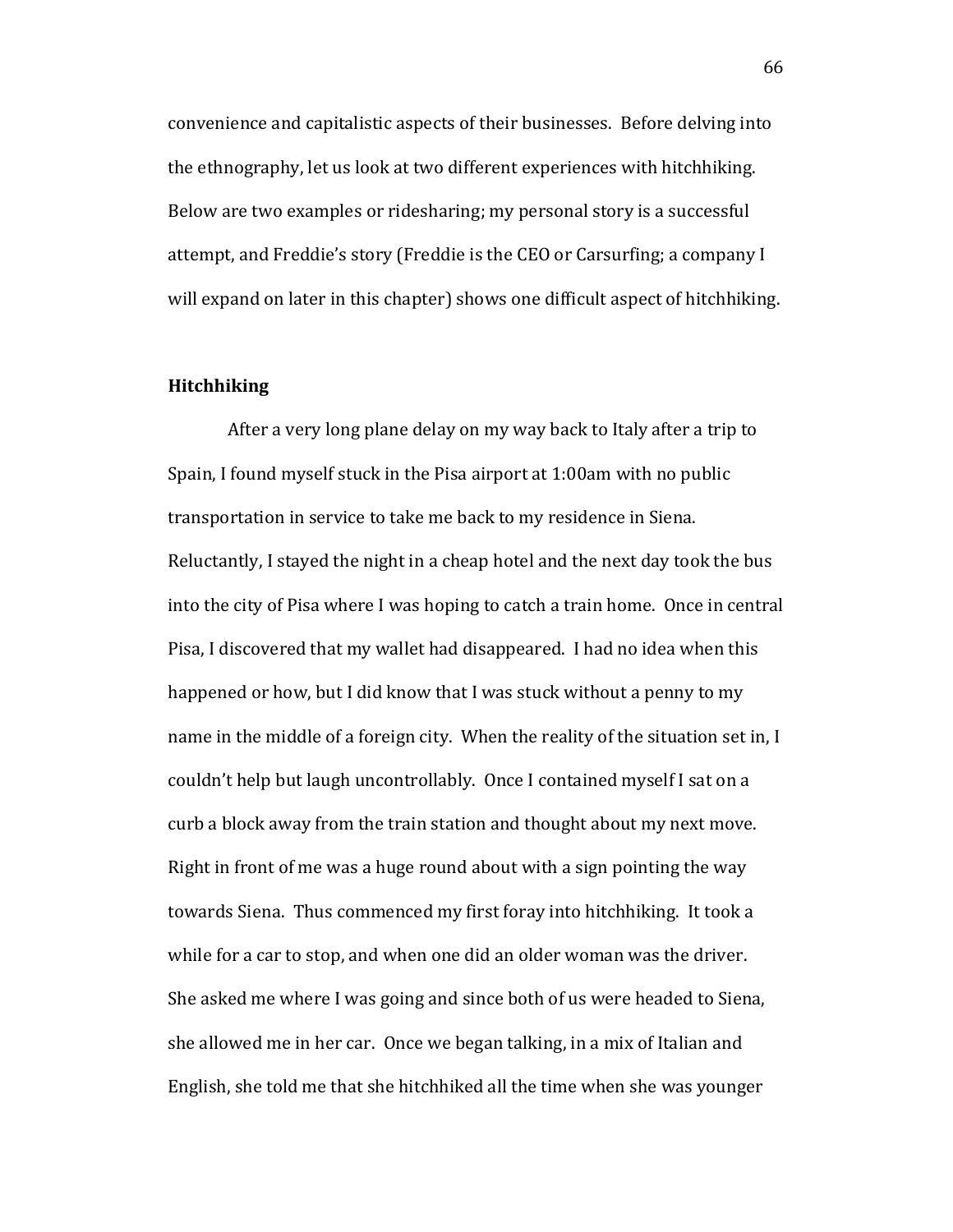because it was normal. Now, it is unsafe and her motive for picking me up was because she didn't want a young girl like me to get in the car with the wrong person. She made it very clear that she would not have picked me up if I had been a male. At the end of our drive she thanked me for providing her with some company for her trip and she wished me well.

Freddie is an energetic world traveler who is building his ridesharing company called Carsurfing. I will discuss my interview with Freddie and his company later in this chapter, but first, here is his experience with hitchhiking. Freddie did not have the same luck in 2008 when he was trying to get home after a concert. After about an hour of trying to get a ride home, he gave up and walked the whole way. He wondered why no car would pick him up and came to the conclusion that there is a major lack of trust in American society and people probably thought the 40-year-old man on the side of the road at 1:00am was an axe-murderer.

In both of these vignettes there are themes of distrust of strangers and lack of general convenience for getting from point A to point B. These are two key concepts that ridesharing companies like Lyft picked up on and created a new business in the market. The company Peers sees what Lyft is doing to create more trust and connect riders to drivers, and has found its place in the market because outside organizations such as taxi companies are frustrated that sharing economy companies have not had to acquire the same permits and follow the same regulations as the taxi drivers. This has sparked some controversy between sharing economy companies and local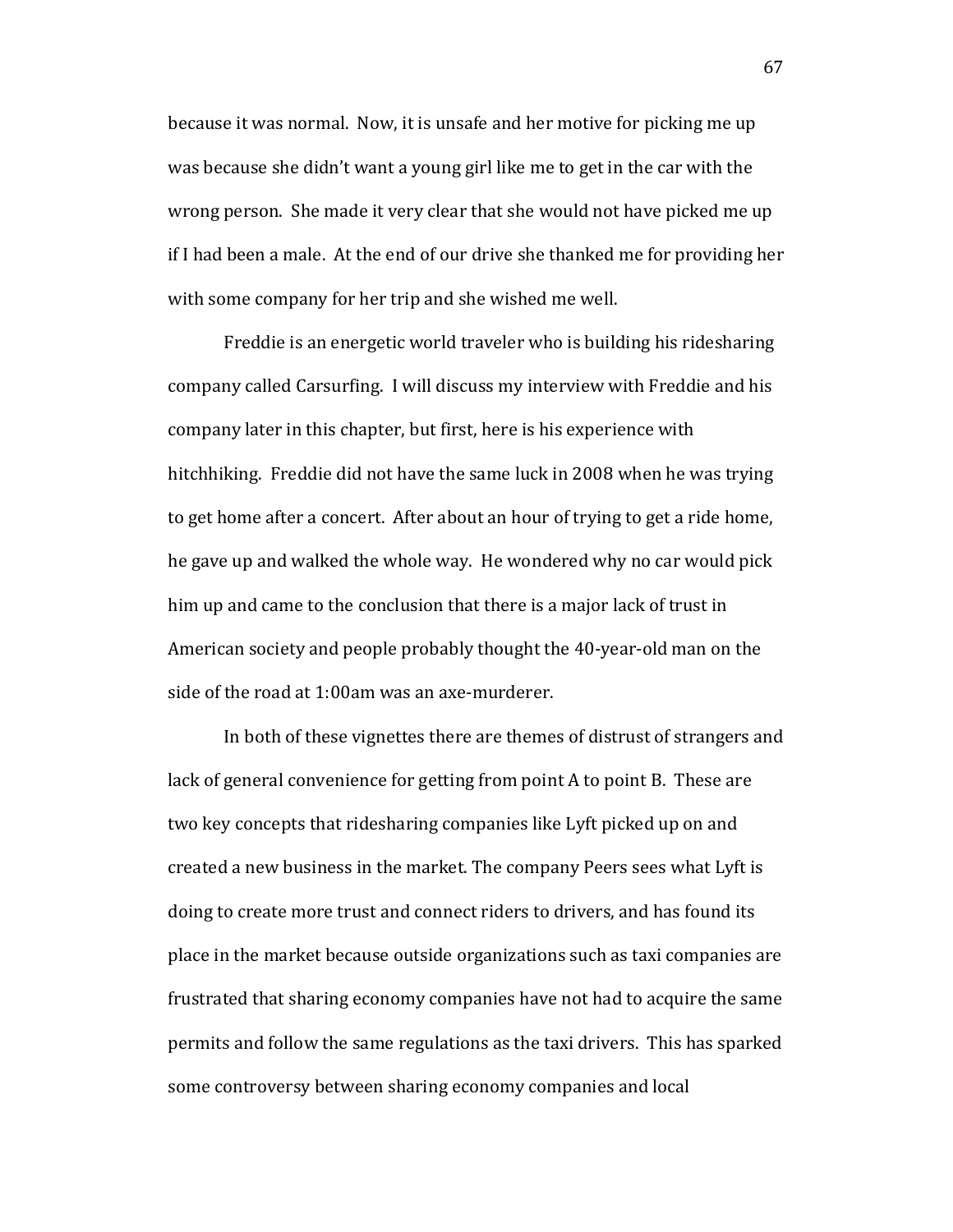governments because cities are trying to find a balance between new sharing economy companies, and older more regulated companies. Peers is popular because it brings people together who act as the voice of the sharing economy now that local governments are getting involved in regulations.

The above stories illuminate how vital trust is for exchange to take place. In my case, I provided companionship for the Italian woman and she provided me with a ride. Freddie never had the chance to engage in this kind of exchange because no one trusted him enough to pick him up. The sharing economy is successful in America right now because of the dynamic between three aspects: how sharing economy companies are providing their service, how they market these services, and what motivates customers to use sharing economy services.

Two themes were clear in my interviews. The first is that the United States is a highly capitalist society and individual monetary gain is both highly valued and pursued. This is interesting because I was not expecting to hear a lot about personal financial gain from sharing economy participants. The second is the cultural teaching that strangers are not to be trusted, which creates and perpetuates fear of those whom we do not know. In looking at motives in the sharing economy, I will also examine how the key themes of identity and trust work with the two themes above.

Motives in the sharing economy come from two different angles. First I will discuss how the companies Lyft and Carsurfing promote and market themselves in order to gain employees and customers. Carsurfing is focused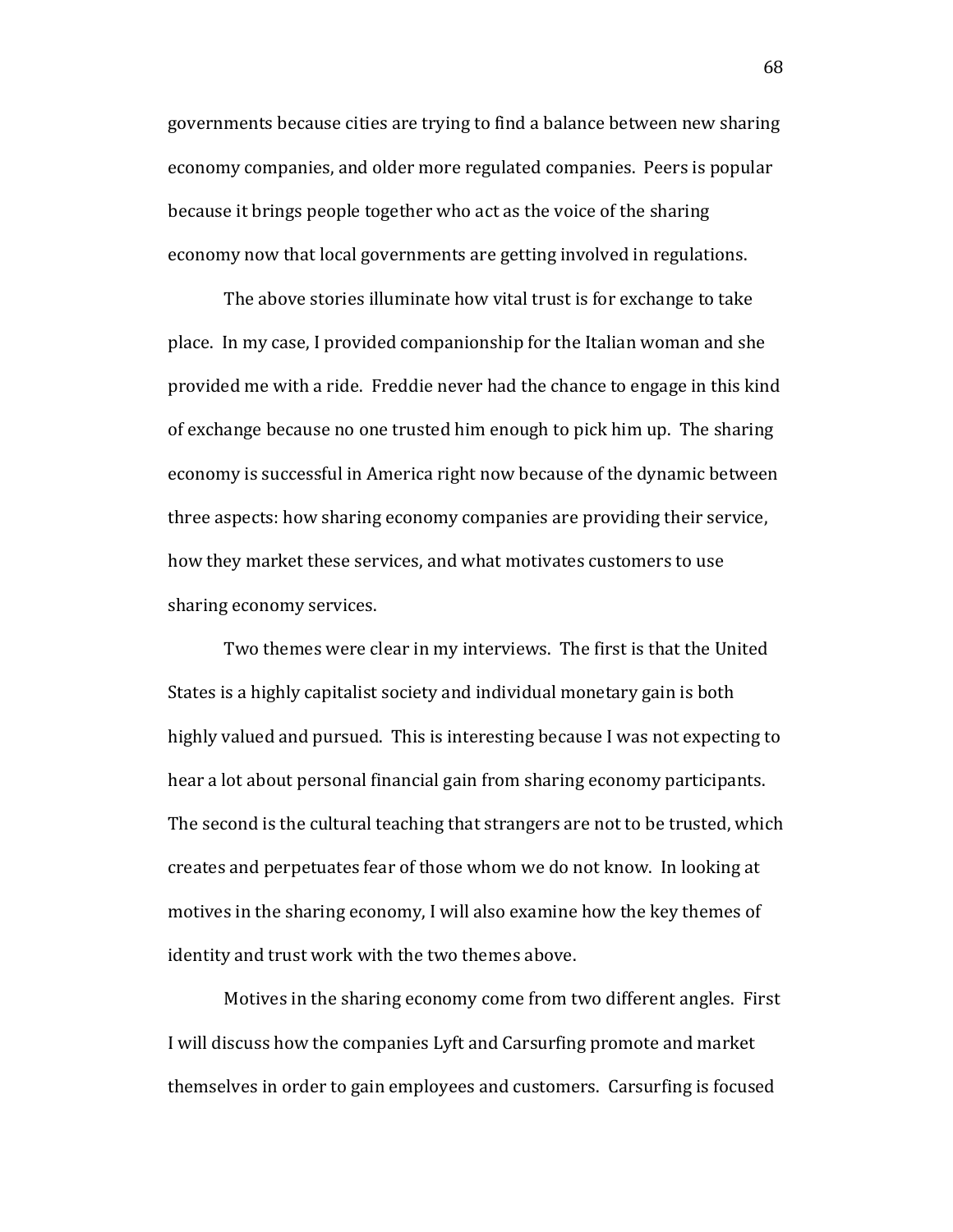on in this chapter because I was able to interview Freddie, the unsuccessful hitchhiker turned CEO. I was unable to reach anyone in the administration of Lyft, but have analyzed the Lyft blog, Lyft website, and users. To conclude this chapter I will analyze the motives of both employees and customers for partaking in Lyft and other relevant sharing organizations.

#### **The Company Side**

Let us remember that Collaborative Consumption places value on one's access to resources, rather than on ownership. Ridesharing works in this model because there is an excess of resources, (seats in a car) and there is a demand for access to these extra seats. Collaborative Consumption thrives on the reality that there is both a lack of use of owned items, and a lack of trust to share these items. The sharing economy has commoditized Collaborative Consumption by turning the sharing of resources into a business. With this information in mind, I now turn to look at Freddie's company Carsurfing.

Carsurfing is a web-based application right now and a native application is currently in development. It has gained footing though big events such as concerts and festivals by helping people who do not know each other, but are going to the same event, connect and share rides to and from the venue. The rider is charged a one-dollar pick-up fee and then 20 cents for every mile driven. This company is already operating on a global scale for events and with the native application the company will grow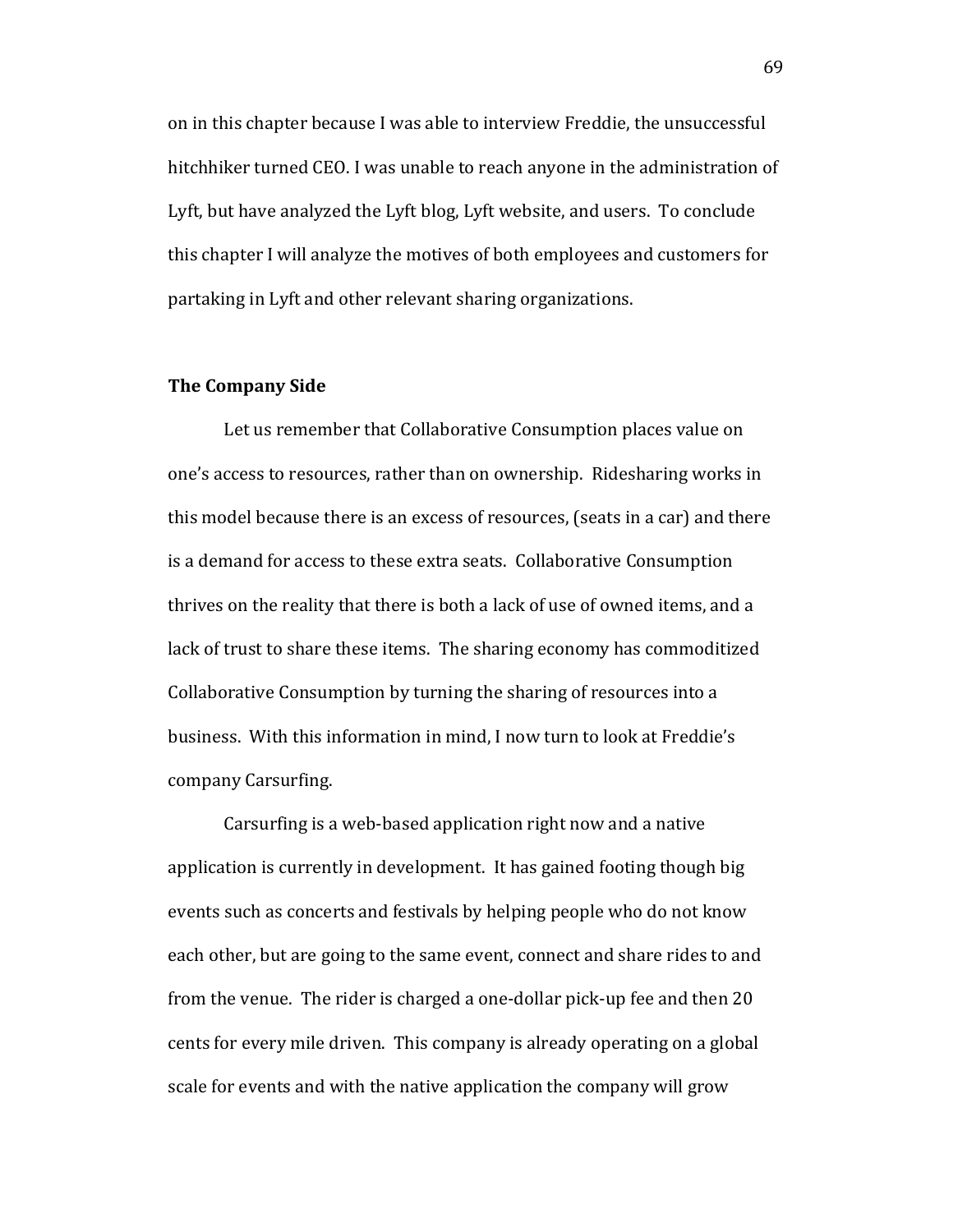further. A native application is commonly known as an 'app' on a specific device such as a smartphone or an iPad. Native applications are easy to access and navigate and are available to anyone with the compatible technology; which is why sharing economy companies use them extensively. Once Carsurfing has a native application, Freddie plans to turn it into a dayto-day ridesharing service. Later I will discuss how Carsurfing is different and similar to Lyft, but here I will focus on why Freddie decided this company is needed and how he is marketing his company to motivate customers to use it. When I asked Freddie, "What are the motivating factors behind your business?" He responded, "So for me, the three most important things in the business of the sharing economy are people, planet, and profit. I call it the Three P's and it is what my business is based on. And it's in that order too, people are most important."

Freddie was the first person to bring the Three P's up to me, however, when researching what motivates people to use sharing economy services these three subjects were brought up in every interview. In the Three P's, people refers to the importance of relationships and trust and planet refers to environmental concerns. I propose that profit is defined in two ways: for the company it is a quantitative monetary gain and for the consumers it is defined as saving both money and time. The idea is that the consumer is profiting because they get to enjoy the convenience of the ridesharing service with the added incentives of people and planet.

70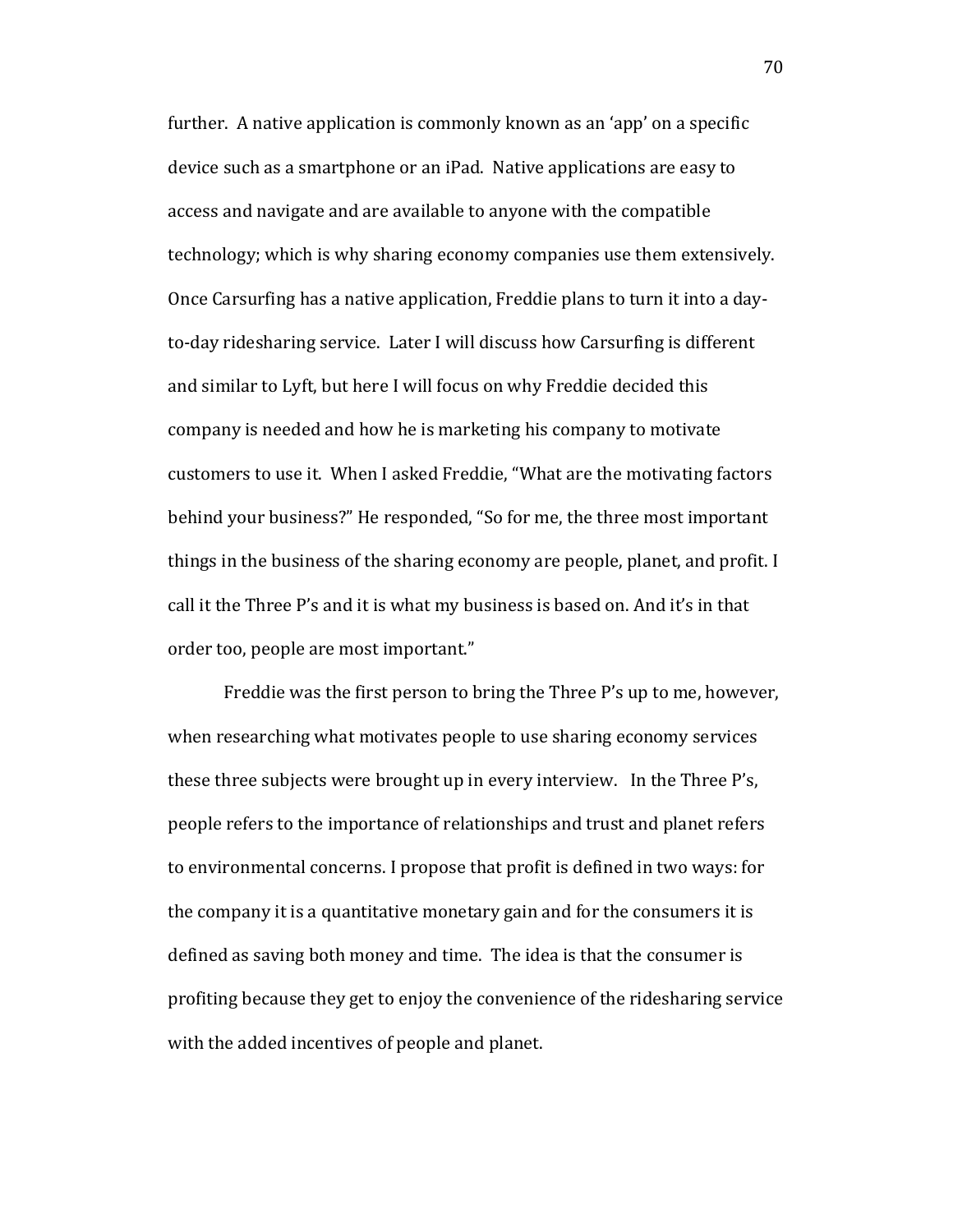Freddie wants to live in a world where it is not strange to jump in the passenger seat of a car after you click a button on your phone. During interviews, many of my interlocutors acknowledged that the American public has a hard time trusting strangers. In founding Carsurfing, Freddie has struggled with this lack of trust. I asked him about challenges he has faced in starting Carsurfing and he responded by saying, "What has been tough with this whole thing is figuring out how to get people to trust strangers. How to trust someone enough, who you don't know, and then get in their car and let them give you a ride."

To make his company appealing and less frightening Freddie relies on two main safety features. One service is called Trulioo and is an online platform that a Carsurfing user signs into and once the user enters his or her information, Trulioo screens them through every social media platform to make sure that the person is real. This works because one must have some form of a social media personality to develop any sort of trust relationship in the sharing economy. This combines two important elements of Collaborative Consumption that I will elaborate on later; identity and trust. The second safety feature involves software where the passenger and driver each take a picture of each other, which is then stored in the Cloud. This same software is also a tracking system so Carsurfing will always know where each one of their operating rides is driving. My interlocutor informed me that this safety software is being used in South America right now because there have been many safety issues with taxi services. According to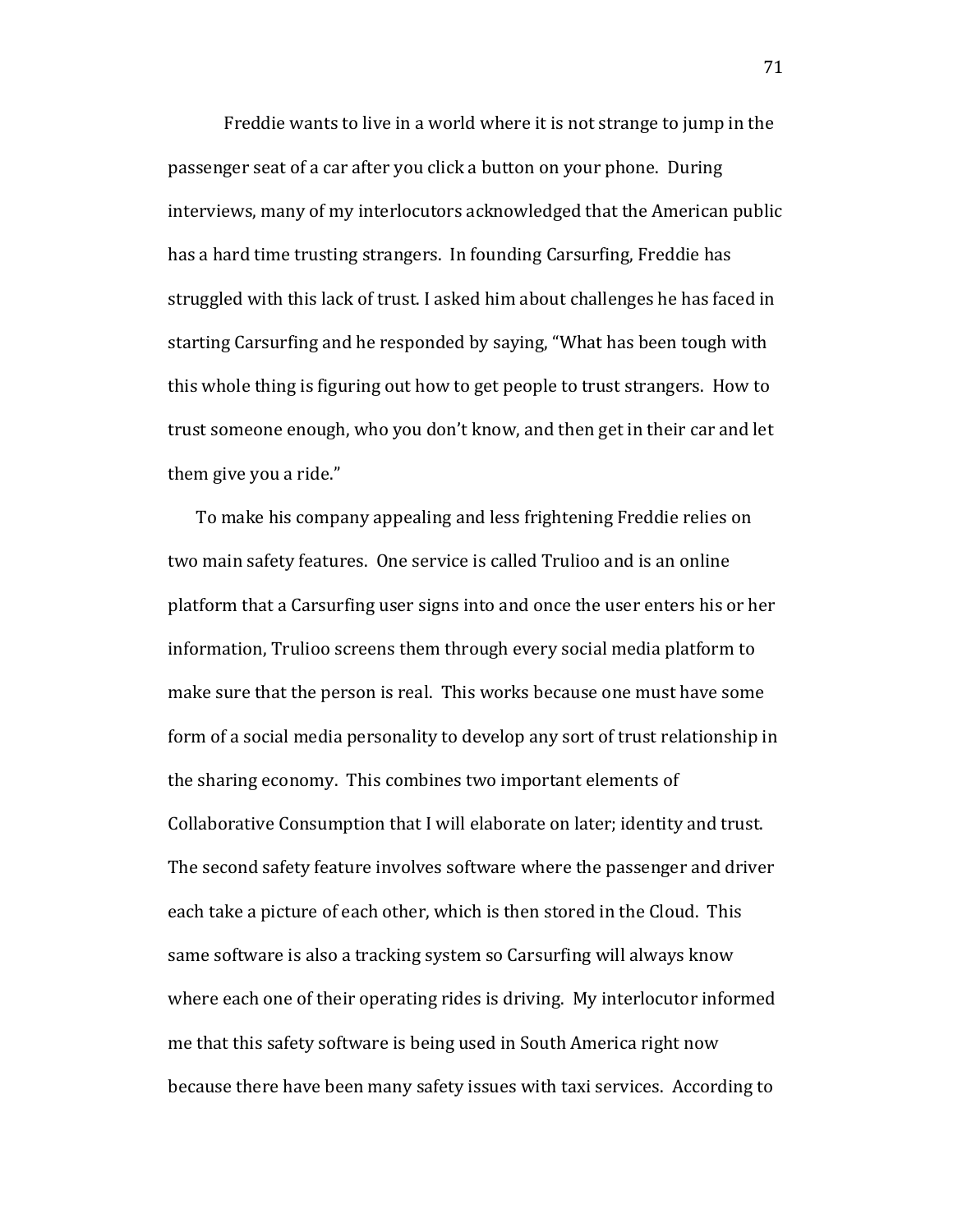Freddie, the new safety software has made a huge difference in decreasing the number of taxi service related incidents such as kidnapping and violent crime.

These safety and trust-instilling features are vital to ridesharing companies because they allow trust to exude from a company name. For example, when Lyft first began there was concern about the safety of the application, but because of the use of safety features Lyft has grown into a trusted company. Appearing on Lyft's blog on February 5th, 2014 was this statement:

At Lyft, safety is our top priority and we're always working to go above and beyond for the community. Since launching a year and a half ago, Lyft has successfully increased transportation safety in three fundamental ways:

- 1. Established background check and driving record standards that are [more strict than taxis, limos and black cars](http://blog.lyft.com/post/56918833224/transportation-trust-safety-comparison) and the most stringent in our industry.
- 2. Used technology to create more accountability and trust through in-app feedback, ratings and photos as the only company in the space to have all these elements for both passengers and drivers.
- 3. Pioneered the first-of-its-kind \$1,000,000 excess liability policy in 2012. [Lyft Blog, 2014]

By publically voicing their awareness and innovation of safety features, Lyft makes the company appear more trustworthy and credible to outsiders. This statement affirms that Lyft is a safe company not just because of the safety features it uses, but because safety is an ongoing discussion that the company is continuously engaged with. In my research I could not find any major incidences that happened through Lyft. At least publically, Lyft has a very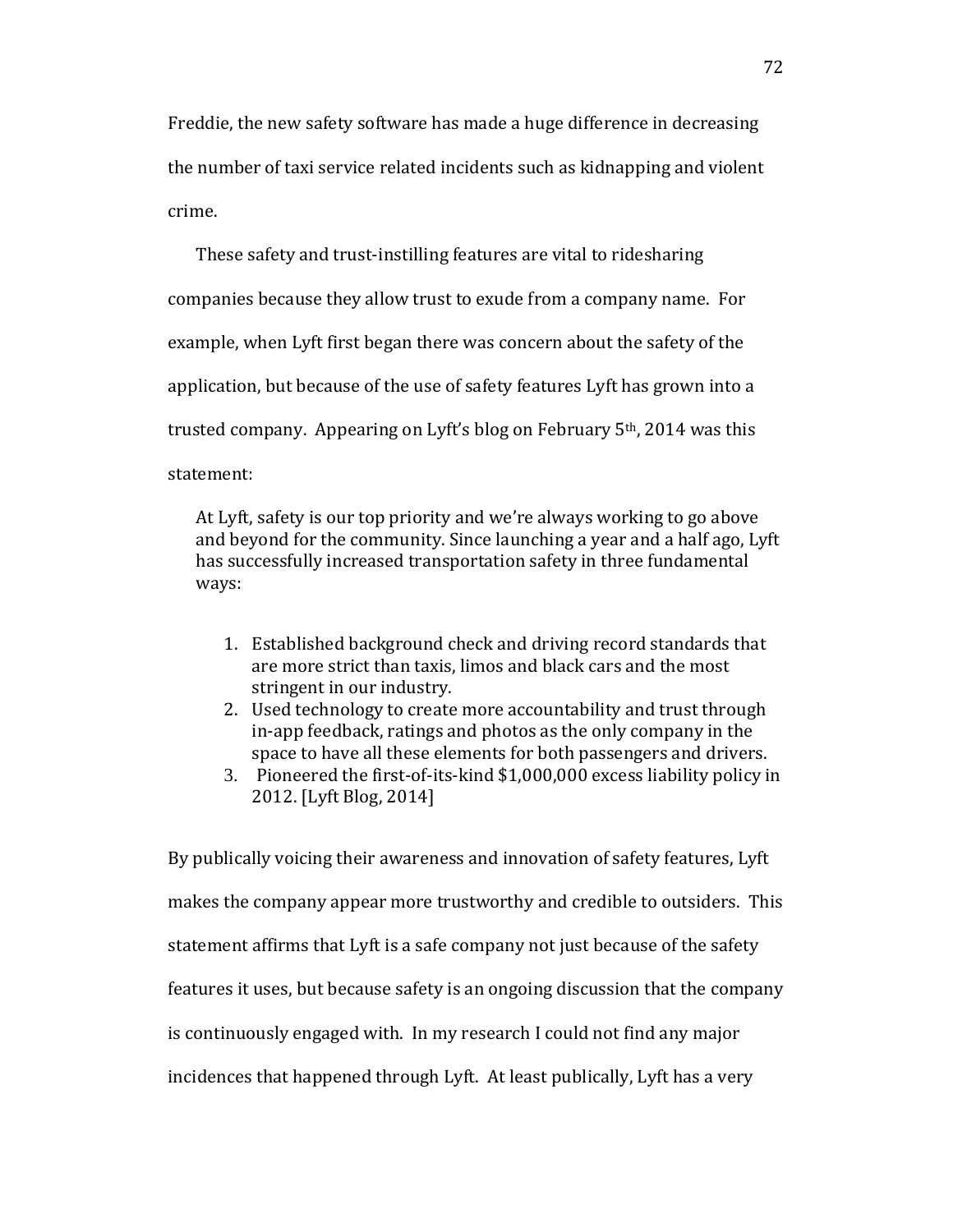low incident rate and the most common error, which is still rare, is that the wrong car arrives to pick up the Lyfter. On an idealistic level, trust is important for these companies because the people who work there don't want other people to be put in harm's way. From a business aspect, Lyft would be crippled if it were common for people to go missing or have things stolen from them on Lyft rides. The roots of trust for Lyft are its reputation and its safety features, and without this trust there would be no business. I am not proposing that Lyft does not care about the welfare of its users at all. Rather, the reasons Lyft cares about its users are foggy. Does Lyft care because they want to make the world a better place by providing easy, friendly transportation? Do they care about their user's welfare because without their safety, they would have no business and no income? Or perhaps both?

I could not interview anyone in a position of authority at Lyft, however after extensive research into how the company portrays itself, there are remarkable similarities to Carsurfing. Lyft puts a heavy emphasis on how they are not a cab service, but a peer-to-peer ride sharing service. Let us look at some examples from Lyft's blog:

March 5<sup>th</sup>: Lyft Arrives in the 805

In reporting the news that Lyft had begun operating in Santa Barbara the Lyft blog states:

Lyft co-founder and Gaucho alum Logan Green created the first oncampus car-sharing program and was the youngest director of the Santa Barbara Metropolitan Transit District while a student at UCSB, so we know firsthand the benefit peer-to-peer transportation will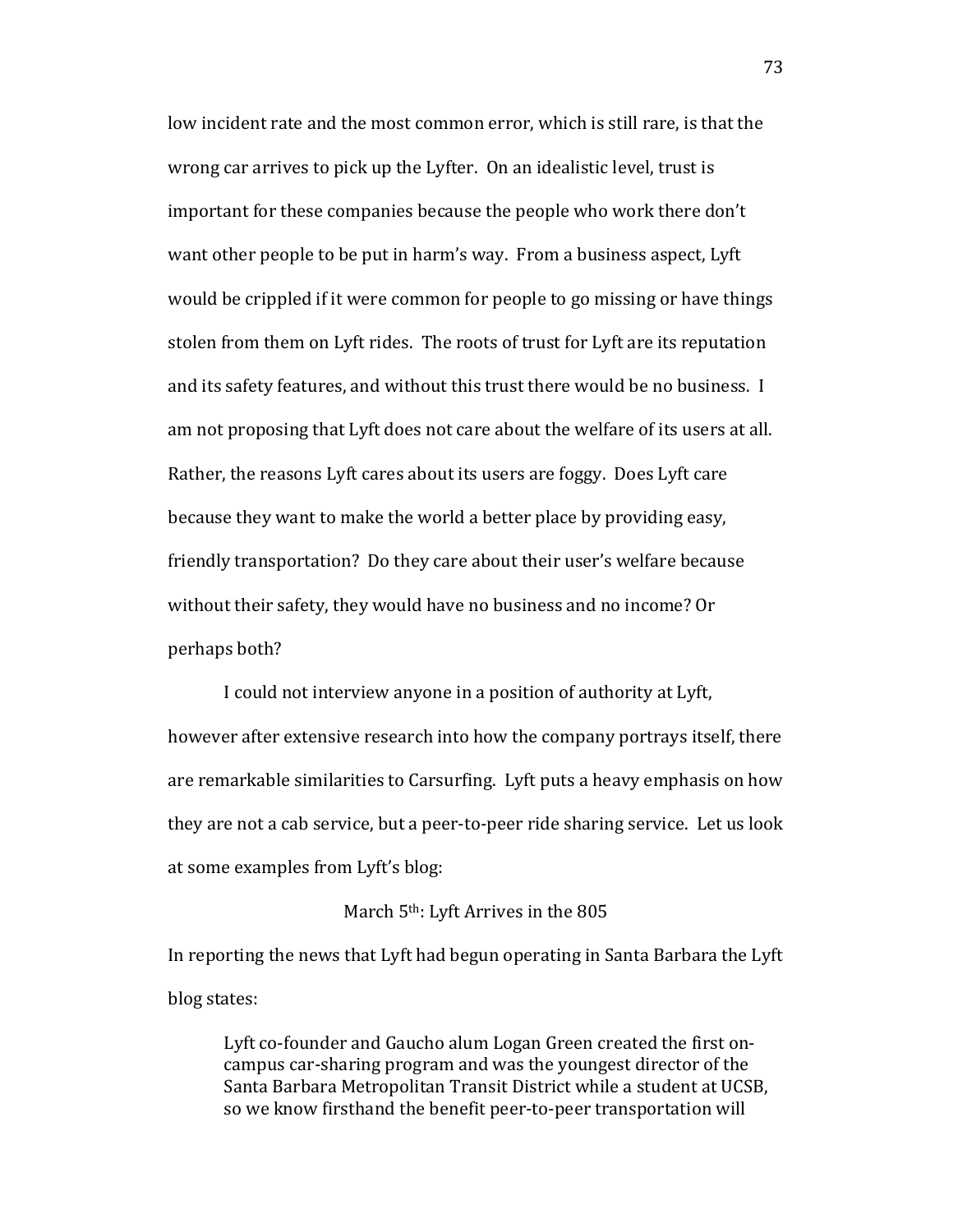bring to Santa Barbara's close-knit community. Between Isla Vista and Summerland and from fiestas to farmer's markets, a friendly, safe ride is now just a tap away. [Lyft Blog, 2014]

### February 14th: Share #LyftLove Today

This is Lyft's promotion for Valentine's Day:

What do hand-knit mittens, surprise hot chocolates, and a ukulele jam session have in common? The spirit of #LyftLove, of course! For us, Valentine's Day is about showing appreciation for your fellow Lyfters with acts of kindness, whatever they may be. With Lyft in just two cities this time last year, we collected 101 #LyftLove stories. With 10x the number of cities today, can we show the world ten times the love? The three Lyfters who warm our hearts the most with their stories will win \$214 in Lyft credit — and free rides for 5 of their friends! [Lyft Blog, 2014]

The examples of warmth and friendship that exude from the company are endless. At the center of the Santa Barbara announcement was community building through a *friendly* and *safe* ridesharing service. Lyft is publicizing that the already community driven college town will only benefit from the ridesharing services' presence. The Valentine's Day promotion plays on themes of community, friendship, fun stories, and love for all. Cheesy? Yes. Effective? Yes again. This is brilliant advertising because in order for the Lyft community to partake, they must perform actions that are full of love and kindness and then these actions are branded as #LyftLove by this promotion. Furthermore, the virtues of love and kindness are being used to both enhance the Lyft community and to make Lyft more money. Lyft incentivized friendly and kind actions and then made a video which can be watched on the Lyft blog of the participants who spread the most touching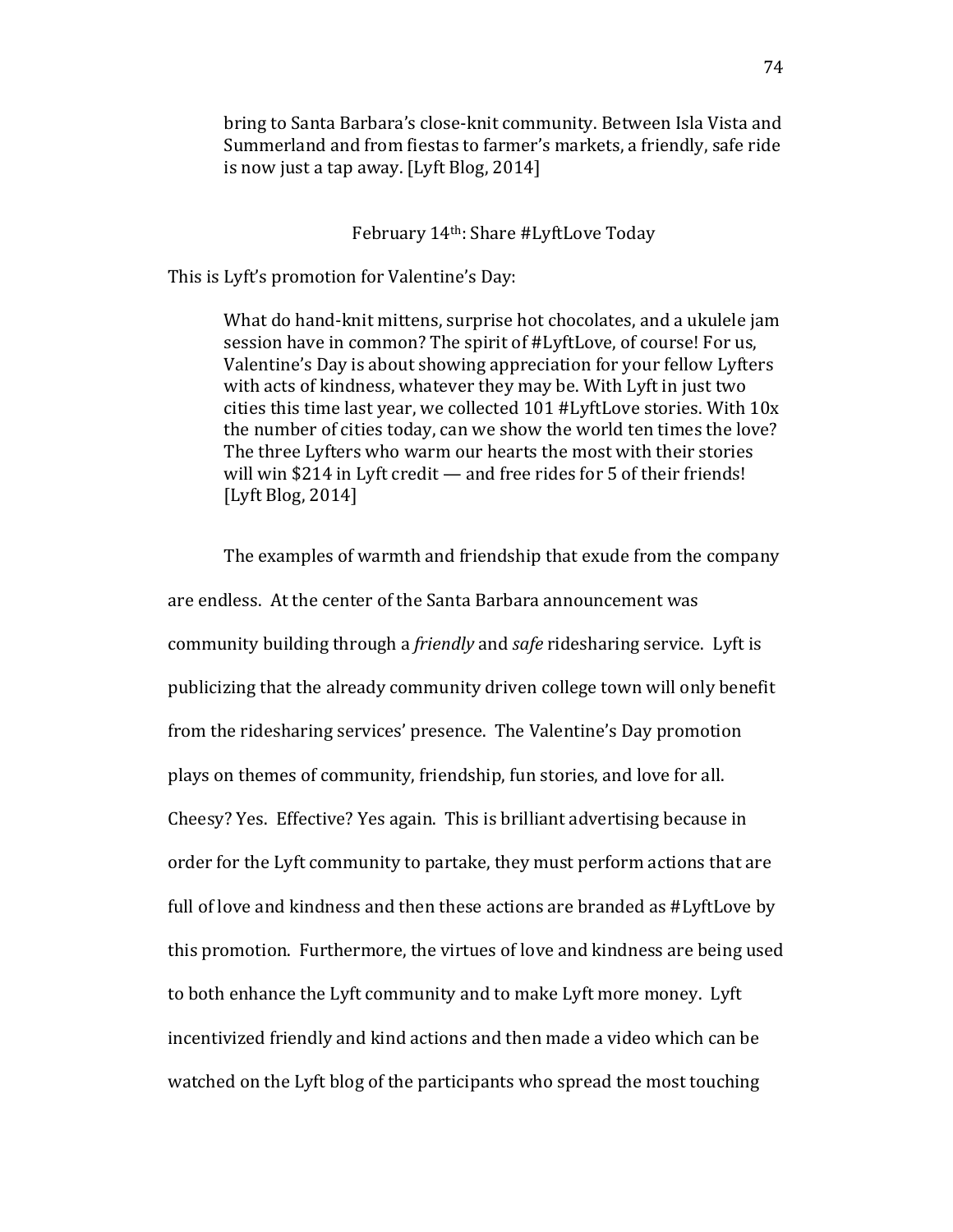#LyftLove. By commoditizing ideas attributed to Rachel Botsman and Roo Rodgers' definition of Collaborative Consumption, Lyft is able to run a highly profitable business.

By branding the virtues of kindness and love as #LyftLove, the company has also created the aura of safety. The aura is not that Lyft is an unsafe company pretending to be safe, but rather that the company generalizes how safe it is; it completely ignores the fact that there is always risk associated with getting into a strangers car. Rather than portraying that the company uses safety features to reduce the risk factor involved with using the ridesharing service, Lyft portrays itself as a company where nothing ever goes wrong and every ride is safe, fun, full of love, and will provide you with a great story. I felt much safer using Lyft after watching Lyft participants exchange gifts and hugs during the Valentine's Day promotion. I assumed that all Lyft interactions are characterized by #LyftLove and therefore assumed that the whole company was safe. However, on one Lyft ride in Los Angeles, my driver got lost and became incredibly frustrated. She became closed off and did not want to talk to me when she took a wrong turn that put us on the wrong freeway; she made it seem like it was my fault that we were lost. Whether or not my driver thought this, I was not feeling the warm and fuzzy #LyftLove that I am sure the company wanted me to experience. If fact, I felt fear that maybe the driver would kick me out and leave me on the streets of Los Angeles to find my own way home. I no longer wanted to be in the Lyft car and certainly did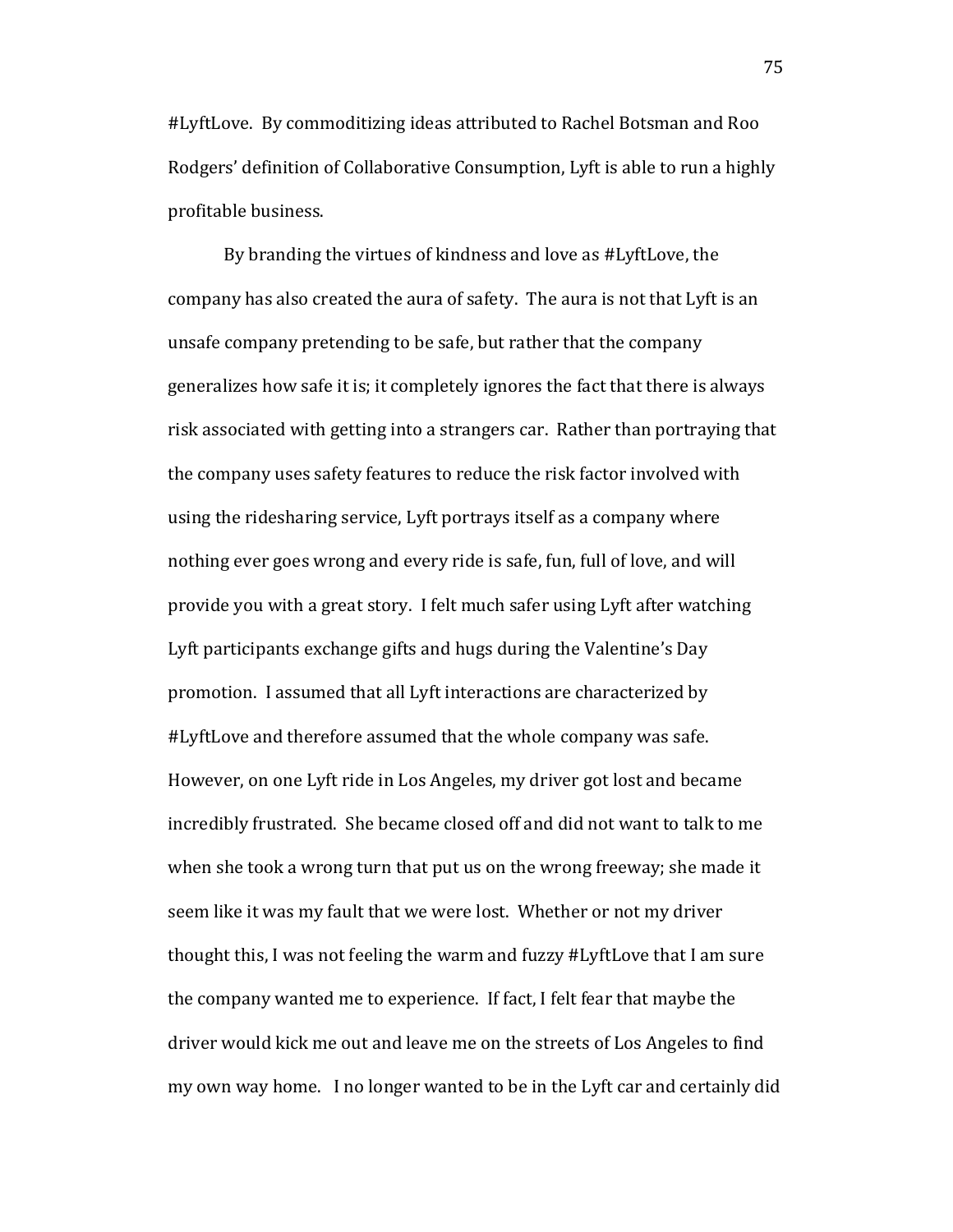not want to give the driver a donation when the rideshare ended. While I was not in any immediate danger, the fact that thoughts of animosity, fear, and desire to stop the rideshare crossed my mind, go against everything that Lyft markets. The atmosphere of safety that Lyft creates through using language like 'warm hearts' and #LyftLove does more than make people feel safe; it makes people open up and therefore become more likely to share and pay. The second I felt uncomfortable with my lost driver, I did not want to share the ride any longer and certainly did not want to pay the driver any more than I had to when the ride was over. This shows that as long as Lyft is perceived as safe and trustworthy, the ridesharing company will remain profitable because people want to share with companies that promote ideas and values like friendship and kindness.

Another small way that Lyft encourages friendliness is by asking that when passengers get into a Lyft car, the driver and passenger greet each other with a fist-bump (Lyft, 2014). While seemingly insignificant, the fistbump is a symbol of friendship among young Americans and one would normally reserve this gesture just for friends. By using a fist-bump as the opening greeting, Lyft drivers are creating an atmosphere of kindness and showing the Lyfter that they are a friend. Outside of social media, the fistbump creates a sense of trust for both parties involved in the rideshare. Lyft claims that this simple gesture immediately separates them from a cab service and helps instigate friendly banter (Lyft, 2014). The conversation in the ride is perhaps the most important aspect as this is what Lyft drivers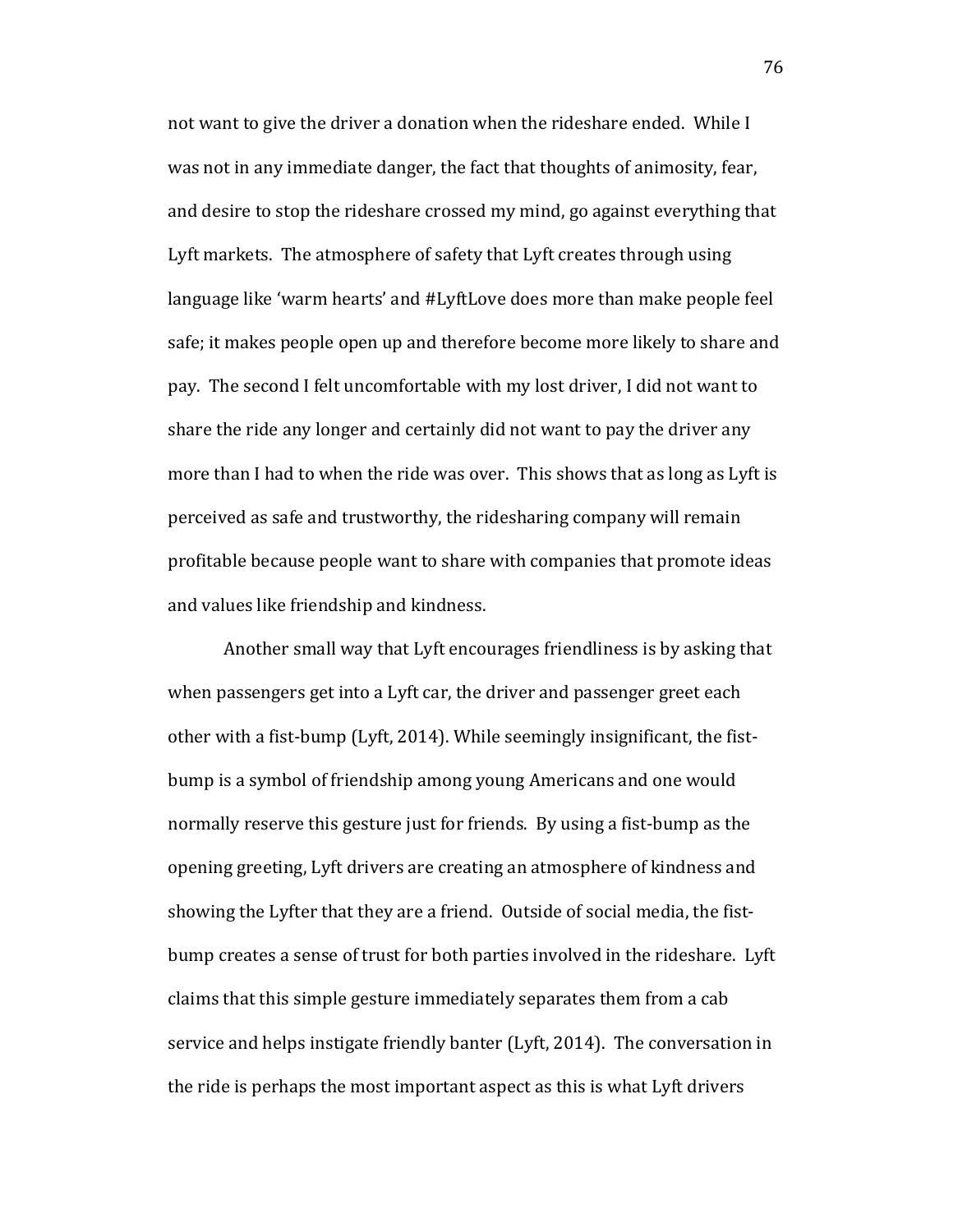attribute to higher ratings. Having a friendly atmosphere in the car during the ride increases feelings of safety.

Here is an image showing Lyfters giving each other a fist bump.

## **Figure 1**



Lyft's main webpage does not have an easy-access tab to an 'about' page if someone was looking for the history of the company, but they do have a very visible 'safety' tab. Lyft uses several precautions to ensure the safety of Lyfters. Background checks are conducted on all drivers and if any red flags are brought up they cannot be a driver. A driving record check is also conducted with specific requirements such as a minimum age limit, proper insurance coverage, minor traffic violation history, and criminal driving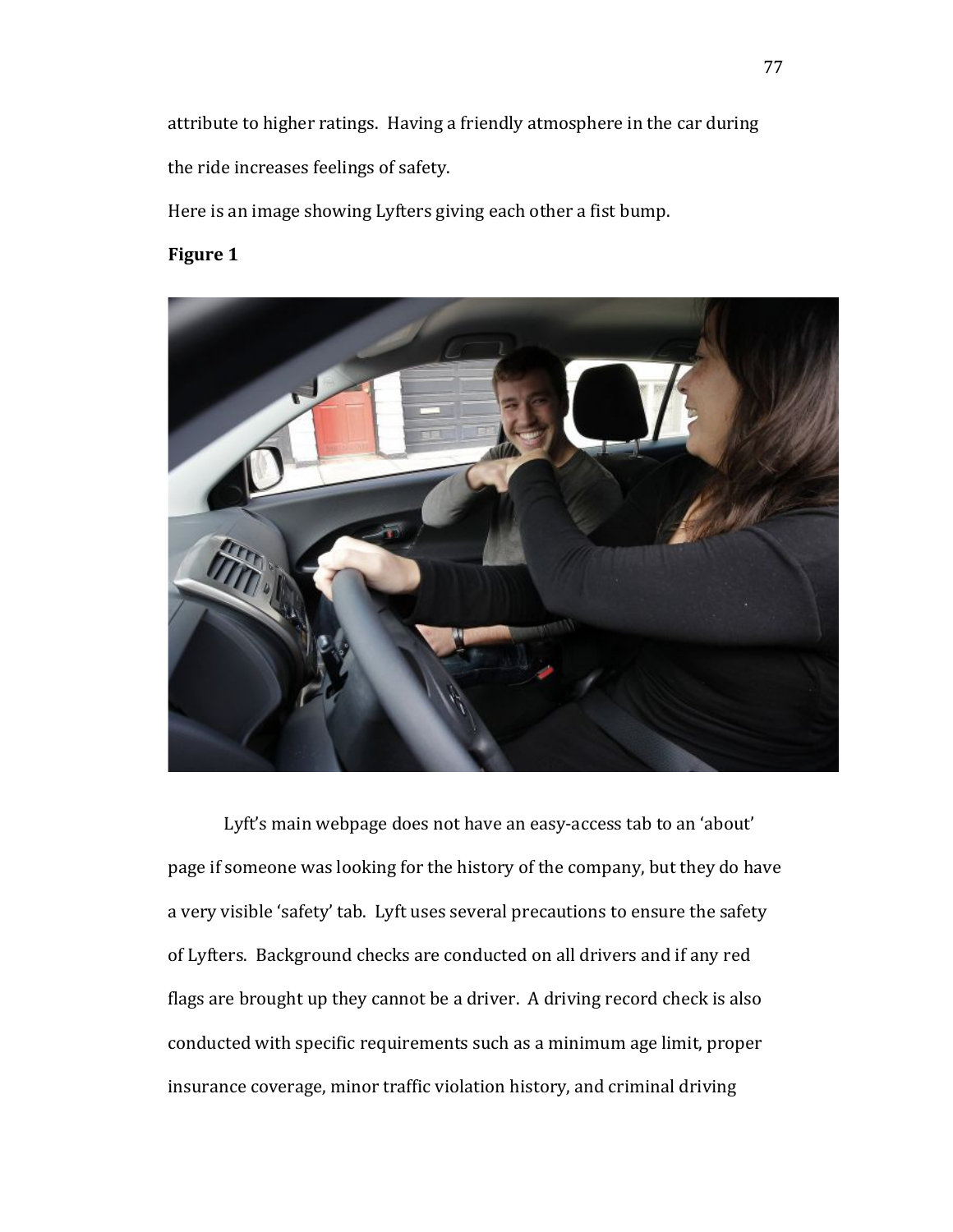history. Lyft also boasts a one million dollar excess liability insurance, regular vehicle inspections and a zero-tolerance drug and alcohol policy. Finally, the Lyft rating system is a vital instrument regarding safety. Safety is one of the categories each Lyfter rates after a ride and if the driver ever receives below a 4 star rating for safety, then the Lyfter who gave the rating is never matched with the driver again. If the driver's average safety rating drops below 4.5 stars then they are "removed from the Lyft community" (Lyft, 2014).

This last safety feature is dictated exclusively by Lyfters, which is a powerful move on behalf of Lyft. The other safety features allow a person to work for Lyft as a driver, but the final safety feature allows them to stay employed by Lyft. The staying power of employment with this company is out of Lyft's hands and is handed over to the Lyfters themselves. This creates a new sphere of trust because ratings are the main deciding factor if a Lyfter will pick a certain driver or not. If the ratings are good and a driver is picked, this shows that the Lyfter trusts not only the driver, but also the other Lyfters who have rated this driver before.

By creating extensive safety features, ridesharing services are acknowledging that there is apprehension around who to trust within this sharing space. The safety features do not eradicate distrust of strangers, but rather, they work along side it. The ridesharing companies are not trying to demonstrate that all strangers can be trusted, they are showing that through

78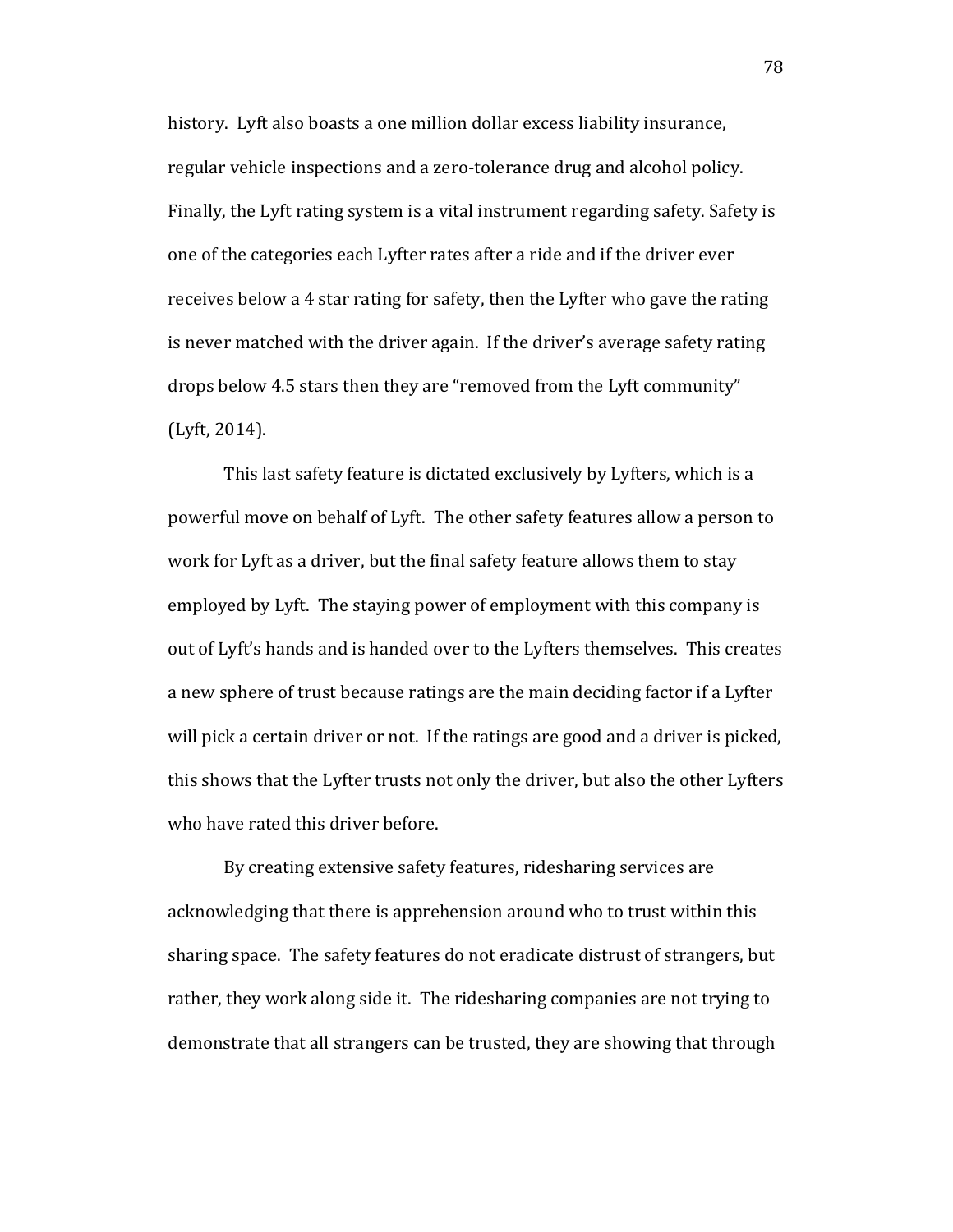their company one can use the provided safety measures to trust and even develop a relationship with a stranger who is part of the sharing economy.

When Freddie first mentioned that people are the most important aspect of the sharing economy, I did not understand the depths of what he meant by this. As our interview evolved, however, he showed me that people really are at the root of peer-to-peer consumption because they encompass safety, trust, and the identity of the company, which Lyft and Carsurfing alike hope motivates people to use their ridesharing service. Just as in any business, people also are the source of money and income, but the Carsurfing CEO Freddie was less talkative about the profit aspect of his company. I asked, "So, if Carsurfing is like Couchsurfing but for rides, is Carsurfing free?" Freddie quickly stated, "No, no. There is a fee 'cause otherwise how would we be a company? I mean, to do good in the world you need to have money that's just part of it." Carsurfing charges a one dollar pick-up fee and then twenty cents a mile, with varying rural and urban rates depending on the commute. The discussion with Freddie on the importance of people hits on an open wound for profit making companies in the sharing economy. People and community are advertised as most important, with environmental concerns also addressed. The shy undertone to people being the most important aspect is that they bring in the money. No one wants to talk about how companies like Lyft and Carsurfing are profiting from Collaborative Consumption, but these companies themselves love to talk about how they make everyone else richer in both experience and in their wallets.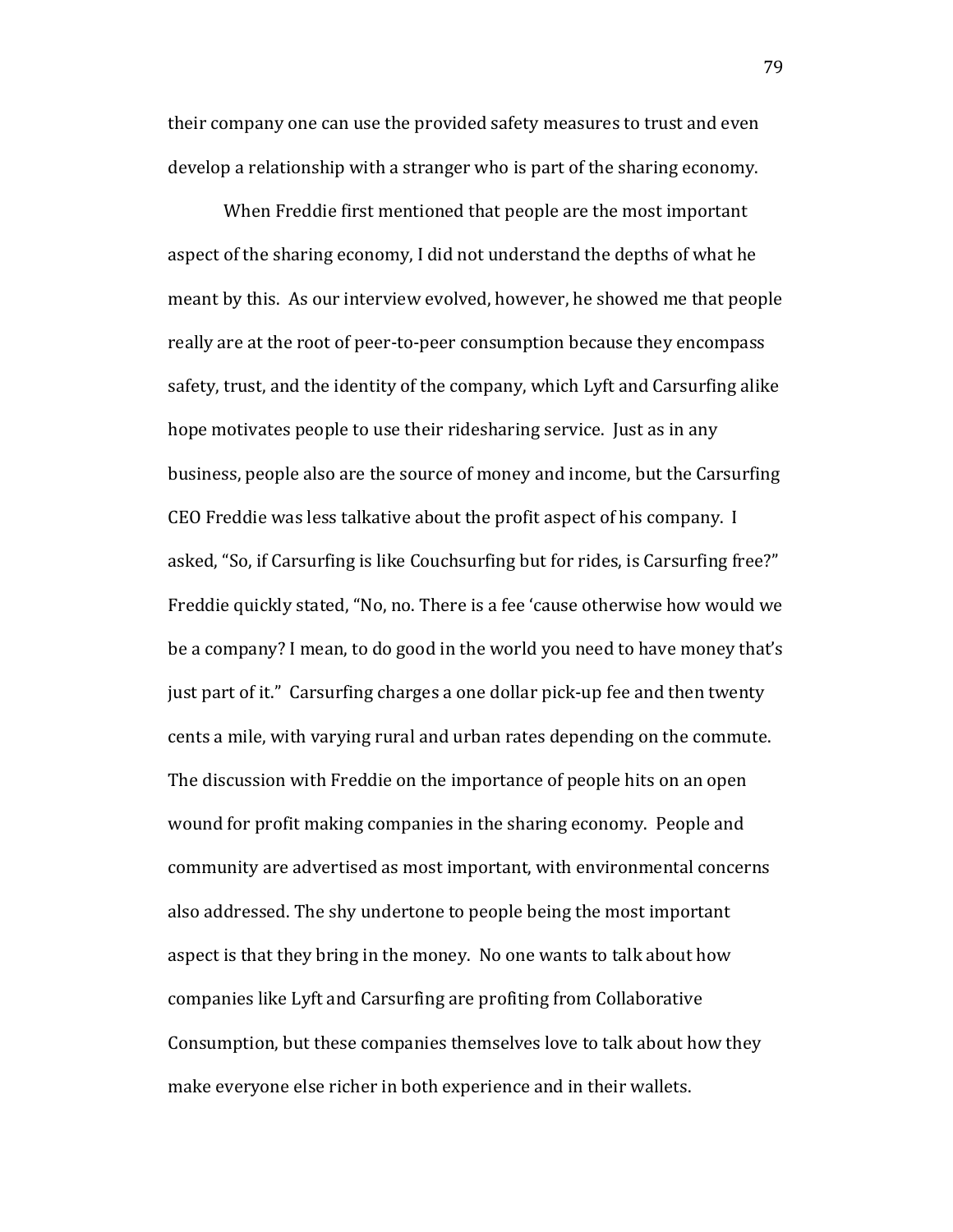Thus far I have presented how vital trust and safety are to ridesharing companies and how this in turn encourages people to use their services. I also exposed some difficult tensions between the Collaborative Consumption ideal of people first and the capitalist business model of profit maximization. Freddie demonstrated how the Three P's motivate ridesharing services with an emphasis on people and planet over profit. Lyft and Carsurfing show how ridesharing companies are trying to motivate people to use the peer-to-peer services instead of a taxi company through added safety features along with friendliness, coolness, or #LyftLove. These features are important to examine because they show how important trust and identity are in the sharing economy. This operates on two levels because the companies themselves have developed strong identities to garner more trust from people both inside and outside the sharing economy community. Individual employees are using their own identities, such as using the fist-bump, to encompass what it means to be a trustworthy person and therefore accumulate higher ratings leading to more business.

Perhaps the most important aspect of consumer desires that ridesharing services believe they have tapped into, is the idea that users want to have a social ridesharing experience. The main factor that my interlocutor Freddie pointed out when asked how ridesharing services are different from taxi services is that ridesharing services are a social experience that allow you to develop a relationship with the person who is

80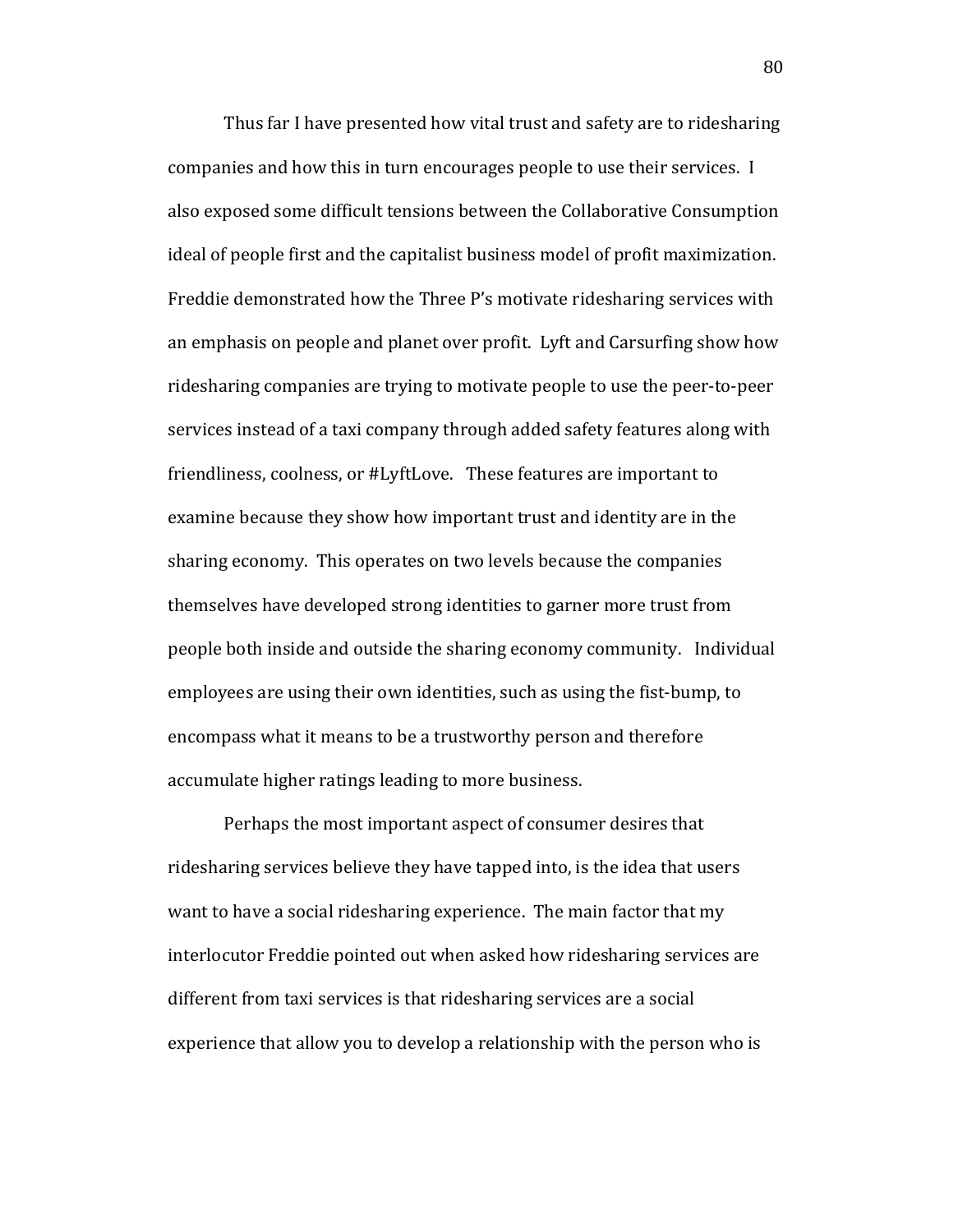driving you. This social aspect is where Lyft and Carsurfing differ. When I asked how Carsurfing was different from Lyft Freddie responded by saying,

I'm trying to do something good. Lyft is too, but they are gay. I'm old so I don't mean that in a homosexual way, I mean they are kind of lame. Their advertising is lame, I mean what's up with that pink moustache? What they are doing is great but what it comes down to is that they are a bunch of nerds with no social skills and they don't know how to market or talk to people. They don't get people. They are missing out on how to communicate with people. If you wanna go use Lyft, fine, but my company is better because my friends are cooler. It's like, who do you want to hang out with more?

Identity is not only important from a safety aspect, but it is vital from a marketing standpoint. Lyft has created the pink moustache that has become a symbol for ridesharing in many major American cities; see the picture below for reference of what this moustache looks like on a car.

### **Figure 2**

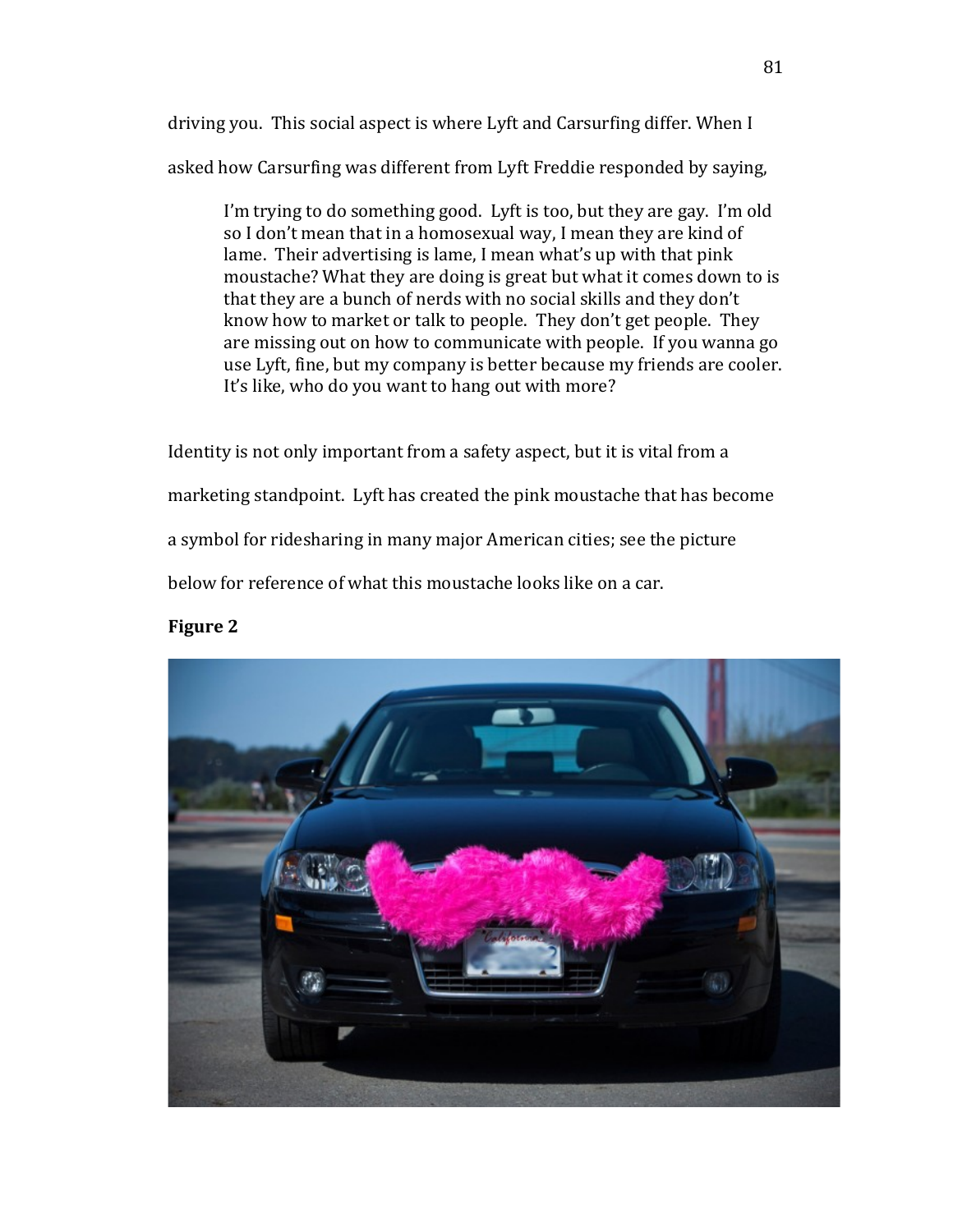The moustache resembles a smile and is pink and fuzzy; it doesn't get friendlier than that. Remember the Lyft Valentine's Day promotion? The company turned its identity into a hashtag (#LyftLove) and then used participants' acts of #LyftLove in a video to visually demonstrate their kind and friendly identity. Lyft is not concerned with matching individual drivers and Lyfters on common interests, they simply match based on location. Carsurfing is developing algorithms that analyze the participants' social media and match riders with drivers who have common interests. Freddie mentioned with a laugh that it sounded a bit like a dating service, which it could be if that's what you wanted.

Lyft's marketing identity is based on friendliness. The light pink and green company colors were chosen because they looked 'friendly'. Every aspect of this company operates on the foundational belief that there is a huge market for Americans who want to have a friendly interaction while being transported from point A to point B. Carsurfing takes this desire for a social rideshare to another level and doesn't just create a friendly atmosphere where a friendship may or may not be born, but it ensures that the person who picks you up will have things in common with you. When requesting a Lyft, one can expect a friendly person to show up and to be treated with kindness, but when requesting a Carsurfer to show up, one can expect a person with many similar interests to show up. The idea is that a connection will form faster and the relationship will be deeper, whether it is a friendship or something more. Since Carsurfing is not completely off the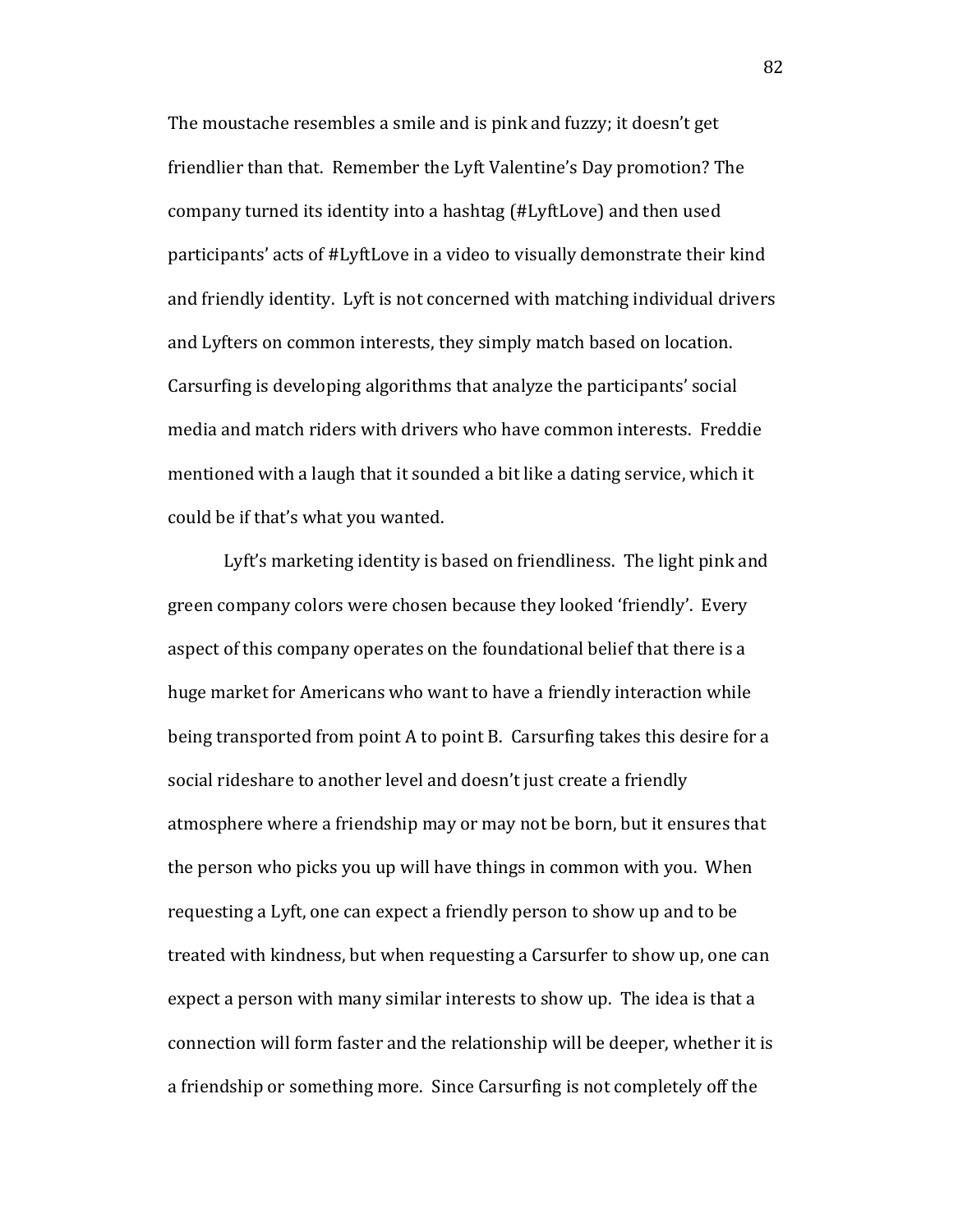ground yet, it is hard to see if this will work the way it is intended or not. However, both Lyft and Carsurfing are promoting strong company identities to garner more users and drivers alike. Freddie believes that the successful company will be the one who is perceived as more 'popular' or having the 'cooler' drivers.

#### **Trust and Identity**

If it was not already clear, people are of the utmost importance when it comes to ridesharing. Since my interlocutors all voiced their own distrust of strangers, I am assuming many Americans feel a similar distrust. This means trust must be established between the company, the drivers, and the users. Safety features are the main avenue for establishing this trust. An inadvertent, but incredibly important aspect of trust and safety is developing a friendly and therefore trustworthy identity. Both companies and drivers alike try to develop trustworthy identities to motivate riders to use their company.

The main difference in ridesharing companies is what identity they choose to pursue. In my two examples, Lyft portrays itself as a friendly and welcoming rideshare, while Carsurfing hopes to portray itself as a cool, hip, and more intimate service. Trust, safety, and identity are three vital themes for the success and functionality of ridesharing services. These themes all fit under the umbrella assumption that Americans want to have a social ridesharing experience. Without this desire, there is no opening in the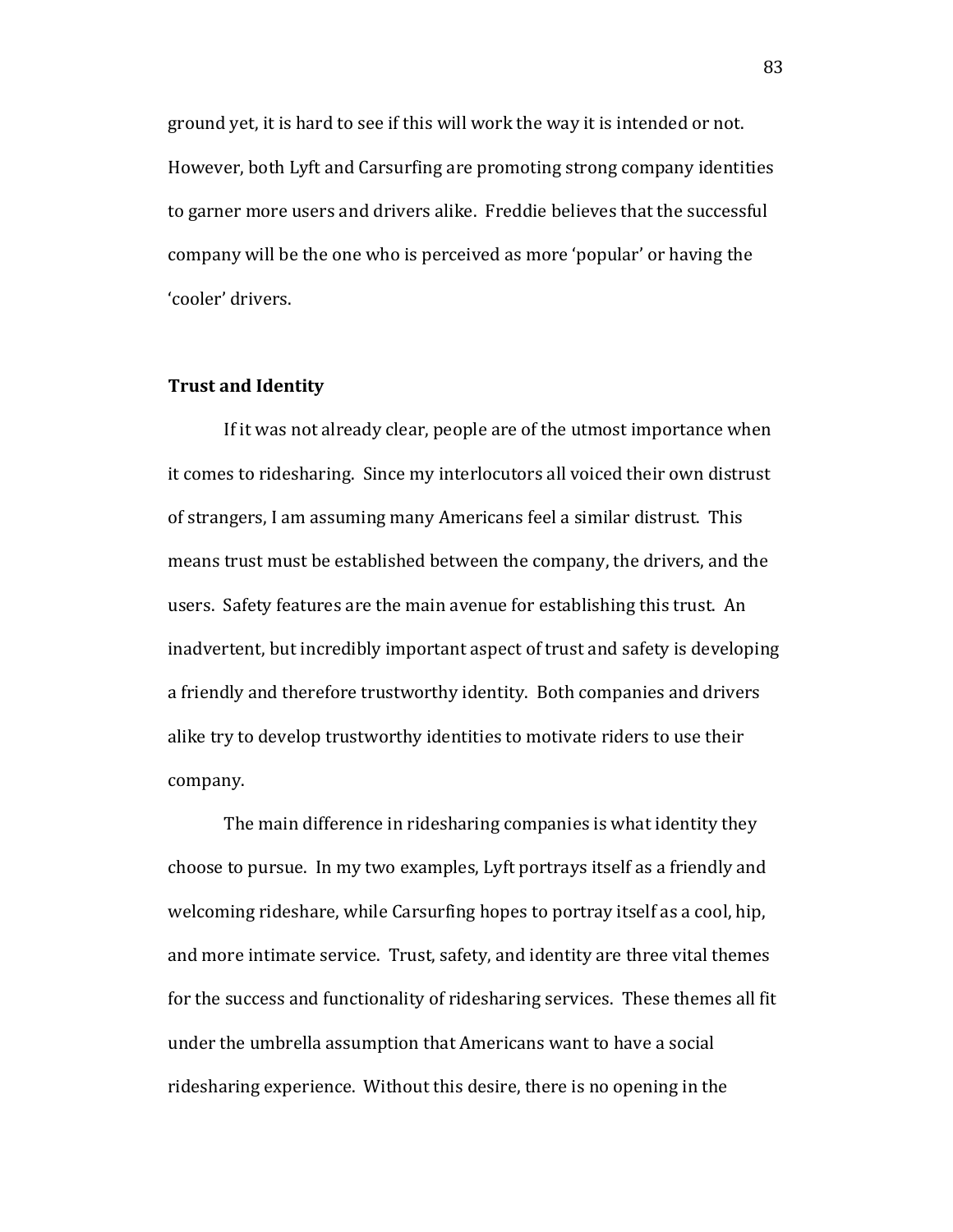market for Lyft of Carsurfing. However, there is a huge market for the sharing economy because people do want a social experience. People want to share their resources and people want to be social. It is a reciprocal relationship; people keep ridesharing companies in business, and ridesharing companies keep people connected. I aim to open the discussion that Lyft and Carsurfing are using Collaborative Consumption ideas and sentiments to promote their place in the sharing economy. It is easy to forget that these companies are a hybrid of capitalist-profit seeking- enterprise and anti-corporation-community strengthening organizations, especially when the only part that is highlighted is the latter. But this is what makes them different; these companies are advertising the hole that they fill in the American economy. What molds the sharing economy business platform is creating trust between strangers and an atmosphere that stimulates social interaction. Using ideas of Collaborative Consumption to orchestrate their business models allows Lyft and Carsurfing to fill a void in the transportation industry.

#### **The Consumer**

In the previous section I proposed that Lyft and Carsurfing operate on the assumption that people want a social experience when being transported from point A to point B. I asked members of the Lyft and sharing economy community what motivated them to use sharing companies and the following section is an analysis of their answers.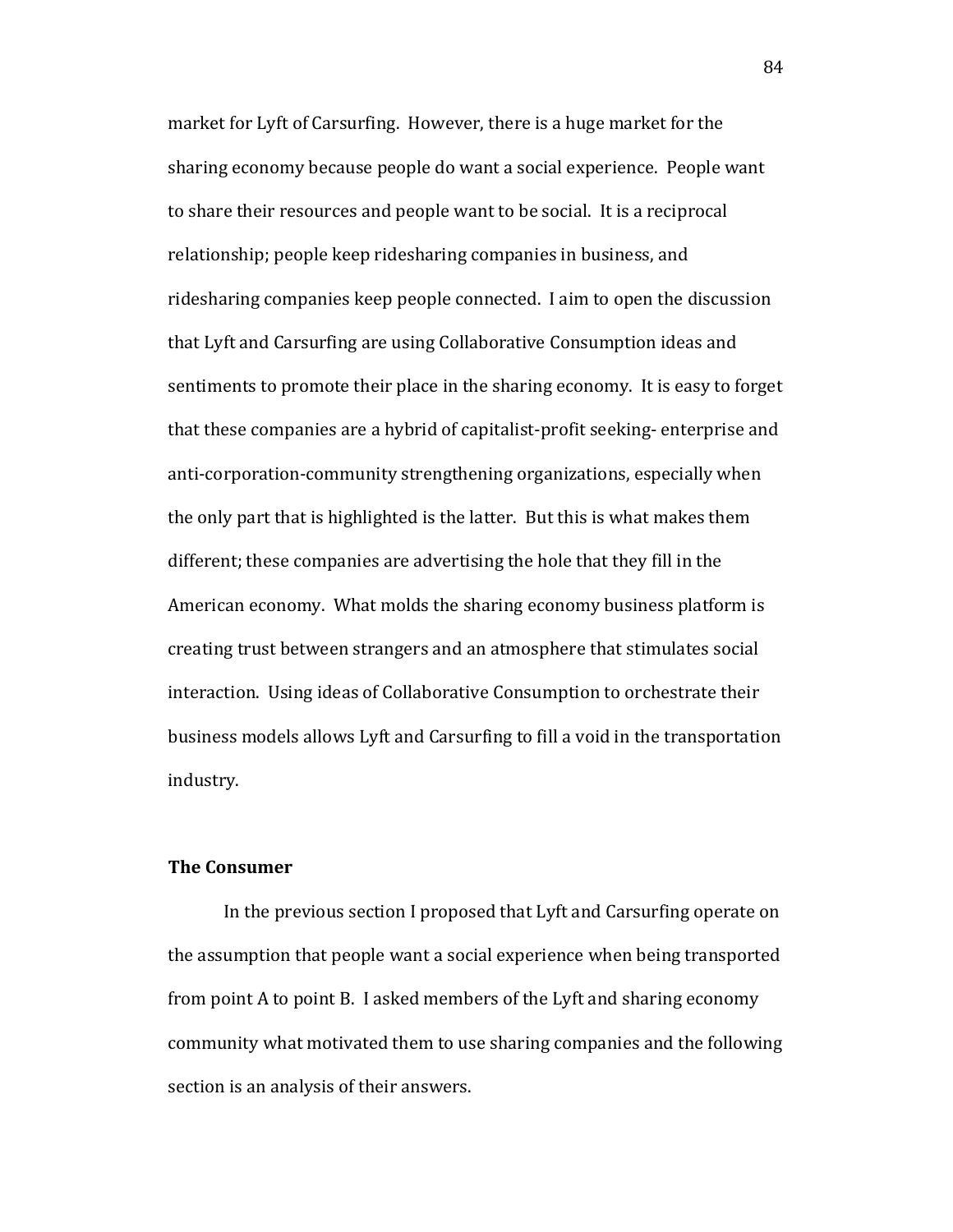Jessica: I use Lyft all the time. It is impossible to get a cab in LA. Even when they say they are coming they sometimes don't show up. Lyft is safer, cheaper, I can like track them and I know they are coming in literally five minutes and it is interesting to meet new people. I like it 'cause it's cheap though, cheap and easy.

Carmen: I use Lyft to and from LAX. I live maybe two miles away from LAX and I don't know if it's the airport or the taxis, but if I take a taxi I am charged 17 extra dollars as an airport fee. With Lyft I can just press a button and hop in and not worry about the extra 17 dollars for a two-mile ride.

What first struck me when I began asking Lyfters why they used the company, was the similarity of their answers. The main reason consumers choose Lyft is because of convenience and price as demonstrated by Jessica and Carmen above. Jessica does hit on some of the main reasons that ridesharing services started, and some of the themes their marketing emphasizes. This includes aspects of safety, and the inevitability of meeting new people. However a pervasive theme in our interview was that she uses Lyft because it is more reliable and easier to use than a taxi service, and much, much cheaper. Carmen uses Lyft because it is convenient. Convenience can be broken down in two ways here, not only is it easy to use but it is cheaper. This embodies the consumer's definition of profit in regard to the Three P's: the consumer is saving both money and time because as Carmen said, paying seventeen extra dollars for a two-mile ride and waiting for that ride is a huge inconvenience. When I asked, "When did you start using Lyft and why?" the 27 year-old Californian John answered,

I've been using Lyft for about a year. So basically, I used to live in San Fran and would pregame the bars and I didn't want to walk there in bad weather. My roommate heard of Lyft from a friend and instead of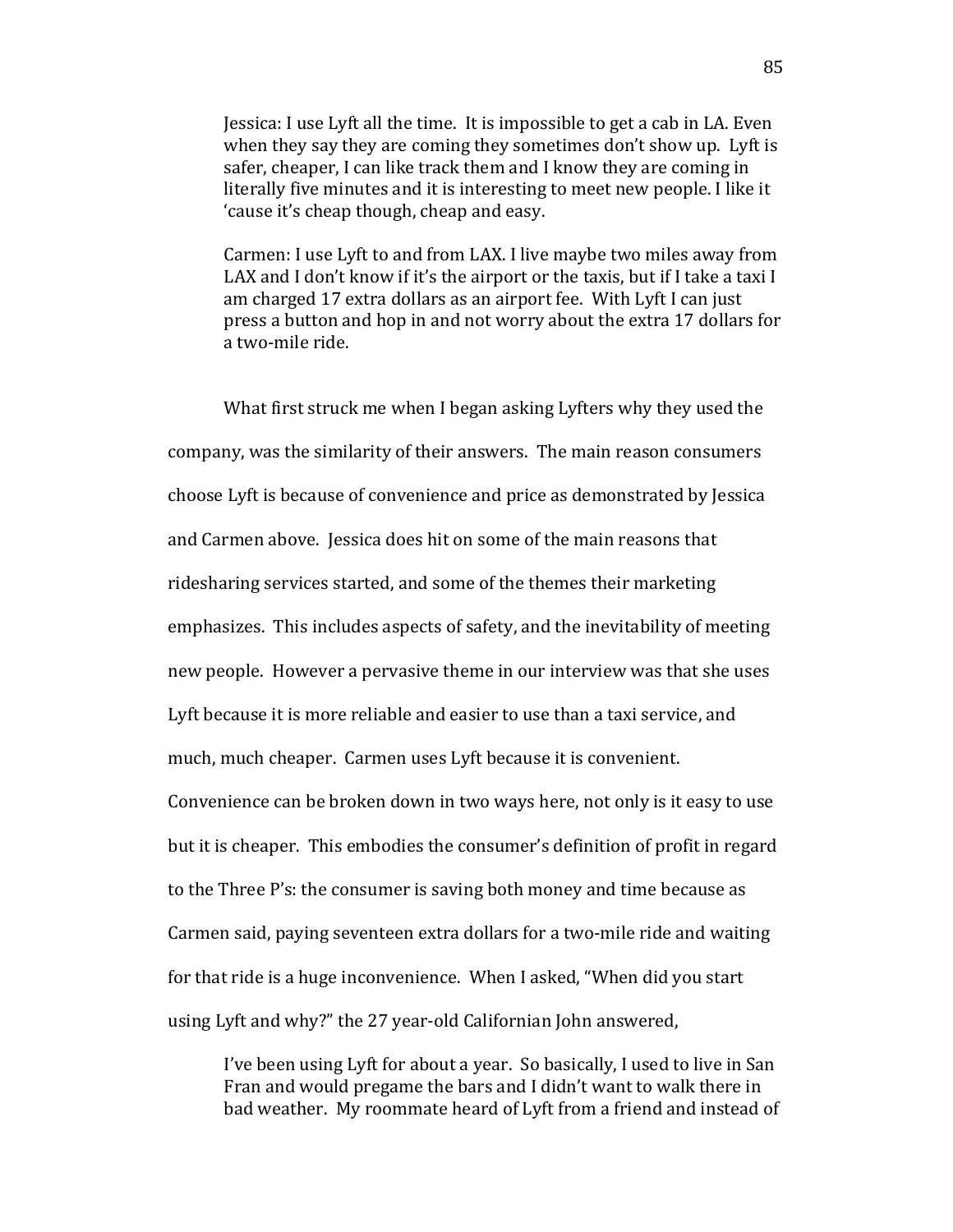waiting on the street to hail a cab, which you can't do 'cause everyone around you is doing the same thing, and I mean all the cabs are taken anyways—Lyft is there at 10pm on a weekend, it is always there and it's easy. Convenience is what got me. And the cost factor, it seems cheaper than a cab.

John's top reasons for using Lyft are convenience factors: Lyft is always there and you don't have to hail a Lyft car in the street, and it seems to be cheaper than a cab. This last point he makes is fascinating because John does not know for a fact that Lyft is cheaper than a taxicab. Perhaps something about Lyft's marketing or public persona conveys that it is inherently cheaper than a cab. Maybe users assume that because the slogan is 'Your friend with a car' it must be cheaper because your friend wouldn't ask you to overpay for a ride somewhere, or a company with this kind message would not rip you off. The fact that John believes Lyft is cheaper but does not actually know suggests that as long as users assume or believe that Lyft is cheaper, even if it is not, they will be further motivated to use the service. Lyft is cheaper than the average taxicab, but prices between the two come close during busy hours (Fowler, 2014). By portraying themselves as a sharing economy company and playing up the peer-to-peer consumption aspect, Lyft can appear to be cheaper than a taxicab even if the price difference is not large. Lyft is acting within the capitalist marketplace alongside cab companies and is portraying itself as the alternative to the big corporation. This alternative appears to be cheaper because it promotes 'hippie' ideas but in reality it is a business that is succeeding because it created a more convenient transportation model. This is important from the consumer side because these widespread ideas of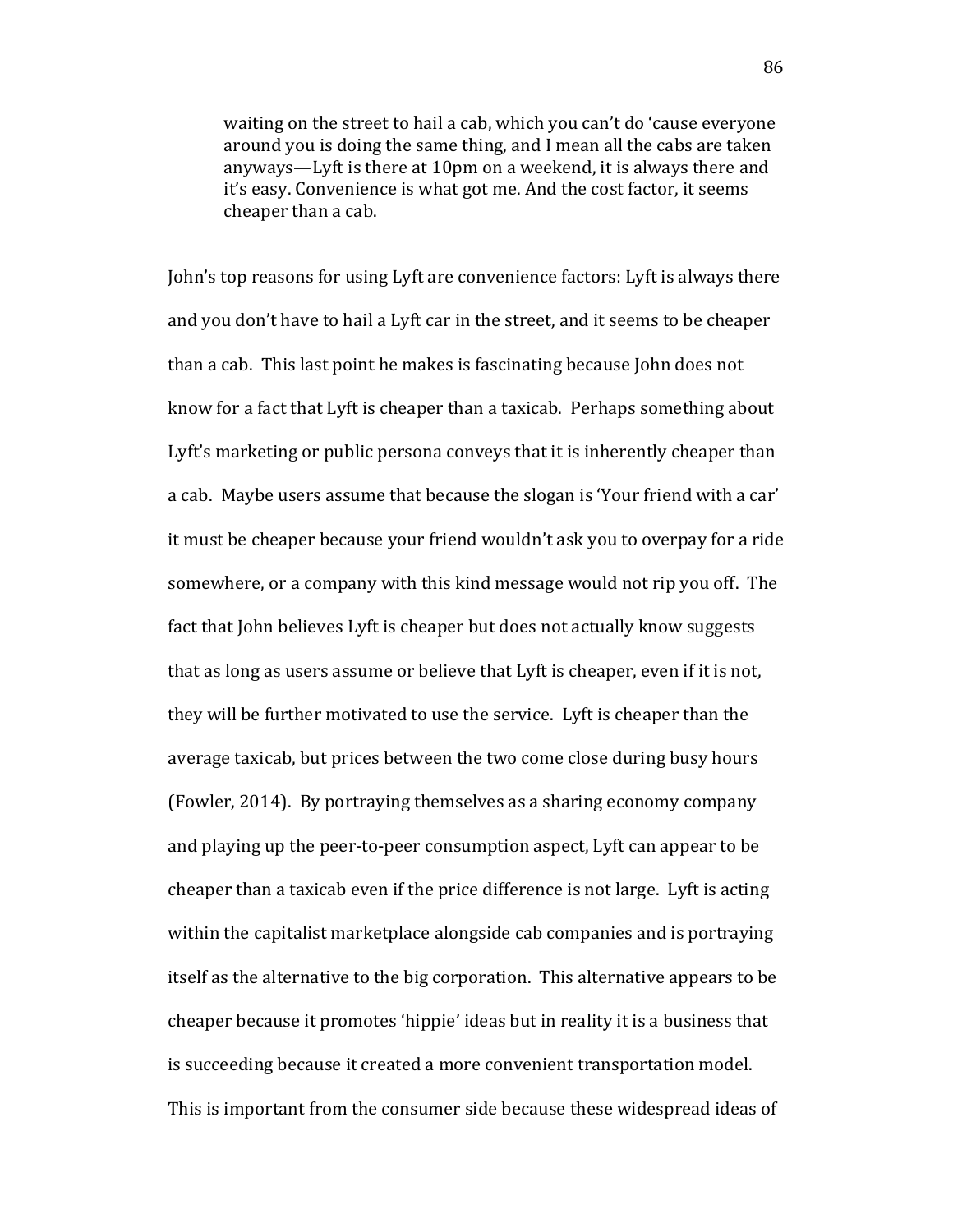what Lyft 'seems' to be and how much it 'seems' to cost, motivate the consumption of the product. I asked Kambria, another California resident and Lyft user, "What do you think of Lyft?" To which she replied,

I think the big battle is between Lyft and Uber. Uber has this more upscale reputation and they use the idea of luxury for marketing. Lyft has a more down to earth, I don't want to say working class, but just a cheaper vibe I guess.

Kambria immediately classifies Lyft as different from its rival ridesharing service because of its public identity. Uber is a similar ridesharing service to Lyft but with options of being picked up by a black SUV or town car by a professional driver. These fancier options are offered at a higher price but UberX (the option of being picked up in a regular car) and Lyft are relatively similar. Loyalists to one ridesharing service or the other would want me to delve into how exactly they are different but what is relevant here is to note how they are different in outward appearance. The native apps themselves are a stark contrast. Uber boasts a black and silver color scheme with sharp black and white pictures of business people. Instead of typing in your credit card information, the app takes a picture of your credit card and inputs all the necessary information for you. Lyft opens with a pink balloon carrying a car and then shows a map with all available Lyft's in the ride-requester's proximity. The power of color alone gives impressions from first tap on a smartphone with Lyft being the more laidback and therefore cheaper of the two. Price comparisons from The Wall Street Journal show that prices between UberX, Lyft, and a regular cab depend on the city and time that you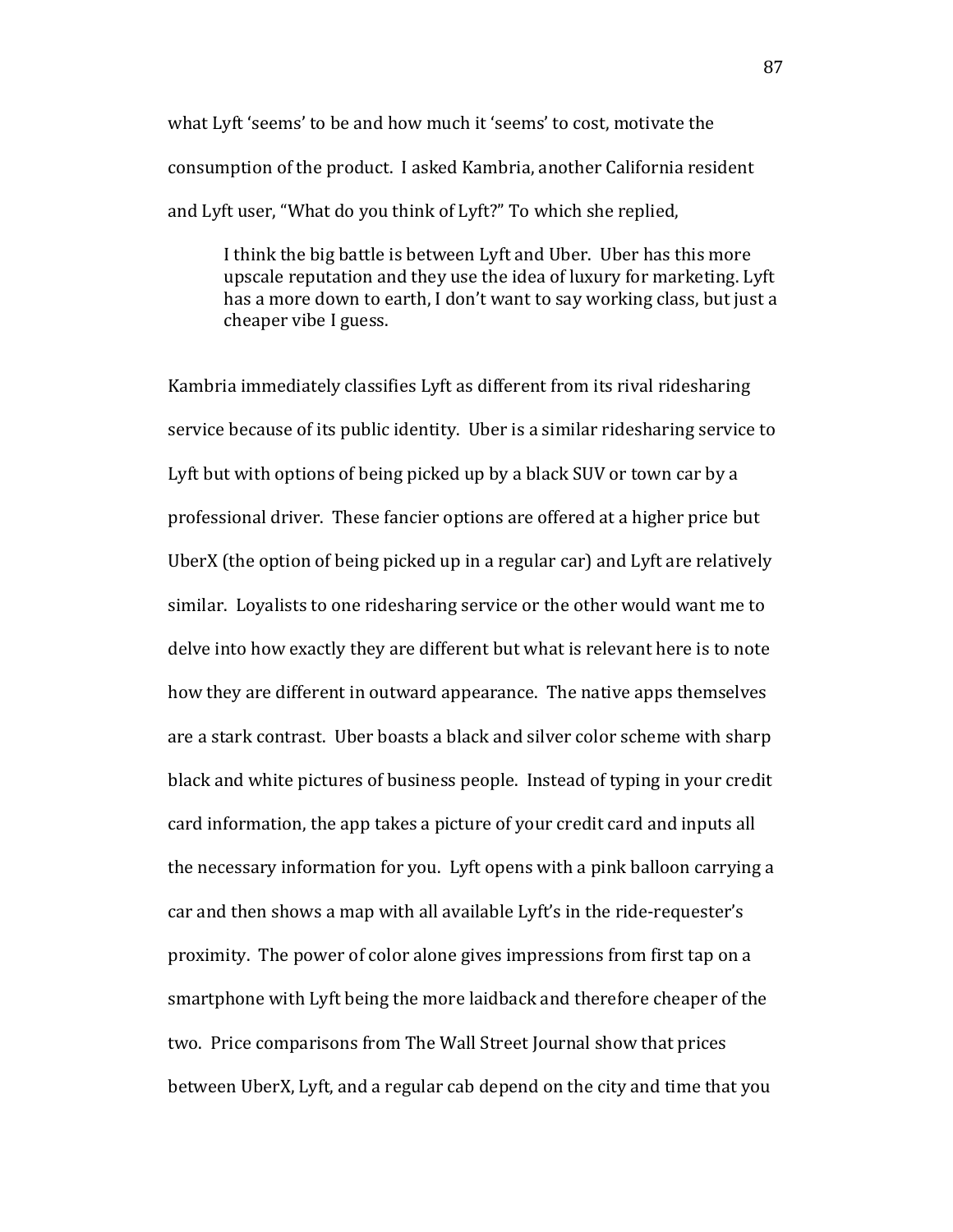use them. For example, in Washington, D.C. both a taxi and UberX cost \$8.90 while Lyft cost \$15.00 and in New York a taxi cost \$9.50 while UberX cost \$39.00 (Fowler, 2014). When discussing his data Fowler (2014) says, "Some rides were three or even four times as expensive as a cab… Lyft came in second according to price, costing just a bit more than a taxi, not including tips." My interlocutors are motivated to use Lyft because it is cost-effective and Lyft's advertising and identity conveys that it is the cheaper and easier option, even though in reality it is often not the cheapest option. Here, people are interpreting Lyft's identity in a completely different way than discussed in the previous section. While there is mention that Lyft is a social and friendly company, my interlocutors mostly remark on how cheap and easy it is. The ease cannot be denied, but my interlocutors do not know that Lyft is frequently not the cheapest car ride; they have inferred that from the identity of the company. This is not a bad thing; it just shows that Lyft's marketing is working. A quick Google search can show you what the cheapest transportation options are in certain areas. But it is inconvenient to get online and search for this information, when you could just tap your smartphone and know that a seemingly inexpensive ride will show up in minutes.

Marketing and public perceptions of Lyft do play a role in why people are motivated to use the company. The ridesharing services focus on the Three P's in the order of people first, planet second, and profit third. My interlocutors put profit first: profit of either time or money or both. By using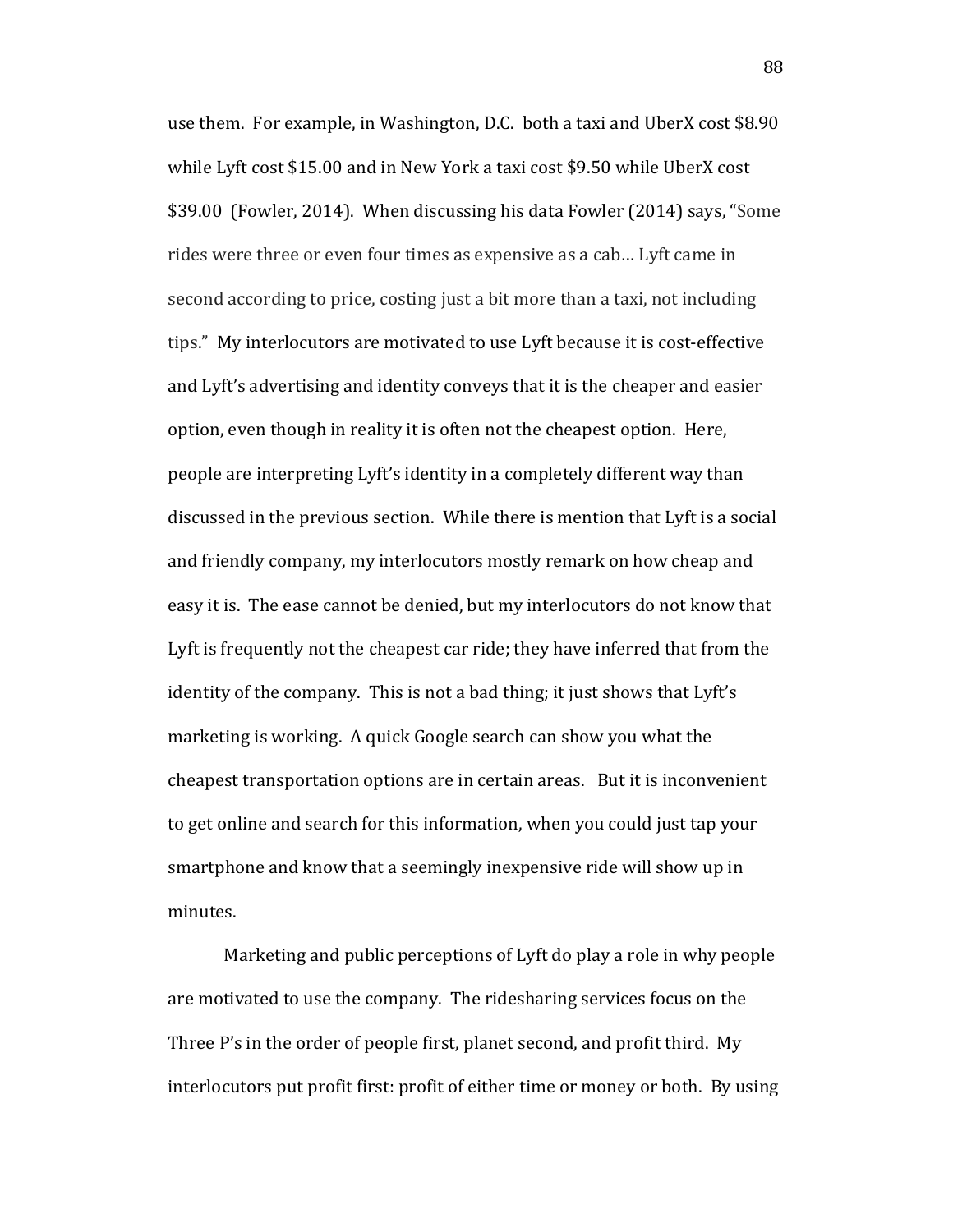Lyft and Carsurfing, customers are keeping more money in their pockets and are spending less time waiting around for taxicabs to arrive. This means that there is a gap between what ridesharing services *think* the consumer wants, and the *reality* of what the consumer wants: but it does not matter. Ridesharing companies assume that their consumers want to meet other people and that they want to do something beneficial for the environment. These two assumptions are not wrong: people do want these things. But before people and planet, consumers want the convenience. Ridesharing companies have gone to great lengths to develop safety and identity, which are vital parts of peer-to-peer consumption, but perhaps these qualities are superseded by convenience. Would these companies have the same popularity and success if they marketed themselves without the people and planet aspects? Using ideas of Collaborative Consumption have provided sharing economy companies with a unique voice that has made them popular. This combined with the use of technology has also opened up a place for sharing economy companies in the transportation industry.

Ridesharing services can be significantly cheaper than taxi services during off hours, but this fact is not used in advertising. When watching TV, almost every advertisement brags about low prices. Lyft does not use this marketing technique; perhaps because they are only cheaper than taxis during low traffic times such as Sunday mornings and then are more expensive during busy hours such as Friday nights. Rather than discussing money in their advertisements, Lyft is very forceful in showing off the fact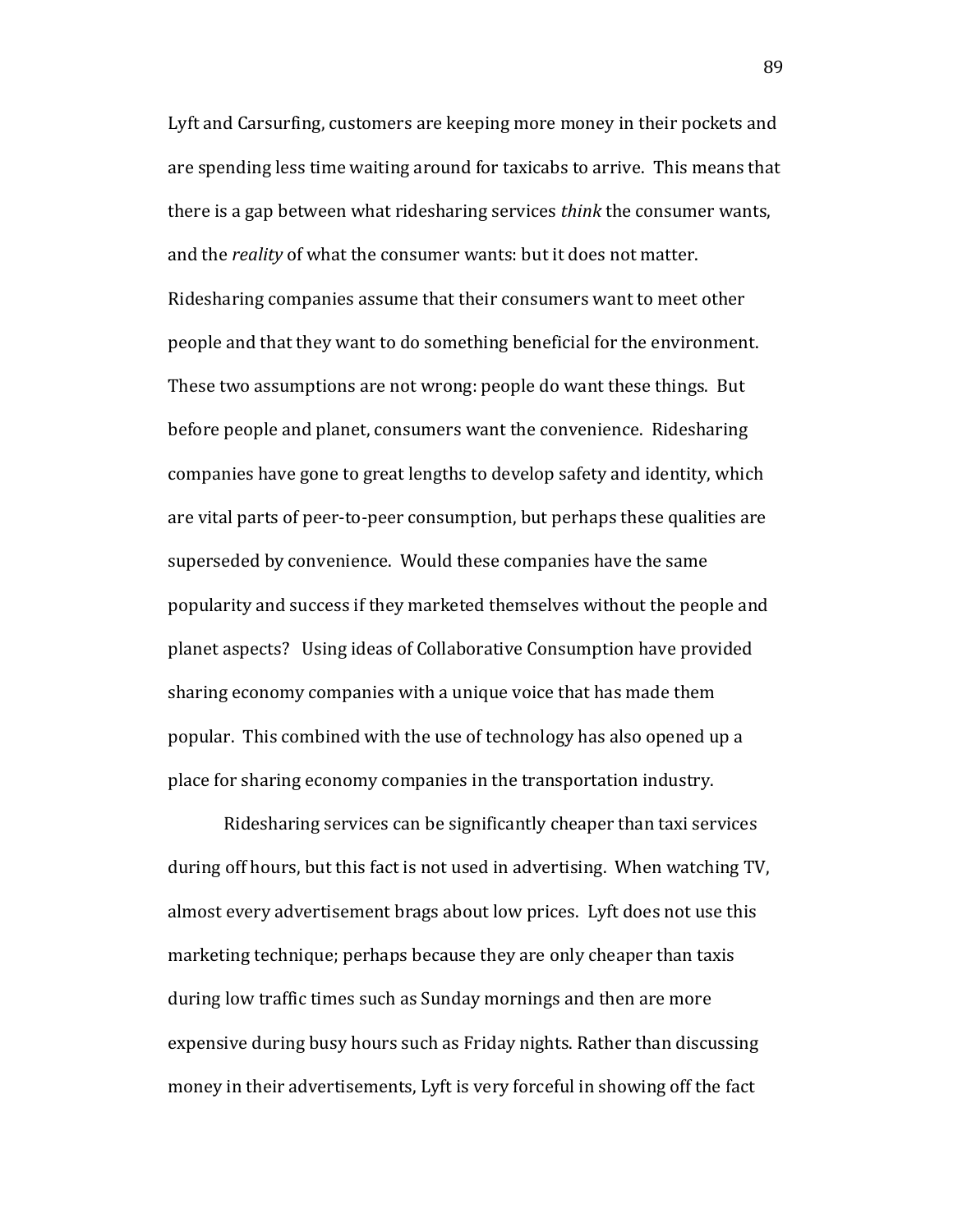that they are a friendly and social ridesharing company. I think Lyft would still be popular if it based its identity on the sparse 'cheap' hours, however it would have a different clientele. Mostly young professionals aged 22 to about 35 are the people utilizing ridesharing services. The mentality of caring about relationships and the planet influence these people, and are what make ridesharing 'hip' or 'cool'. However, this age group also cares greatly about saving and making money. Perhaps the economic crash in 2008 is an explanation for the emphasis that is placed on money, or perhaps being raised in capitalist America is the reason. Nonetheless, my interlocutors are concerned with all Three P's; just in a different order. This is a large reason as to why ridesharing services have gained such popularity so quickly. They are cheaper while also using the Collaborative Consumption identity to create the identity that they are moral and friendly. Sharing economy companies are motivating users to participate by combining Collaborative Consumption ideas with the convenience that capitalist business models provide.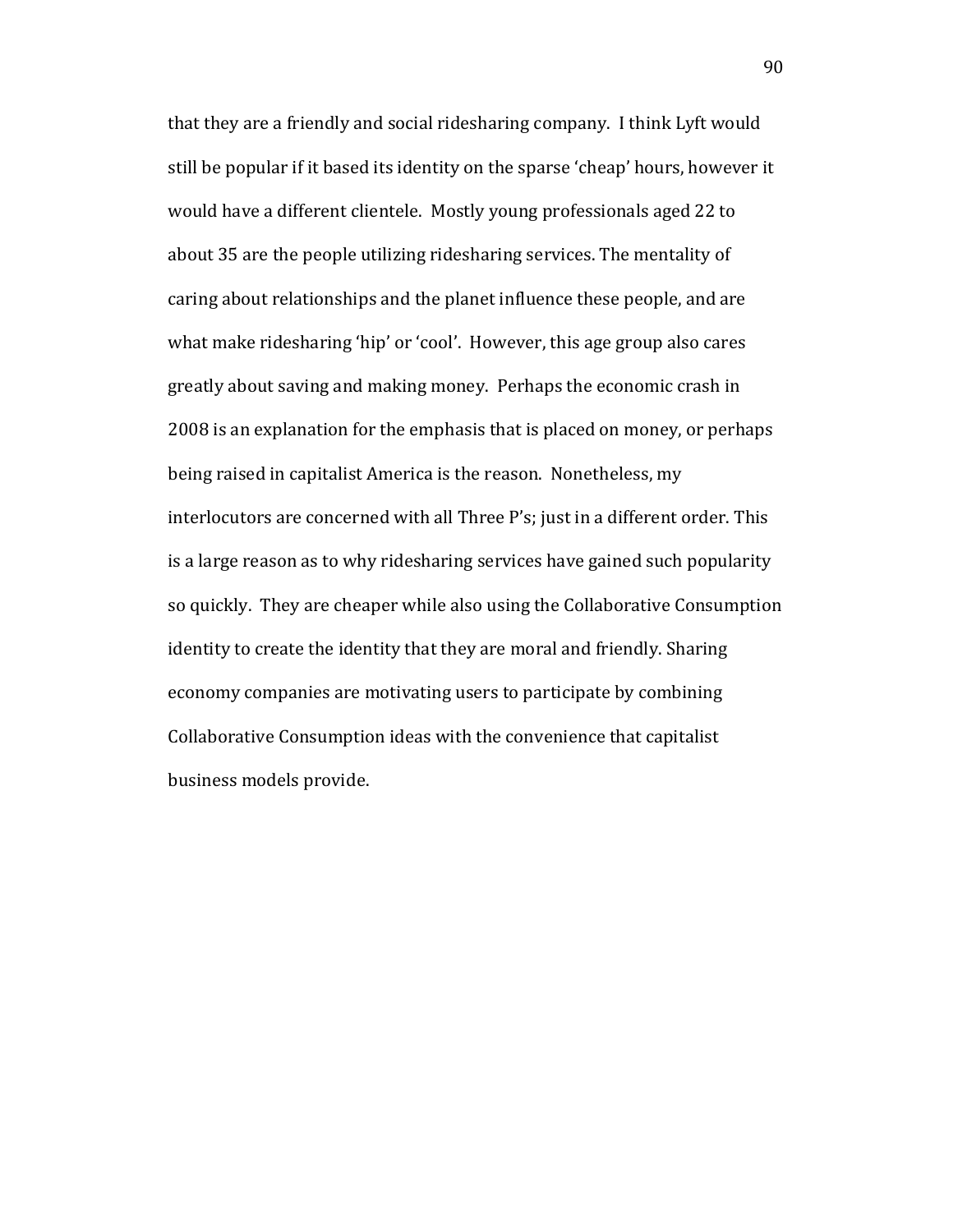# **Final Thoughts**

Botsman and Rodgers argue that we are in the midst of an economic revolution (Botsman & Rodgers, 2010). Rachel Botsman's Ted Talk that she gave in Sydney, Australia in 2010 is perhaps the most convincing. She proclaims,

I believe we are actually in a period where we are waking up from this humongous hangover of emptiness and waste and we are taking a leap to create a more sustainable system built to serve our innate needs for community and individual identity. I believe it will be referred to as a revolution, so to speak. When society faced with great challenges made a seismic shift from individual getting and spending towards a rediscovery of collective good. [Botsman, 2010]

What activists like Botsman and Rodgers are claiming is not that the sharing economy will solve America's economic problems, but that Collaborative Consumption is the solution. Close analysis of the sharing economy shows that it is not exercising pure Collaborative Consumption, but rather, it is using Collaborative Consumption ideas to both promote social values for better communities and to turn a profit. The issue here is not that companies like Lyft are using Collaborative Consumption ideas to enhance their businesses; it is that the terms sharing economy and Collaborative Consumption appear synonymous. Since there are no concrete definitions for these terms other than what Botsman and Rodgers (2010) toss around in their book and in online articles, one must be analytical and interrogative when planning to use sharing economy companies for strengthening communities and therefore bettering America.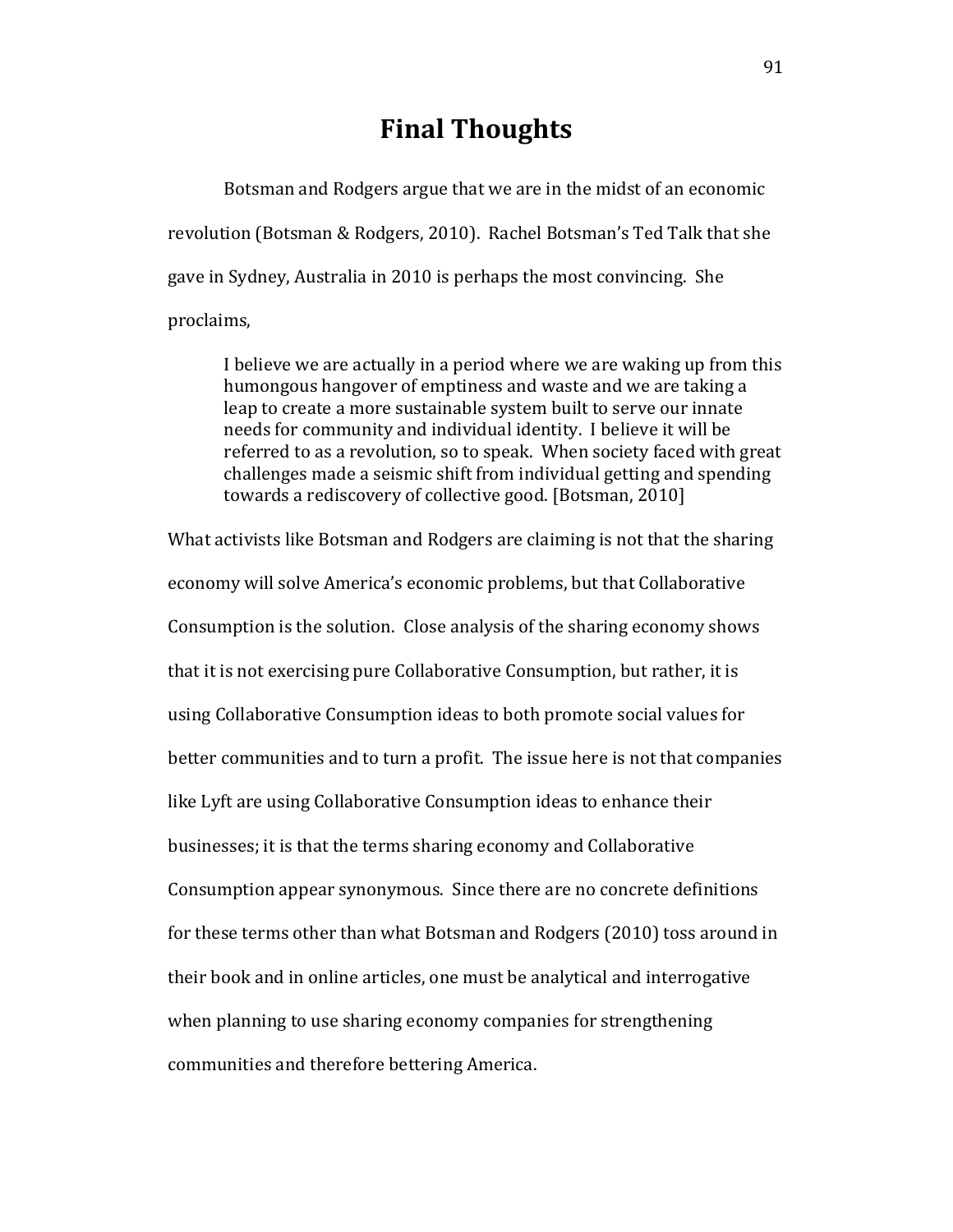At first glance, sharing economy companies such as Lyft and Peers seem to exist for the sole intention of promoting social values of kindness, community building, and love for all; values I have designated as part of the Collaborative Consumption ideas. However, a closer look reveals that sharing economy companies are occupying an economic grey area that lies between American capitalism and an alternative economy.

When the sharing economy was proposed as a sustainable 'alternative' economy to capitalism, critique and controversy broke out. I do not argue that the sharing economy will or will not solve America's economic problems, but I do state that there is a difference between the sharing economy and Collaborative Consumption. By analyzing the context in which the sharing economy surfaced and the current discourse on the subject, one can see the immanent relevance of the sharing economy here and now in the United States. This provided the groundwork for exploring the complex issue of defining 'economy'. By looking at other economies, forms of exchange, and how classical anthropologists and economists such as Adam Smith, Marcel Mauss, and Bronislaw Malinowski have studied such phenomena, I showed the layers of complication involved in the sharing economy. The social values that sharing economies promote both solidify and put into question its position as an 'alternative' economy. While companies such as Lyft are promoting Collaborative Consumption ideas associated with an alternative culture to capitalist America, customers are motivated to use such companies precisely because they embody the

92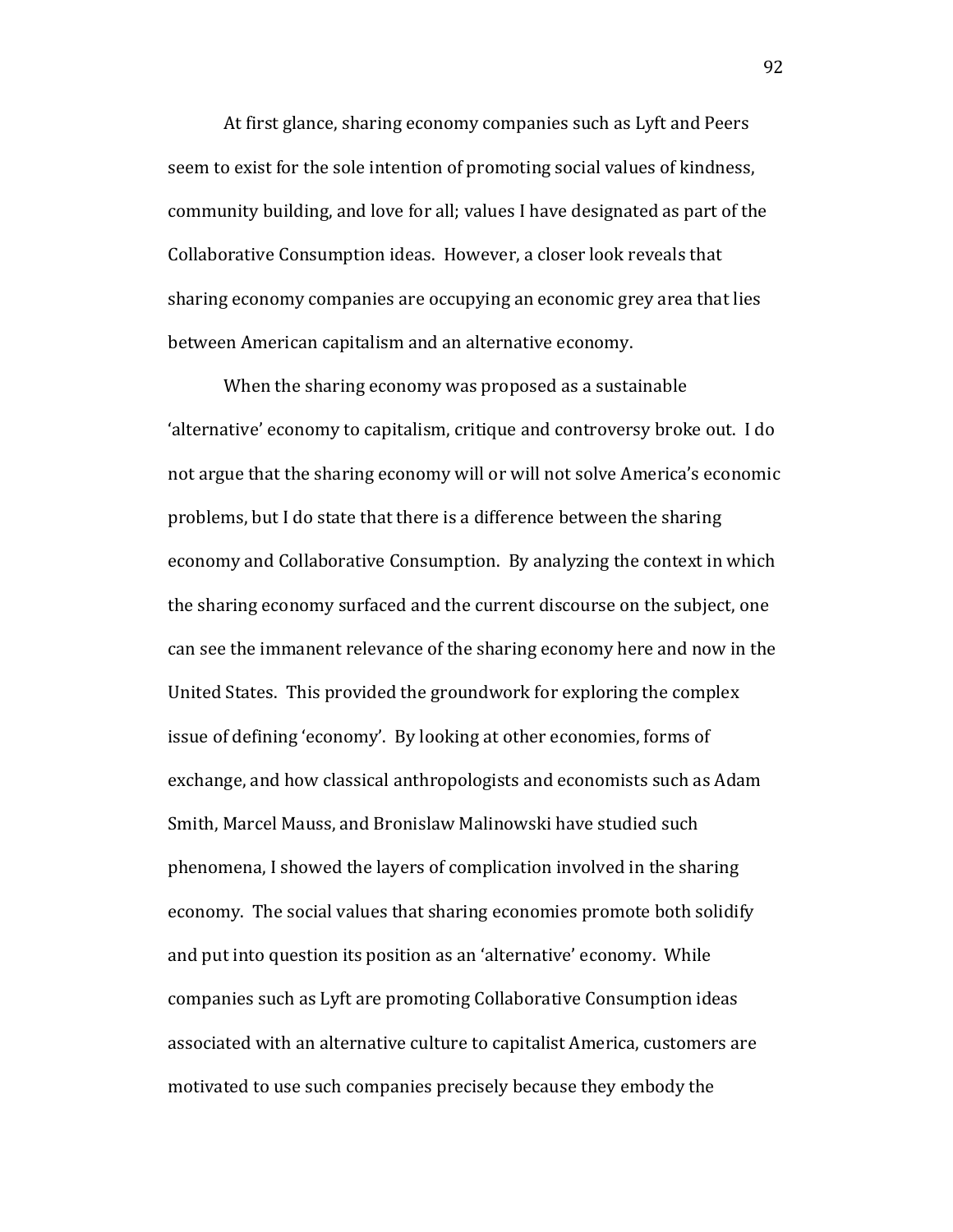convenience promoted by the capitalist business model combined with an opportunity to live out the social values of kindness, community building, and even helping the environment.

By opening up the topic of the sharing economy, my thesis expands the understanding of a new form of consumerism in America. The sharing economy is practicing the market economy in a new and innovative way; whether or not it is a viable solution to the issues raised by capitalism is not something this thesis wishes to prove. However as scholar Hann eloquently writes in the book *Human Economy,* "we need to be continuously alert to the fact that the very same norms which underpin resistance to the market and to rapacious power holders may also have repressive, destructive potential"(Hann, 2010, p. 197). By occupying the space of economic anthropology and the sharing economy, my thesis alerts the reader that the sharing economy is neither purely capitalist enterprise nor a complete practice of Collaborative Consumption: the sharing economy is a hybrid.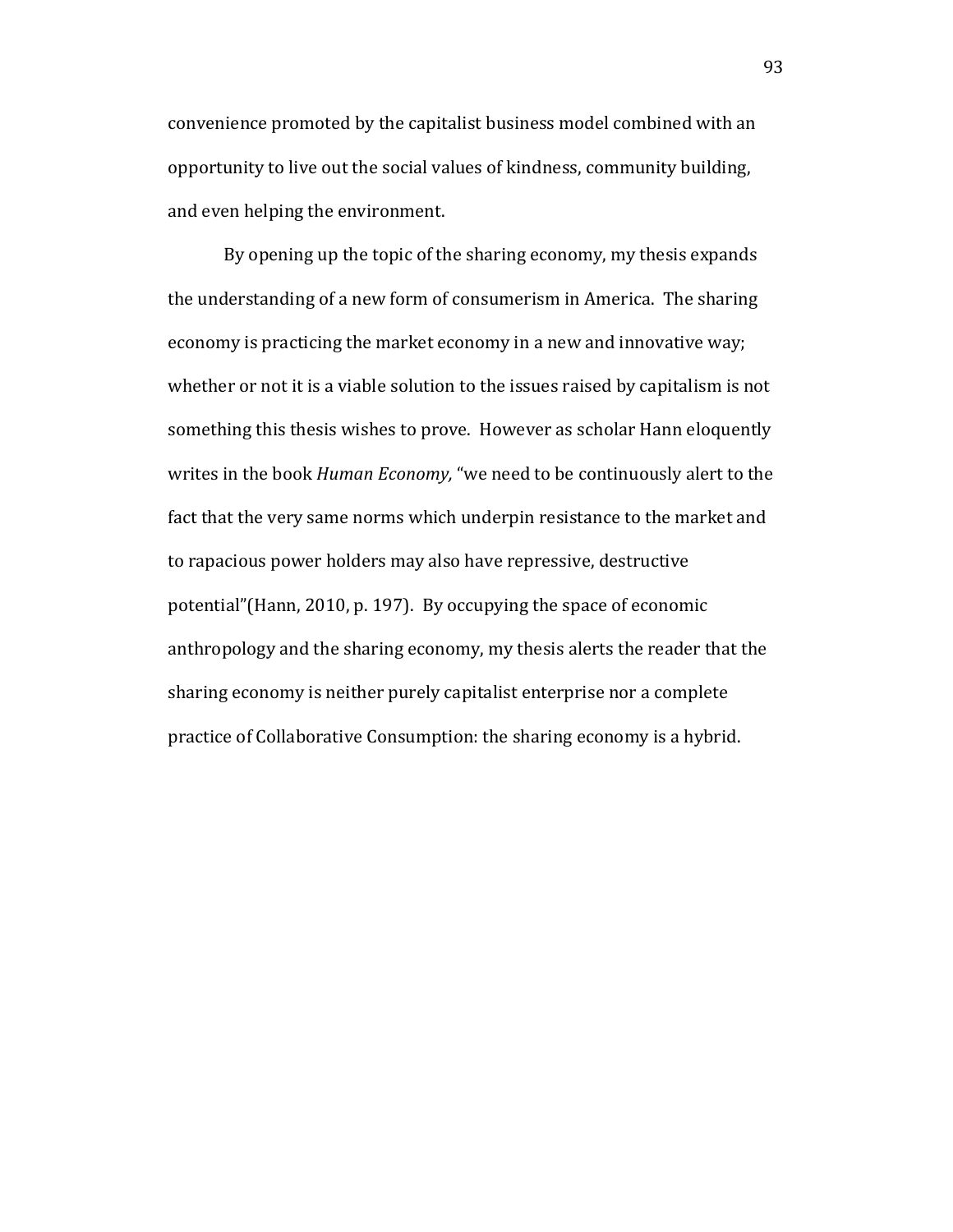# **References**

Botsman, R. (2013) The Sharing Economy Lacks a Shared Definition. *Collaborative Consumption.* Retrieved from www.collaborativeconsumption.com Botsman, R. TedxSydney (Producer). (2010, May). *The Case for Collaborative* 

*Consumption.* [Video/DVD] Sydney, Australia. Retrieved from www.ted.com

- Botsman, R., & Rodgers, R. (2010). *What's Mine is Yours: The Rise of Collaborative Consumption*. New York: Harper Collins Publishers.
- Boulton, T. (2013). Who is Craig from Craigslist? *Today I Found It.* Retrieved from [www.todayifounditout.com](http://www.todayifounditout.com/)
- Carlson, N. (2013). Lyft, A Year-Old Startup that Helps Strangers Share Car Rides. *Business Insider.* Retrieved from www.businessinsider.com
- Dalton, G. (1961). Economic Theory and Primitive Society. *American Anthropologist, 63*(1), 1-25.
- Fowler, G. (2014, 14 March 2014). Testing UberX, Lyft and Sidecar Against a Cab in Six Cities. *The Wall Street Journal*. Retrieved from online.wsj.com
- Geron, T. (2013). Lyft Raises \$60 Million as Ride Sharing Competition Heats Up. *Forbes.* Retrieved from www.forbes.com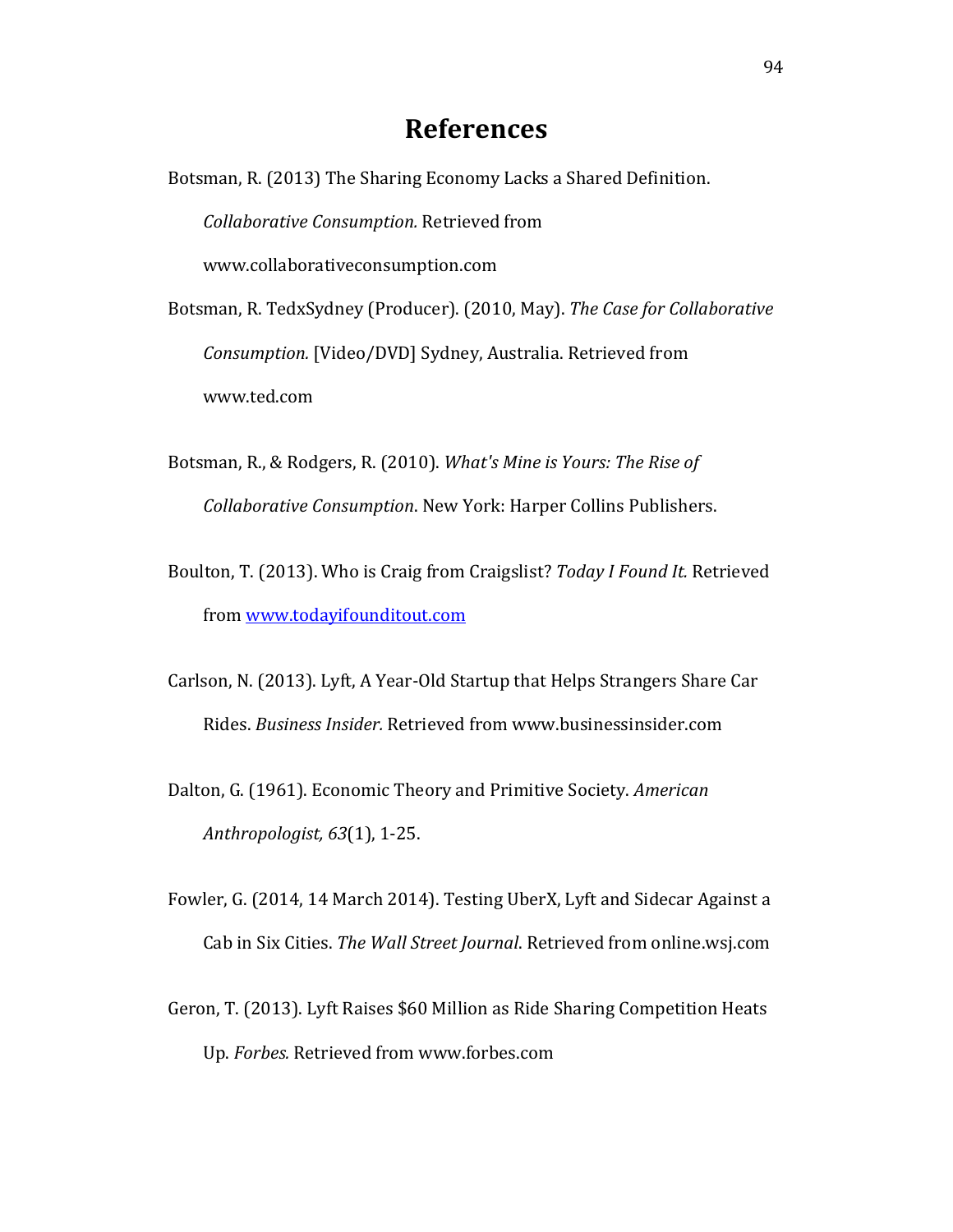- Hann, C. (2010). Moral Economy. In K. Hart, J. Laville & A. D. Cattani (Eds.), *The Human Economy* (pp. 187-197). Cambridge: Polity Press.
- Herbst, M. (2014, 7 January 2014). Let's get real: The 'sharing economy' Won't solve Our Job Crisis. *The Guardian*. Retrieved from www.theguardian.com/us
- Howe, N., & Strauss, W. (1991). *Generations: The History of America's Future, 1584 to 2069*. New York: William Morrow and Company.
- LeClair, E. (1962). Economic Theory and Economic Anthropology. *American Anthropologist, 64*(6), 1179-1203.
- Leonard, A. (2014, 14 March 2014). "Sharing economy" Shams: Deception at the Core of the Internet's Hottest Business. *Salon*. Retrieved from [www.salon.com](http://www.salon.com/)
- Lyft. (2014). Retrieved from [www.lyft.com](http://www.lyft.com/)

Lyft Blog. (2014). Retrieved from [www.blog.lyft.com](http://www.blog.lyft.com/)

- Malinowski, B. (1922). *Argonauts of the Western Pacific*. London: G. Routledge & Sons.
- Maurer, B. (2012). What I'm Reading: Occupy Economic Anthropology. *Journal of the Royal Anthropological Institute,* 454.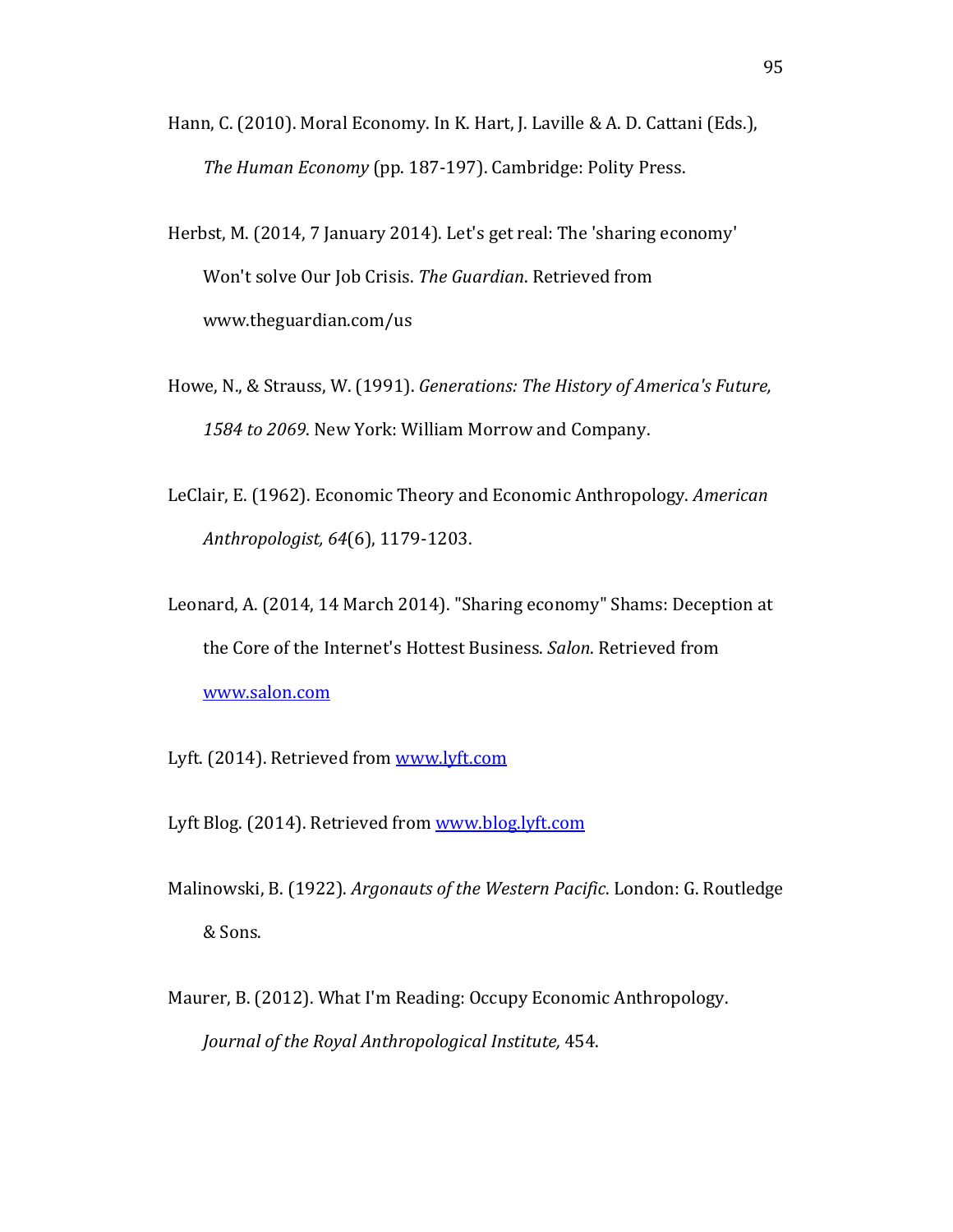- Mauss, M. (1950). *The Gift: The Form and Reason for Exchange in Archaic Societies* (W. D. Halls Trans.). W. W. Norton.
- Mullen, A. (2009). The History of eBay. *Happy Living Magazine, 1*(5) Retrieved from [www.happynews.com](http://www.happynews.com/)
- Peers. (2014). Retrieved from [www.peers.org](http://www.peers.org/)

Scriptonite Daily. (2013). Dear media, A Global Uprising Took Place Last Night....Where Were You? Retrieved from [http://www.scriptonitedaily.com/2013/11/06/dear-media-a-global](http://www.scriptonitedaily.com/2013/11/06/dear-media-a-global-uprising-took-place-last-nightwhere-were-you/)[uprising-took-place-last-nightwhere-were-you/](http://www.scriptonitedaily.com/2013/11/06/dear-media-a-global-uprising-took-place-last-nightwhere-were-you/)

- Slee, T. (2013, 30 August 2013). Why the Sharing Economy Isn't. Message posted to [http://tomslee.net/2013/08/why-the-sharing-economy](http://tomslee.net/2013/08/why-the-sharing-economy-isnt.html)[isnt.html](http://tomslee.net/2013/08/why-the-sharing-economy-isnt.html)
- Slee, T. (2014). Sharing and caring. *Jacobin: A Magazine of Culture and Polemic,* 13 March 2014. Retrieved from www.jacobinmag.com
- Wilk, R., & Cliggett, L. (2007). *Economies and Cultures: Foundations of Economic Anthropology* (2nd ed.) Westview Press.